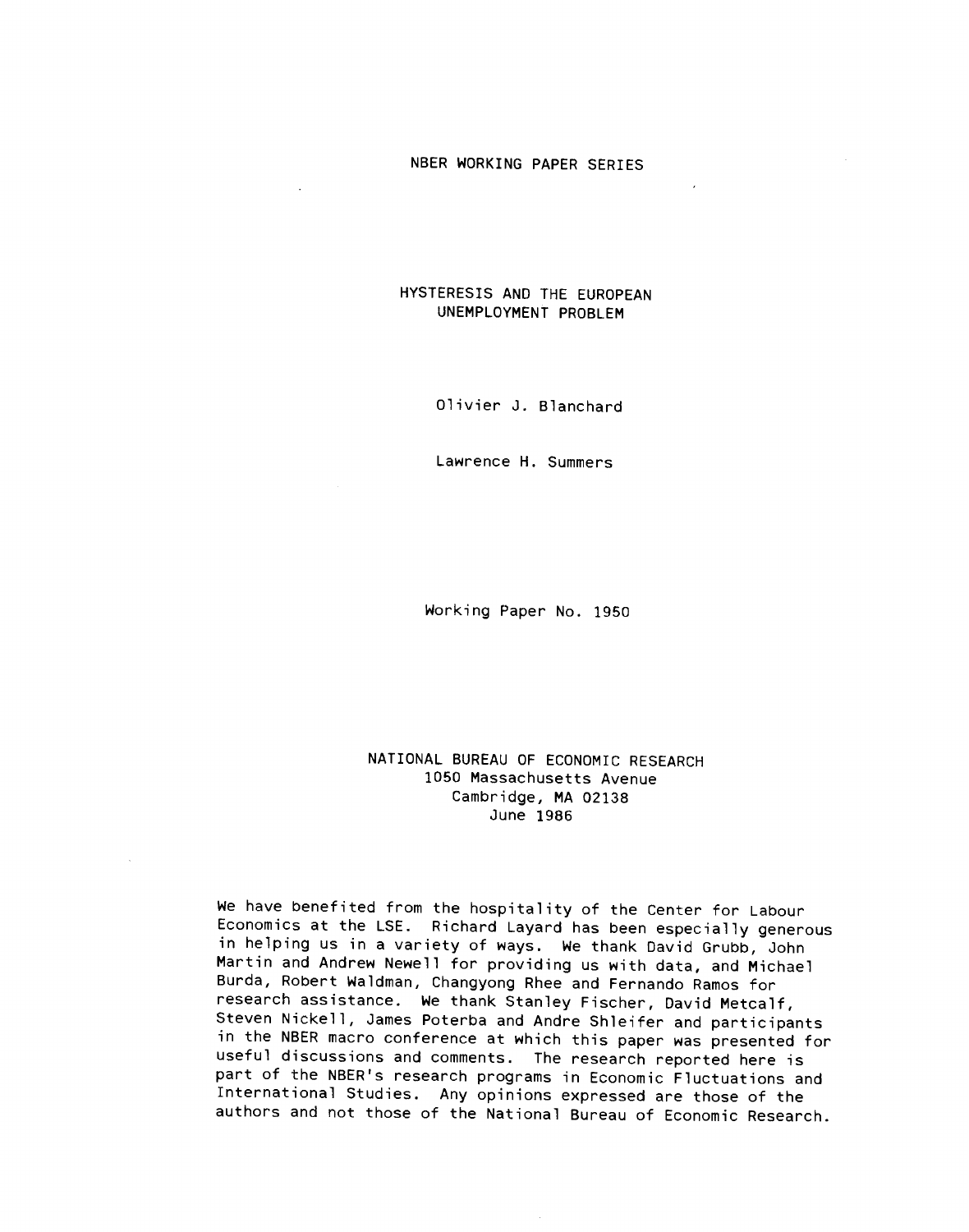Working Paper #1950 June 1986

Hysteresis and the European Unemployment Problem

 $\sim 10^{-1}$ 

#### ABSTRACT

European unemployment has been steadily increasing for the last 15 years and is expected to remain very high for many years to come. In this paper, we argue that this fact implies that shocks have much more persistent effects on unemployment than standard theories can possibly explain. We develop a theory which can explain such persistence, and which is based on the distinction between insiders and outsiders in wage bargaining. We argue that if wages are largely set by bargaining between insiders and firms, shocks which affect actual unemployment tend also to affect equilibrium unemployment. We then confront the theory to both the detailed facts of the European situation as well as to earlier periods of high persistent unemployment such as the Great Depression in the US.

Olivier J. Blanchard Department of Economics M.I.T. Cambridge, MA 02139

Lawrence H. Summers Department of Economics Harvard University Cambridge, MA 02138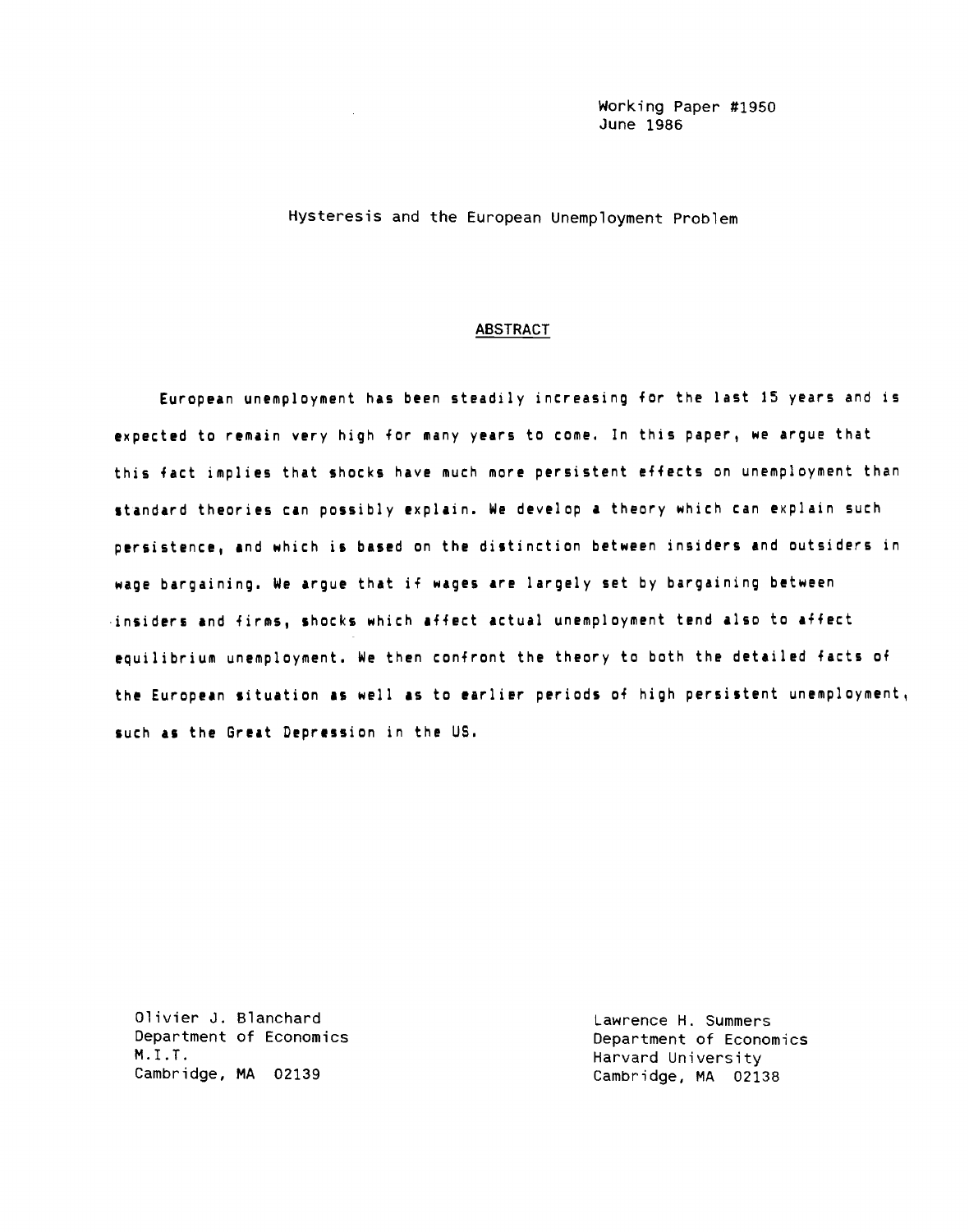After 20 years of negligible unemployment, most of Western Europe has suffered since the early 70's a protracted period of high and rising unemployment. In the United Kingdom unemployment peaked at 3.3 percent over the 1945-1970 period, but has risen almost continuously since 1970, and now stands at over 12 percent. For the Common Market nations as a whole, the unemployment rate more than doubled between 1970 and 19B0 and has again doubled since then. Few forecasts call for a significant decline in unemployment over the next several years, and none call for its return to levels close to those that prevailed in the 1950's and 1960's.

These events are not easily accounted for by conventional classical or Keynesian macroeconomic theories. Rigidities associated with fixed length contracts, or the costs of adjusting prices or quantities are unlikely to be large enough to account for rising unemployment over periods of a decade or more. And intertemporal substitution in labor supply is surely not an important aspect of such a protracted downturn. The sustained upturn in European unemployment challenges the premise of most macroeconomic theories that there exists some "natural" or "non—accelerating inflation" rate of unemployment towards which the economy tends to gravitate and at which the level of inflation remains constant. The European experience compels consideration of alternative theories of "hysteresis" which contemplate the possibility that increases in unemployment have a direct impact on the "natural" rate of unemployment.

This paper explores theoretically and empirically the idea of macroeconomic hysteresis——the substantial persistence of unemployment and the protracted effects of shocks on unemployment. Our particular motivation is the current European situation. We seek explanations for the pattern of high and rising unemployment that has prevailed in Europe for the past decade and for the very different performance of the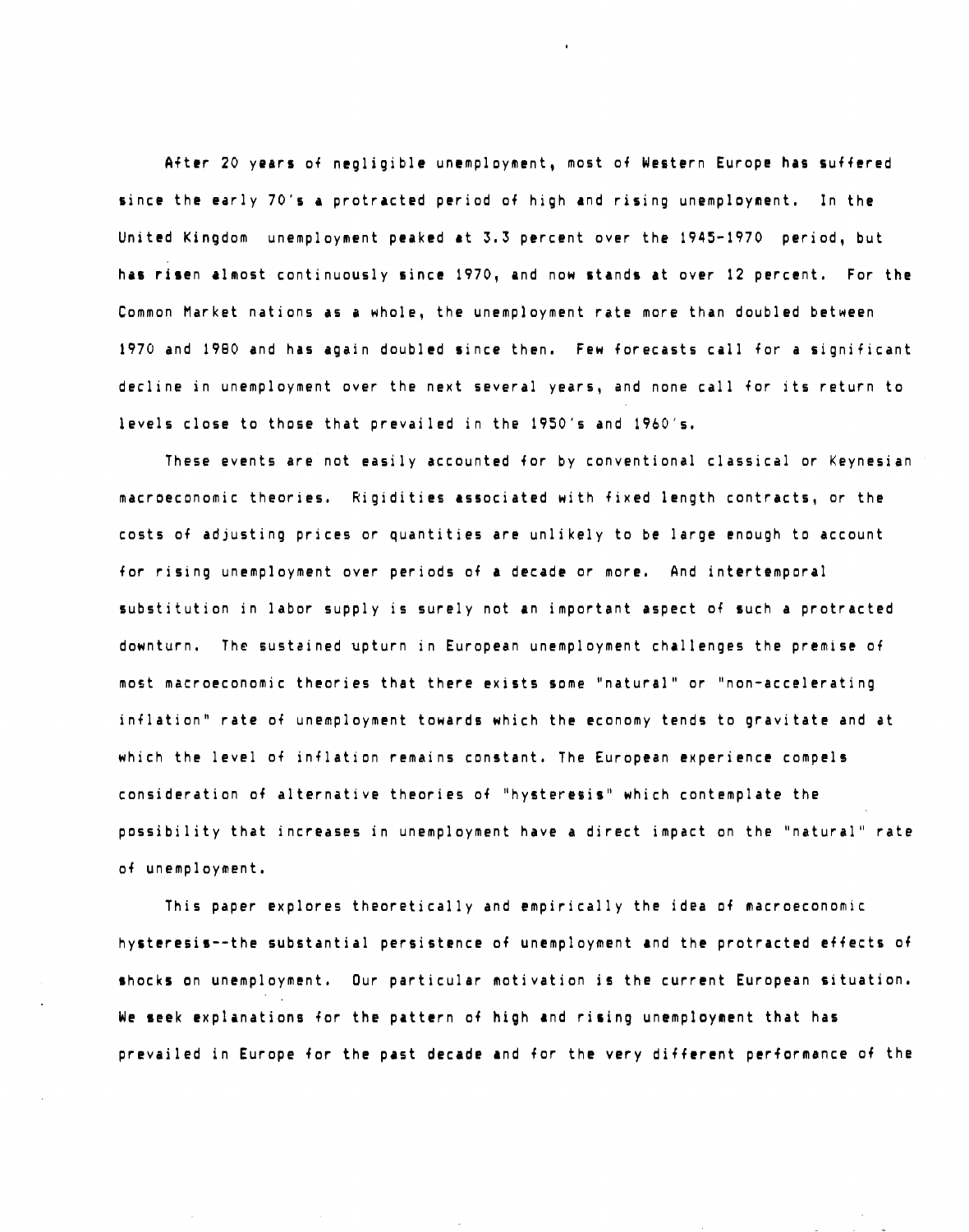labor market in the United States and Europe, and reach some tentative conclusions about the extent to which European unemployment problems can be solved by expansionary demand policies. The central hypothesis we put forward is that hysteresis resulting from membership considerations plays an important role in explaining the current European depression In particular and persistent high unemployment in general. The essential point is that there is a fundamental assymetry in the wage setting process between insiders who are employed and outsiders who are want jobs. Outsiders are disenfranchised and wages are set with a view to insuring the jobs of insiders. Shocks which lead to reduced employment change the number of insiders and thereby change the subsequent equilibrium wage rate, giving rise to hysteresis. Membership considerations can therefore explain the general tendency of the equilibrium unemployment rate to follow the actual unemployment rate. A number of types of empirical evidence consistent with cur hypothesis are adduced. The paper is organized as follows

Section 1 documents the dimensions of the current European depression. It documents, by looking at the movements in unemployment in the United States and United Kingdom over the past century, that high unemployment is In fact often quite persistent. It reviews standard explanations of the current European situation and finds them lacking. It then considers a number of mechanisms through which high persistence of unemployment could be generated.

Section 2 explores what we find the most promising of the possible mechanisms for generating hysteresis. It presents a formal model Illustrating how temporary shocks can have a permanent effect on the level of employment in contexts where wages are set by employers who bargain with insiders. Persistence results in this setting because shocks change employment and membership in the group of insiders, thus influencing its subsequent bargaining strategy. We then discuss the role of unions and whether such effects can arise In non union settings.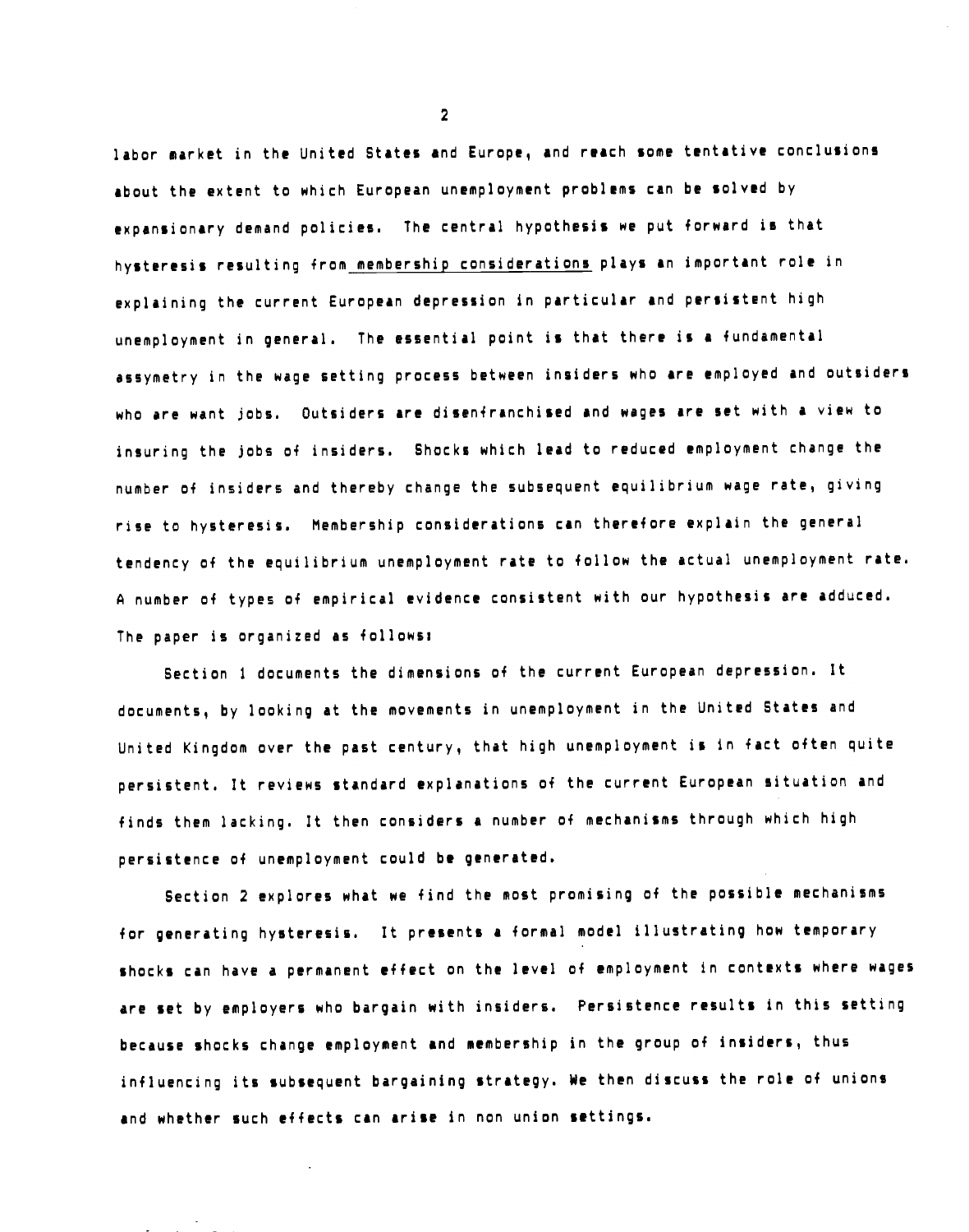Section 3 examines the behavior of post war Europe in light of our theory of hysteresis. It presents direct evidence on the role of unions, on the behavior o wages and employment and on the composition of unemployment. We find the European experience quite consistent with our model. Europe appears to have high hysteresis, much more so than the US. High unemployment in Europe and low unemployment in the US are well explained both by different sequences of shocks, especially in the 1980's, and by different propagation mechanisms, with Europe exhibiting more persistence than the US.

Section 4 returns to an issue which is of fundamental importance for policy. Granting that Europe has more hysteresis than the US, is it really due to unions or is hysteresis itself endogenous, being triggered by bad times ? In an attempt to answer this question, the section compares Europe now to Europe earlier when unemployment was low, and compares the current European depression to the US Great depression. This last comparison is especially important, given the ability of the US to drastically decrease unemployment in 1939 and 1940, mostly through aggregate demand.

The conclusion summarizes our beliefs and doubts, and draws the implications of our analysis for policy.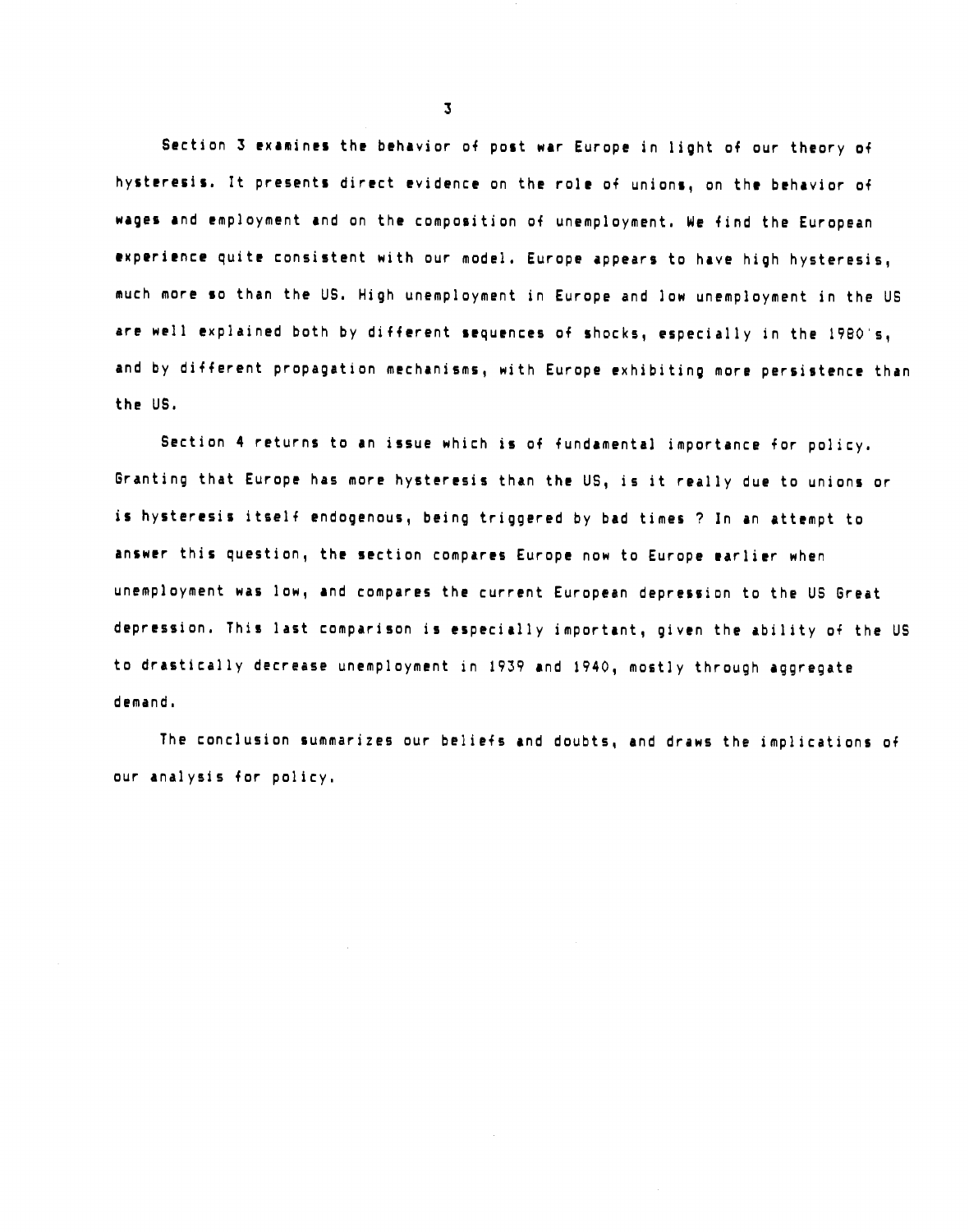1. The Record of Persistent Unemployment

We start this section by documenting the dimensions of the current European depression. We then demonstrate that persistently high unemployment like that experienced in Europe at present is not historically unusual. Data for the past century suggest a surprisingly high degree of persistence in unemployment in both the United States and United Kingdom. We argue that such persistence is not easily explained by standard natural rate theories and conclude that theories which allow for hysteresis, by which we mean a very high dependence of current unemployment on past unemployment<sup>1</sup>, are required to explain such persistence.

## 1.1 The European Depression

Table 1 presents some information on the evolution of unemployment in three major European countries as well as the US over the past 25 years. While European unemployment rates in the 1960's were substantially lower than those in the United States, unemployment rates in Europe today are substantially greater than current US unemployment rates. The unemployment rate in the United States has fluctuated considerably, rising from 4.8 to 8.3 percent in the 1973—1975 recession then declining to 5.8 percent in 1979, then rising to 9.7 percent in 1982 before declining to around 7.0 percent today. In contrast, unemployment in Europe has risen seemingly inexorably since 1973. In France, the unemployment rate has increased in every single year since 1973, while it has declined only twice in Germany and the United Kingdom. The differences between the European countries and the United States are most pronounced after 1980. While the US unemployment rate is at roughly its 1980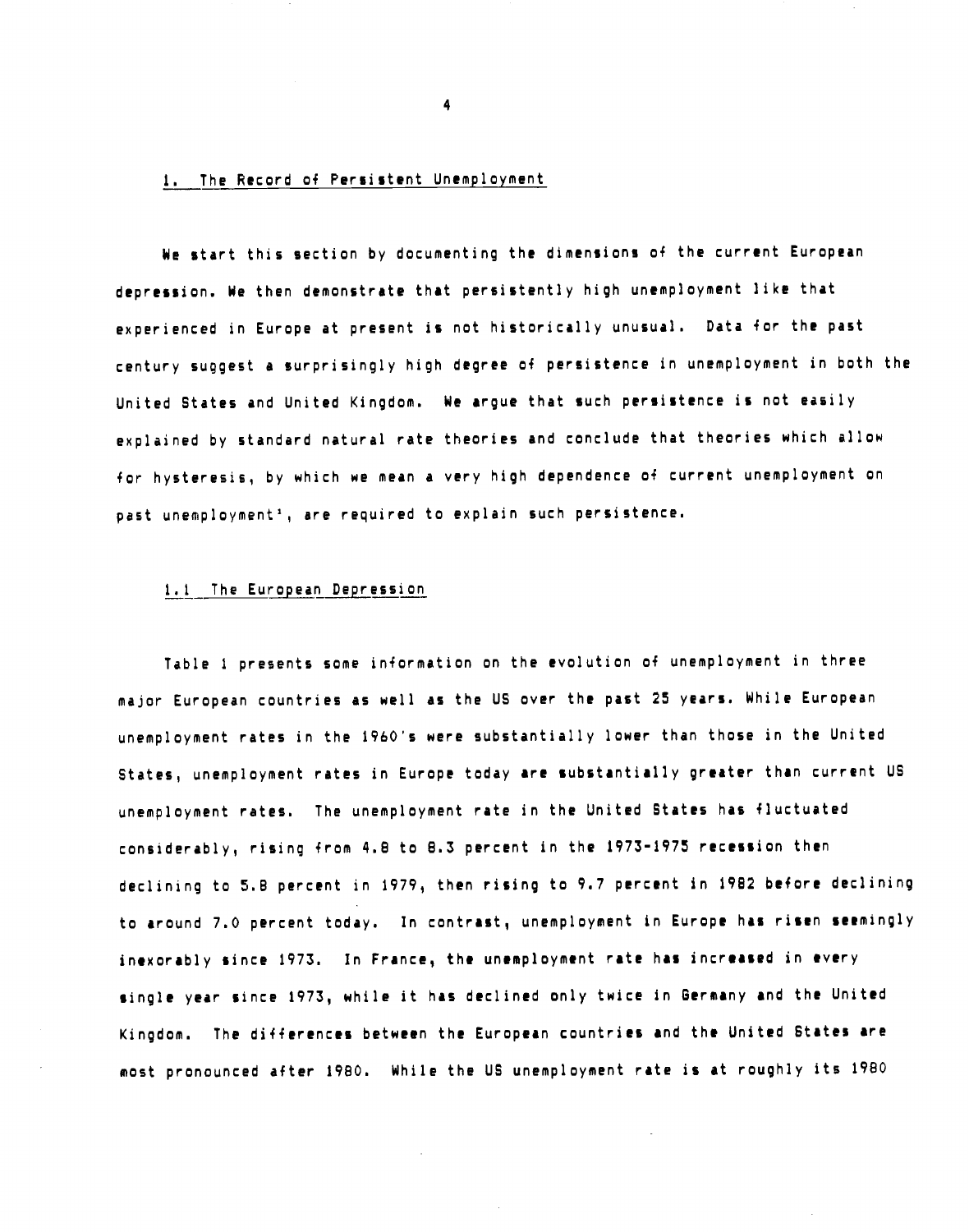# Table 1

# European and U.S. Unemployment

# 1961—1986

|           | United States | United Kingdom | France | West Germany |
|-----------|---------------|----------------|--------|--------------|
|           |               |                |        |              |
| 1961-1970 | 4.7           | 1.9            | .9     | .8           |
| 1971-1975 | 6.1           | 2.8            | 2.6    | 1.8          |
| 1976-1980 | 6.7           | 5.2            | 5.3    | 3.7          |
| 1980      | 7.1           | 6.0            | 6.4    | 3.4          |
| 1981      | 7.6           | 9.2            | 7.7    | 4.8          |
| 1982      | 9.7           | 10.6           | 8.7    | 6.9          |
| 1983      | 9.6           | 11.6           | 8.8    | 8.4          |
| 1984      | 7.5           | 11.8           | 9.9    | 8.4          |
| 1985      | 7.3           | 12.0           | 10.7   | 8.4          |
| 1986*     | 7.2           | 11.7           | 10.9   | 8.0          |

Source. Annual Economic Review, Commission of the European Communities, 1986.  $\overline{\star_{\text{Forecast.}}}$ 

 $\epsilon$  .

 $\mathbb{Z}^2$ 

 $\mathcal{L}_{\mathcal{A}}$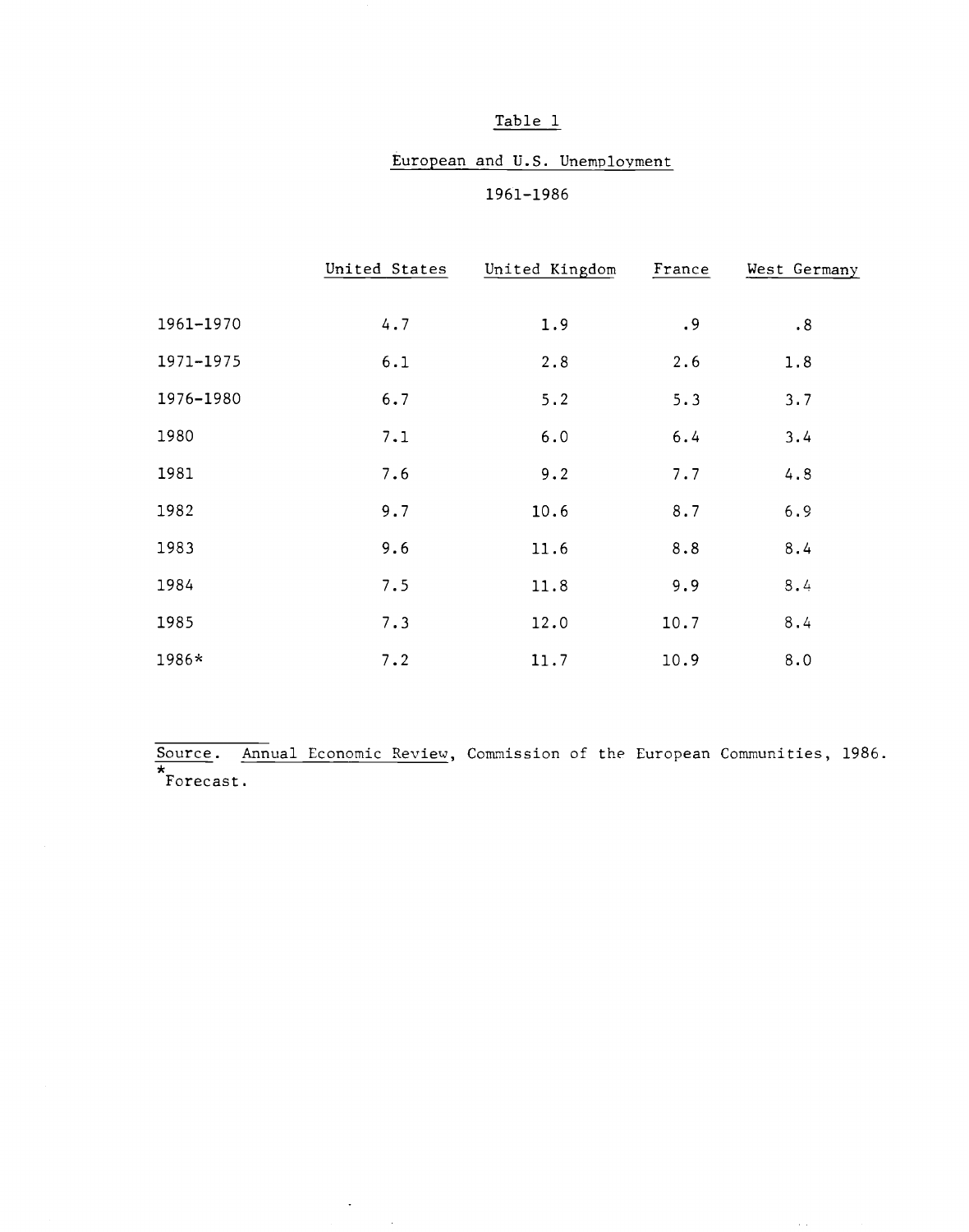level, the unemployment rate has approximately doubled in the three European countries. The rapid decline in US unemployment after 19B2 contrasts sharply with the continuing increase in unemployment in Europe. The last line of the table gives forecasts of unemployment by the European Commission for 1986 : they show little expected change. Longer run forecasts are very similar t baseline projections by the European Commission put unemployment for the EEC as a whole at 10.4% in 1990, compared to 10.B% in 1985.

Differences in unemployment rates actually understate the differences in the performance of American and European labor markets over the past decade. Europe has suffered the concomitants of high unemployment——reduced labor force participation and involuntarily reductions in hours-- to a much greater extent than has the United States. Between 1975 and 1983, the labor force participation rate of men in the United States remained constant, while the corresponding rate in OECD Europe declined by six percent. Average annual hours worked declined by 2.7 percent in the United States between 1975 and 1982 compared with declines of 7.5 percent in France and 8.1 percent in England. Perhaps the most striking contrast of the labor market performances of Europe and the United States is the observation that between 1975 and 1985 employment increased by 25 percent, or about 25 million jobs in the United States while declining in absolute terms in Europe.

## 1.2. Unemployment Rates in the UK and the US over the last 100 years

European unemployment has steadily Increased and, pending an unexpected change in policy, is expected to remain at this new higher level for the foreseable future. How unusual is such high and persistent unemployment? To answer this question, we now examine the behavior of unemployment over the last 100 years in both the UK and the US.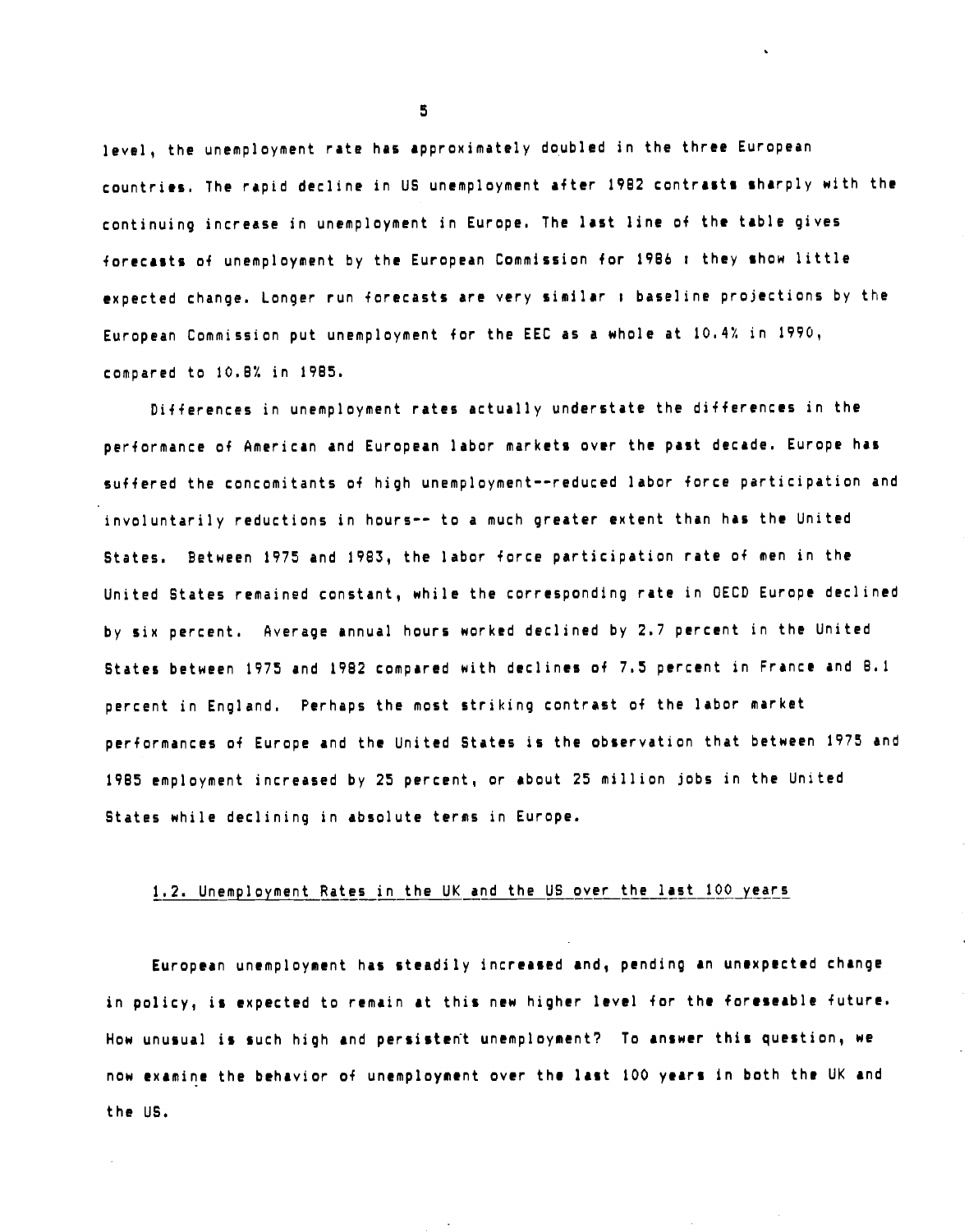Figures 1 and 2 plot unemployment for each of the two countries, for the perod 1890-1985 for the UK, and 1892-1985 for the US.<sup>2</sup>

Estimation of an AR(1) process for the whole sample for each country gives i

```
UK x = 0.93 u(-1) + e x = 2.1 %
         (.04)
US: u = .90 u(-1) + e; \sigma_{\infty} = 2.0 X(.04)
```
In both cases, the degree of first order serial correlation is high. Unemployment is indeed surprisingly persistent. It exhibits at best a weak tendency to return to its mean.

Examination of the two figures ——as well as statistical work——suggests that the evolution of the unemployment rate over the past 100 years is however not well captured by any simple linear autoregressive representation. The degree of persistence as captured by the degree of first order serial correlation reported above arises in large part from relatively infrequent changes in the level around which unemployment fluctuates. In the UK, when unemployment goes up from 1920 to 1940, it shows little tendency during that period to return to its pre 1920 level it then returns to a low level during WWII, to stay there until the 1960's. The current episode, both past and forecast, isa second instance in which unemployment, after having sharply increased, stabilizes at a new, high level. The US experienced a sustained increase in unemployment from 1929 to 1939, only to see unemployment drop sharply during and after the war to a new, much lower, level. When the degree of persistence In unemployment is estimated separately for periods of high and low average unemployment, there is some weak evidence of greater persistence within periods of high average unemployment.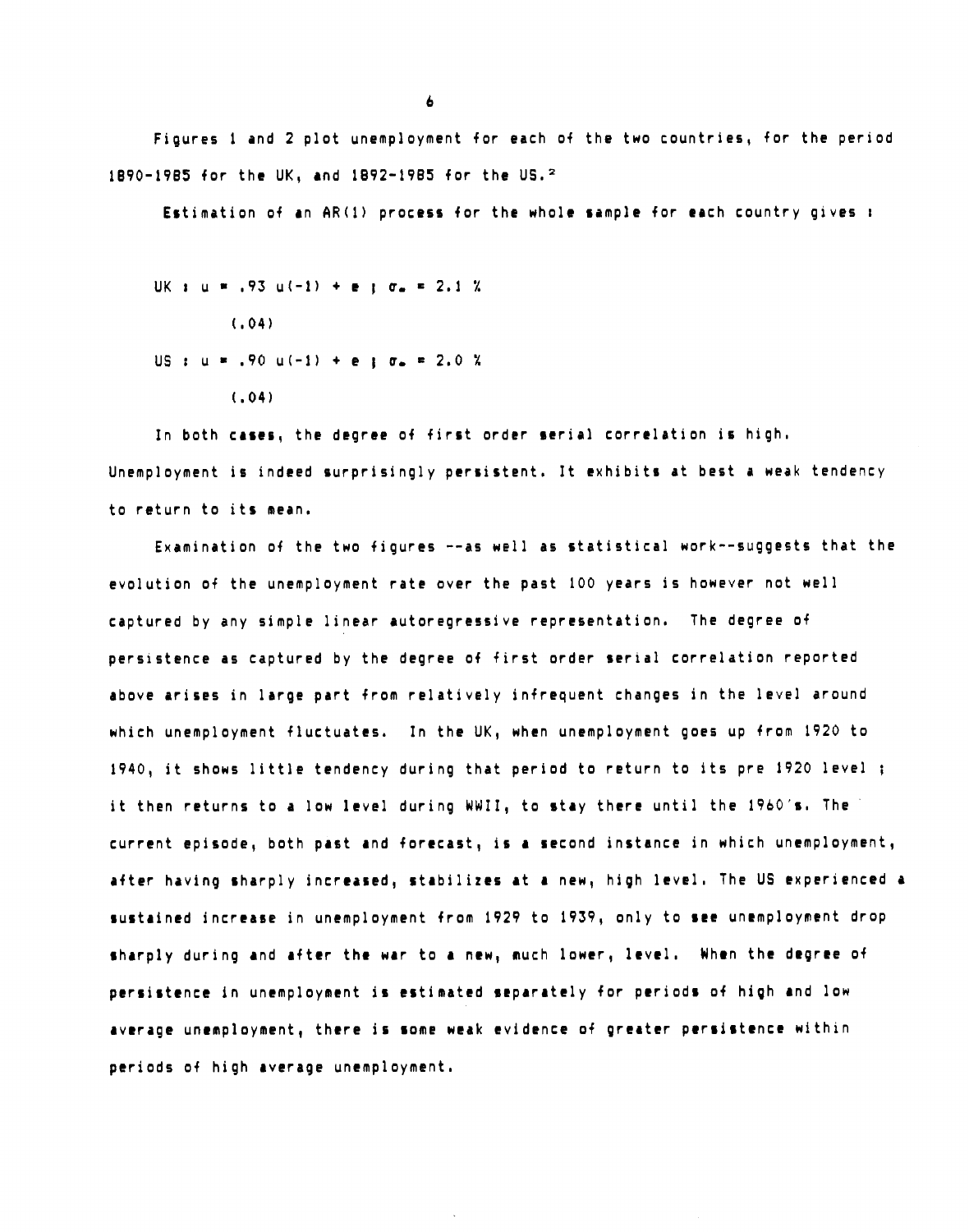

UKUR

FIGURE 1.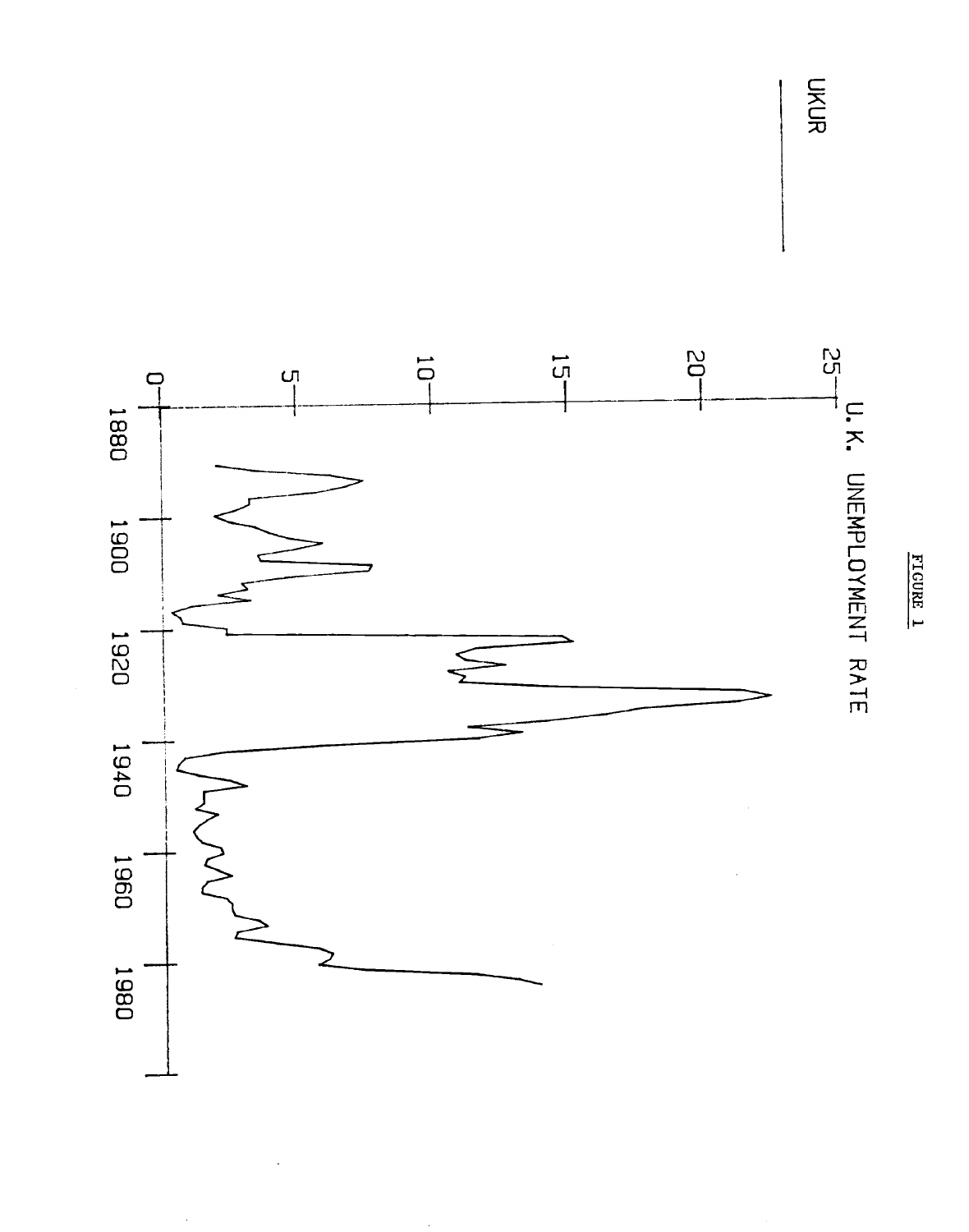**FIGURE 2** FICURE 2



USUR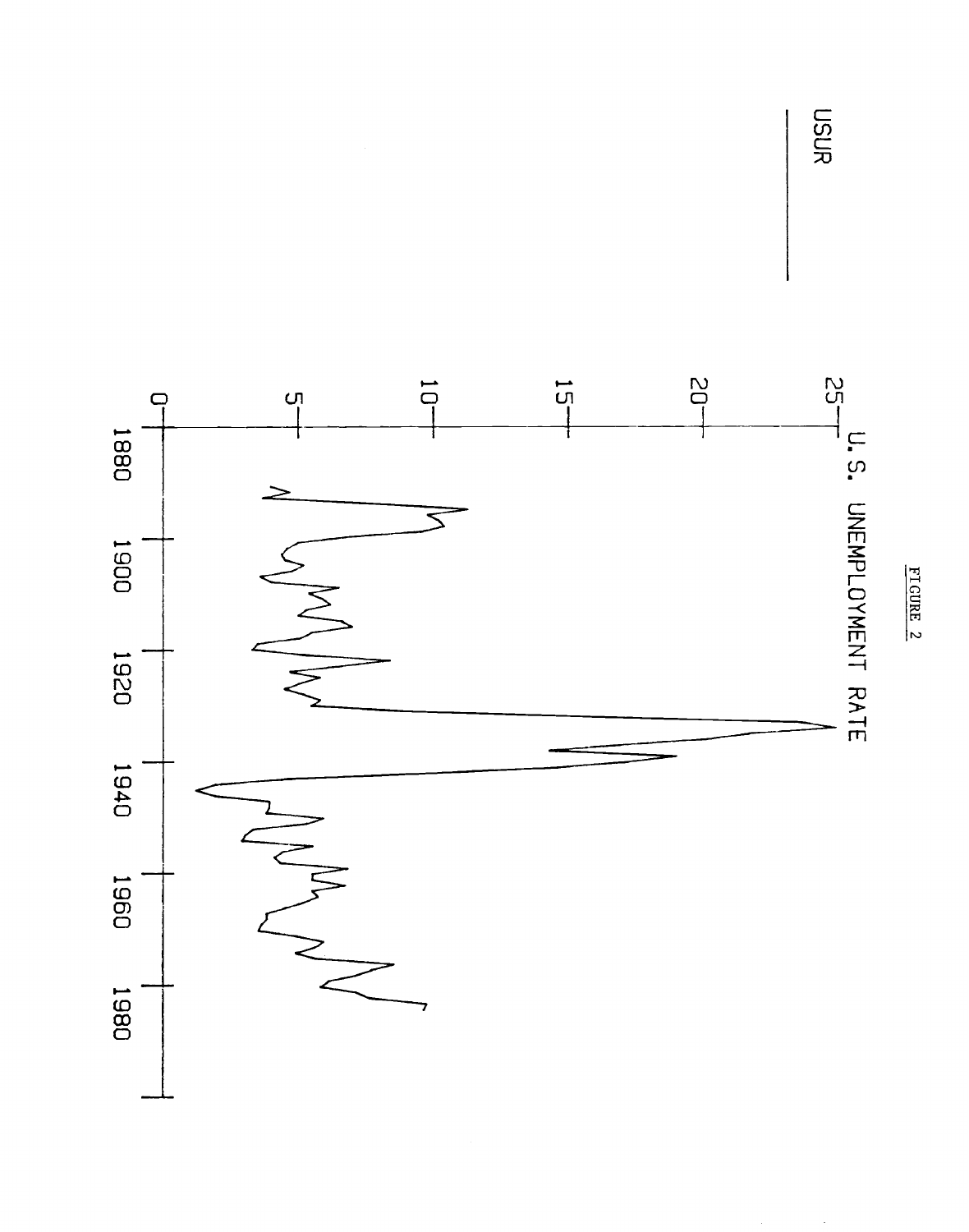The time series studied in isolation give little indication as to the cause of the changes in the mean level, which account for much of the persistence in unemployment. They could be exogenous or instead be triggered by unemployment itself, with a few years of high unemployment triggering an increase in the mean level of unemployment, a few years of low unemployment triggering in turn a decrease in that level. In the absence of a tight specification of how this triggering occurs we do not believe that the data can easily distinguish between these two possibilities and we shall not attempt to do so at this stage.

Our finding that unemployment exhibits a very high degree of persistence over the past century parallels the findings of Nelson and Plosser (1982), Campbell and Mankiw [1986) and others that a variety of economic variables follow random walks or other non—stationary processes. In many cases such findings can be easily rationalized by recognizing that the level of technology is likely to be non stationary and that other variables like the level of output depend on productivity. But the failure of unemployment to display more of a mean reverting tendency is troubling. It is unlikely that non stationarity in productivity can account for the persistence of unemployment since the secular increase in productivity has not been associated with any trend or upwards drift In unemployment.

## 1.3. Diagnosing Unemployment Problems

What sort of theories can account for persistent high unemployment in general and the current European experience in particular? We highlight the general difficulties one encounters in explaining persistent unemployment by focusing on the problem of explaining the current European situation. The central puzzle it poses is its persistence. While it is easy to point to substantial, adverse supply and demand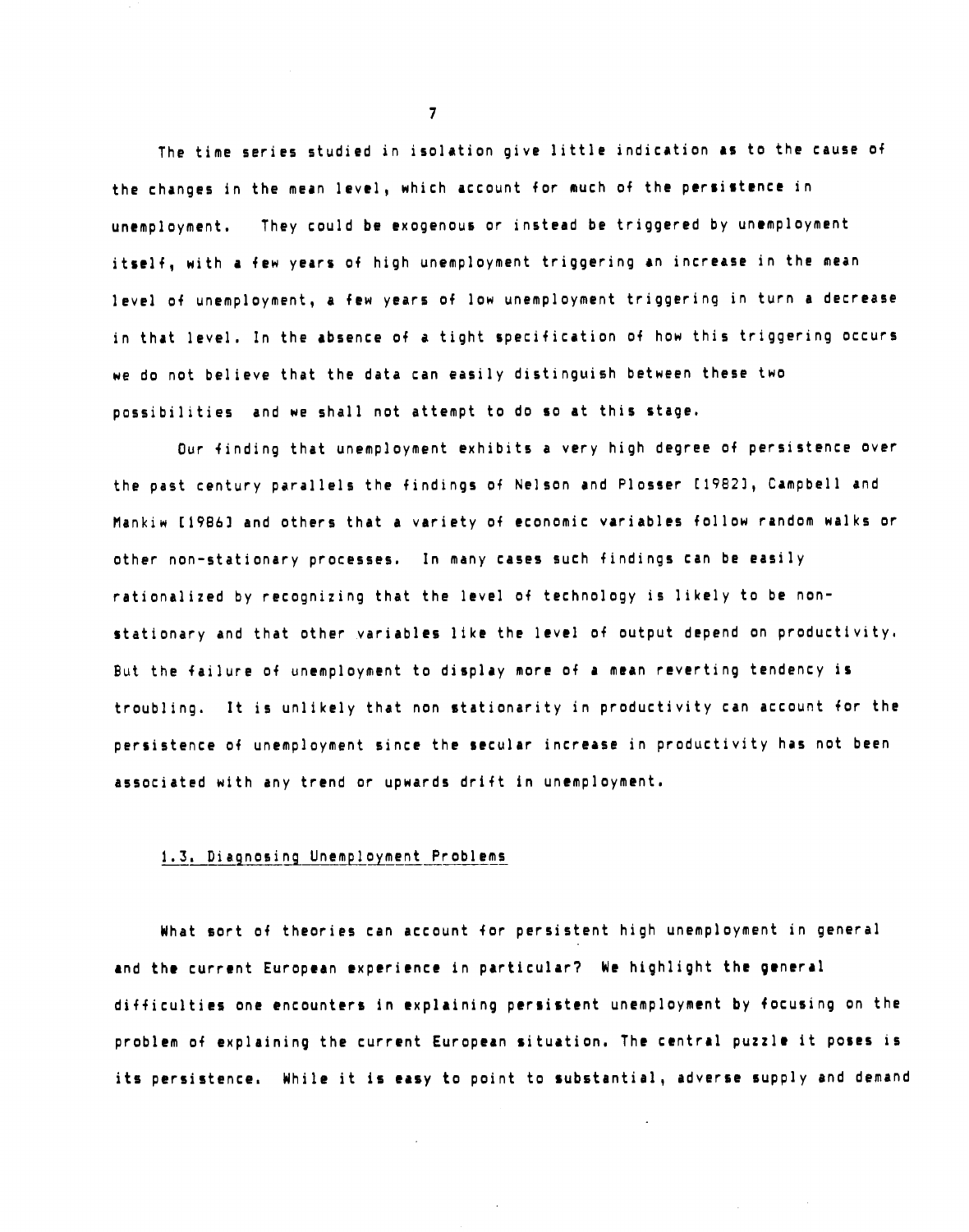shocks over the last 15 years, we argue that our standard theories do not easily explain how they have had such enduring effects on the level of unemployment <sup>3</sup>.

#### Aggregate demand

There is little question that Europe has been affected by large adverse demand shocks, especially since 1980 (see for example Dornbusch et al. 1983). In the 1980's, Europe has to a large extent matched tight US monetary policy while at the same time engaging in a major and prolonged fiscal contraction (see Blanchard and Summers 1984 for the UK, Germany and France ; see Buiter 19B5 far a more detailed study of the UK fiscal policy).

But to the extent that aggregate demand shocks do not affect the equilibrium or natural rate of unemployment, one would expect sustained high unemployment to be associated with rapid declines in the rate of inflation. More generally, standard models of the effects of aggregate demand shocks would not predict that previous estimates of the relationship between inflation and unemployment would break down. There is substantial evidence however that this relation has broken down and that there has been a much smaller decline in inflation than would have been predicted by past relationships. Below we examine the relation between wage inflation and unemployment in detail. But the basic point that previous relations have broken down is evidenced in Table 2 which gives the rates of inflation and unemployment in 19B4 and 1985 for the United Kingdom, France and Germany. Despite the high rates of unemployment, there Is no sign of disinflation, with the United Kingdom and Germany experiencing a small increase in inflation and France a small decrease. Econometric estimates of the rate of unemployment consistent with stable Inflation show rapid increases over the past decade. Layard et al (1984), using crude time trends in a

B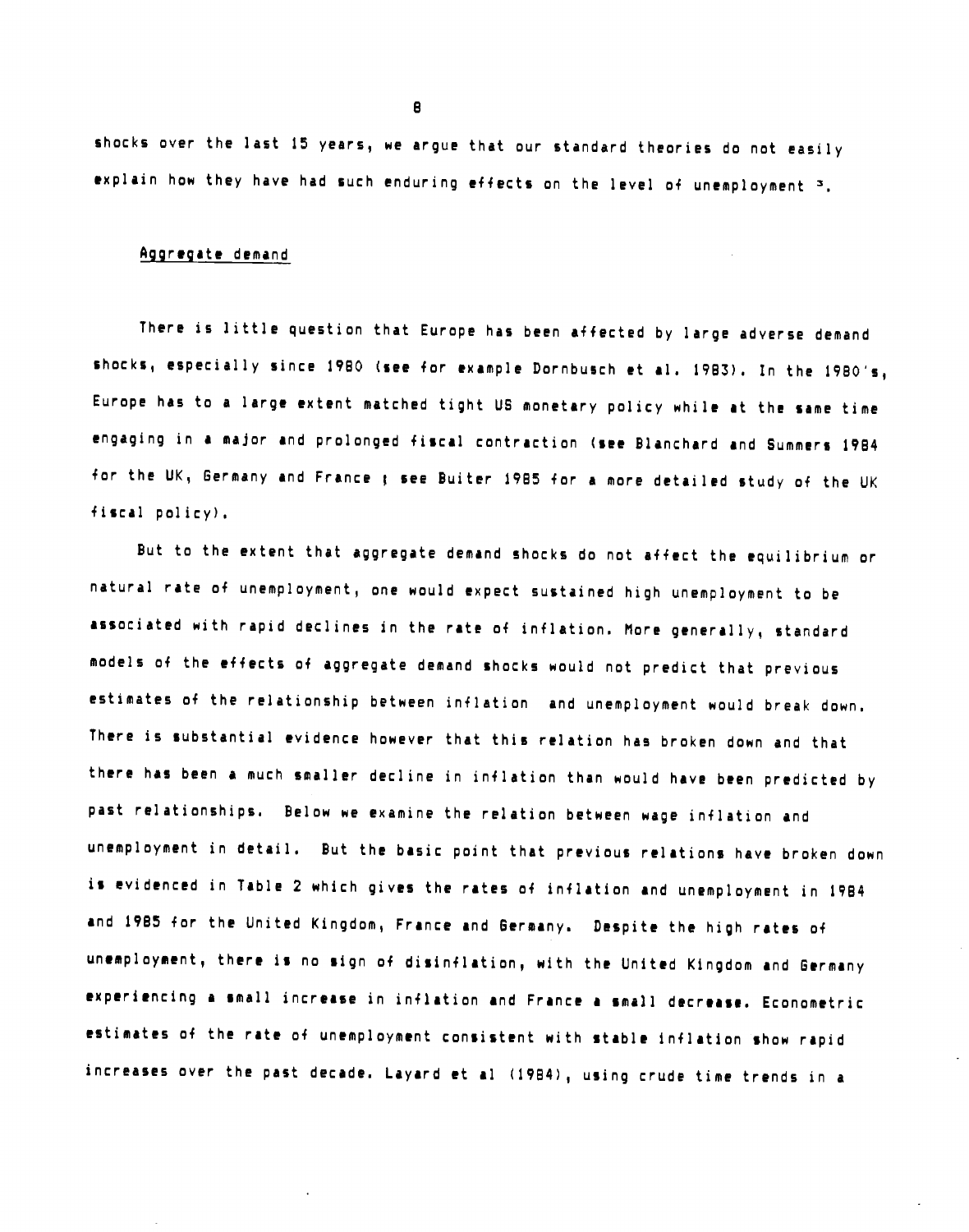# Table 2

# Inflation and Unemployment in the U.K., France and Germany

# 1984—1985

|      | United Kingdom |      |       | France |       | Germany |  |
|------|----------------|------|-------|--------|-------|---------|--|
|      | $\pi$          | U    | $\pi$ | U      | $\pi$ | U       |  |
| 1984 | 4.4            | 11.8 | 7.0   | 9.9    | 1.9   | 8.4     |  |
| 1985 | 5.5            | 12.0 | 5.7   | 10.7   | 2.1   | 8.4     |  |

 $\pi$  = Rate of change of GDP deflator.

 $\mu$  = Unemployment

 $\sim 10^7$ 

 $\mathcal{L}$ 

 $\sim$  $\mathcal{L}_{\mathcal{A}}$  Source. Annual Economic Review, Commission of the European Communities, 1986.

 $\overline{\phantom{a}}$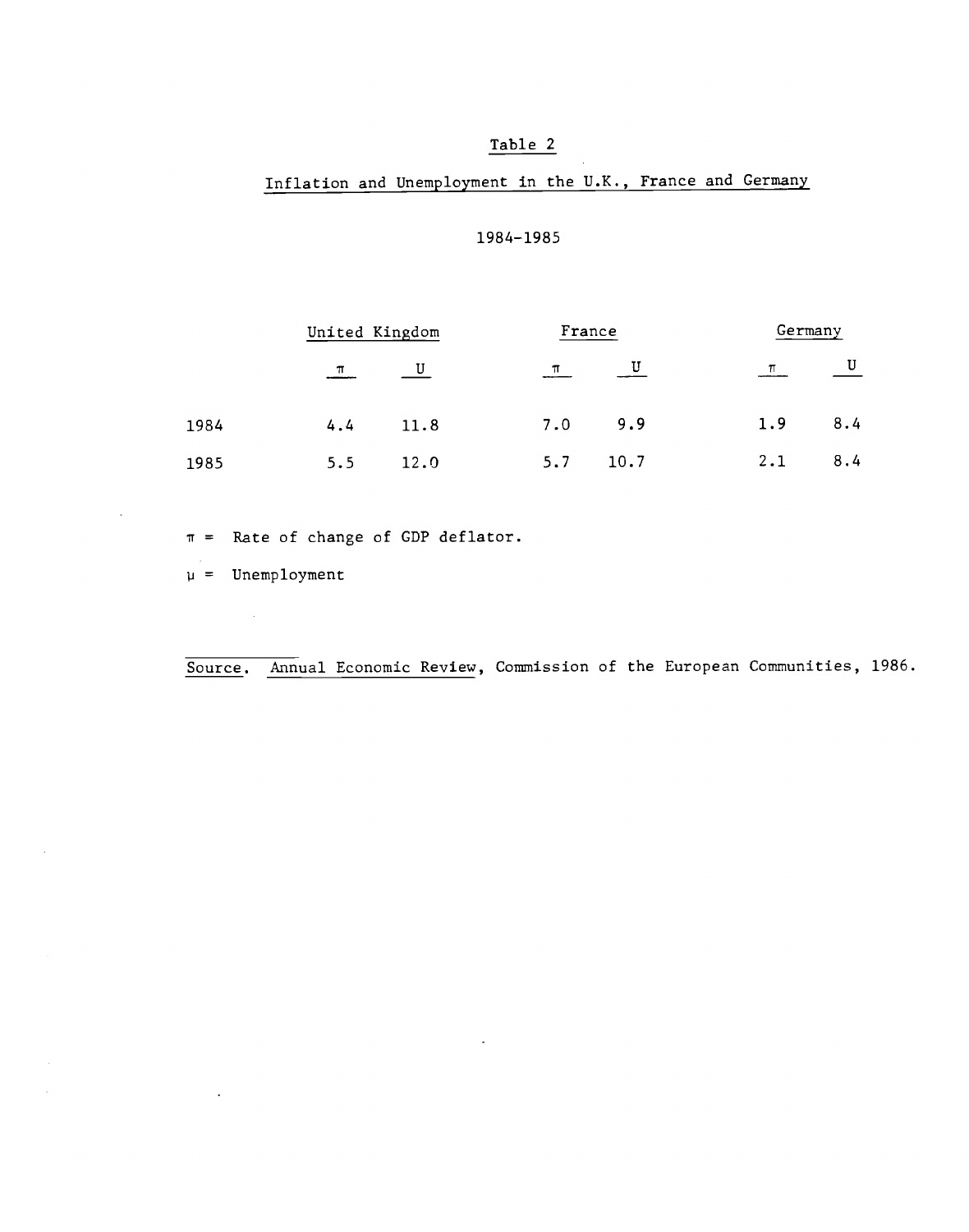Phillips curve relation, find the unemployment rate consistent with steady inflation to have risen from 2.4 in 1967—70 to 9.2 in 19B1-19B3 in Britain, from 1.3 to 6.2 in Germany and from 2.2 to 6.9 in France. Coe and Gagliardi (1985), also within the framework of the Phillips curve but using instead of a time trend a battery of potential determinants of equilibrium unemployment as right hand side variables, obtain roughly similar results. aggregate demand shocks have clearly played a role in explaining the increase in European unemployment ; but they cannot be the whole story given the increase in the rate of unemployment consistent with steady inflation.

#### Aggregate supply

Aggregate supply explanations appear more promising if the goal is to explain an increase in equilibrium unemployment. This is indeed the approach followed by much of the recent research. Sachs [1979,1983] and Bruno and Sachs [1985] have argued that unemployment in Europe is in large part the result of a combination of adverse supply shocks and real wage rigidity. The argument is that real wages do not adjust to clear the labor market so that adverse supply shocks which reduce the demand for labor at a given real wage create unemployment. This argument has two parts, real wage rigidity and the occurence of adverse supply shocks. We start by reviewing the evidence on the second.

Table 3 presents some information on the behavior of various supply factors with a potential bearing on unemployment in the UK since 1960<sup>4</sup>.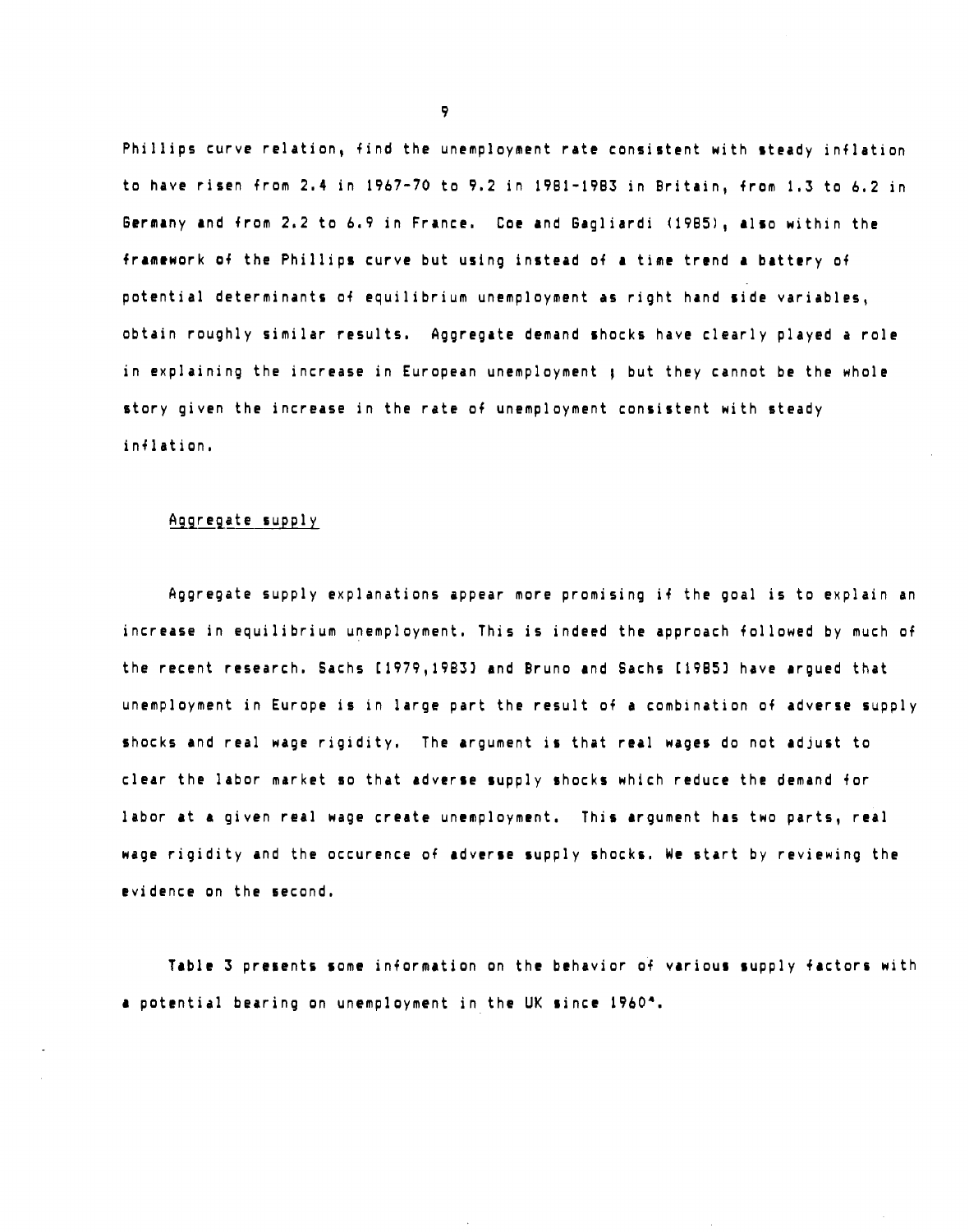|--|--|--|

| Year | Unemployment<br>Rate (%) | Replacement<br>Rate $(\%)$ | Mismatch<br>Index $(\%)$ | Productivity<br>Growth $(\%)$ | Change in<br>Tax Wedge $(\%)$ |
|------|--------------------------|----------------------------|--------------------------|-------------------------------|-------------------------------|
| 1960 | 2.3                      | 42                         |                          | 1.9                           | $\cdot$ 0                     |
| 1965 | 2.3                      | 48                         | 41                       | 2.8                           | 1.0                           |
| 1970 | 3.1                      | 51                         | 38                       | 3.2                           | 1.0                           |
| 1975 | 4.7                      | 49                         | 43                       | 2.7                           | $\boldsymbol{\cdot}$ 8        |
| 1976 | 6.0                      | 50                         | 38                       | 1.5                           | 2.8                           |
| 1977 | 6.4                      | 51                         | 35                       | 1.7                           | 1.9                           |
| 1978 | 6.1                      | 50                         | 35                       | 1.4                           | $-.9$                         |
| 1979 | 5.6                      | 46                         | 35                       | 2.1                           | 1.3                           |
| 1980 | 6.9                      | 45                         | 37                       | 1.5                           | 1.3                           |
| 1981 | 10.6                     | 50                         | 41                       | 1.4                           | 2.6                           |
| 1982 | 12.8                     | 54                         | 37                       | $1.1\,$                       | 1.0                           |
| 1983 | 13.1                     | 54                         |                          | .5                            | $-1.8$                        |

# Supply Factors and U.K. Unemployment

#### Notes.

a) Standardized unemployment rate; source OECD.

 $\ddot{\phantom{a}}$ 

- b) Weighted average of replacement rates relevant to families of different sizes. Source: Layard and Nickell (1985).
- c) Index constructed as  $\Sigma$  | u<sub>.</sub>-v. | where u. and v. are the proportions of unemployment and vacancies in occupation i<sup>+</sup>respectiveIy. Soūrce: Layard, Nickell and Jackman (1984).
- d) Rate of change of total factor productivity growth, derived by assuming labor augmenting technical change. The first four numbers refer to the change in the rate (at annual rate) over the previous five years. Source: Layard and Nickell (1985).
- e) The tax wedge is the sum of the employment tax rate levied on employers and of direct and indirect tax rates levied on employees. The first four numbers refer to the change in the rate (at annual rates) over the previous five years. Source: Layard and Nickell (1985).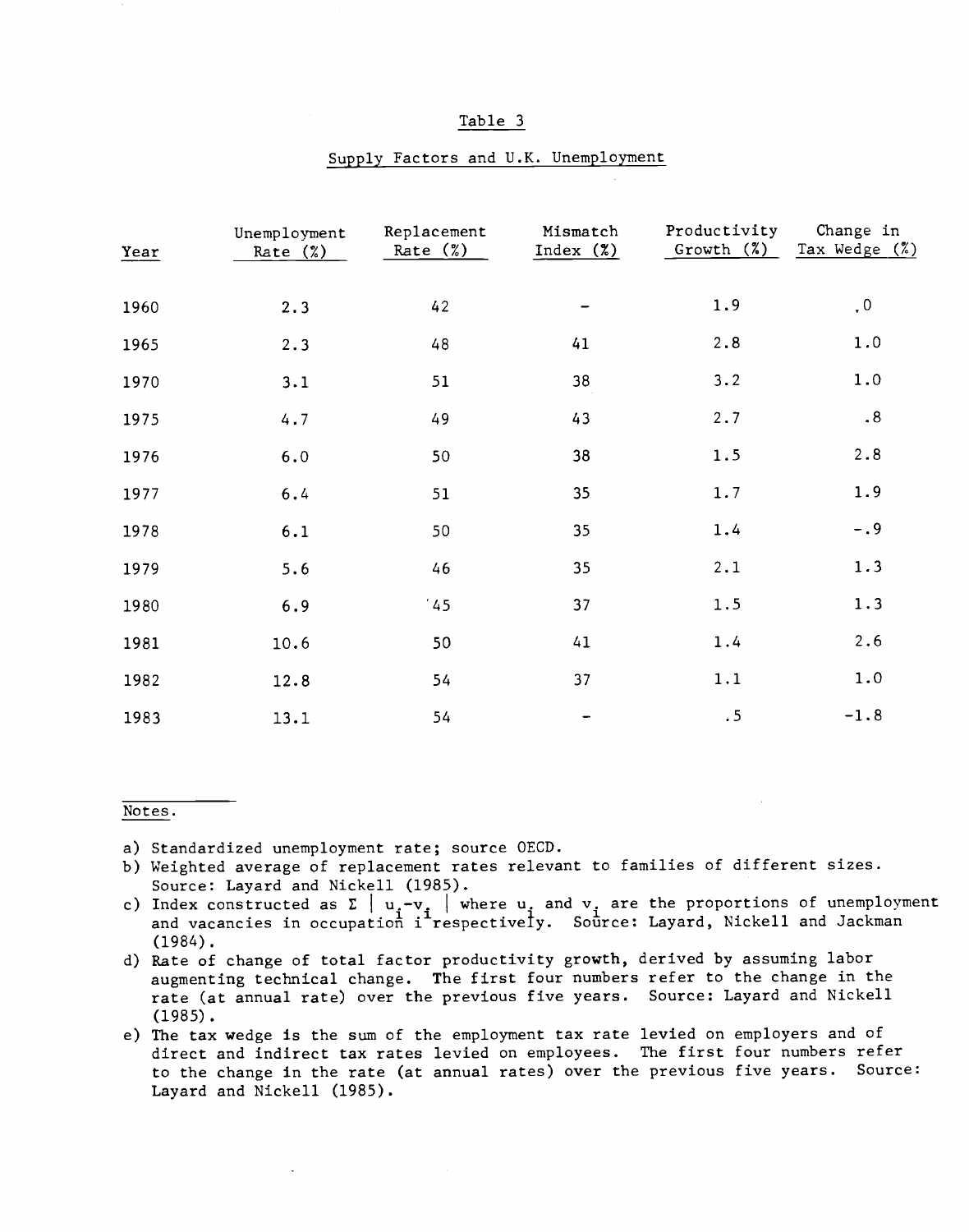A first candidate is unemployment benefits. Unemployment insurance may raise unemployment if it causes workers to search longer or less intensively for jobs, reducing the pressure that unemployment puts on wages. The second column of table 3 gives the average replacement ratio, that is the average ratio of after tax unemployment benefits to earnings for different categories of workers ; it shows no clear movement over time. This is not necessarily conclusive evidence against a role for unemployment benefits : one can easily envision mechanisms through which increases in unemployment benefits lead to higher real wages, higher unemployment but little or no change in the replacement ratio. Indeed, another way of reading the column is that it shows an increase in real unemployment benefits of roughly 30Y. since 1970. Furthermore, it has been argued that the principle changes in unemployment insurance have occurred through changes in eligibility rules rather than benefit levels. Attempts to estimate the effect of unemployment benefits on unemployment have not been very successful (see Minford (19B2) and Nickell (1984) for further discussion) and one is led to conclude that the increase in unemployment benefits probably does not account for a large portion of the increase in unemployment.

A second candidate explanation is structural change. The argument is that the need for large scale reallocation of labor associated with structural change tends to Increase unemployment. Often it is suggested that the energy shocks of the 1970's increased the rate of structural change and soled to higher unemployment. The adjustment to structural changes may be complicated by real wage rigidity. The fourth column of Table 3 presents the Index of mismatch" developed by Layard, Nickell and Jackman [1984]. The index tries to represent the degree of structural change in the economy by examining the extent to which unemployment and vacancies occur in the same sectors. The results In the table look at occupational mismatch,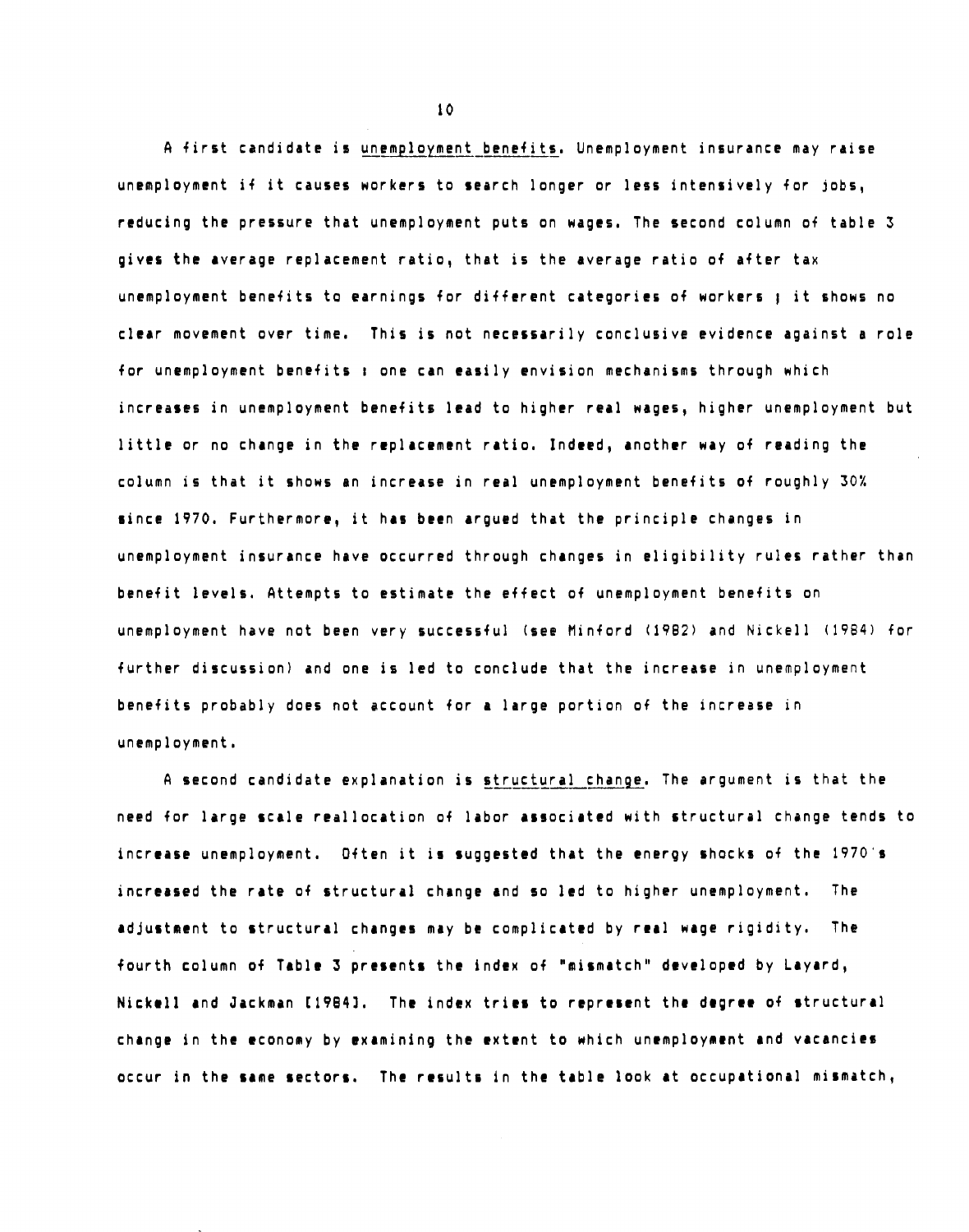but results are largely similar when industrial and regional measures are used<sup>5</sup>. There is little evidence of an increase in the rate of structural change since the 1960's when the unemployment rate was consistently low.

Perhaps the most common supply based explanations for persistent high unemployment involve factors which reduce labor productivity and or drive a wedge between the cost of labor to firms and the wage workers receive. The fourth and fifth columns of the table give time series for total factor productivity growth and the change in the tax wedge<sup>6</sup>. It is clear from the table that there has been a substantial reduction in the rate of total factor productivity growth in the wake of the oil shocks. Over the years the total tax wedge has also risen substantially, by 30% since 1960, by 10% since 1970. While it is still true that the real after—tax wage consistent with full employment has risen fairly steadily, it has increased more slowly than it had in the first half of the post war period.

#### The problem with aggregate supply explanations

We have now documented the presence of adverse supply developments relative to what might have been expected in the early 1970's. But for these shocks to have a long lasting effect on unemployment, there must be long lasting real wage rigidity. If and when labor supply becomes inelastic, supply shocks are then reflected in real wages, not in unemployment. Individual labor supply is surely largely inelastic in the long run. As with aggregate demand explanations, we face the problem of explaining the mechanism that causes shocks to have long lived effects.

Recent models of union behavior (notably McDonald Solow 1981) have addressed this problem by showing that if wages are the result of bargaining between unions and firms, the result may be real wage rigidity, with shocks affecting employment only. There is however a fundamental difficulty with this line of argument. To take the

Ii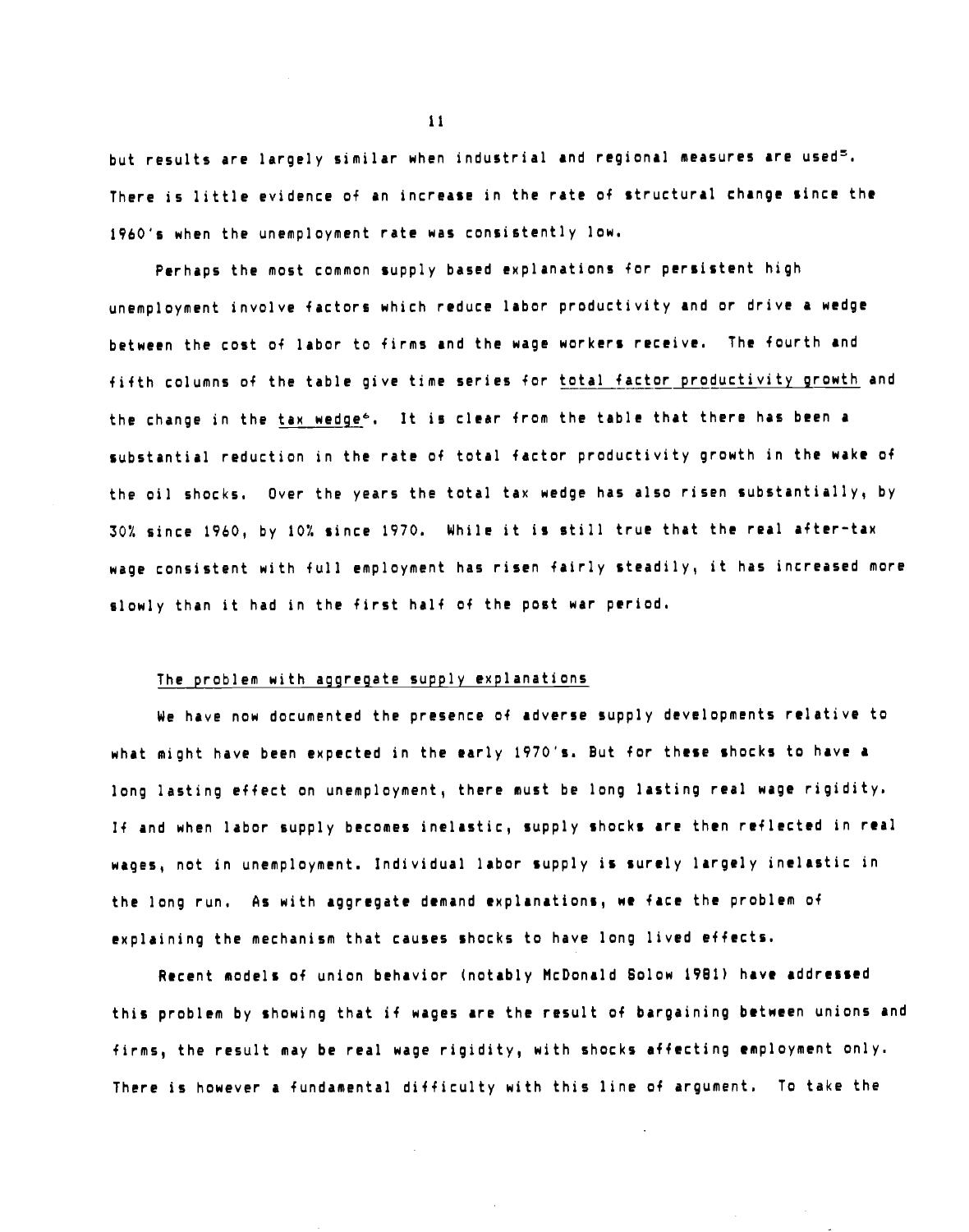model developed by McDonald and Solow, if real wages were truly rigid at a rate determined by the interaction of union preferences and firms' production technology, employment would steadily increase and unemployment steadily decrease through time. Annual productivity improvements due to technical change are equivalent to favorable supply shocks. As long as productivity increments and capital accuulation led to the demand curve for labor shifting outwards faster than the population grew, unemployment would decline. This appears counterfactual'. Even over the last decade, the cumulative impact of productivity growth has almost certainly more than counterbalanced the adverse supply shocks that occurred.

To rescue this line of thought, it must be argued that real wages are rigid along some "norm", which may increase over time. But this has two implications. The first is that the dynamic effects of supply shocks on employment then depend on the way the norm adjusts to actual productivity and this is left unexplained. The second and more important one here is that adverse supply shocks have an effect only as long as the norm has not adjusted to actual productivity. Thus, unless the norm never catches up with actual productivity, adverse supply shocks cannot affect unemployment permanently. It seems implausible that the current persistence of high unemployment can all be attributed to lags in learning about productivity. Both the United Kingdom and the United States have experienced enormous productivity gains without evident reduction in unemployment over the last century. High unemployment therefore cannot be blamed simply on poor productivity performance. It can only be attributed to surprises in productivity performance. But then it is hard to see how to explain protracted unemployment from lower productivity growth.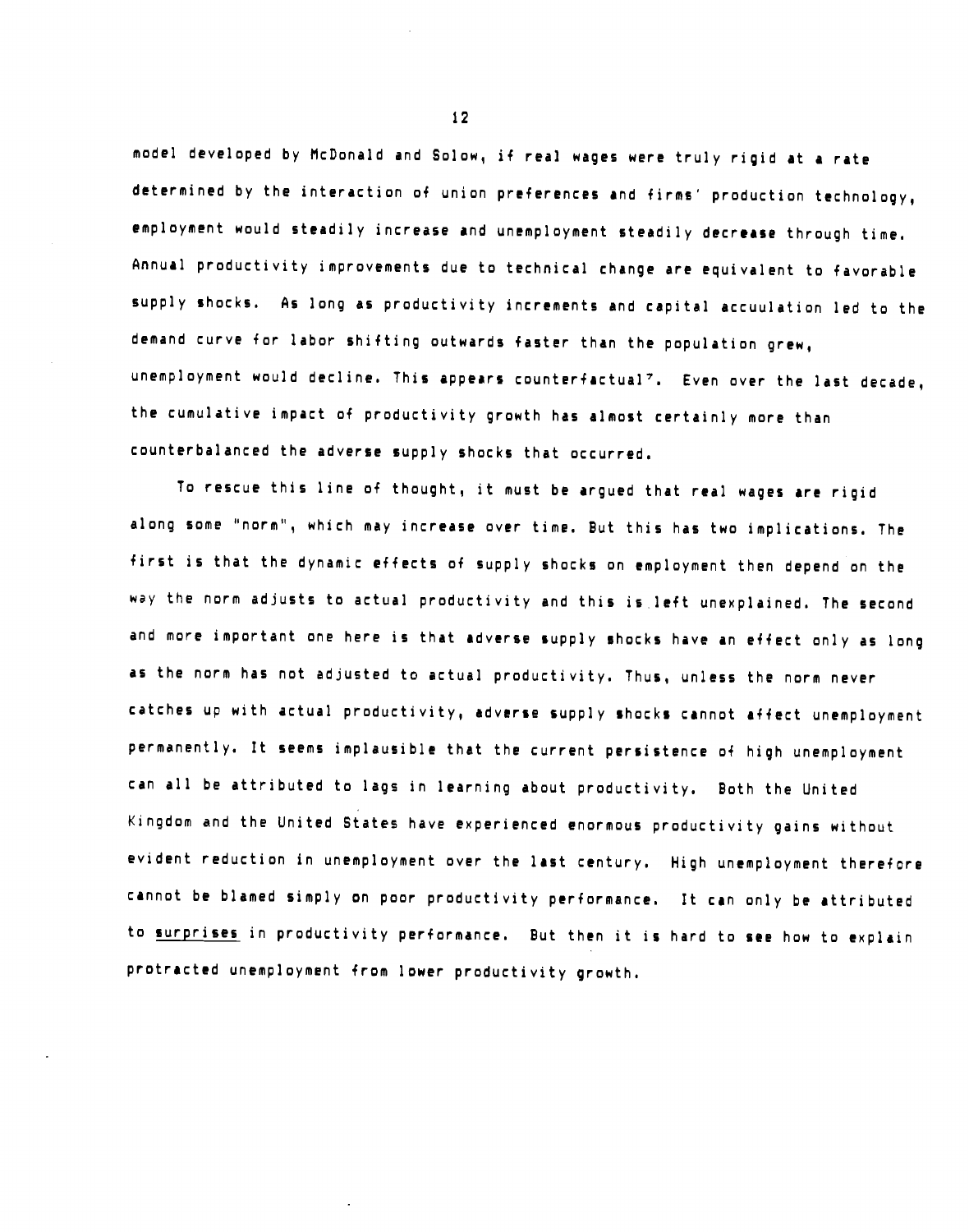Where does this leave us ? We have argued that there is plenty of evidence of adverse shocks, be it lower than expected productivity growth, Increases in the price of oil or in the tax wedge in the 1970's or contractionary aggregate demand policies in the 1980's. But we have also argued that standard theories do not provide us with convincing explanations of how these shocks can have such a sustained effect on unemployment. Put differently, it is difficult to account for the apparent increase in the equilibrium rate of unemployment --or equivalently in the unemployment rate consistent with stable inflation—— by pointing to these shocks. Borrowing from the business cycle terminology, it is not difficult to find evidence of negative impulses the difficulty Is in explaining the propagation mechanism. This leads us to look for mechanisms that can explain the propagation of adverse supply or demand shocks over long periods of time. These include the possibility that current unemployment depends directly and strongly on past unemployment<sup>e</sup>. We now consider various channels through which this may happen.

#### 1.4.Theories of Hysteresis

Three types of explanation which loosely speaking might be referred to as the "physical capital", "human capital",and "insider—outsider' stories can be adduced to explain why shocks which cause unemployment In a single period might have long term effects.

The physical capital story simply holds that reductions in the capital stock associated with the reduced employment that accompanies adverse shocks reduce the subsequent demand for labor and so cause protracted unemployment. This argument is frequently made in the current European context where it is emphasized that, despite the very substantial increase in the unemployment rate that has occurred, capacity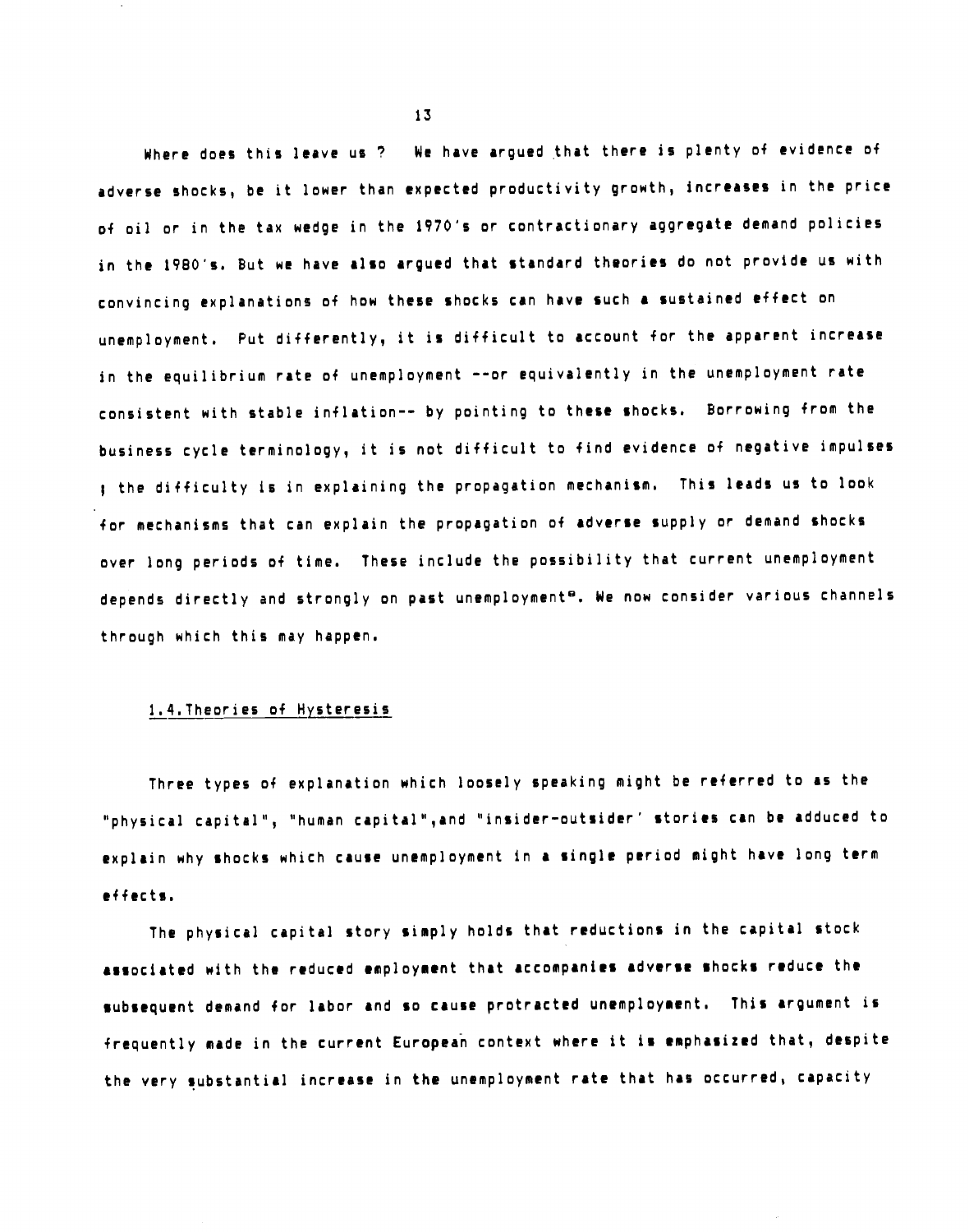utilization is at fairly normal levels. For the EEC as a whole, capacity utilization has shown no trend over the last decade. It currently stands at 81 percent compared with 76 percent in 1975, 83 percent in 1979, and 76 percent in 1983. It is then argued that the existing capital stock is simply inadequate to employ the current labor force.

We are somewhat skeptical of the argument that capital accumulation effects can account for high unemployment for two reasons. First, as long as there are some possibilities for substitution of labor for capital ex—post, reductions in the capital stock affect the demand for labor just like adverse supply shocks. As noted above, it is unlikely that an anticipated supply shock would have an important effect on the unemployment rate. Second, as we discuss in Section 4 below, substantial disinvestment during the 1930's did not preclude the rapid recovery of employment associated with rearmarment in a number of other countries. Nor did the very substantial reduction in the size of the civilian capital stock that occurred during the War prevent the attainment of full employment after the War in many countries<sup>9</sup>. The argument that reduced capital accumulation has an important effect on the level of unemployment is difficult to support with historical examples.

A second and perhaps more important mechanism works through "human capital" broadly defined. Persuasive statements of the potentially important effects of unemployment on human capital accumulation and subsequent labor supply may be found in Phelps [1972] and Hargraves-Heap [1980]<sup>10</sup>. Some suggestive empirical evidence may be found in Clark and Summers (19821. Essentially, the human capital argument holds that workers who are unemployed lose the opportunity to maintain and update their skills by working. Particularly for the long term unemployed, the atrophy of skills may combine with disaffection from the labor force associated with the inability to find a job, to reduce the effective supply of labor. Early retirement may for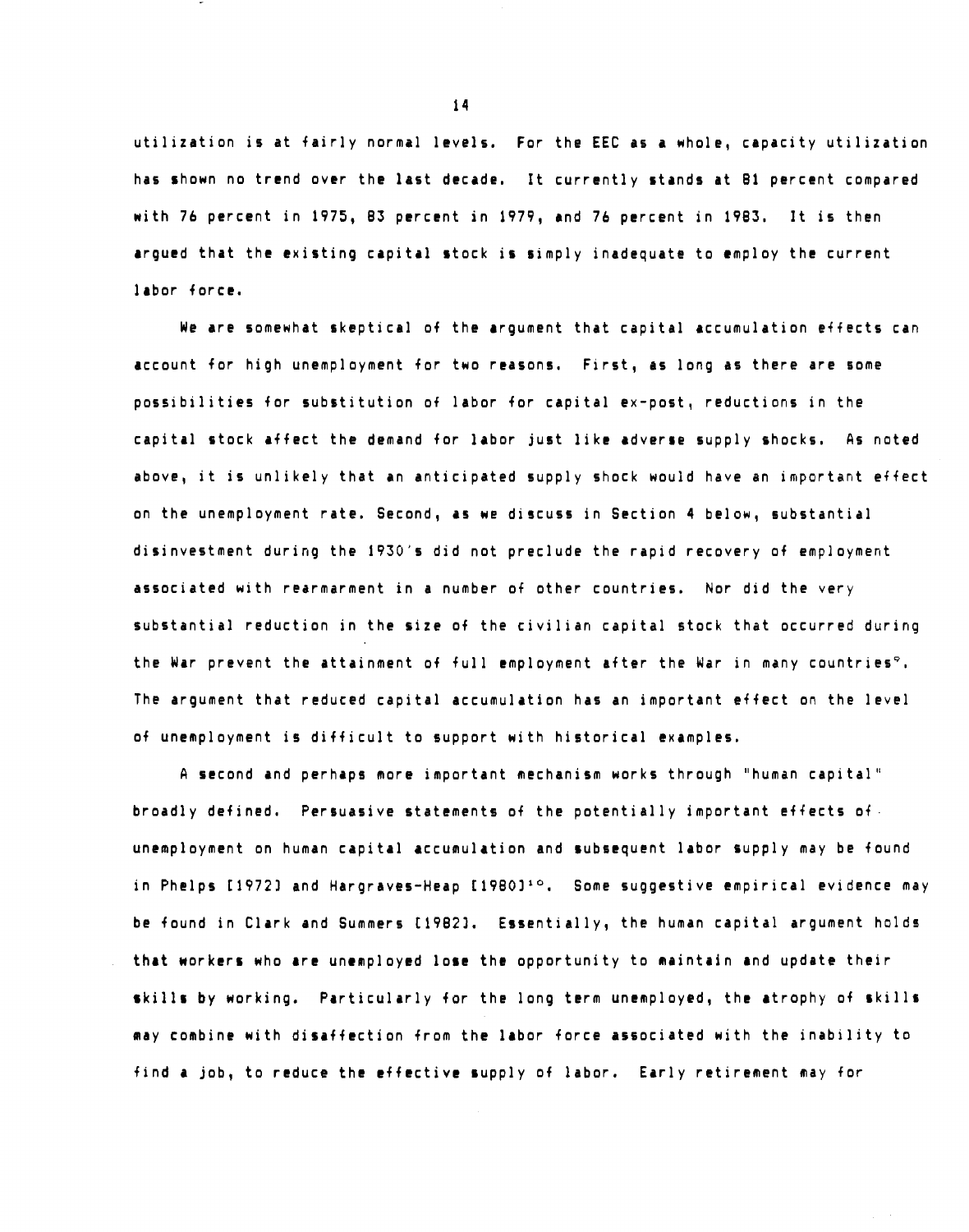example be a semi—irreversible decision. More generally, if for incentive or human capital reasons employers prefer workers with long horizons, it may be very difficult for middle aged workers to find new jobs. A final point is that in a high unemployment environment, it will be difficult for reliable and able workers to signal their quality by holding jobs and being promoted. The resulting inefficiencies in sorting workers may reduce the overall demand for labor.

Beyond the adverse effects on labor supply generated by high unemployment, the benefits of a high pressure economy are foregone. Clark and Summers (1982] demonstrate that in the United States at least World War II had a long lasting effect in raising female labor force participation. Despite the baby boom, in 1950 the labor force participation of all female cohorts that were old enough to have worked during the War was significantly greater than would have been predicted on the basis of pre—War trends. The causal role of participation during the War is evidenced by the fact that the participation of very young women who could not have worked during the War was actually lower than would have been predicted on the basis of earlier trends. Similarly, research by Ellwood (1981] suggests that teenage unemployment may leave some "permanent scars" on subsequent labor market performance. One channel through which this may occur is family composition. The superior labor market performance of married men with children has been noted many times. The effect of the Great Depression on fertility rates, both in the US and in Europe, has often been noted.

Gauging the quantitative importance of human capital mechanisms generating hysteresis is very difficult. Some of the arguments, early retirement for example, suggest that labor force participation should decline rather than that unemployment should increase In the aftermath of adverse shocks. Perhaps a more fundamental problem is that to the extent that there is some irreversibility associated with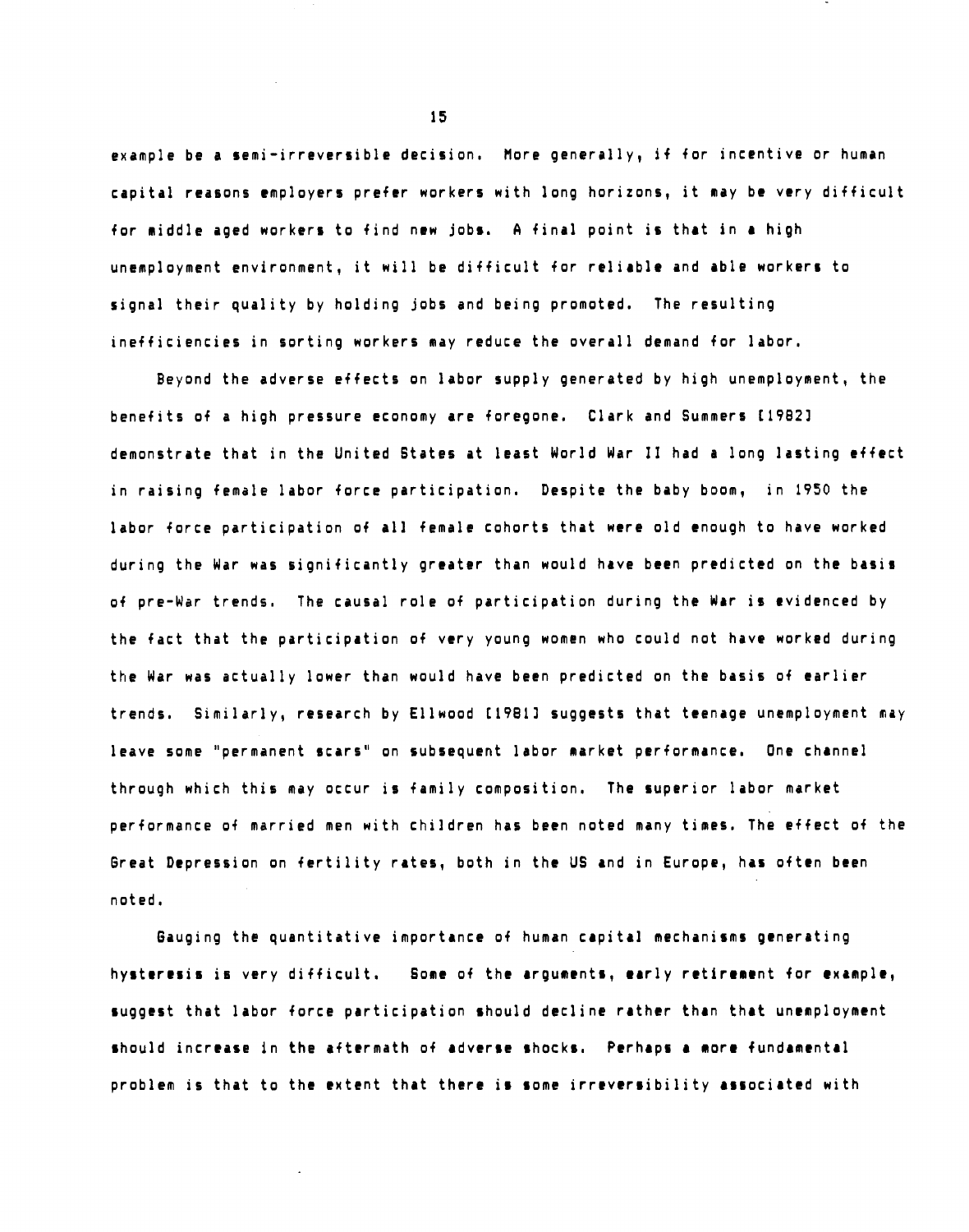unemployment shocks, it becomes more difficult to explain why temporary shocks have such large short run effects. If early retirement is forever, why should it be taken in response to a temporary downturn ? Overall, while it seems likely that human capital mechanisms can explain some of the protracted response to shocks, it is doubtful that they are sufficient to account completely for the observed degree of persi stence.

A third mechanism that can generate persistence and that we regard as the most promising relies on the distinction between "insider' and "outsider" workers, developed in a series of contributions by Lindbeck (see Lindbeck and Snower (19BJ for example) and used in an important paper by Gregory (1B5] to explain the behavior of the Australian economy. To take an extreme case, suppose that all wages are set by bargaining between employed workers——the 'insiders"——and firms, with outsiders playing no role in the bargaining process. Insiders are concerned with maintaining their jobs, not insuring the employment of outsiders. This has two implications. First, in the absence of shocks, any level of employment of insiders is self sustaining; insiders just set the wage so as to remain employed. Second and more importantly: in the presence of shocks, employment follows a process akin to a random walk; after an adverse shock for example, which reduces employment, some workers lose their insider status and the new smaller group of insiders sets the wage so as to maintain this new lower level of employment. Employment and unemployment show no tendency to return to their pre shock value, but are instead determined by the history of shocks. This example is extreme but nevertheless suggestive. It suggests that, if wage bargaining is a prevalent feature of the labor market, the dynamic interactions between employment and the size of the group of insiders may generate substantial employment and unemployment persistence. This is the argument we explore in detail in the next section.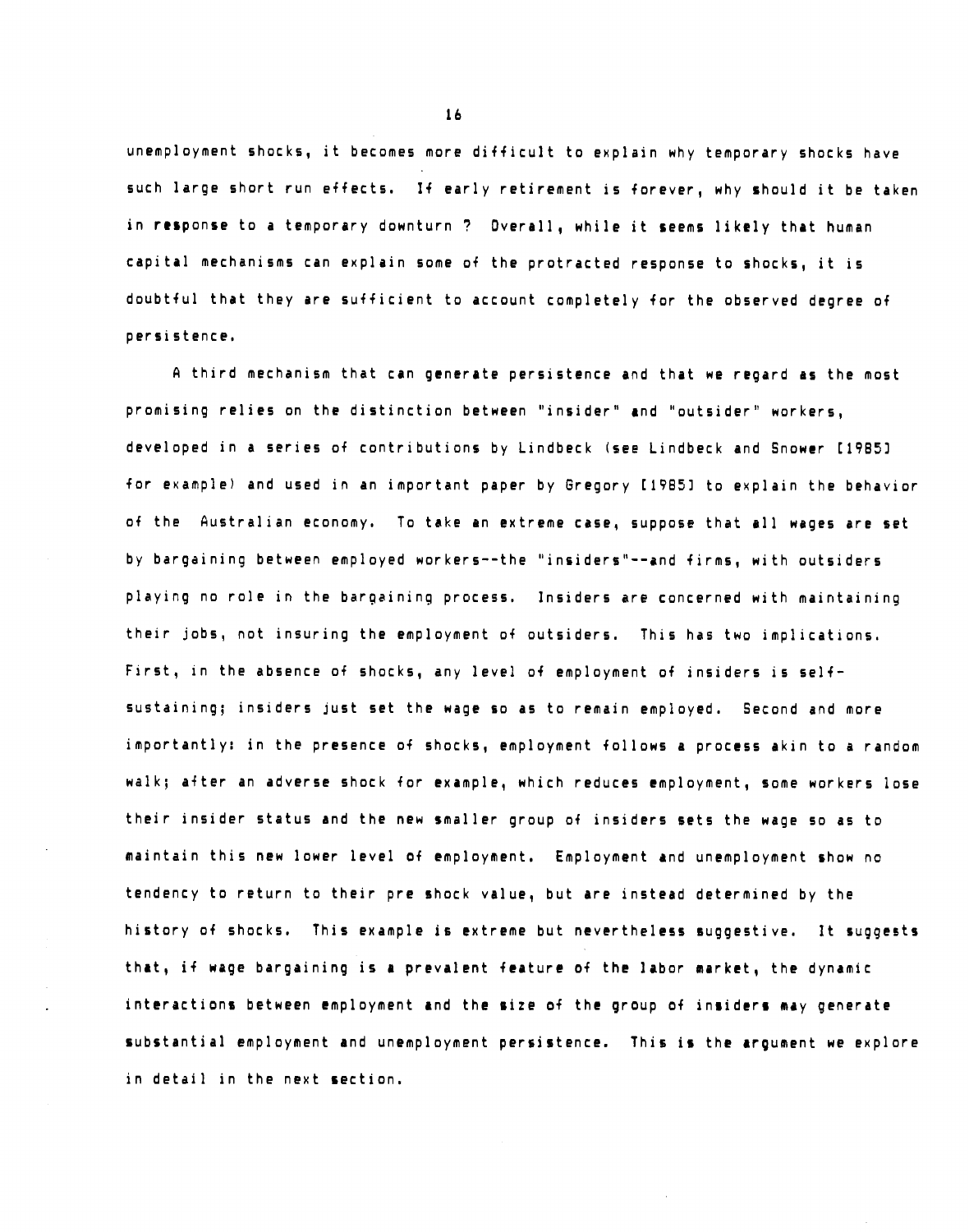#### 2. A Theory of Unemployment Persistence

This section develops a theory of unemployment persistence based on the distinction between insiders and outsiders. As the example sketched at the end of the previous section makes clear, the key assumption of such a theory is that of the relation between employment status and insider status. We can think of this key assumption as an assumption about membership rules, the rules which govern the relation between employment status and membership in the group of insiders. The possibility of persistent fluctuations in employment arises because changes in employment may change the group's membership and thereby alter its objective function<sup>11</sup>.

In the first part of this section, we develop a partial equilibrium model of bargaining between a group of insiders and a representative firm and characterize employment dynamics under alternative membership rules (We use the term "group" rather than the more natural "union" to avoid prejudging the issue of whether the membership considerations we stress are important only in settings where formal unions are present). The second part of the section extends the analysis to a general equilibrium setting and shows how both nominal and real shocks can have permanent effects on unemployment. In the remaining part of the section, we consider mainly two issues ; the first is that of the endogeneity of membership rules. The second is that of whether our analysis is Indeed relevant only or mostly in explicit union setttings.

# 2.1. A Model of Membership Rules and Employment Dynamics.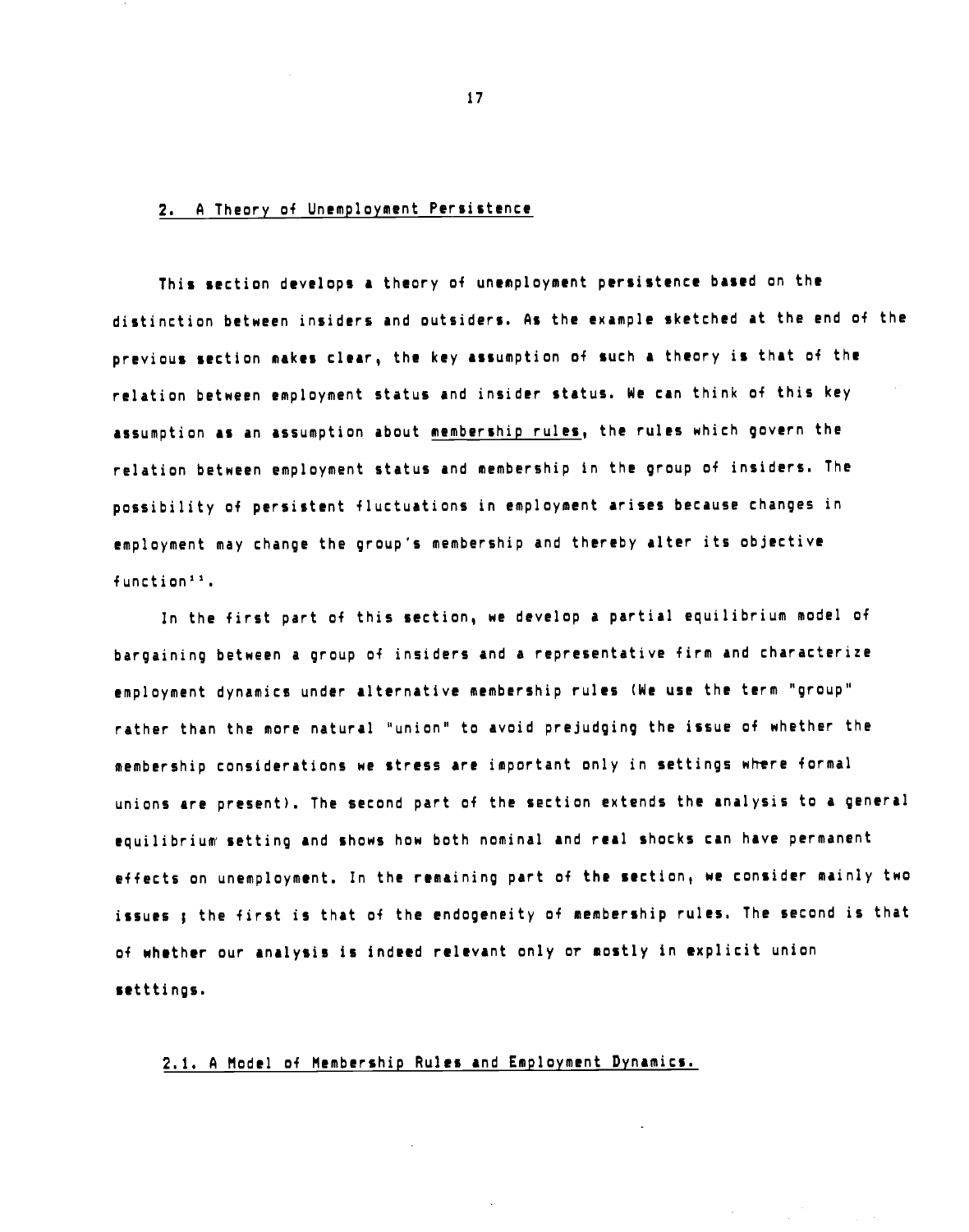To focus on the dynamic effects of membership rules on the decision of the group of insiders, the "group" for short, we formalize the firm as entirely passive, as presenting a labor demand on which the group chooses its preferred outcome. We start by characterizing employment and wages in a one period model. In a one period model, initial membership Is given and membership rules are obviously irrelevant. But it is a useful intermediate step, which will allow us to contrast our later results with traditional ones which treat membership as exogenous. Throughout, we make no attempt at generality and use convenient functional forms and some approximations to retain analytical simplicity.

#### The One Period Model

The group has Initial membership no (in logarithms, as are all variables in what follows, unless otherwise mentioned). It faces a labor demand function given by

 $(2.1)$  n = - cw + e

where n is employment, w is the real wage and e is a random technological shock, with mean Ee, uniformly distributed between tEe—a, Ee+a). The coefficient a captures the degree of uncertainty associated with labor demand. The group must decide on a wage w before it knows the realisation of e. Given w and the realisation of e, the firm then chooses labor according to the labor demand function. If n exceeds no, nno outsiders are hired. If n is less than no, no-n insiders are laid off. The probability of being laid off is the same for all insiders.

Before specifying the objective function of the group, we can derive, for given w and no, the probability of being employed. The probability of being employed for an insider is equal to one if n>no. For n<no, we approximate the probability (which is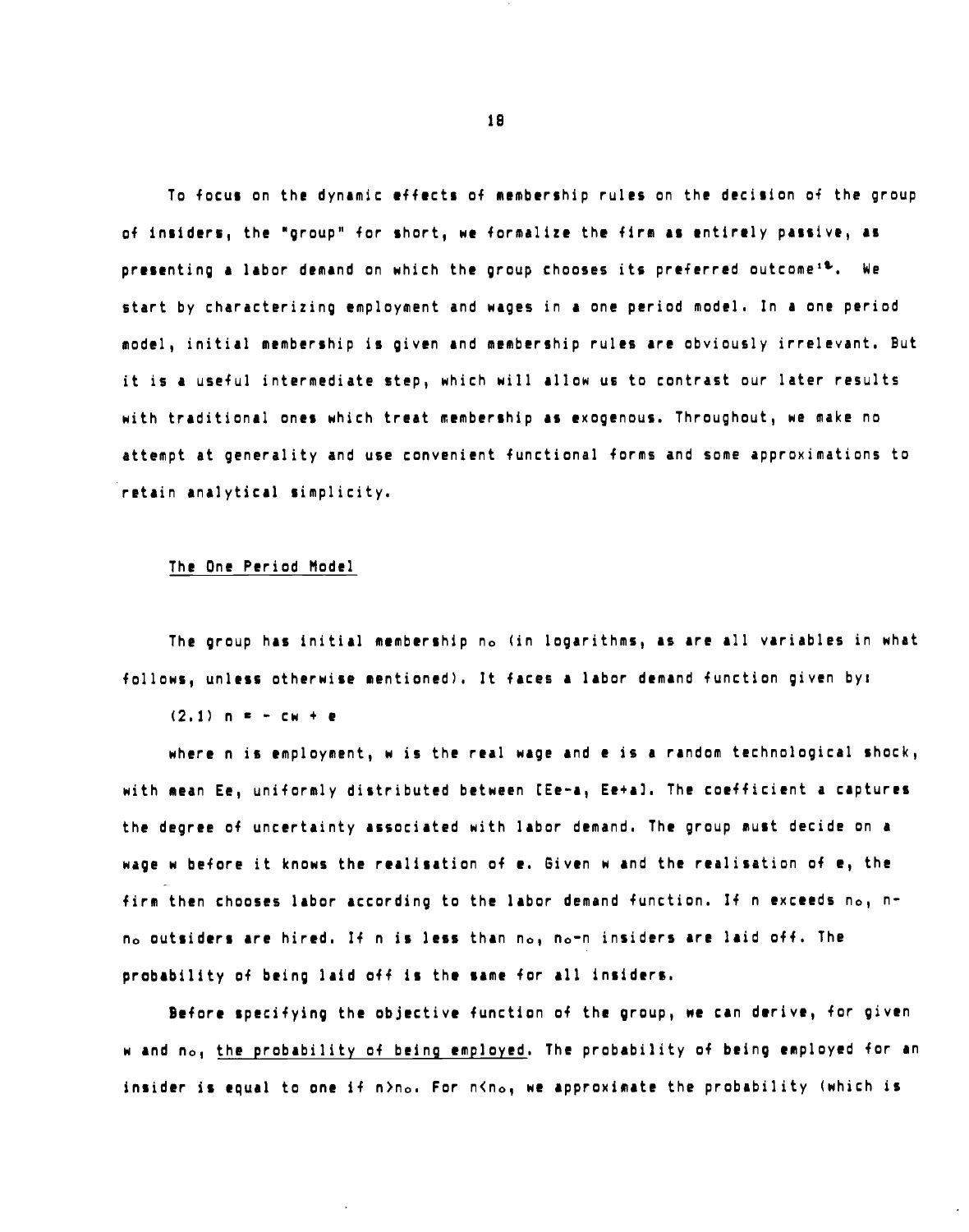not in logarithm) of being employed for an insider by 1-no+n. This approximation will be good as long as n is not too much smaller than no. Under these assumptions, the probability p of being employed is given by (all derivations are in the appendix)

(2.2) 
$$
p = 1 - (1/4a) (n_0 + c_0 - \text{E}e + a)^2
$$
 for  $n_0 + c_0 \ge \text{E}e - a$   
= 1 for  $n_0 + c_0 \le \text{E}e - a$ 

If even under the worst outcome--which is e=Ee-a and thus n=-cw+Ee-a -- n is larger than no, then the probability of employment is clearly equal to one. Otherwise, the probability is an increasing function of expected productivity Ee, a decreasing function of initial membership  $n_{\phi_1}$  and of the wage w. It is also a decreasing function of the degree of uncertainty a ; the larger a, the lower the probability of being employed in bad times, while the probability remains equal to one in good times.

The second step is to derive the choice of w. This requires specifying the utility function of the group. The group maximises the utility function of the representative group member, which we specify as t

 $U = p + bw$ 

Utility is linear in the probability of employment and the wage. This specification is not the mast natural but it is however attractive, for two reasons. The first reason is that, as will be seen below, it implies, together with the specification of probabilities given above, that the group exhibits the stochastic equivalent of inelastic labor supply u an increase in Ee is entirely reflected in an Increase in real wages and leaves the probability of employment unchanged. We have argued in the previous section that this is a desirable feature of any model of wage determination given the absence of major trends in unemployment rates over long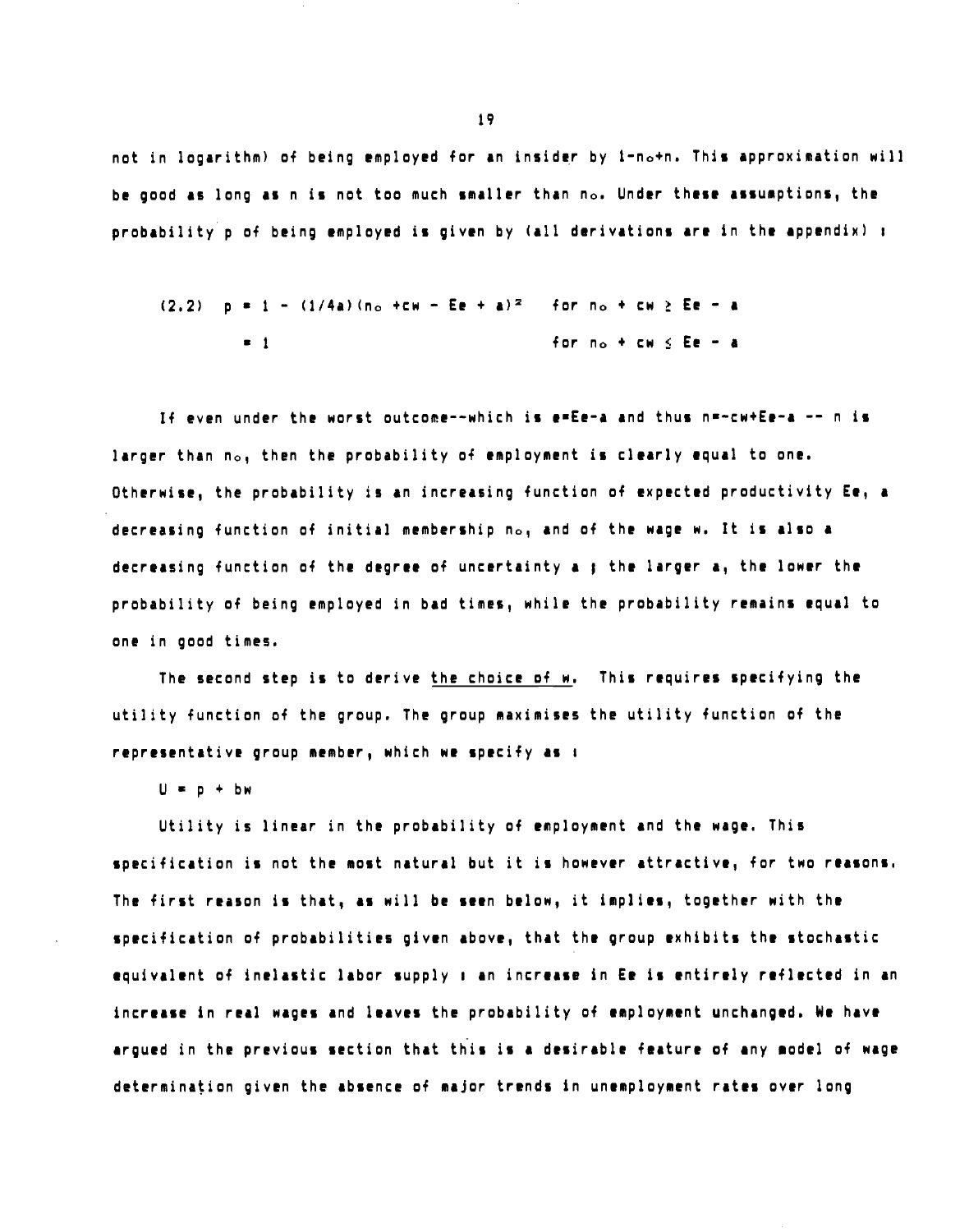periods of time<sup>43</sup>. Note however that our assumption of stochastically inelastic labor supply is the opposite of that used by McDonald and Solow. Where they postulate <sup>a</sup> rigid real wage so that the labor supply curve is perfectly elastic, we postulate perfectly inelastic labor supply. The second reason is that it is analytically convenient.

Replacing p by its value from (2.2) and solving for the optimal wage w gives:  $w^* = (1/c)(-n_0 + Ee + a(2(b/c)-1))$ Replacing In labor demand gives  $n = n_0 - a(2(b/c)-1) + (e-Ee)$ Replacing  $w^*$  in equation  $(2.2)$  and rearranging gives the optimal probability  $\imath$ 

 $p^* = 1 - a(b/c)^2$ 

Thus the wage depends negatively on initial membership. As by definition E(e—Ee) • 0, whether expected employment exceeds membership depends on the sign of a(2(b/c)— 1) thus on whether b/c is less than 1/2 or not. The lower b, the more importance workers attach to employment protection as opposed to the wage; the higher c, the smaller the wage reduction required to increase expected employment. If b/c is less than 1/2, workers set a wage low enough to imply expected net hirings of outsiders by the firm. Note, as mentioned above that the optimal probability of being employed depends neither on the initial membership nor on expected productivity  $4\frac{4}{1}$ .

Until now, the analysis has been rather conventional: Given the Initial membership, Insiders choose a wage. This wage and the realisation of a disturbance determine employment. But when we go from this one period model to a dynamic one, there may well be a relation between employment this period and next period's membership. This relation will depend on the form of membership rules. We now examine how this affects employment dynamics.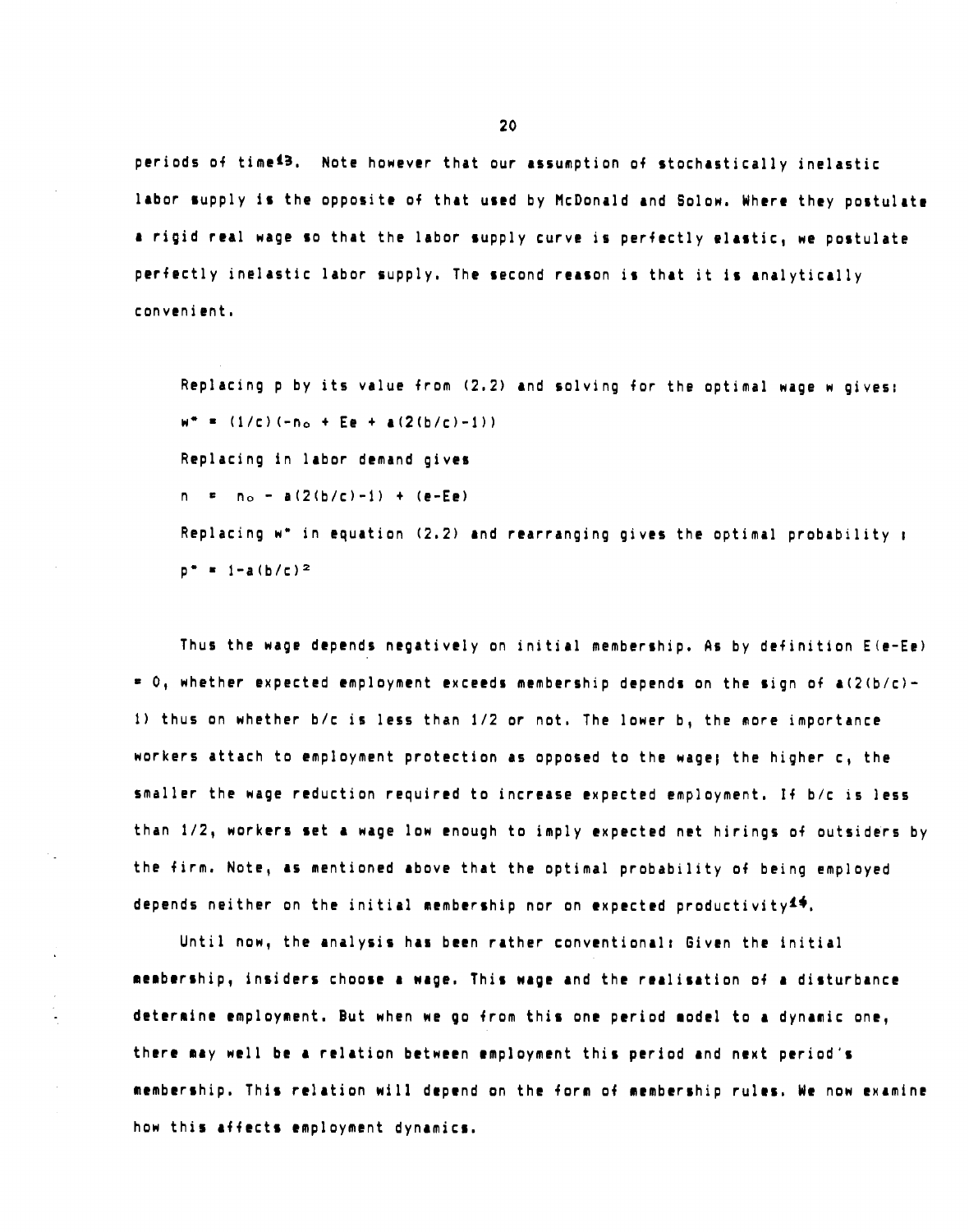We first define membership rules. We can think of various membership rules as being indexed by m. Those workers who have been working in the firm for the last m periods belong to the group, are insiders. Workers who have been laid off for more than a periods lose membership45, become outsiders. There are two extreme cases: the first is the case where a is equal to infinity, so that the initial membership never changes. The second is the case where  $m=1$  so that membership always coincides with current employment. The extreme cases highlight the effects of alternative membership rules so we consider them before turning to the more difficult intermedi ate case.

#### The case of a constant membership  $(m=1n+1)$

Let us denote by n, beginning of period i membership, and by n, realised employment in period i. In the present case, membership is equal to n0 forever. So, each period, if  $n_1$  exceeds  $n_0$ , all members work ; if  $n_1$  is less than  $n_0$ , the probability of being employed is given for each member by (approximately)  $1-\eta_{\rm O}+\eta_{\rm L}$ . We assume that the one period utility function of a worker is given, as above, by  $(p_1 + p_2)$  $bw_1$ ) and that the workers' discount factor is equal to  $\theta$ . Thus the utility of a member as of time zero is given by:

 $U_0 = E_0 \sum \theta^2$  (p, + bw, ) where  $\theta$  is less than one  $i = 0$ 

Assume for the moment that the shocks affecting labor demand are uncorrelated over time, or more precisely that ex is iid, uniform on  $I-a$ ,+al. (We shall return below to the case of serially correlated shocks). Then by the analysis of the previous section, the probability of being employed in period I, conditional on wi is given by (using the fact that Ee<sub>1</sub> = 0) i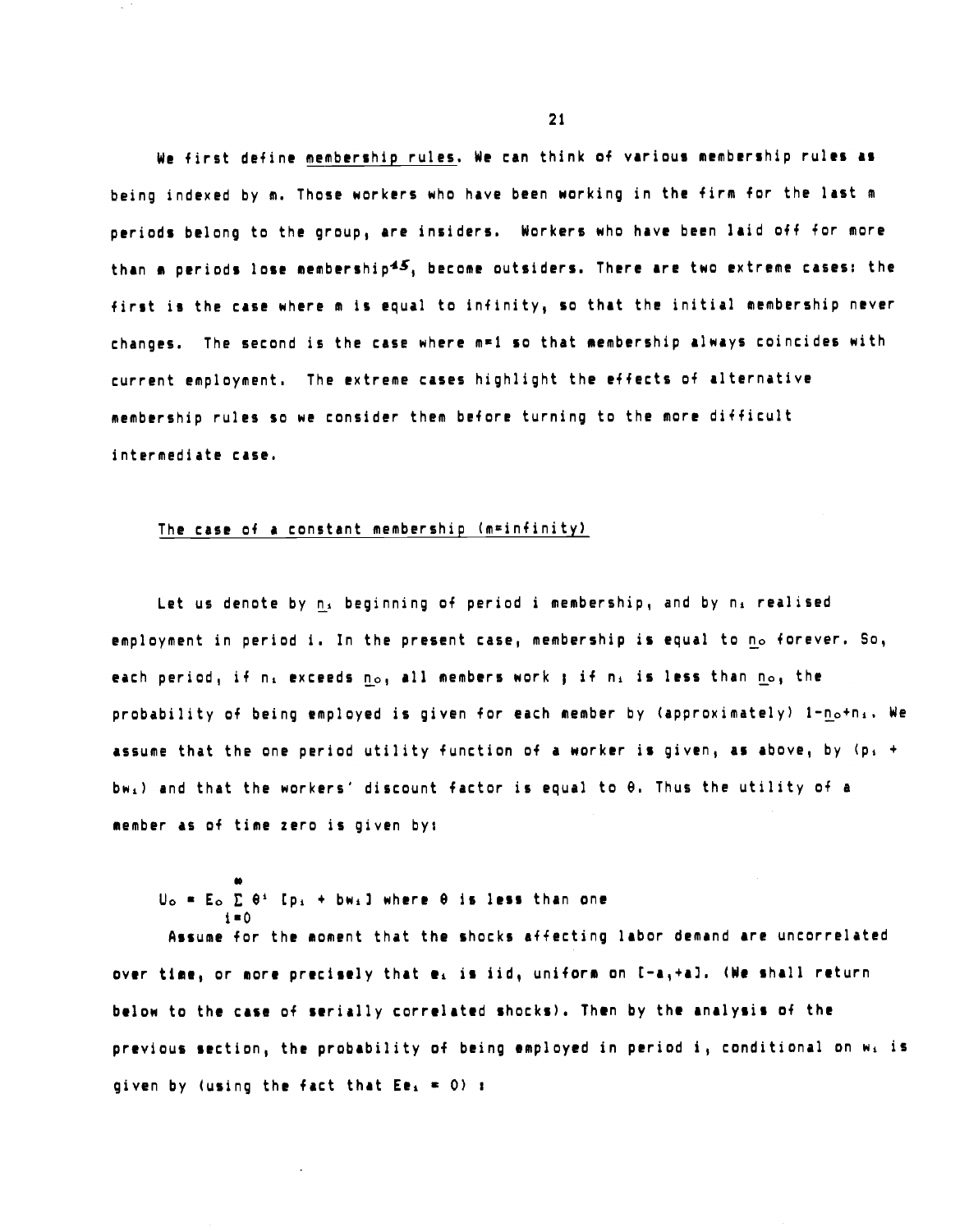$p_4 = 1$  for  $n_0 + c w_4 \ge -a$  $= 1 - (1/4a)(n_0 + c)w_4 + a^2$  for not cwa  $\le -a$ 

Given that employment outcomes do not affect future membership, and given the assumption that shocks are white noise, the problem faced by members is the same every period, and thus its solution is the same as that derived above:

$$
(2.3) \quad w^*{}_{\pm} = (1/c) (- \underline{n}_0 + a(2(b/c) - 1)) \text{ and}
$$

 $n_i = n_0 - a(2(b/c)-1) + e_i$ 

In response to white noise shocks, employment will also be white noise. Whether employment is on average larger or smaller than membership depends on whether (b/c) is smaller or larger than 1/2. If the insiders want strong employment protection, they will choose a wage so that, on average, employment exceeds membership and the firm has a cushion of outsiders who are laid off first in case of adverse shocks.

It is easy to see that the result that employment is white noise will continue to hold regardless of the stochastic process followed by e. As shown above, our assumptions insure that labor supply is stochastically inelastic. Changes in the expected value of e affect real wages but do not affect the level of employment. Dnly the deviation of e from its expected value affects the level of employment. By the properties of rational expectations, the unexpected component of e must be serially uncorrelated.

#### The case where membership equals employment  $(m=1)$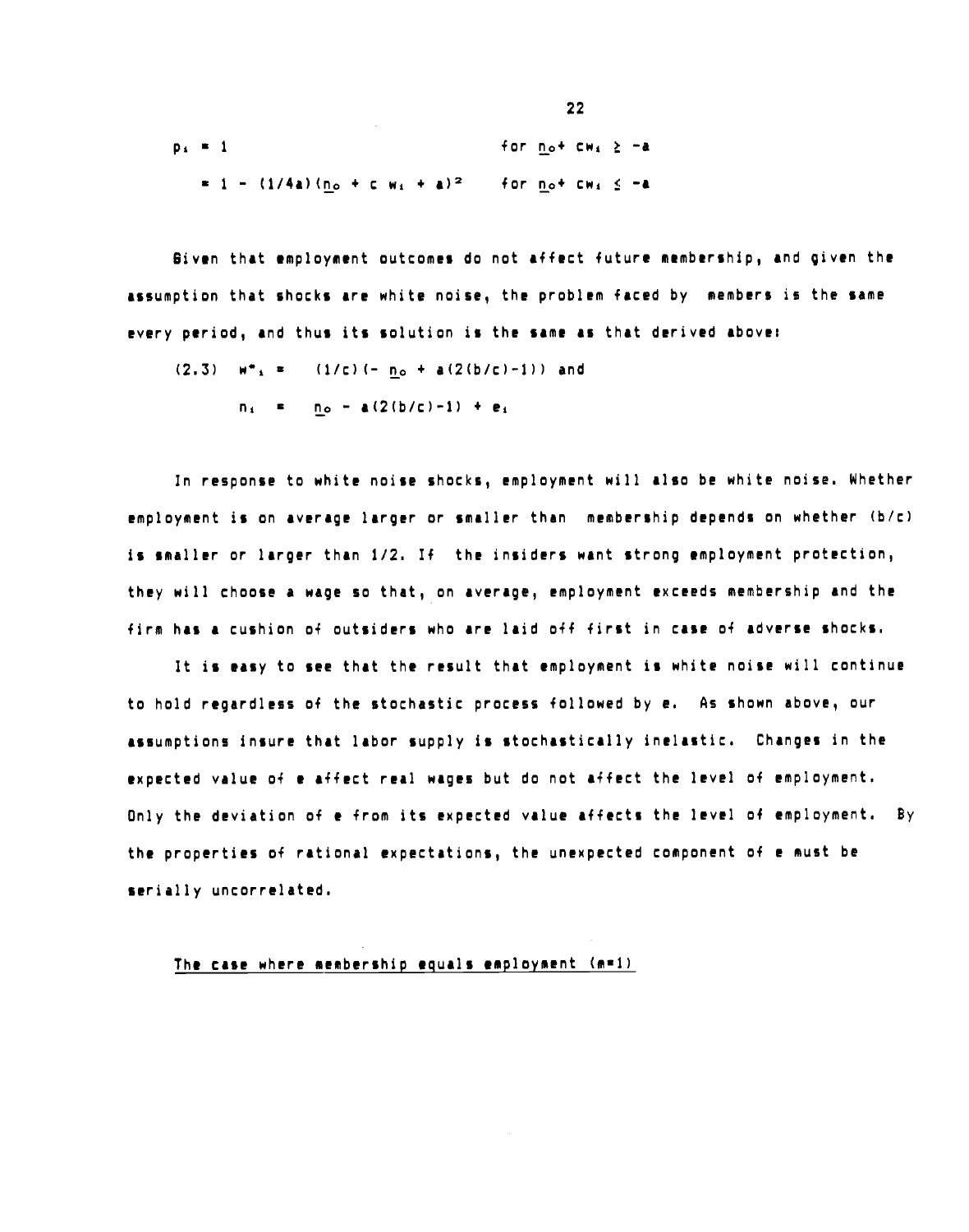We now go to the opposite extreme, in which membership comes and goes with employment. In this case membership at time i is simply given by employment at time  $i-1$  :  $n_4$  =  $n_4-$ . If the group kept the same decision rule as in equation (2.3) but applied it to  $n_i$  rather than to  $n_o$ , equation (2.3) would become :

 $(2.3')$   $n_1 = n_{1-1} - a(2(b/c)-1) + e_1$ 

Thus, employment would follow a random walk, with drift. Optimal wage behavior under the assumption that membership equals beginning of period employment is however not given by (2.3'). Unlike the behavior implied by (2.3') current members should recognize their inability to commit future memberships to wage policies. The subsequent policies of the group will depend on its then current membership. This changes fundamentally the character of the maximization problem. The group membership, when taking wage decisions today, knows that wage decisions will be taken next period by a membership which will in general be different from that of today. This implies in particular that if an insider is laid off, he becomes an outsider and thus considerably decreases his chances of keeping employment with the firm ; this presumably leads him to choose a lower wage than in the previous case, where being laid off did not affect his future chances of being hired<sup>15</sup>.

The formal solution to this problem is treated in the appendix. Even with the simplifying assumptions we have made so far, the problem is intractable unless we further simplify by linearizing the group's intertemporal objective function. Let w' be the wage around which the objective function is linearized and let the shocks to labor demand be white noise. The solution to the maximization problem is then :

 $w^*$ <sub>1</sub> = (1/c)(-  $n_{i-1}$  + a(2(b/c)(1/(1+b0w'))-1))

 $(2, 4)$   $n_1$  =  $n_{1-1}$  - a(2(b/c)(1/(1+b $\theta w'$ ))-1) + e

The probability of employment for a member is a constant and is given by  $i$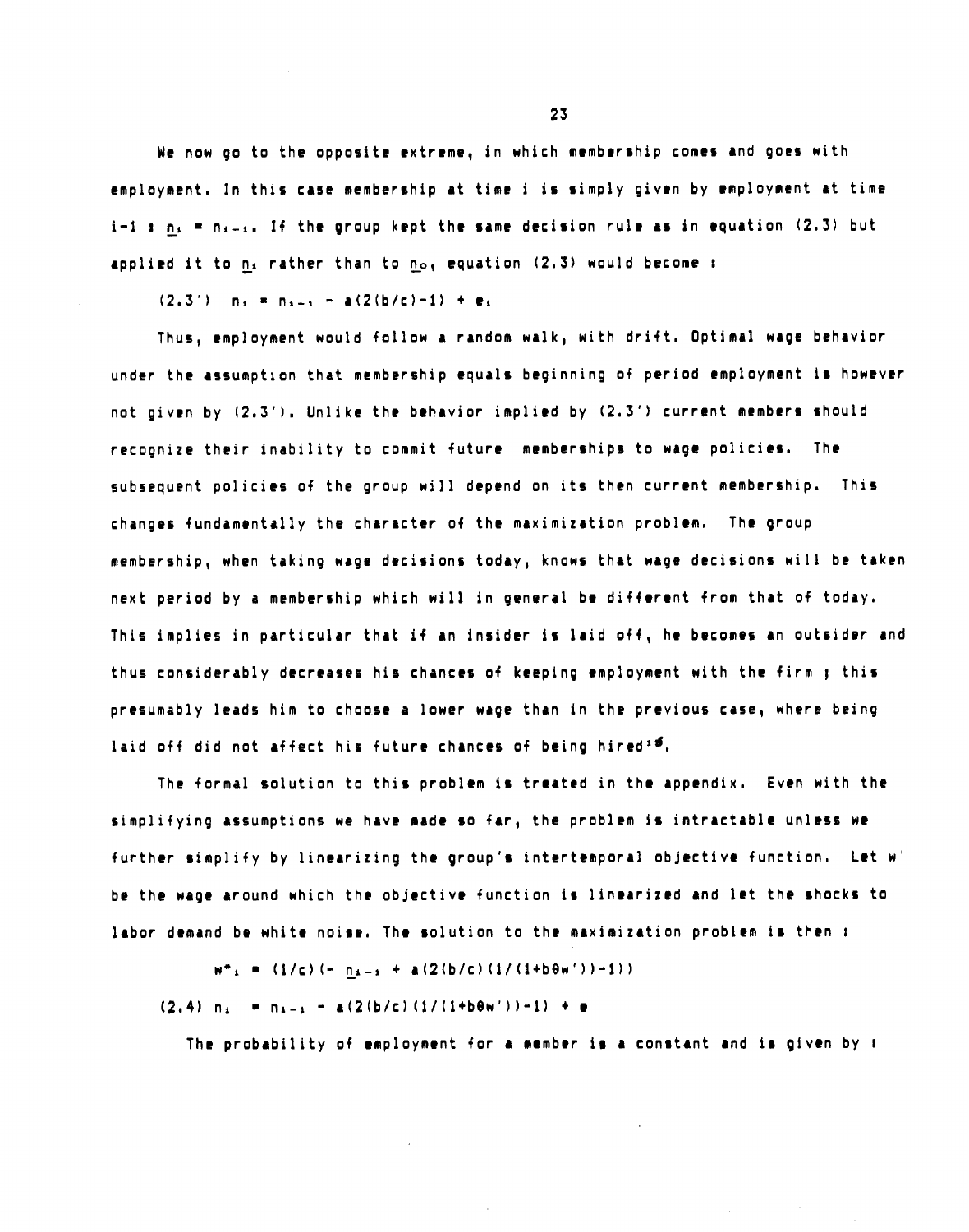#### $p^*$ ; = 1 - a[(b/c)(1/(1+b $\theta w'$ ))]<sup>2</sup>

Thus, under this membership rule, employment follows a random walk with drift. For a given labor force, there is unemployment hysteresis. Uncorrelated shocks to labor demand affect current employment, and through employment, membership and future expected employment. The drift is positive if (b/c) is less than  $(1+b\theta w')/2$ , if workers care sufficiently about the probability of employment as compared to the wage. In such a case, although they do not care about the unemployed, they will set the wage each period so as to have the firm hire on average new employees. For a given membership, the wage is always set lower than in the m=infinity case and thus the probability of employment is set higher; this is because being laid off implies a loss of membership and imposes a much larger cost than before.

This analysis can again easily be extended to the case where labor demand shocks are serially correlated. The results remain the same; employment continues to follow a random walk. This is a consequence of our maintained assumption that expected changes in labor demand have no effect on the level of employment.

## The Intermediate Case (m between 1 and infinity)

The intermediate case where workers remain insiders for some time after losing their jobs and where newly hired workers eventually but not immediately become insiders raises an additional conceptual problem. There will no longer be unanimity among insiders. Those who have already experienced some unemployment, or those who have been working in the firm for a short period of time, for example will favor more cautious wage setting policies than those who have not. A theory of behavior in the face of conflict between members is beyond our grasp<sup>43</sup>. A plausible conjecture is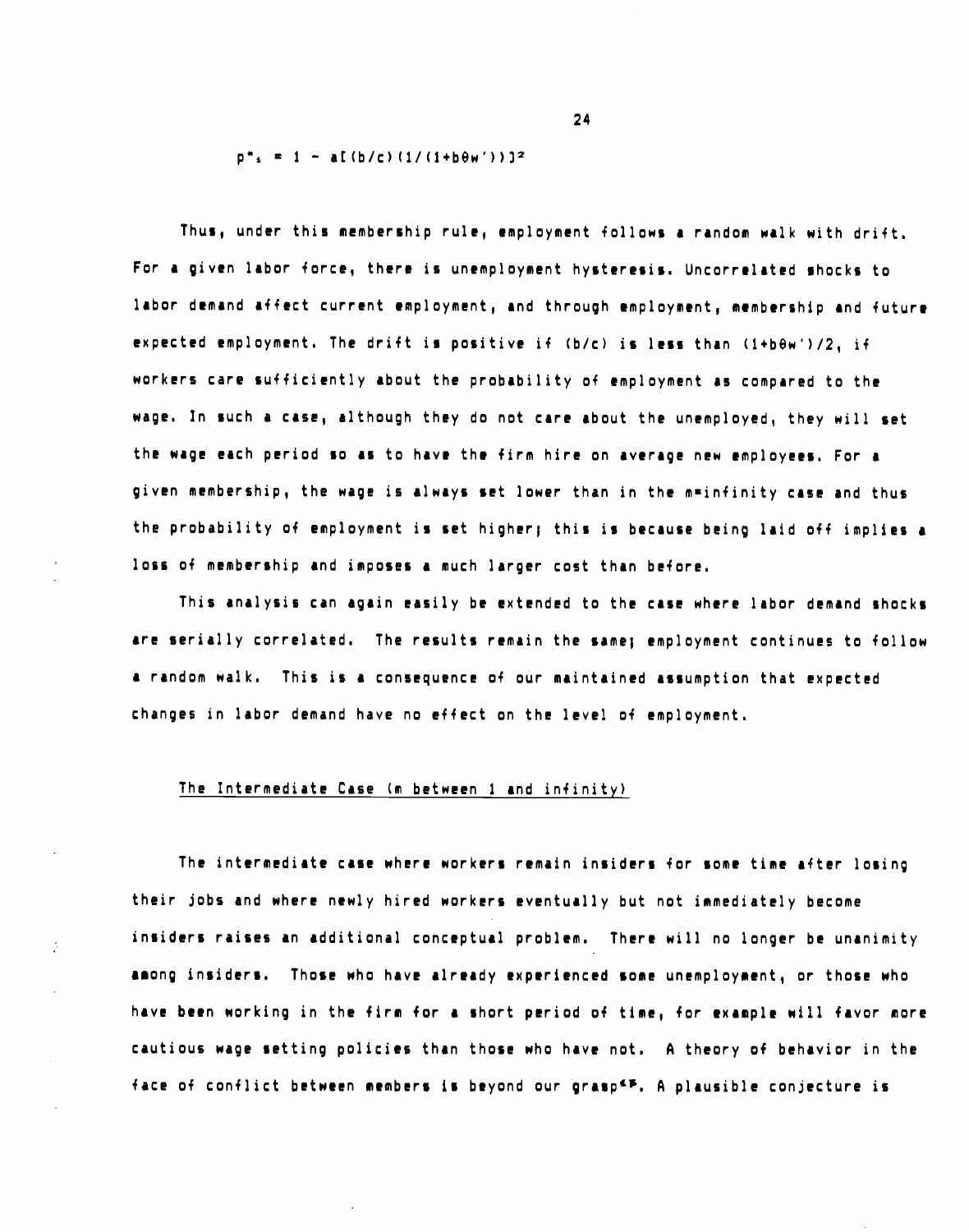that allowing for values of m between 1 and  $\infty$  leads to wage setting policies that are less cautious than in the m=w case but more cautious than in the m=1 case.

More importantly, rules corresponding to m between one and infinity are likely to generate unemployment behavior such that shown in figures 1 and 2, namely infrequent but sustained changes in the level of unemployment. Short sequences of unexpected shocks of the same sign have little effect on membership and thus on mean employment. In the case of adverse shocks, insiders are not laid off long enough to lose insider status ; in the case of favorable shocks, outsiders do not stay long enough to acquire membership. But long ——and infrequent—— sequences of shocks of the same sign have large effect on membership and may lead to large effects on the mean level of employment. The length of the shock necessary to cause a permanent change in employment depends on the membership rules. In general there is no reason why these rules have to be symmetric. The length of time after which an unemployed worker becomes an outsider need not equal the length of time until a new worker becomes an insider. Hence favorable and unfavorable shocks may persist to differing extents.

The results of this section have been derived under very specific assumptions, from fixed membership rules to the assumption that the firm was passive and that outsiders played no role, direct or indirect, in the negotiation process. We must return to these assumptions. Before we do so however, we first show how the model of this section can be used to generate permanent effects on aggregate employment of both nominal and real shocks.

2.2 Persistent Effects of Nominal and Real Disturbances on Unemployment.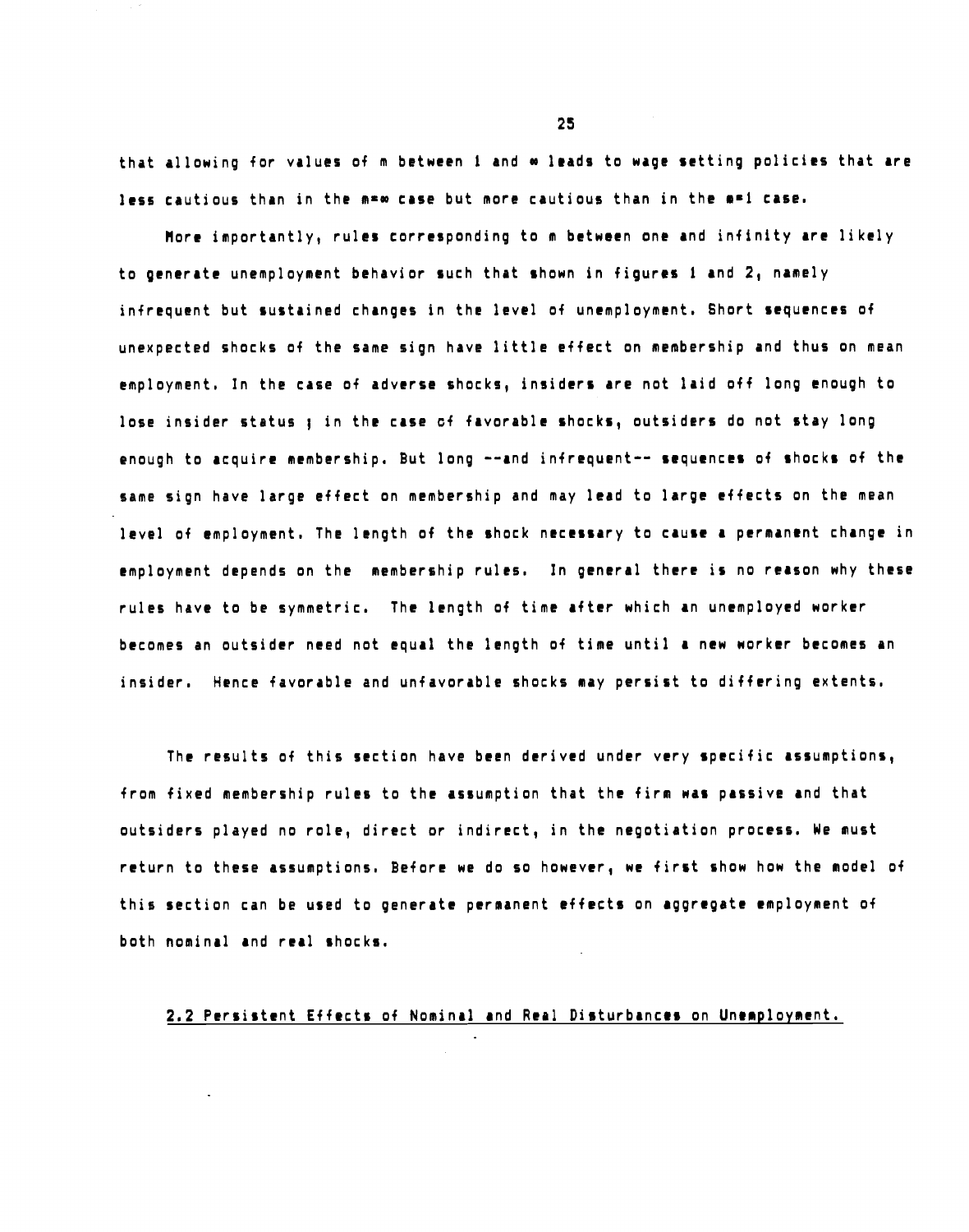We now assume that there are many firms in the economy, each dealing with its own group of insider workers. We further assume that wages are set In nominal terms, so that nominal disturbances can affect employment. We then characterize the effects of nominal and real disturbances on employment and real wages.

# The derived demand for labor facing each group

The economy is composed of many firms indexed by j, each selling a product which is an imperfect substitute for all others, but being otherwise identical. The demand facing firm j is given by  $\mathbf r$ 

 $y_3 = -k(p_3-p) + (m-p)_3$ , k>1

All variables are in logarithms and all constants are ignored for notational simplicity. The variables yj and pj denote the output and the nominal price charged by firm j respectively, m and p denote nominal money and the price level. Demand for the firm's output depends on the relative price as well as on aggregate real money balances. The restriction on k Is needed to obtain an interior maximum for profit maximi sation.

Each firm operates under constant returns to scale ; the relation between output and employment is given by  $y_j = n_j$ . If w, is the wage that firm j pays its workers, constant returns and constant elasticity of the demand for goods imply that prices are given by  $p_0$  =  $w_0$  - e, where e is a random technological shock, which is assumed common to all firms<sup>18</sup>.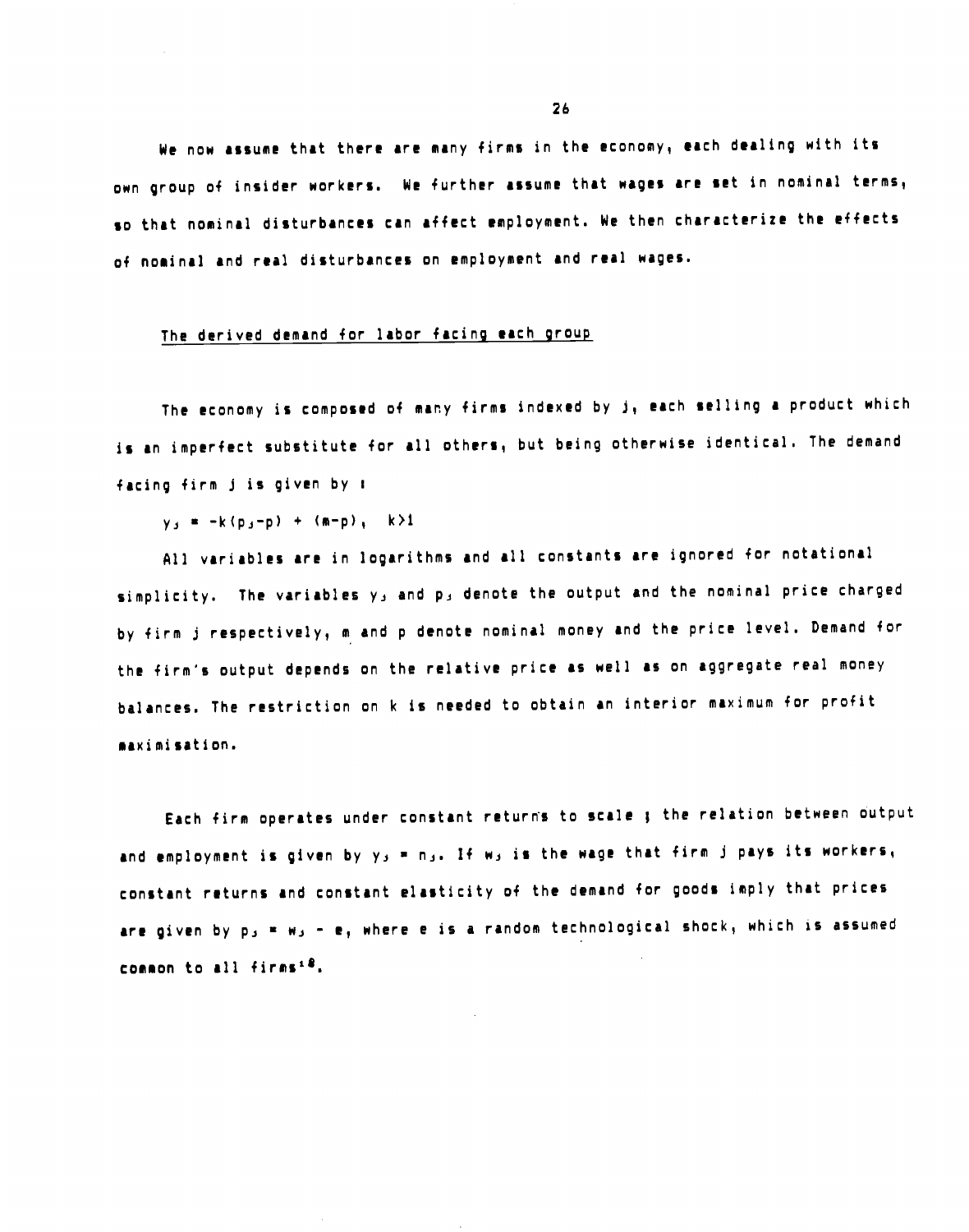Each firm J faces a group of insiders with the same objective function as above, which chooses a nominal wage and lets the firm determine employment. Biven the relation between p, and w,, we can think of each group j as choosing w, subject to the demand functions

 $(2.5)$  n<sub>j</sub> = k(w<sub>j</sub>-e-p) + (m-p)

#### The choice of the wage and employment

We now characterize the decisions of each group J at time zero (and for the moment we do not introduce the time index explicitly). We assume each group to operate under the membership rule mel, so that at time zero, membership in group J is given by nj(—l). The group now chooses a nominal rather than a real wage, based on its expectations of the price level, Ep, nominal money, Em, and the expected value of the technological shock, Ee, which all enter the derived demand for labor. As we have shown earlier, given such a demand function and its objective function, it chooses a wage so that the expected level of employment is equal to its membership plus a constant term. Ignoring again the constant, this implies i

 $(2.6)$  k(w<sub>j</sub>-Ee-Ep) + (Em - Ep) = n<sub>j</sub>(-1)

which defines implicitly w, as a function of  $n_3(-1)$ , Em, Ep and Ee.

To solve for w, we must solve for the value of Ep. We do so under the assumption of rational expectations. As all firms and groups are the same, and are all affected by the same aggregate nominal shock, all groups have the same membership <sup>g</sup> nj(—l) • n(—l). Furthermore all nominal prices are the same and equal to the price level, so that the first term in (2.6) is equal to zero. Thus, from C2.6)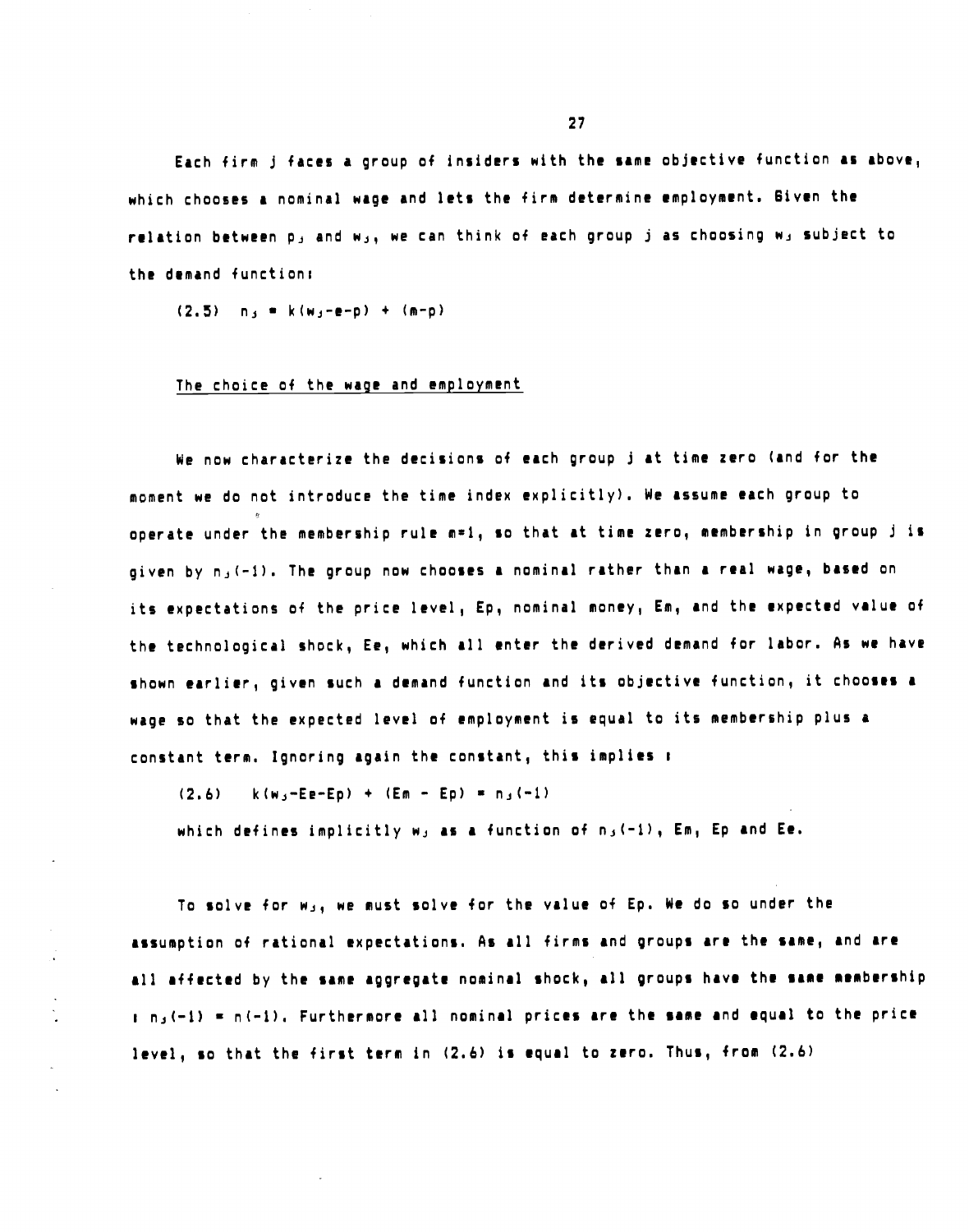Ep =  $Em - n(-1)$  and

 $W_3 = Ee + Em - n(-1)$ 

The expected price level depends on expected nominal money and negatively on membership. The nominal wage in turn depends positively on expected nominal money and the expected technological shock, and negatively on membership. Replacing Wj and Ep by their values in (2.5) and aggregating over j gives the equation characterizing the dynamic behavior of aggregate employment i

 $n = n(-1) + (n - En) + (e - Ee)$ or, if we reintroduce the time index 1,  $(2.7)$   $n_1 = n_{1-1} + (m_1 - Em_1) + (e_1 - Ee_1)$ 

## Shocks, employment and wages.

From (2.7) only unexpected shocks affect employment. In the case of real shocks, this comes as before from the assumption of inelastic labor supply, which imply that each group sets wages so as to leave employment unaffected by anticipated real shocks. In the case of nominal shocks, the result is the same as in other nominal contract models (Fischer 1977) and the intuition is straightforward. Workers set a nominal wage which, in view of expected aggregate demand, will maintain last period's level of employment. Firms simply mark up over this nominal wage. Unexpectedly low aggregate demand leads to unexpected decreases In output and employment, with no changes In nominal wages (by assumption) and in prices (because of constant returns)<sup>19</sup>.

These unexpected nominal and real shocks, unlike other contract models, have however permanent effects on employment. This is the result of our assumptions about membership rules. Once employment has decreased, it remains, In the absence of other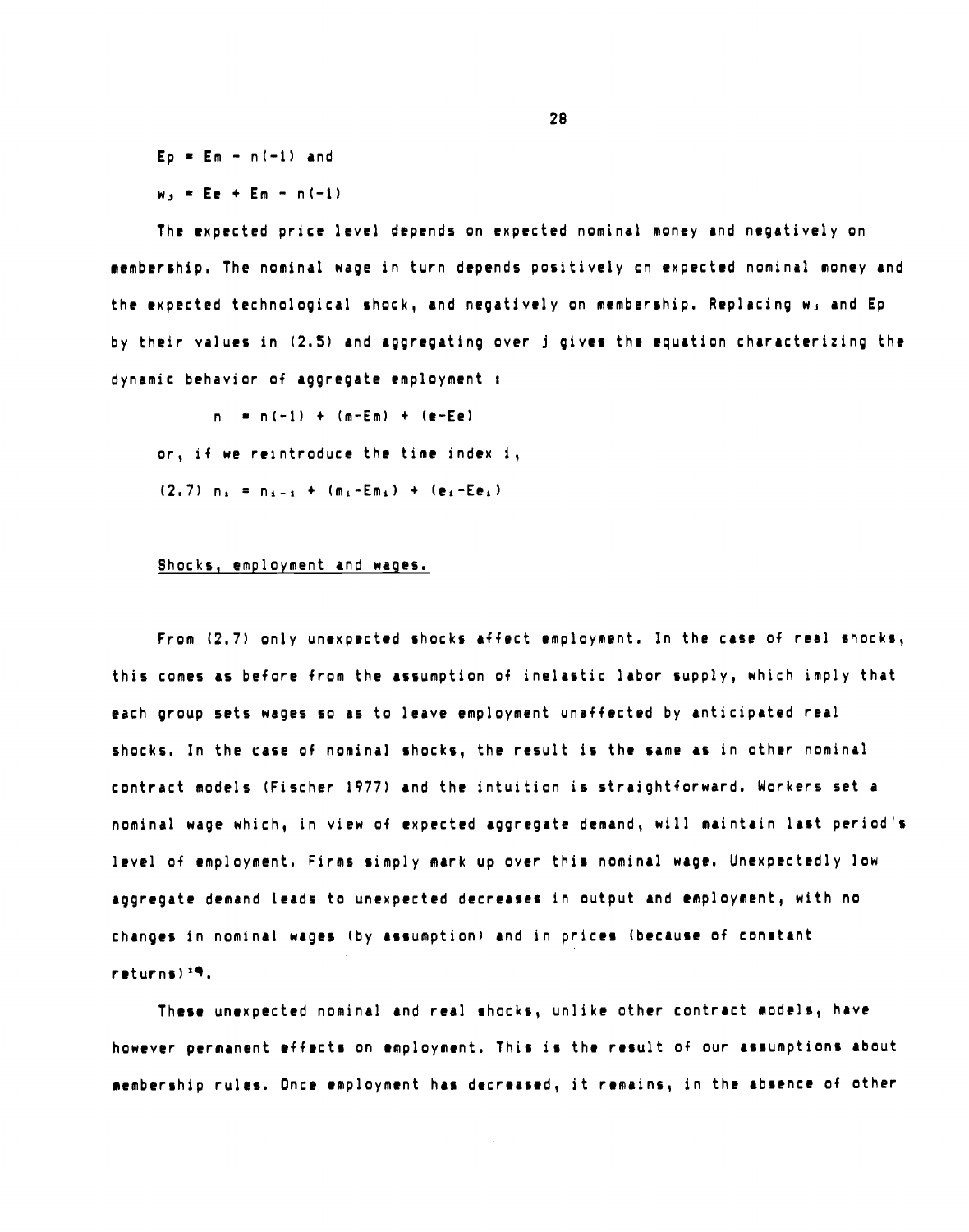shocks, permanently at the lower level. A sequence of unexpected contractions in aggregate demand increases equilibrium unemployment permanently. If we assumed that m, the membership rule, was greater than one, we would again obtain the result that while short sequences of adverse shocks had no effect on equilibrium unemployment, a long sequence of such shocks would increase equilibrium unemployment permanently.

While the implications for employment are straightforward, the model implies that there is no simple relation between employment and real wages. Consider in particular the effects of nominal shocks. By our assumption of constant returns to scale and constant elasticity of demand, they leave the mark up of prices over wages unaffected. Equivalently, they leave the real wage unaffected. Thus, a sequence of adverse nominal disturbances will decrease employment, with no effect on the real wage. This lack of a simple relation between real wages and employment comes from our assumptions of monopolistic competition and constant returns, not from our assumptions about insiders and outsiders. As our focus is on the dynamic effects of membership rules, we do not explore the relation between real wages and employment further. But it is an important caveat to the line of research which has focused on the role of real wages in "explaining" high European unemployment. In the model constructed here, it is quite possible to have sustained high unemployment without high real wages. It is also possible for expansionary policies to raise employment without altering real wages.

## 2.3. The endogeneity of membership rules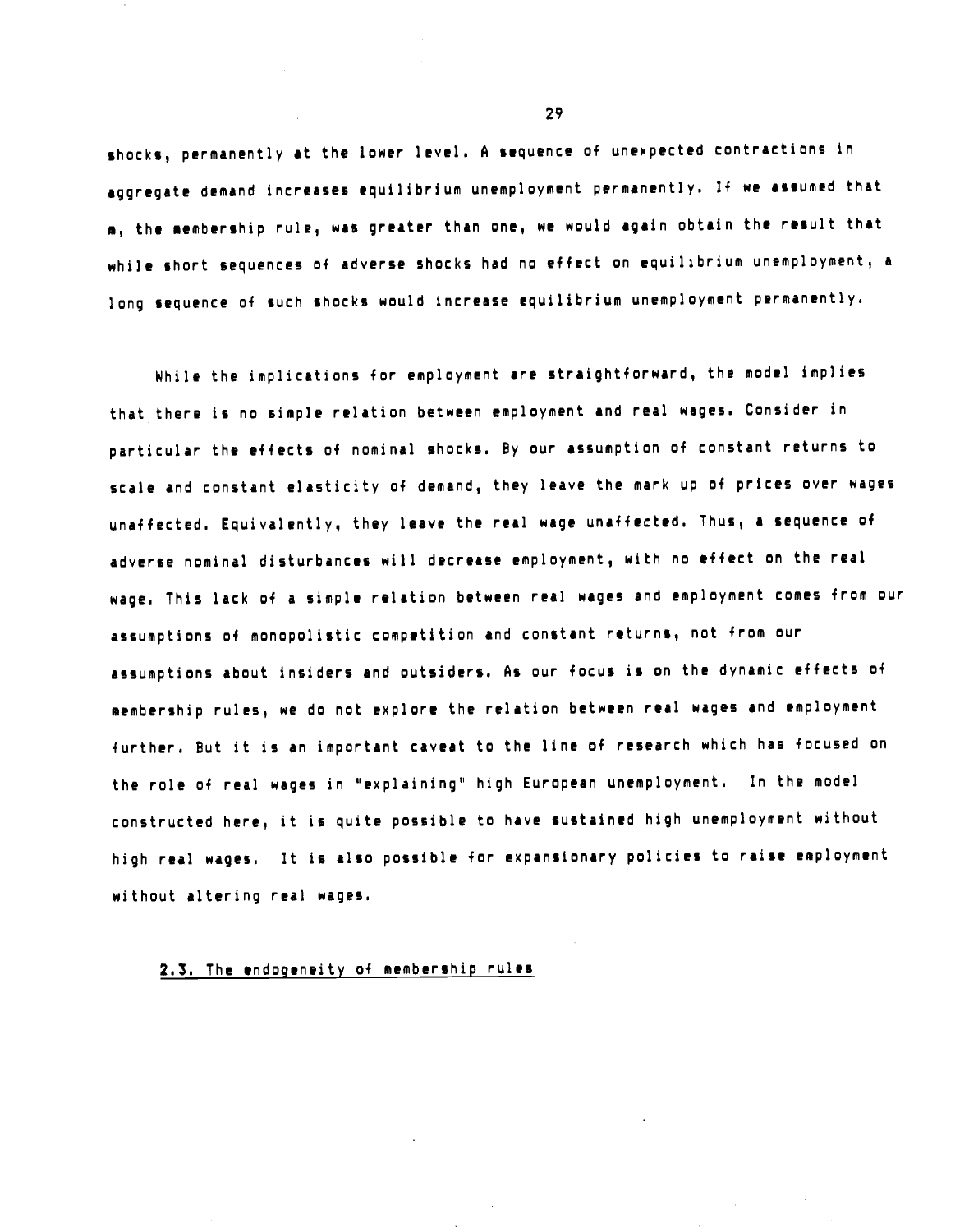In the rest of this section, we return to the original model and examine various extensions. Here, we focus on the determination of the membership rules.

We have shown that the time series evolution of employment depends critically on the nature of these rules. To the extent that insider status is closely linked with employment, substantial persistence is likely to result. If membership does not change or changes relatively little when employment changes, employment is likely to be much less persistent.

It is clear that at any point in time the currently employed would find it optimal to commit the group to maximizing their interests indefinitely, while ignoring the welfare of those currently laid off. That is, they would like to apply the rule m=1 this period and m=∞ hereafter. But this means that if the currently employed are those who decide about membership, the only time consistent rule is  $m=1$ , which is always the best current period rule for the currently employed. The issue is therefore whether the group can precommit itself, or more accurately whether the currently employed can commit the group to take care of their interest in the future whether or not they are still employed by the firm.

Achieving the m=∞ solution is probably not feasible. But it seems plausible that the group will be able to commit itself to at least some extent. The factor limiting the commitment will be the degree of divergence between the original membership and the group of employed workers in some subsequent period. Where the divergence is too great, current employees will wrest control of the group from those controlling it in the interests of some group of past workers. The extent to which groups can commit themselves Is probably greatest where demand shocks are small so that level and composition of employment change relatively little from period to period.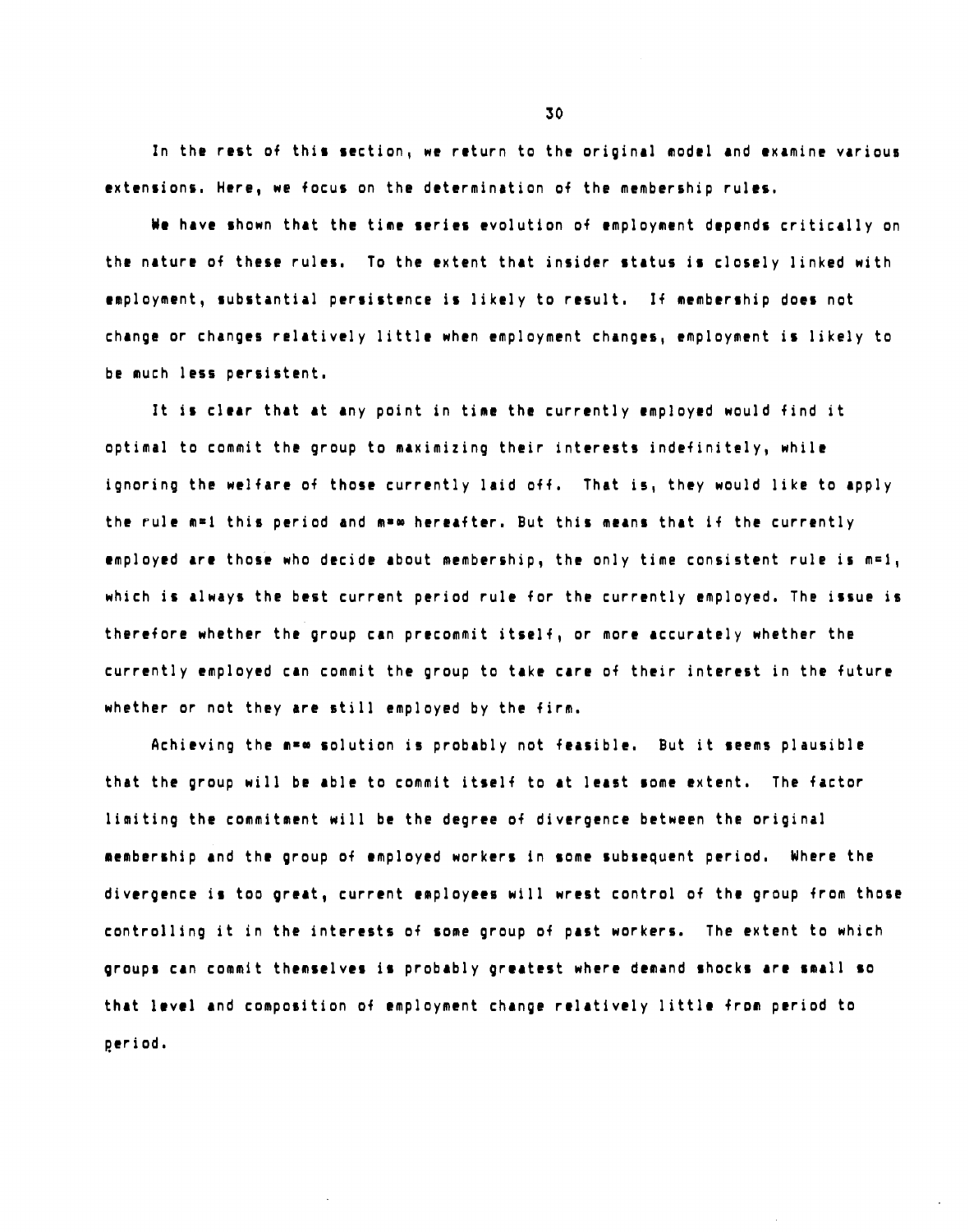This suggests that m will depend on the distribution of the shocks. If shocks have large variance, m may have to be close to one to avoid large differences between membership and the employed. Or m may instead be a function of the realization of the shocks. A sequence of large positive or negative unexpected shocks may lead to the takeover of the group by the then current employees. When a large fraction of original labor force is on layoff, the incentive for the workers still employed to ignore them and thus not take the pay cut required to get them back may be strong. This is much less likely in the face of small shocks. Changes in the value of m associated with major shocks provide another possible explanation for coincidence of persistent and high unemployment.

Our model thus suggests two alternative explanations for the empirical observation that unemployment remains at high levels for long periods of time. First, for a given fixed value of m greater than one but less than infinity, a sequence of adverse shocks will lead to a change In membership and therefore alter the level of employment permanently. Second, in bad times currently employed workers are more likely to take over and disenfranchise the unemployed, thus reducing the value of m and increasing persistence. The two differ in their implications for the process for unemployment at high levels. In the first, after the level change, the process for unemployment will have higher mean but the same degree of persistence around the new mean as it had before. In the second case, unemployment will not only be higher but exhibit more persistence.

### 2.4. Limitations and Extensions of the Model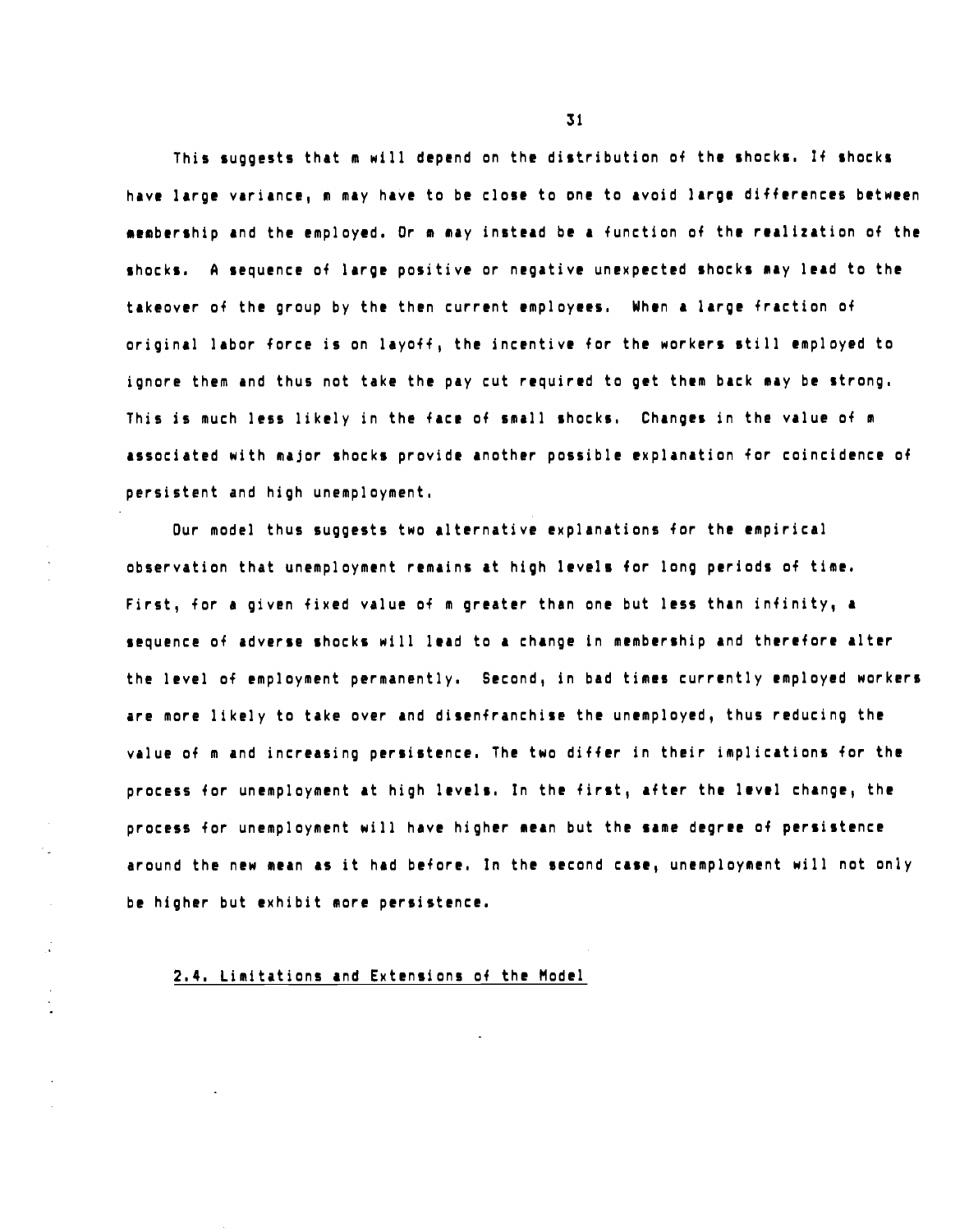In developing our analysis, we have made a number of simplifying assumptions regarding functional forms and the structure of bargaining between workers and firms. The question arises of how senstitive our results are to these assumptions. We have also carefully avoided using the term "union" to refer to the group of insiders. But it is clear that "union" would often have sounded more appropriate and the issue arises of whether our analysis is actually relevant in non union contexts. We now discuss these issues informally.

### Other bargaining structures

It is well known that even in a one period model, it Is in general inefficient to let the firm choose employment unilaterally given the wage (see for example Oswald (1985)). In our multi—period model, the assumption that the 4irm chooses employment according to its short run profit maximizing labor demand is even more questionable. Even i4 bargaining takes the form of the union setting a wage and allowing the 4irm to control the level of employment, firms will not choose to operate on their short run labor demand curves. Through its employment decision, the firm can affect future membership (unless  $m = \infty$ ). By employing more workers this period, it can increase membership next period and thus lower the expected cost of labor. This will lead the firm to choose a level of employment higher than that Implied by short run profit maximization. We suspect that taking account of this consideration would not substantially alter our analysis of employment dynamics. Rather, It would simply shift each period's labor demand curve outwards.

Another important possibility would be for the firm to introduce two tier systems, where newly hired workers get lower wages than those hired previously. Under such systems, insiders should have no reluctance to let firms hire more workers, and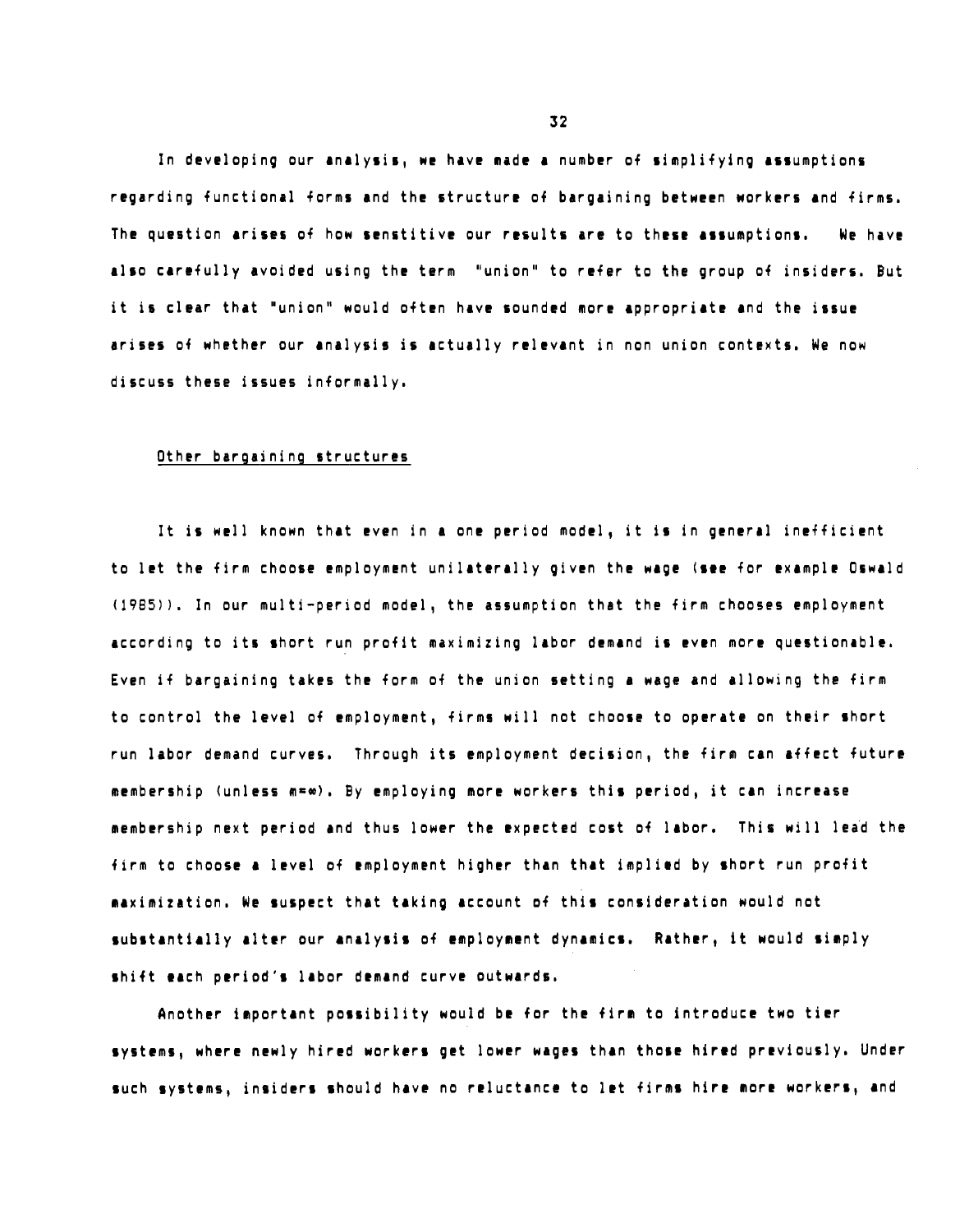employment should increase until new hirees are paid their reservation wage. The general reluctance of unions to accept such arrangements, especially in Europe, suggests that a central issue is that of what happens over time to those hired at lower wages. Unions do not encourage two tier arrangements at least in part because of the fear that second tier workers will come to control the wage setting process. Indeed the rarity of two tier arrangements is strong evidence for the relevance of the membership considerations stressed here. Without some such consideration, it is difficult to see why unions do not always favor such systems as a way of maximizing the rents that they can capture.

Going back to the setting of the wage, if we allow the wage not to be set unilaterally by the insiders but to be determined by bargaining between insiders and the firm, wages will depend both on the utility of insiders and on the value of the firm, the present discounted value of profits. Profit is a decreasing function of the wage. Thus, the larger is the weight of the firm in bargaining, the lower is the wage, and thus the higher the average level of employment. The implications for employment persistence depend on the weight of the firm in bargaining when the wage is far from the reservation level of workers. If the firm is relatively more powerful when the wage is much above the reservation wage, then the wage will tend to decrease when it is high, employment will tend to return to a higher level. Whether or not this happens depends on the structure of bargaining between insiders and the firm.

The specific utility function we have used for insiders is also important for our results. Its main implication, which we have argued is a desirable one, is that the probability of employment chosen by the group is invariant to the size of the group of Insiders, or to the level of productivity. If instead an increase in membership given productivity led the group to choose both a lower wage and a lower probability of employment —which we can think as the stochastic equivalent of elastic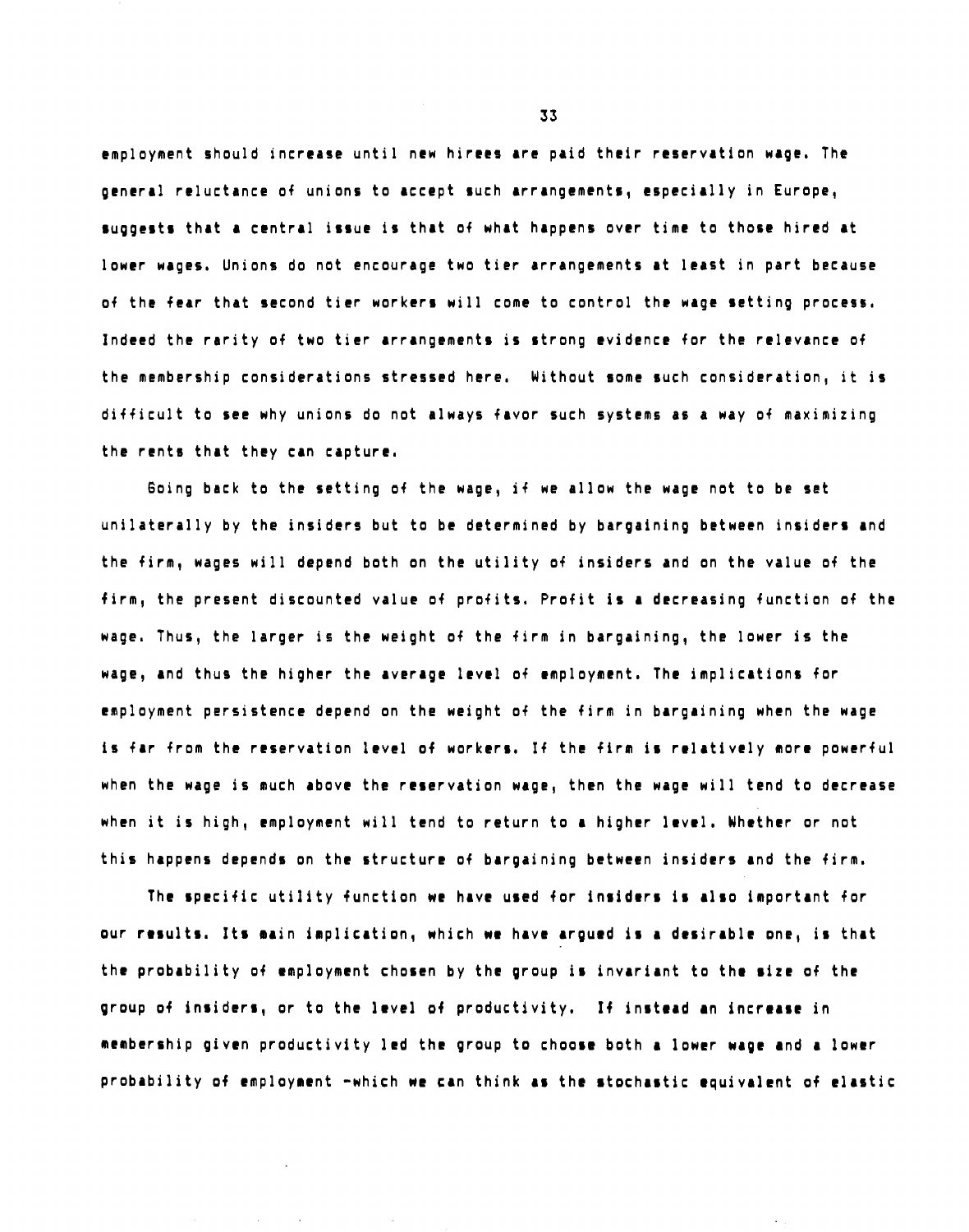labor supply—, employment would depend on both the anticipated and unanticipated components of productivity and may show less persistence. Even under the rule  $m=1$ , an unanticipated Increase in employment would, if the increase in productivity was temporary, lead to the choice of a lower wage and a lower probability of employment in the following period, implying an expected return to the initial level of employment over time. The same effects would also arise if as unemployment became larger and being unemployed became more costly, the group chose a higher probability of employment, leading to an expected increase in employment over time

### Groups or Unions ?

Is our analysis still relevant when workers are not formally organized in unions, when for example wages are simply set unilaterally by the firm ?

The work of Lindbeck and Snower 1985] suggests that even in the absence of formal unions current workers have some leverage vis a vis firms. And Slichter (1950] provides confirming empirical evidence suggesting that even before unions were economically important, wages tended to be high in industries with relatively inelastic labor demand

In many non—union settings, current incumbent workers and prospective workers cannot be regarded symmetrically. The requirement of cooperation among workers and the collective knowledge possessed by incumbent workers make their position very different from that of prospective new workers. This leads us to suspect that the membership considerations we have stressed are at least somewhat applicable even in non—union contexts. The potential applicability of our analysis to non—union settings may be argued Informally as follows. Imagine a firm facing a collection of insider workers. The firm must choose a wage and an employment level. It cannot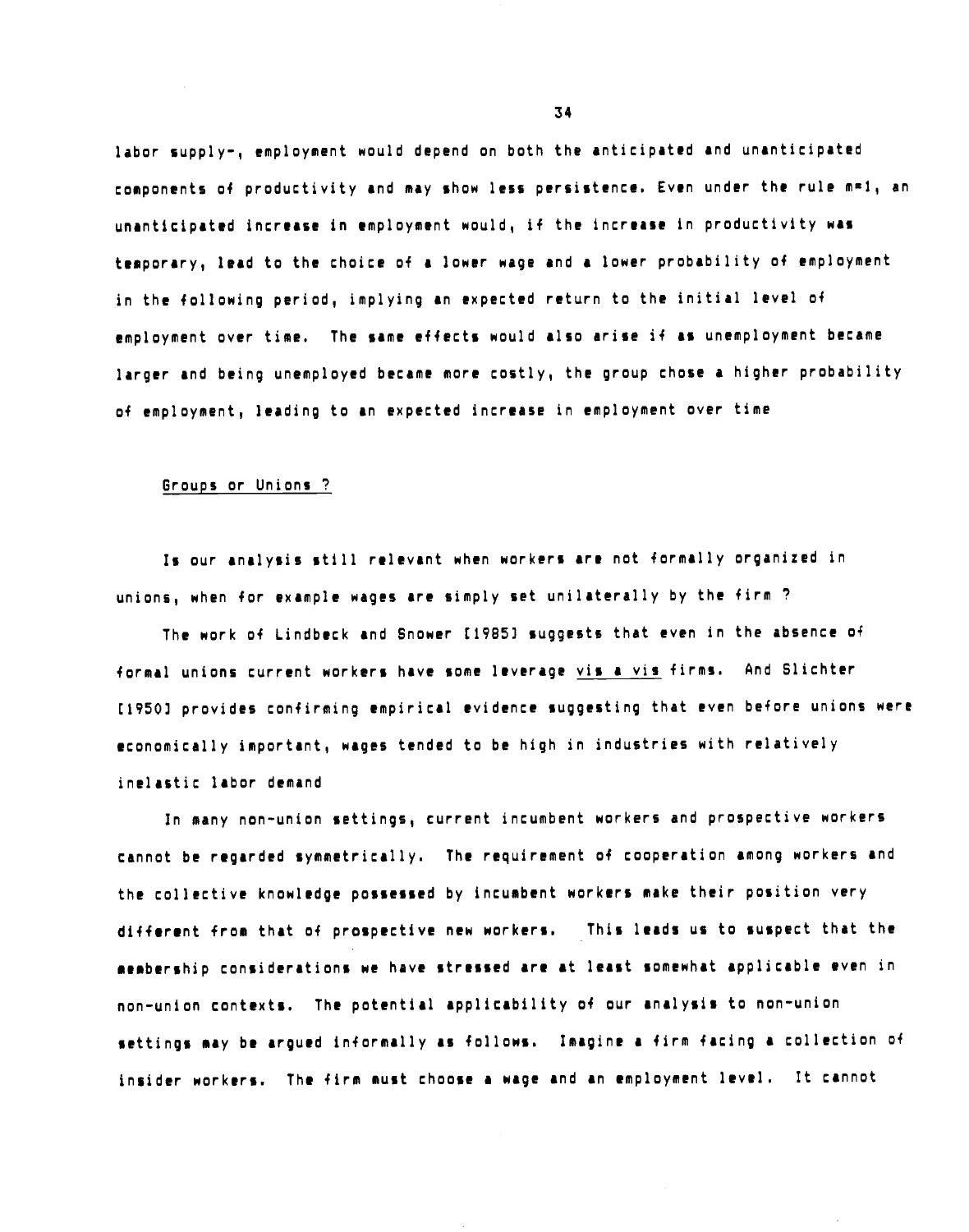credibly threaten to lay off all its workers and replace them, except at very high cost, because of the specialized expertise of its labor force. On the other hand, the firm cannot credibly threaten to replace workers individually with lower wage workers because the remainder of the labor force will not tolerate the hiring of "scabs". Under these conditions, wages and expected employment will be set in some way to divide the surplus resulting from a continued relationship between workers and firms. Workers will in general be able to extract some surplus even when they are unorganized. If firms make an "inadequate" wage offer, they can refuse to work. As long as they have some specific capital, it will be preferable for management to make another higher offer rather than lay the worker off.

If agreements are renegotiated only periodically and firms are permitted to vary employment in the interim, shocks will in general influence the level of employment. Even without a formal model of the bargaining process between workers and firms, it seems reasonable to expect that a reduction in the number of incumbent workers will lead to the setting of a higher wage and a lower level of expected employment. Thus persistence in employment, though not necessarily as much as with unions, may result even in that case. Note that this also may help explain what goes on in the nonunion sector of economies with large unions.

This argument is clearly tentative. But we conclude from it that, while the effects we have described are more likely to be present when there are explicit unions, they may also arise in settings in which insider—outsider considerations are important.

### The presence of a non union sector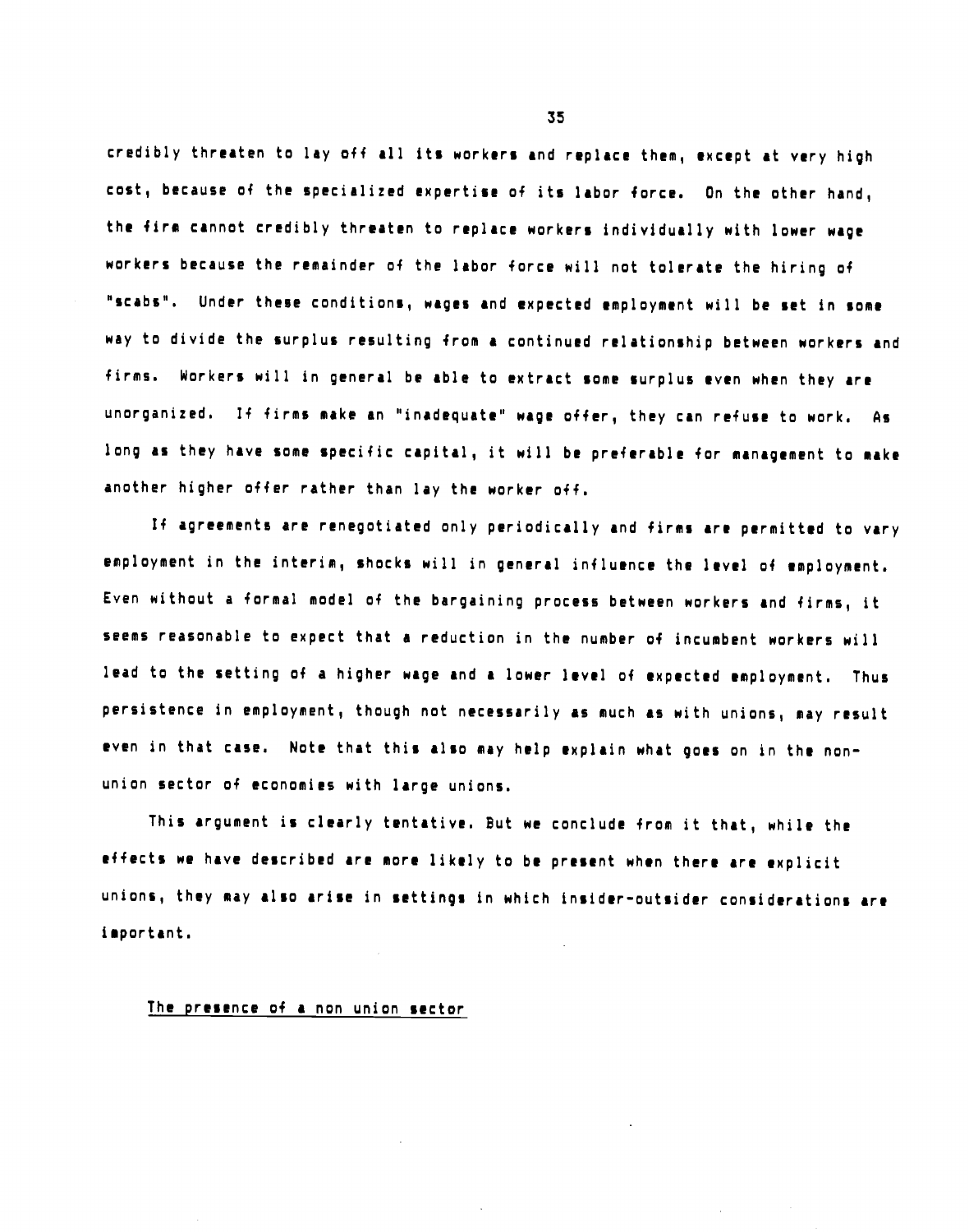We finally consider how our conclusions must be modified if part of the labor market is neither unionized nor subject to insider—outsider considerations.

The simplest analysis of a setting with a competitive sector would hold that there was no involuntary unemployment. Wages in the non—union sector would fall to the point where all those workers ejected from the union sector could find employment<sup>30</sup>. There are at least three reasons why even granting the existence of a competitive sector, this analysis is suspect. First, competitive firms may be reluctant to lower wages because of the fear of being unionized after they have alienated their current labor force. Second, unemployment benefits may be sufficiently high that the market clearing wage in the non—union sector is below some workers' reservation wage. In one sense their unemployment is voluntary since jobs are available. In another sense the unemployment is involuntary since the unemployed may envy workers with the same skill in the union sector. The general consideration is that when there are wage differentials across jobs, the concept of involuntary unemployment becomes elusive (see Bulow and Bummers 985 for an elaboration of that theme). Third, unemployment may occur even with a competitive sector if remaining unemployed is in some sense useful ——or thought to be useful by workers—— in getting a union job. This may occur if substantial search effort or queuing is required or alternatively if accepting a low quality job sends a bad signal to employers. This unemployment is related to that of Harris and Todaro 197O where workers must migrate to urban areas to have a chance at high wage urban jobs.

There is a more fundamental point regarding the inability of a non-union sector to prevent unemployment. As Weitzman t1982) persuasively argues, there are strong reasons to believe that most economic activity Involves fixed costs and monopolistic competition. Imagine a monopolistically competitive economy with fixed costs of production and constant marginal costs where there is initially no involuntary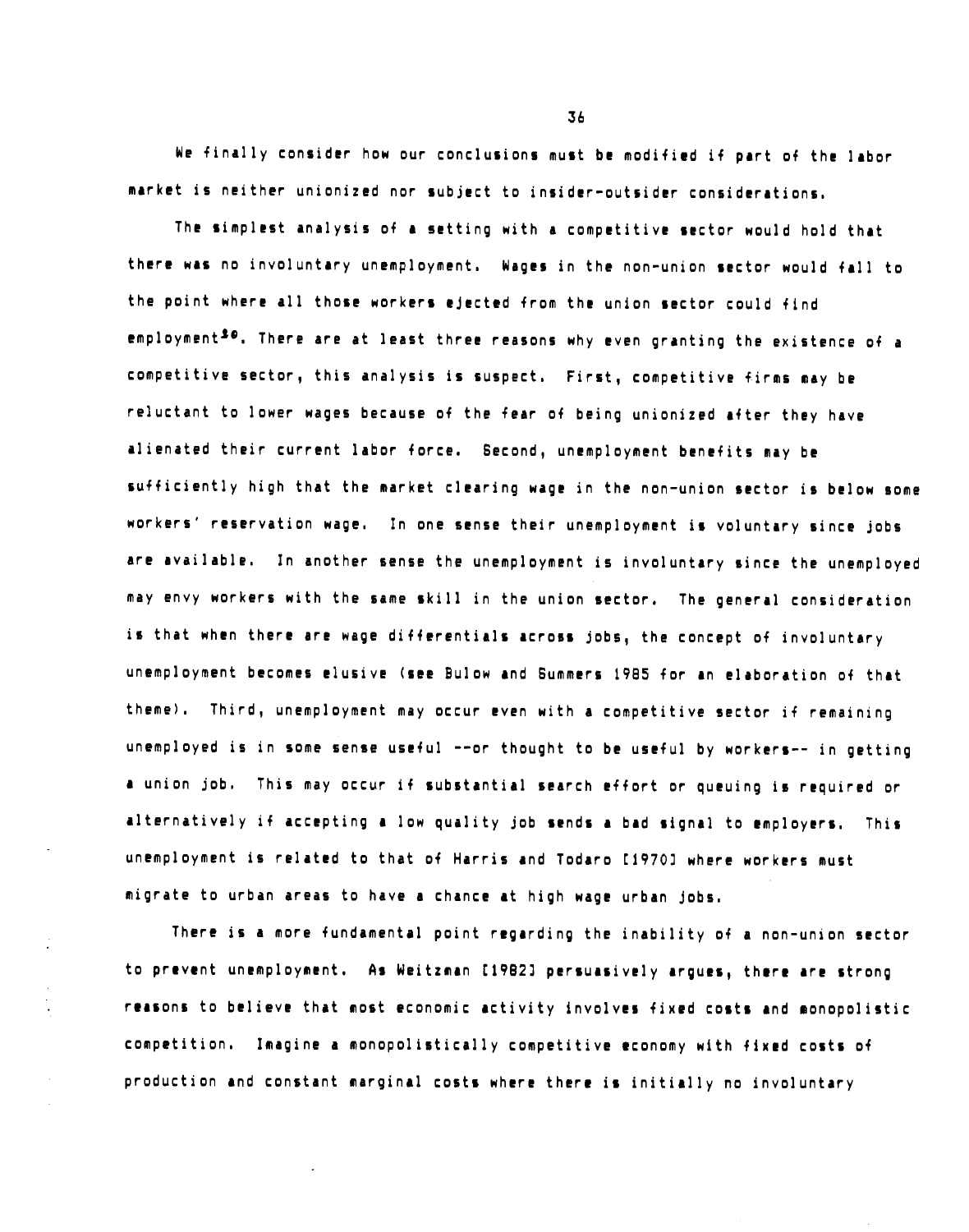unemployment. Suppose that an adverse demand shock reduces the demand for goods in this economy but that nominal wages remain constant in all existing firms. Then employment and output will fall as will the profitability of existing firms. Will it pay new firms to enter the market and hire the unemployed at low wages? It may not because unlike incumbent firms, new firms must cover fixed as well as variable costs. Particularly in settings where labor costs do not represent a large fraction of sales, entry may not be able to insure the employment of the unemployed<sup>24</sup>. These considerations may enhance the power of unions because they reduce the incentive to start up new non—union firms.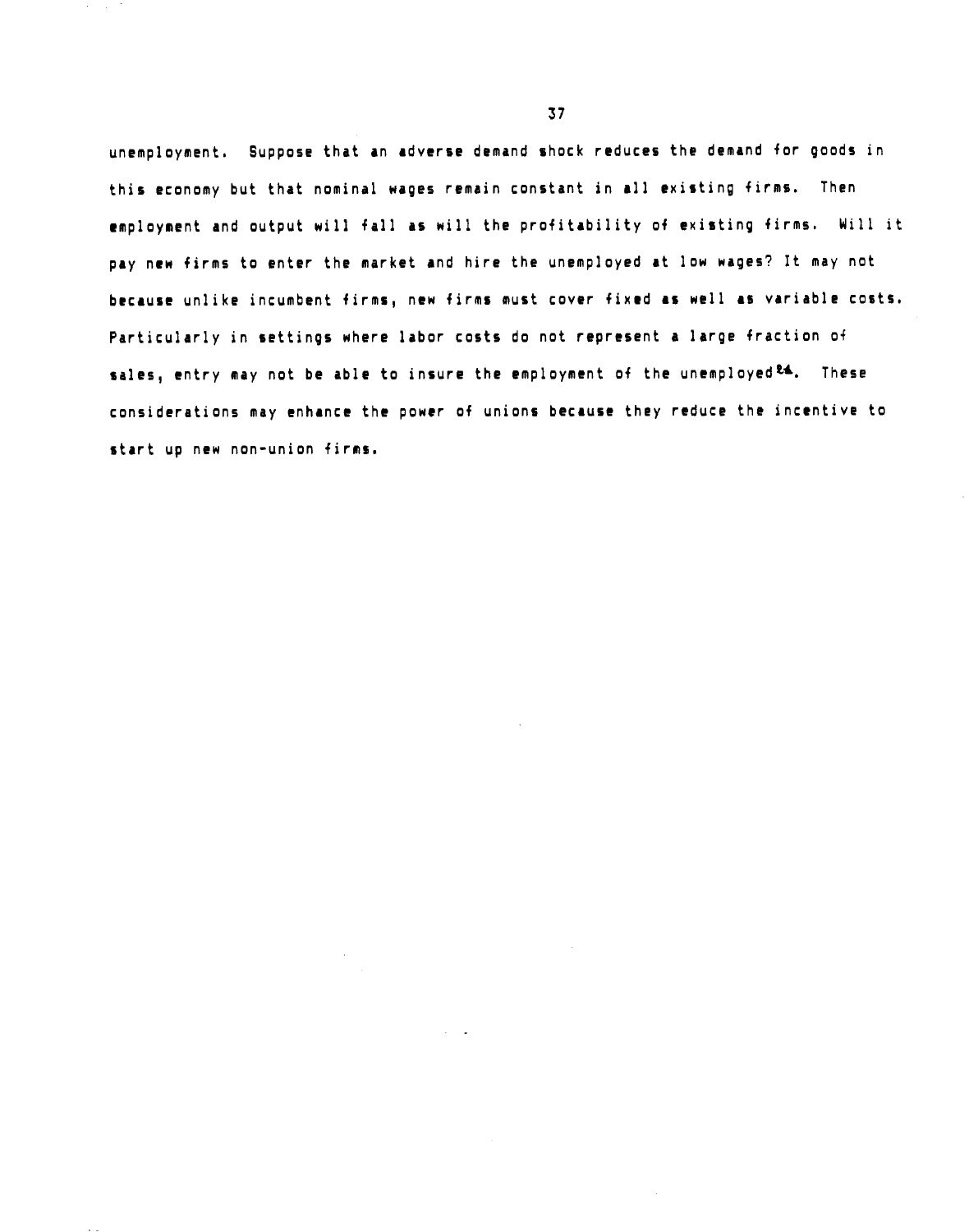### 3. Empirical Evidence on Hysteresis Theories

Having developed a formal theory of hysteresis, we now examine whether the model is consistent with the observed patterns of persistently increasing unemployment in Europe and whether it can illuminate the very different behavior of unemployment in Europe and the United States in the recent past. We start by giving direct, institutional evidence on the strength of unions in Europe. We then estimate wage and employment equations implied by our model, for both the Europe and the US. We finally examine patterns of labor market turnover, in the UK and the US.

### 3.1. The role of unions in Europe

### The size of the union sector

Our model suggests that, even if hysteresis may arise in non union contexts, it is probably more likely to arise the stronger and the larger the union sector. Thus, we start by reviewing the role of unions in Europe we limit, as before, our investigation to the UK, France and Germany.22

Membership figures indicate a union density of approximately 45% for the UK, 20% in France and 38% for Germany. But these figures give very limited information as to the strength of unions. A better indicator is union coverage, that is of the proportion of workers covered by some form of collective bargaining. For the UK, coverage is of approximately 70% for manual workers, and of 557. for non manual workers. For France and Germany, the proportion of all workers exceeds 80%. But even coverage numbers are misleading. To understand why, one must be given some institutional background.

3g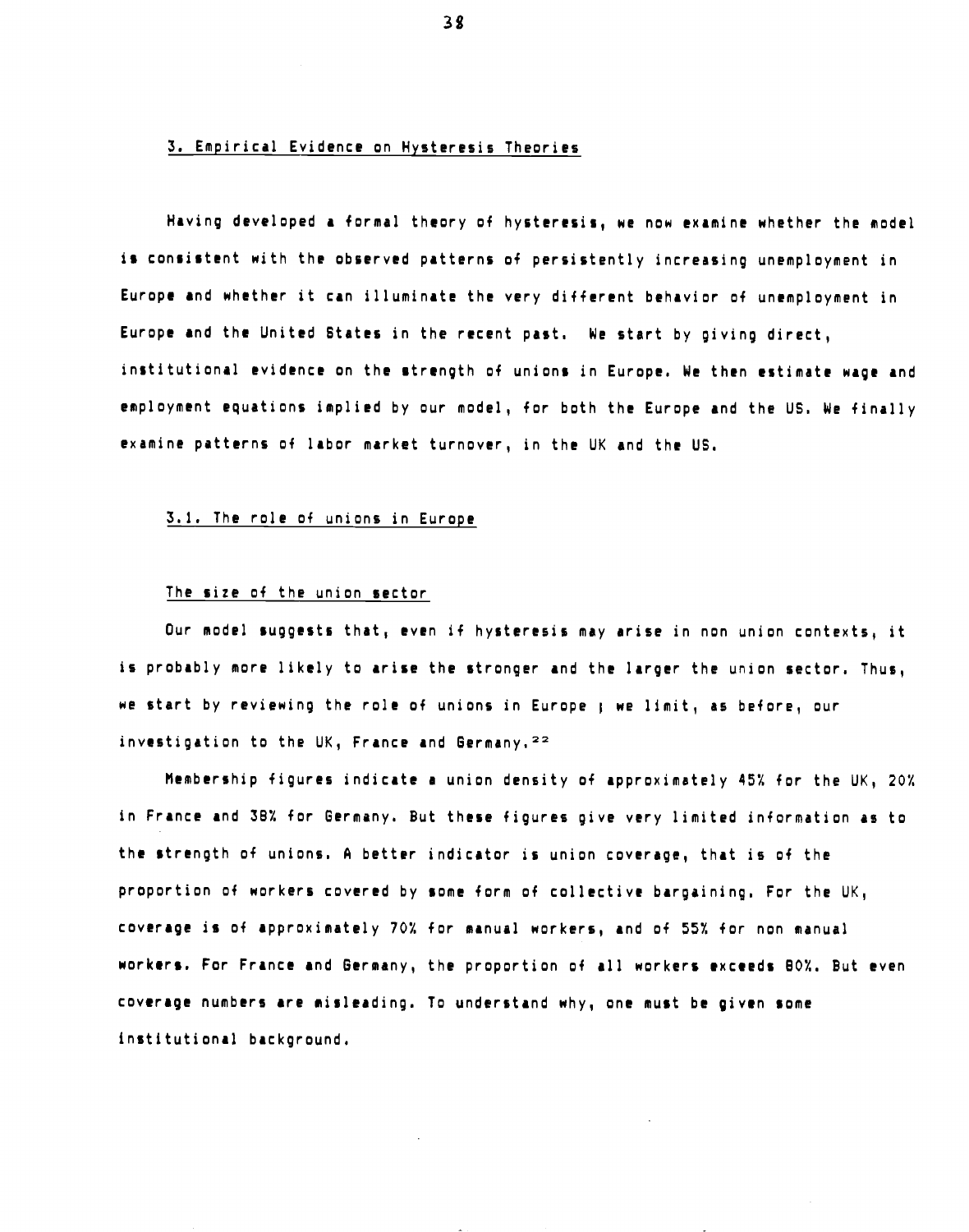On the surface, the three countries appear to be very different. In France there are three main national unions. In Germany, there are only Industry unions. In the UK, there is a maze of craft and industry unions. But the structure of bargaining is in fact quite similar and can be described as follows : in all three countries, most of the formal bargaining is done at the industry level. But, in all three countries, wages are determined much more at the company or plant leveli

In the UK, industry bargaining sets rates, which are usually floors that have little effect on actual wages • Until the Employment Act of 1980, there was scope for extension, i.e. for provisions to extend the term; of the agreement to the whole sector. These provisions have been eliminated in 1980. In the last 20 years, there has been an increase in the amount of bargaining, both formal and informal, at the plant level, between shop stewards and employers. Given that plant/company bargaining is the really important level of bargaining, It is relevant to look at how many workers are covered by both industry and plant/company level bargaining. In 1978, the number of workers covered by at least a company agreement was of 33X for all industries and of 47.77. for manufacturing. Given the importance of informal bargaining, these figures understate the importance of unions in setting wages.

In France, the "Conventions collectives" which are usually but not always at the industry level form most of the formal bargaining. These agreements are signed between a "representative" union and a "representative" employer and apply even if not all unions sign it (which is frequently the case). Subject to some minor conditions, they can be extended to all firms In the industry, by decision of the Minister of Labor. As in the UK however, the importance of industry agreements with respect to wages should not be exaggerated. They usually set floors, which do not appear, either directly or indirectly, to have a large effect on actual wages. As in the UK, a growing portion of the bargaining takes place at the company level,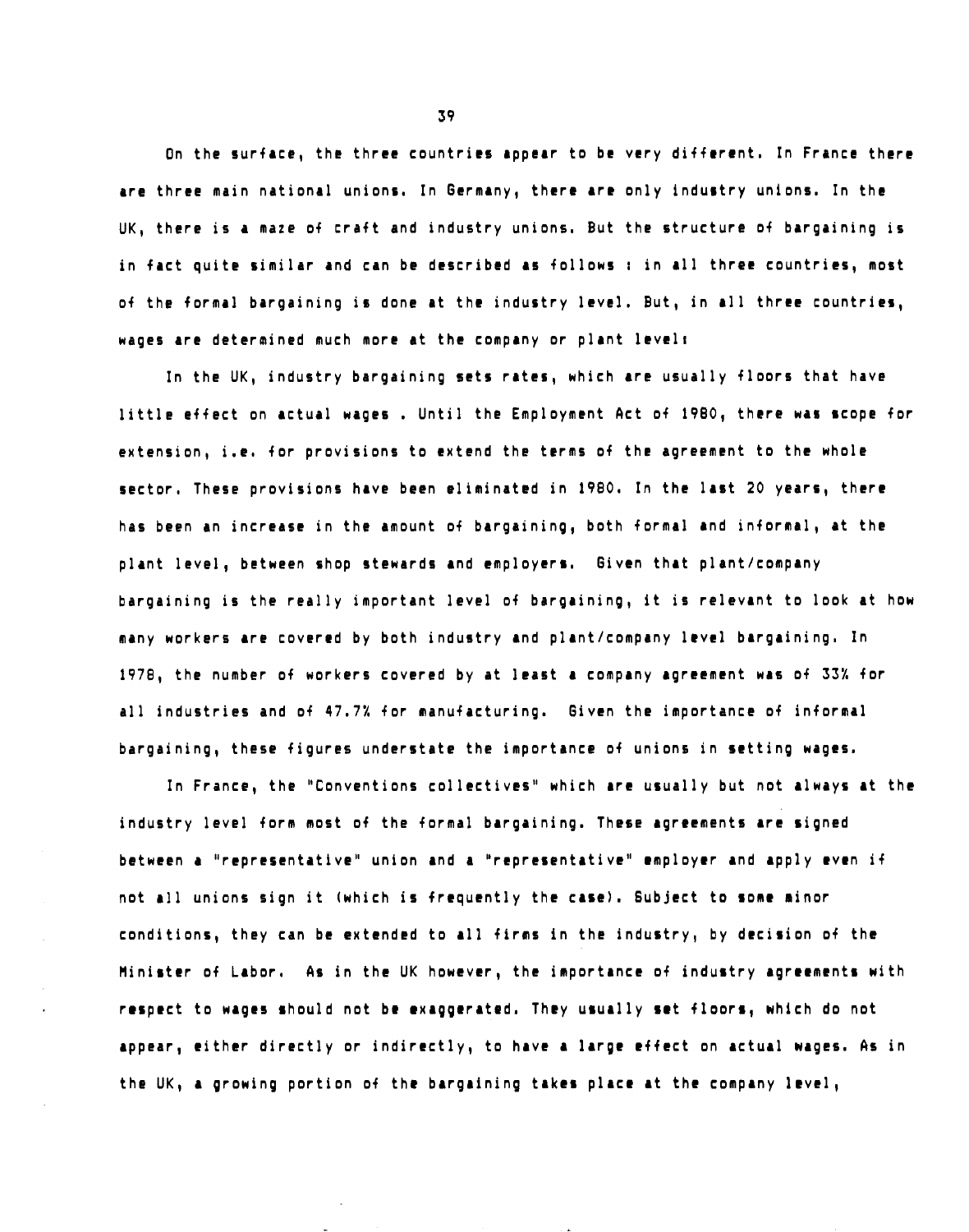although often in haphazard fashion. Until 1982, wages were largely determined unilaterally by firms, or in response to complaints of union representatives in the plant, with little bargaining or even consultation ; local strikes were however a standard instrument used by unions to achieve a better deal. Since 1982, there has been a change in the law (Lois Auroux) which requires annual bargaining at the company level on pay and other matters. The result has been a drastic increase in the number of company level agreements.

In Germany, most of the formal bargaining again takes place at the industry level. Agreements can be extended -to either firms in the same industry or to non union worders in firms which sign the agreements —by the state or federal Minister of Labour if (1) half of the employees of the sector are employed by firms which have signed the agreement and (2) extension is approved by both unions and employers who have signed<sup>22</sup>. But, as in the other two countries, bargaining is increasingly taking place at the company level and there is general agreement that pay is very largely determined at the company level.

To conclude, it is difficult to give an exact estimate of the 'union sector' in these countries. To the extent that much bargaining aver wages In fact takes place at the company level, union coverage numbers, which are based on both company and industry level bargaining probably overstate the number of workers for whom the wage is determined as a result of bargaining between unions and employers. Even with this adjustment, the size of the union sector still remains high, much higher than in the US. Also, if we believe that the mare disaggregated the level of bargaining the less likely it is to take into account the interests of the unemployed as a whole, then these countries are good candidates for hysteresis in the union sector.  $24$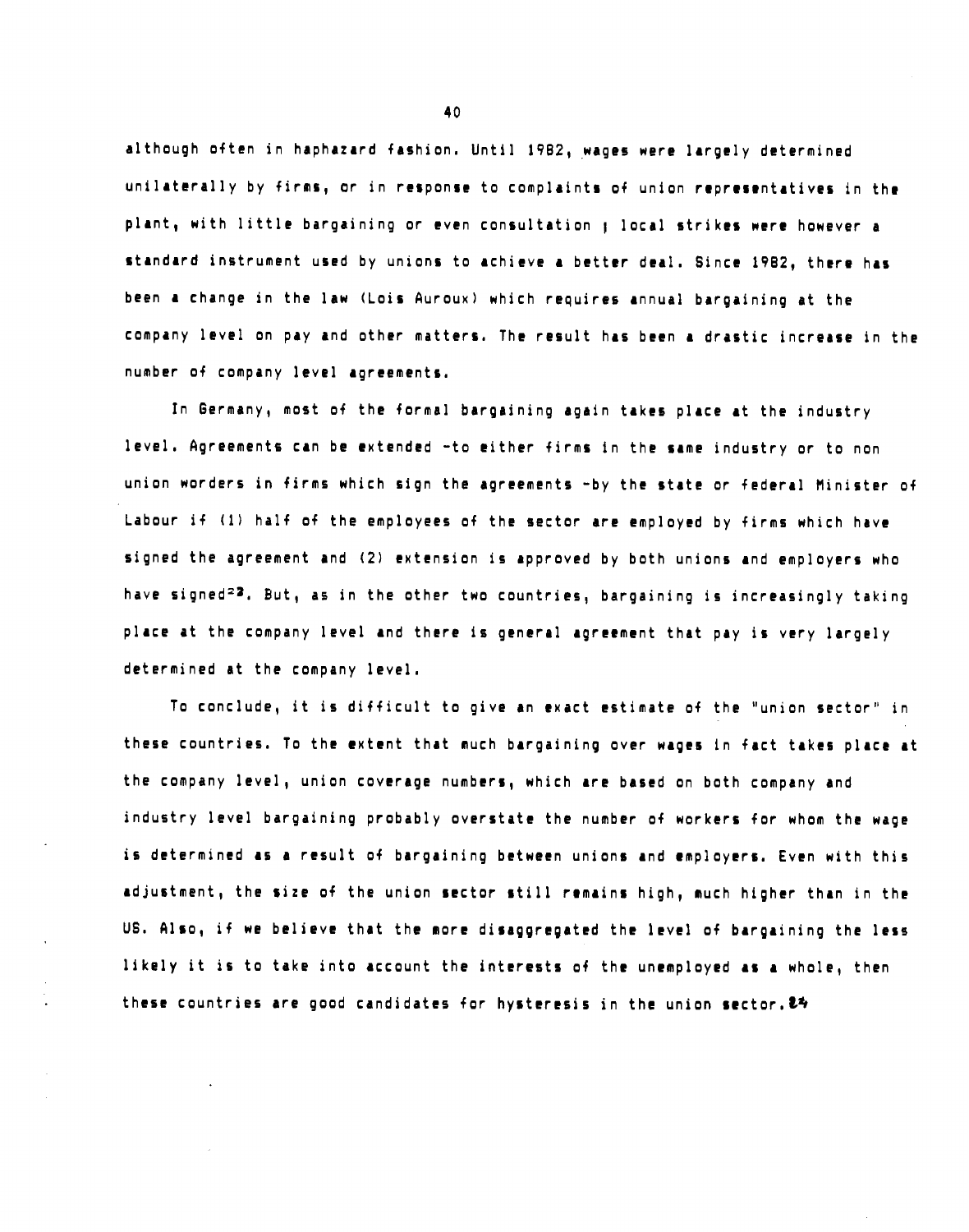An alternative approach is to ask the question : can a firm be non union ? can a firm become non union ? In the UK, the answer is yes <sup>i</sup> <sup>a</sup> firm can be or can become non union. There is nothing in the law which prevents it. There are some well known examples of non union firms, most often subsidiaries of US companies (Kodak). There are very few examples of firms going non union  $\frac{45}{10}$ . In France and Germany, extension agreements put some constraints on firms in a given sector. There are non union firms in both countries. In France, these are nearly exclusively small firms. In France furthermore, various requirements are imposed on firms with more than 50 employees. In particular they must allow for the presence of "delegues du personnel" who are union representatives within the firm. All national unions have a right to be represented. Since 17B, firms must also allow for the presence of a "section syndicale d'entreprise", for the presence of the union inside the firm. Together, these facts suggest that it is difficult to be or go non union in these countries.

Finally, there is the question of how different the non union sector is from the union sector. A study by Kaufman t1984 of the competitive sector in the UK finds relatively little difference in wage behavior across the two sectors. Together with the arguments given in the previous section, this suggests that the size of the formal union sector may not be a major determinant of the extent of hysteresis. We shall return to this question in the next section.

### Membership rules

Membership rules determining who the union represents at each point in time, play an important role in our analysis. The empirical evidence on actual membership rules is fairly clear workers have the right to join unions if they want to.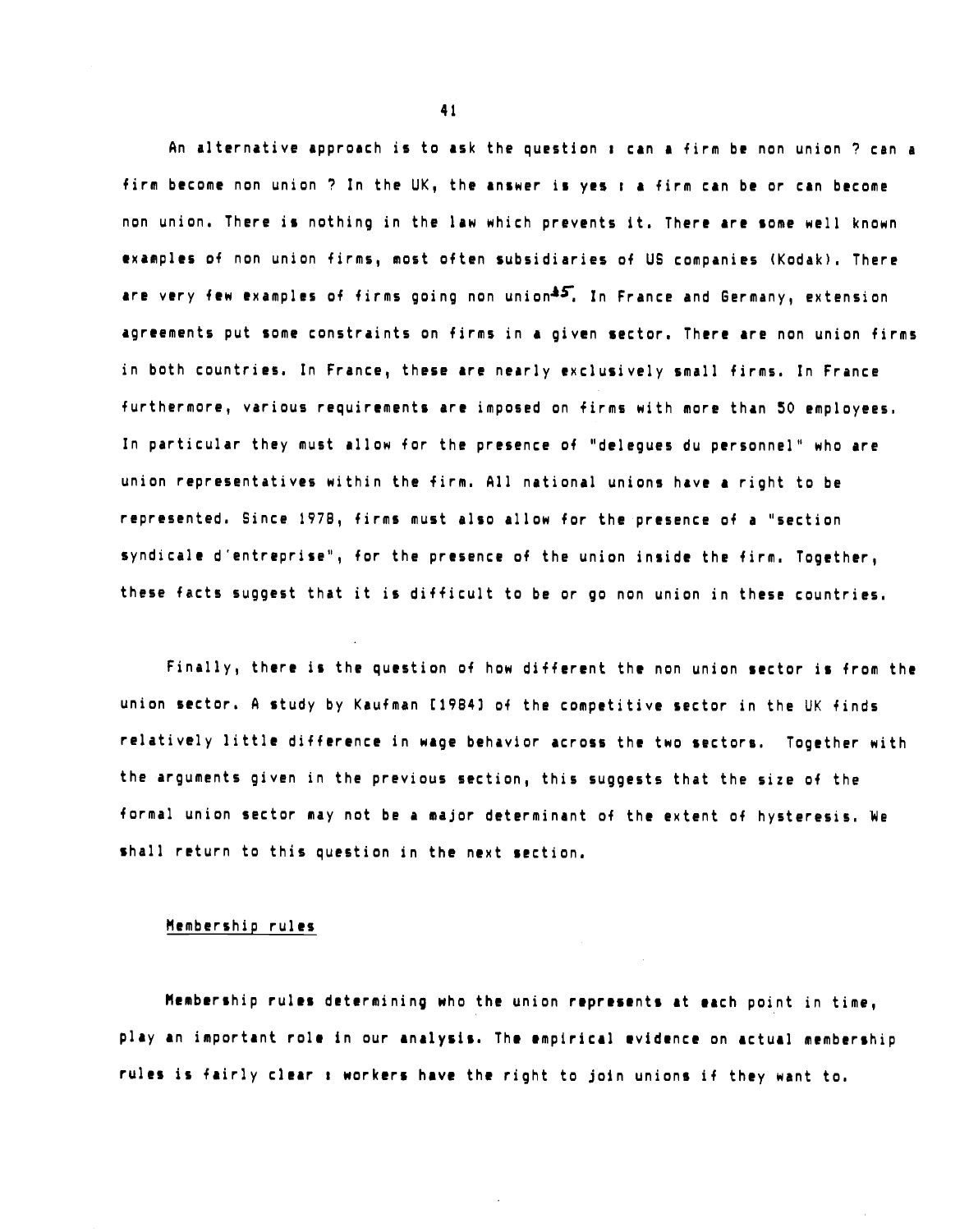Workers who are laid oft can remain in the union although they often lose the right to vote p this may happen either because of formal restrictions, or because voting takes place inside the plant. But this tells us little about the question of in whose interest the union actually acts. A study of the unemployed and the unions in the UK tBarker et a) 1984) gives some information. It finds that, while laid off workers are officially encouraged to remain in the union and have their union fees waived, they do not, for the most part, see reasons to stay in the union<sup>46</sup>. This provides support for the idea that the union cares mostly about the currently employed.

### 3.2. Wage and employment equations

### Theory

We now derive, and then estimate later, the wage and employment equations associated with an expanded version of the model of the previous section. There are two extensions. First we allow for a dynamic specification of labor demand ; the reason for introducing it will be clear below. Second, we specify explicitly an alternative hypothesis to that of hysteresis.

We thus specify labor demand as  $E\overline{F}$  :  $(3.1)$  n = s n<sub>-1</sub> -(1-s)b(w-p) + e

Following the analysis of the previous section, we assume that the union acts to set expected employment according to the relations

 $(3.2)$  En =  $(1-a)n^{2} + an_{-1}$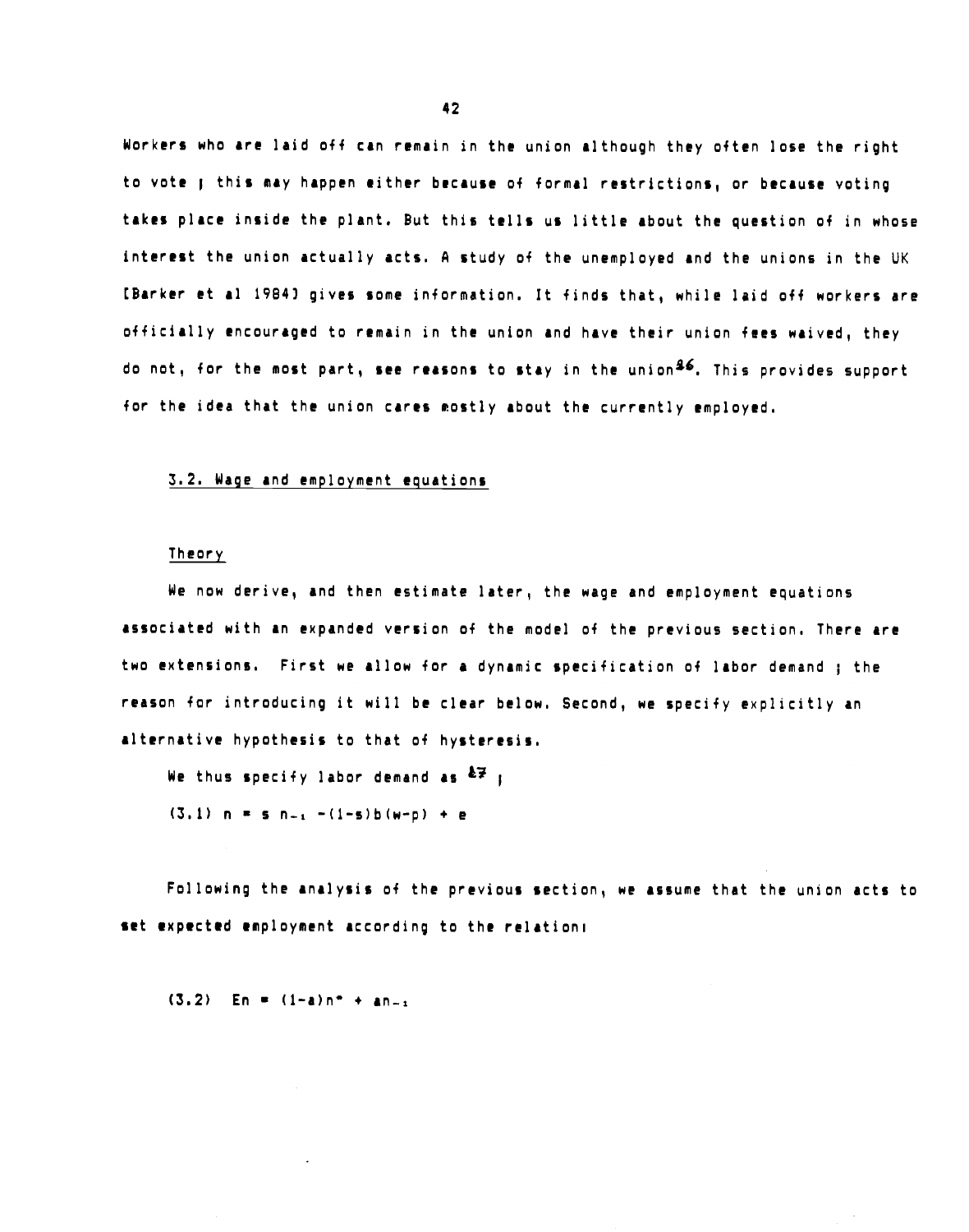The case where  $a=1$  corresponds to the case where  $n=1$  in the preceding section and there is hysteresis ; the case where a=0 corresponds to the case where the union's policy is independent of history and so there is no hysteresis. Clearly, interaediate outcomes are also possible<sup>9.9</sup>.

Finally, let the wage which satisfies (3.1) and (3.2) be denoted by w\*. We assume the actual wage to be given by s

 $w = w^* + u$ ,

where the disturbance term u is assumed to be white, uncorrelated with w\* and reflects factors outside the model. Combining this assumption with equations (3.1) and (3.2) yields a wage and an employment equations

 $(3.3)$  w = Ep +  $(1/b(1-s))[-(1-a)n^* + (s-a)n_{-1} + Ee] + u$  $(3.4)$  n =  $(1-a)n^* + a n_{-1} + [e-Ee + (1-s)b(p-Ep-u)]$ 

The wage equation holds that the wage of the union is a decreasing function of n. When the union is larger, it is more cautious in setting wages. The impact of n  $i$  is ambiguous. A larger value of  $n_{-1}$  raises the size of the group in whose interest the union is maximizing but it also increases labor demand.

The employment equation on the other hand implies that employment follows a first order process. The degree of persistence depends only on a, not at all on s. Unexpected movements in employment are due to price and productivity surprises, and deviations of wages from target. Equation (3.4) can be estimated by OLS. This Is however not the case for equation (3.3) s expected productivity is likely to be correlated with past productivity and thus with past employment. Therefore we now derive the reduced form wage equation. To do so requires an assumption about the process followed by e  $i$  we assume that e follows a random walk<sup>29</sup>. Lagging (3.1) and substituting it in (3.4) yields i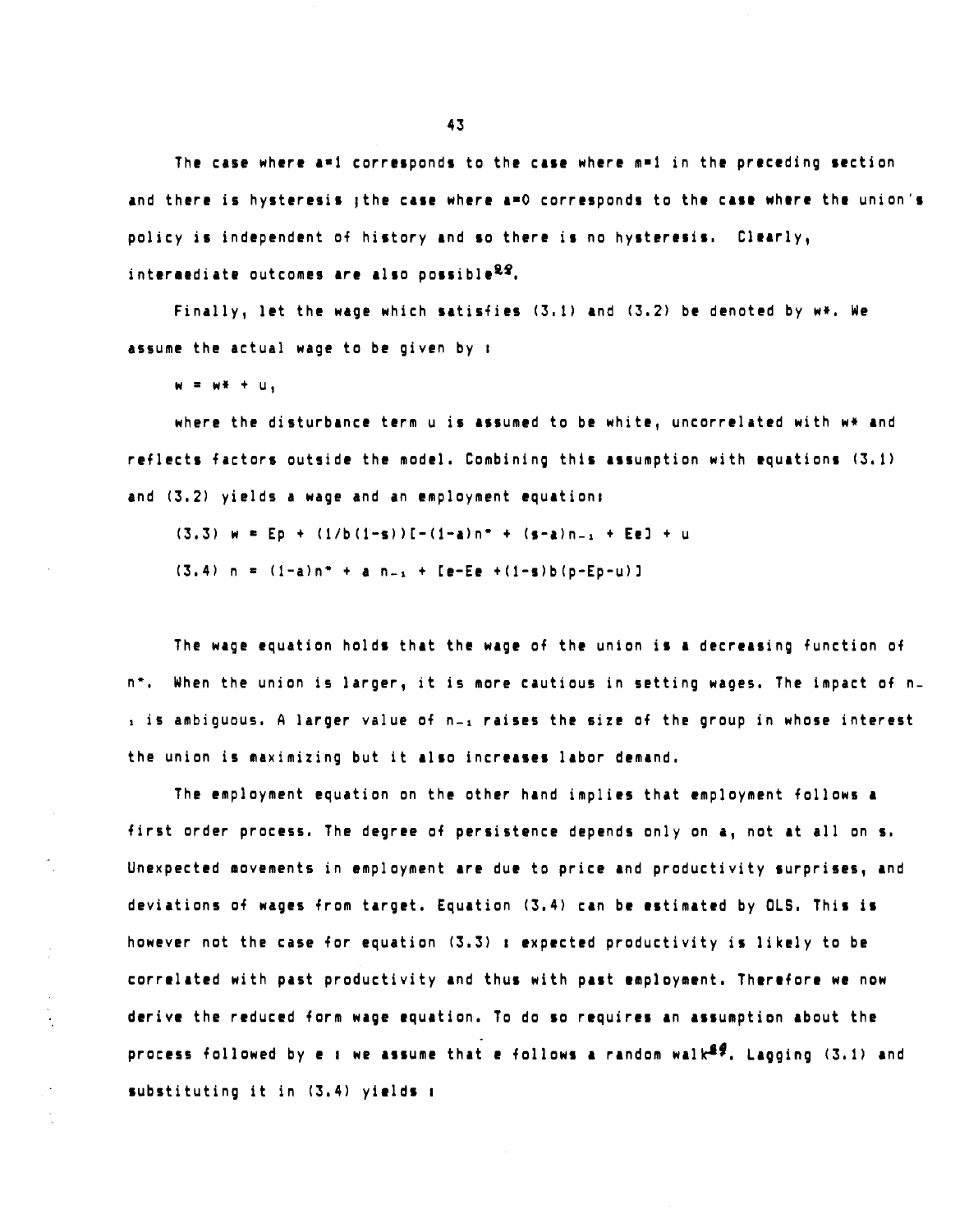$(3.5)$  w-w<sub>-1</sub> = k +  $(Ep-p_{-1})$  +  $(1/b(1-s))E(1+s-a)n_{-1}$  - s  $n_{-2}$  + u

where  $k = -(1/b(1-s))(1-a)$ n.

This equation can be estimated by OLS. It gives the rate of wage inflation as a function of expected price inflation, and employment lagged once and twice. It is worth examining it further.

Consider first the case where there are no costs of adjustment in labor demand. In this case the relation gives a relation between expected real wage growth and lagged employment only. If a=1, then expected wage growth does not depend on employment but if a<1, it does : after an unexpected decline in productivity, which leads to lower employment, the remaining workers accept a cut in real wages only to the extent that they care about the workers who have been laid off.

If there are costs of adjustment to employment, then expected real wage growth depends on employment lagged both once and twice. If a=0, then the ratio of employment lagged twice to employment lagged once cannot exceed 1/2 (in absolute value). But as a increases, the ratio tends to one. If  $a = 1$ , the ratio equals unity <sup>i</sup> expected real wage growth depends on the change rather than on the level of employment.

Note that we cannot identify a and s separately from estimation of the wage equation. But a must be positive if we find the ratio described above to be larger than 1/2. Furthermore, a can be directly obtained from the employment equation.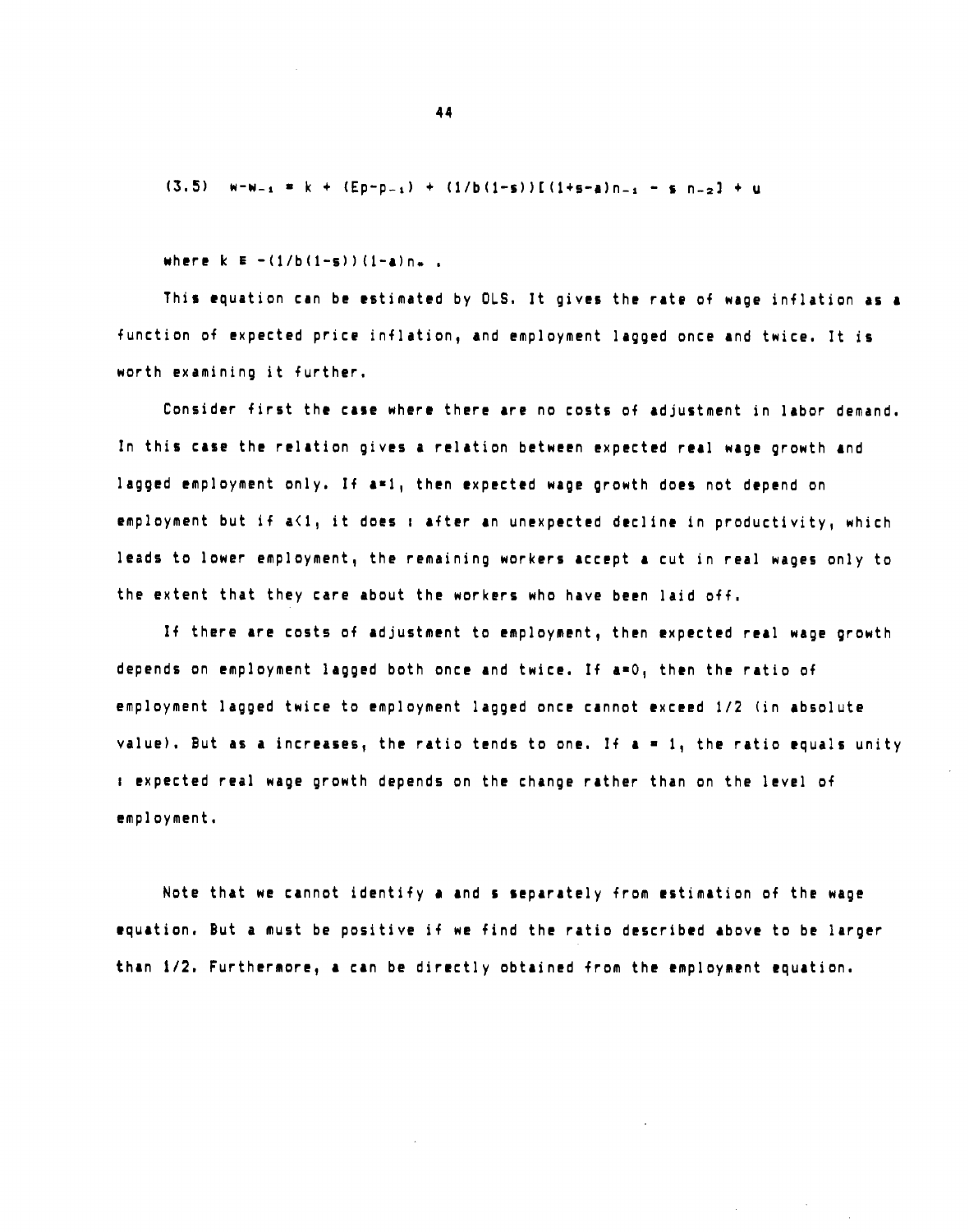While we have derived the wage equation (3.5) from a rather specific theory of union behavior, It can be motivated in other ways. Following the logic of the monopolistic competitive model in the preceding section just as we have followed the logic of the competitive model gives rise to an equation for wage inflation parallelling (3.5). Much more generally, equation (3.5) is very close to a standard Phillips curve which allows for a rate of change effect, a la Lipsey. The only real difference is the presence of employment rather than unemployment on the right hand side. We now turn to estimation of the wage and employment equations.

### Results

The results of estimation of the wage equations for the UK, France, Bermany and the US, for the period 1953 to 1984 are reported in tables 4 and 5.

In table 4, four alternative specifications of the wage equation are estimated for each country. Because the appropriate timing is unclear with annual data, we estimate the equations using alternatively contemporaneous and once lagged employment, and once and twice lagged employment<sup>30</sup>. We also estimate each equation with and without a time trend ; many researchers have captured the shift of the Phillips curve by a time trend, that is by an Increase over time unrelated to the history of unemployment and it is interesting to see what happens to our specification when a time trend is allowed. This gives us the tour alternative specifications. Finally, we use for expected inflation the forecast of inflation obtained from estimation of an AR(1) process for inflation over the sample period and constrain the coefficient on expected inflation (which is therefore equal to a constant plus a scalar times lagged inflation) to equal unity.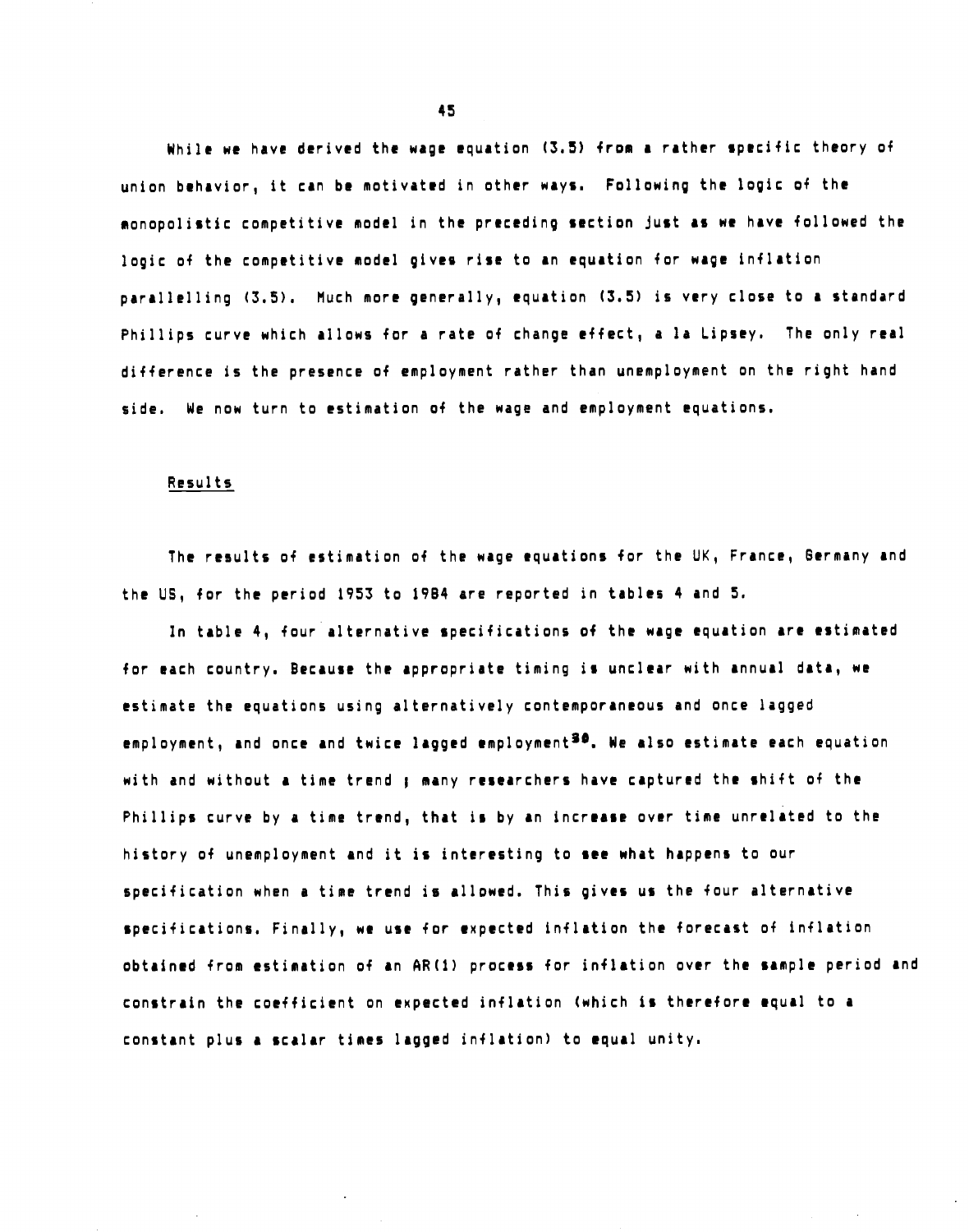$\ddot{\cdot}$ 

### Wage Equations Wage Equations<br>1953–1984

 $\ddot{\phantom{0}}$ 

| ~∡                               |         |                                  |                                        |                   | $54$<br>$74$<br>$76$<br>$76$                                                  |                |                                      |                |             | .31 07                                                                                 |                                           |        | $\frac{1}{2}$ $\frac{1}{2}$ $\frac{3}{2}$ $\frac{3}{2}$                |                                                                                  |               |                                                          |  |
|----------------------------------|---------|----------------------------------|----------------------------------------|-------------------|-------------------------------------------------------------------------------|----------------|--------------------------------------|----------------|-------------|----------------------------------------------------------------------------------------|-------------------------------------------|--------|------------------------------------------------------------------------|----------------------------------------------------------------------------------|---------------|----------------------------------------------------------|--|
| 릐                                |         |                                  |                                        |                   | $1.99$<br>$2.03$<br>$2.00$<br>$2.01$                                          |                | $2.01$<br>$1.97$<br>$1.83$<br>$1.84$ |                |             |                                                                                        |                                           |        | $2.03$<br>$1.92$<br>$2.04$<br>$2.09$                                   |                                                                                  |               |                                                          |  |
| $\bullet$ $\mid$                 |         |                                  |                                        |                   | $(3)$<br>$(3)$<br>$(3)$<br>$(1)$<br>$(1)$<br>$(1)$<br>$(1)$<br>$(1)$<br>$(1)$ |                |                                      |                |             | $.25$<br>$.39$<br>$.31$<br>$.30$<br>$.31$<br>$.30$<br>$.31$<br>$.35$<br>$.32$<br>$.35$ |                                           |        | $\frac{1}{1}$ $\frac{5}{1}$ $\frac{5}{1}$ $\frac{1}{1}$                |                                                                                  |               |                                                          |  |
| $T_{\text{1me}}$<br>$\times 100$ |         |                                  |                                        |                   | $-12$<br>(1.5)<br>(1.5)<br>$-07$<br>(1.5)                                     |                |                                      |                |             |                                                                                        | $-19$<br>(1.9)<br>$-19$<br>$-20$<br>(1.5) |        |                                                                        | $\begin{pmatrix} 0 & 0 & 0 \\ 0 & 0 & 0 \\ 0 & 0 & 0 \\ 0 & 0 & 0 \end{pmatrix}$ |               |                                                          |  |
| $logEt-2$                        |         |                                  | $-80$<br>$(-4.2)$<br>$-57$<br>$(-2.2)$ |                   |                                                                               |                |                                      |                |             | $(-2.76$<br>$(-2.5)$<br>$(-84$<br>$(-2.8)$<br>$(-2.8)$                                 |                                           |        | $-39$<br>$-39$<br>$-32$<br>$-1$<br>$-1$<br>$-1$<br>$-1$                |                                                                                  |               |                                                          |  |
| $logEt-1$                        |         |                                  |                                        |                   | $(4.0)$<br>$(4.0)$<br>$(71$<br>$(2.4)$<br>$(-8.9)$<br>$(-5.1)$                |                |                                      |                |             | $.67$<br>$(.6)$<br>$.86$<br>$.30$<br>$.30$<br>$.19$<br>$.19$<br>$.19$                  |                                           |        | .58<br>$(1.5)$<br>$(1.2)$<br>$(1.2)$<br>$(1.2)$<br>$(1.2)$<br>$(1.16)$ |                                                                                  |               |                                                          |  |
| <b>logEt</b>                     |         |                                  | $\mathbf{I}$                           | $\frac{1}{10}$ .  | $(9.6)$<br>$(96)$<br>$(6.2)$                                                  |                | $\mathbf{I}$                         | $\mathbf{I}$   |             | $\begin{array}{c} .13 \\ .34 \\ .13 \\ .24 \end{array}$                                |                                           |        | $\mathbf{I}$                                                           | I                                                                                |               | $\begin{array}{c} .97 \\ .30 \\ .128 \\ .31 \end{array}$ |  |
| $\Xi$                            |         | $\ddot{\circ}$                   | $\ddot{\circ}$ .                       | $\ddot{\cdot}9$ . | $6*$                                                                          |                | $75*$                                | $.75*$         | $.75*$      | $.75*$                                                                                 |                                           |        | $.8*$                                                                  | $\ddot{8}$                                                                       | $\frac{*}{8}$ | $\frac{*}{8}$                                            |  |
| Country                          | Germany | $\begin{array}{c} 1 \end{array}$ | (2)                                    | $\ddot{c}$        | $\widehat{f}$                                                                 | United Kingdom | $\widehat{5}$                        | $\overline{6}$ | $\tilde{c}$ | $\widehat{B}$                                                                          |                                           | France | $\widehat{e}$                                                          | (10)                                                                             | (11)          | (12)                                                     |  |

 $\ddot{\cdot}$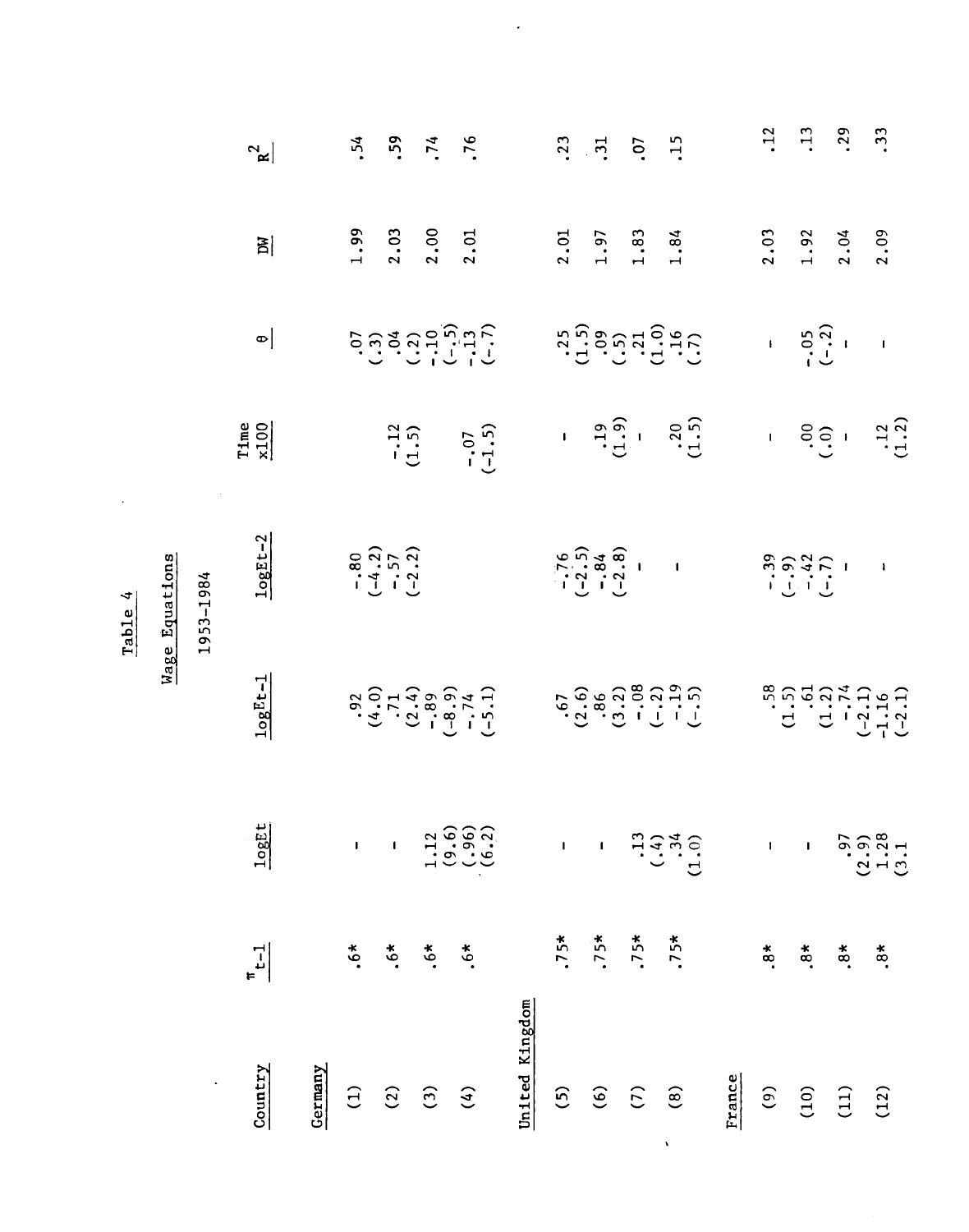$\sim$ 

Table 4

 $\hat{\mathcal{L}}$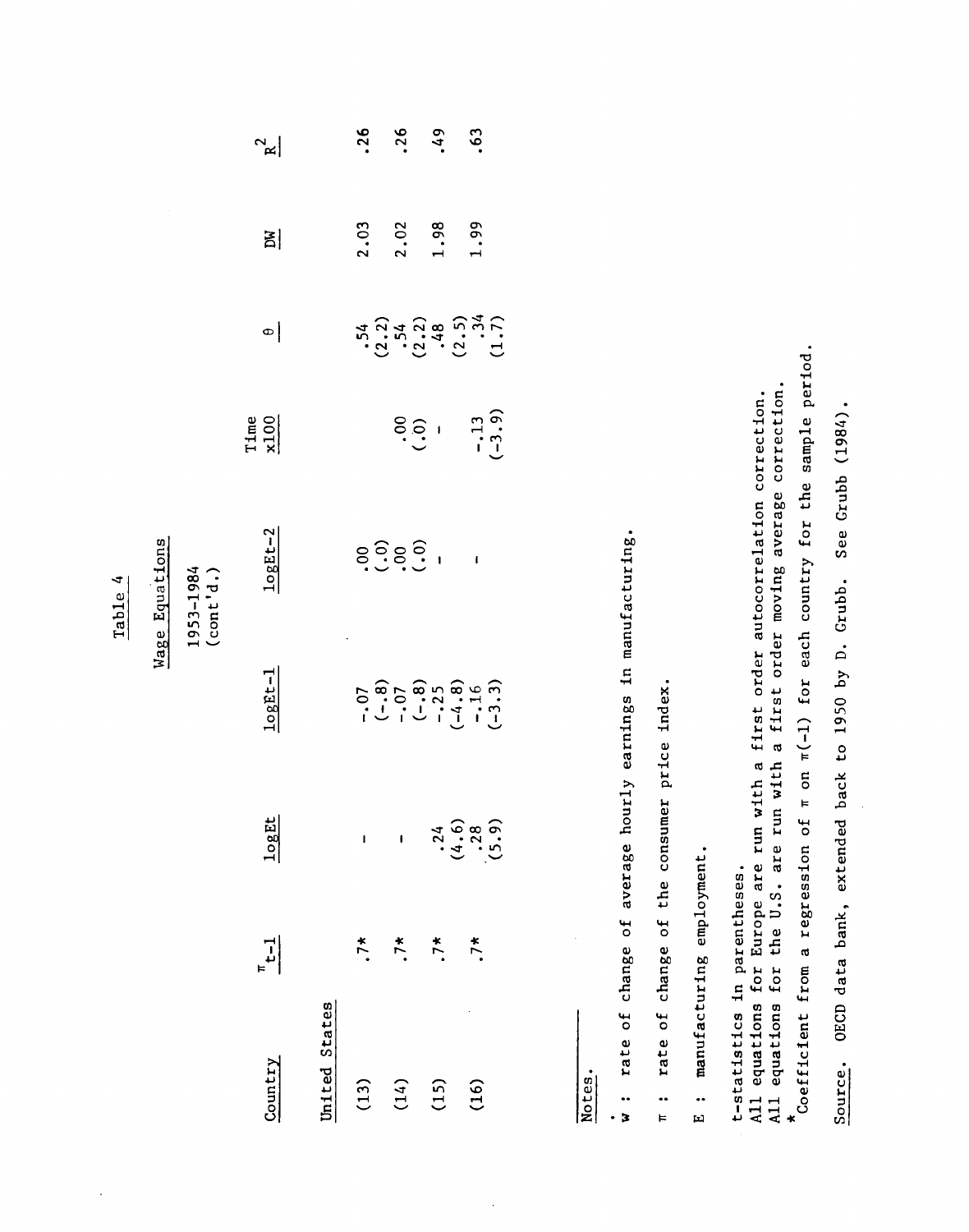| ٢ |  |
|---|--|
| ٥ |  |
|   |  |
|   |  |

## Table 5<br>Wage Change Equations Wage Change Equations

1953-1984 1953—1984

 $\mathcal{A}^{\mathcal{A}}$ 

| Country                                    | $\Gamma^{-1}$           | $D^{\mu}$                                     | $\frac{1}{1-1}$                                                                                                                                                                                                                           | $\frac{U_{t-2}}{U_{t-1}}$        | $\frac{Time}{x100}$ | $\circ  $                                                                                                                                                                                                                                                                                                                                                                                                                                                                                                                                                           | ăΙ                                                       | $\frac{1}{\alpha}$ |
|--------------------------------------------|-------------------------|-----------------------------------------------|-------------------------------------------------------------------------------------------------------------------------------------------------------------------------------------------------------------------------------------------|----------------------------------|---------------------|---------------------------------------------------------------------------------------------------------------------------------------------------------------------------------------------------------------------------------------------------------------------------------------------------------------------------------------------------------------------------------------------------------------------------------------------------------------------------------------------------------------------------------------------------------------------|----------------------------------------------------------|--------------------|
| Cermany                                    |                         |                                               |                                                                                                                                                                                                                                           |                                  |                     |                                                                                                                                                                                                                                                                                                                                                                                                                                                                                                                                                                     |                                                          |                    |
| $\widehat{\Xi}$                            | $.6*$                   |                                               |                                                                                                                                                                                                                                           |                                  |                     |                                                                                                                                                                                                                                                                                                                                                                                                                                                                                                                                                                     |                                                          |                    |
| (2)                                        | $.6*$                   | $\sim$ 1                                      |                                                                                                                                                                                                                                           |                                  |                     |                                                                                                                                                                                                                                                                                                                                                                                                                                                                                                                                                                     |                                                          |                    |
| $(3)$                                      | $.6*$                   |                                               |                                                                                                                                                                                                                                           | $2.62$<br>(3.8)<br>2.12<br>(2.6) |                     |                                                                                                                                                                                                                                                                                                                                                                                                                                                                                                                                                                     | $1.97$<br>$1.94$<br>$1.99$<br>$2.00$                     |                    |
|                                            | $\ddot{\phantom{0}}$    | $-2.39$<br>$(-4.0)$<br>$(-1.60)$<br>$(-2.1)$  | $\begin{array}{r} -2.86 \\ (-4.3) \\ -2.41 \\ (-3.0) \\ (-3.0) \\ 1.68 \\ (2.6) \\ 0.95 \\ (1.2) \end{array}$                                                                                                                             |                                  |                     | $30$<br>$(1.6)$<br>$(1.4)$<br>$(1.6)$<br>$(1.3)$<br>$(1.6)$<br>$(1.6)$<br>$(1.6)$<br>$(1.6)$                                                                                                                                                                                                                                                                                                                                                                                                                                                                        |                                                          | $57.59$<br>$59.54$ |
| United Kingdom                             |                         |                                               |                                                                                                                                                                                                                                           |                                  |                     |                                                                                                                                                                                                                                                                                                                                                                                                                                                                                                                                                                     |                                                          |                    |
| (5)                                        | $.75*$                  |                                               |                                                                                                                                                                                                                                           |                                  |                     |                                                                                                                                                                                                                                                                                                                                                                                                                                                                                                                                                                     |                                                          |                    |
|                                            | $.75*$                  |                                               |                                                                                                                                                                                                                                           |                                  |                     |                                                                                                                                                                                                                                                                                                                                                                                                                                                                                                                                                                     |                                                          |                    |
|                                            | $.75*$                  |                                               |                                                                                                                                                                                                                                           |                                  |                     |                                                                                                                                                                                                                                                                                                                                                                                                                                                                                                                                                                     |                                                          |                    |
| $(6)$<br>$(7)$<br>$(8)$                    |                         | $-1.0$<br>$-1.43$<br>$-2.0$                   | $\begin{array}{cc} .11,10,0.0000,0.0000,0.0000,0.0000,0.0000,0.0000,0.0000,0.0000,0.0000,0.0000,0.0000,0.0000,0.0000,0.0000,0.0000,0.0000,0.0000,0.0000,0.0000,0.0000,0.0000,0.0000,0.0000,0.0000,0.0000,0.0000,0.0000,0.0000,0.0000,0.0$ |                                  |                     | $. \begin{array}{ll} . \begin{array}{ll} . \begin{array}{ll} . \begin{array}{ll} . \end{array} \\ . \end{array} \\ . \begin{array}{ll} . \end{array} \\ . \end{array} \\ . \end{array} \\ \begin{array}{ll} . \end{array} \\ . \end{array} \\ \begin{array}{ll} . \end{array} \\ . \end{array} \\ \begin{array}{ll} . \end{array} \\ . \end{array} \\ \begin{array}{ll} . \end{array} \\ \begin{array}{ll} . \end{array} \\ . \end{array} \\ \begin{array}{ll} . \end{array} \\ \begin{array}{ll} . \end{array} \\ . \end{array} \\ \begin{array}{ll} . \end{array$ | $2.02$<br>$2.83$<br>$1.85$<br>$1.93$<br>$1.99$<br>$1.91$ | 37 32 32 33 34 35  |
| france                                     |                         |                                               |                                                                                                                                                                                                                                           |                                  |                     |                                                                                                                                                                                                                                                                                                                                                                                                                                                                                                                                                                     |                                                          |                    |
| $\hat{c}$                                  | $.8*$                   |                                               |                                                                                                                                                                                                                                           |                                  |                     |                                                                                                                                                                                                                                                                                                                                                                                                                                                                                                                                                                     |                                                          |                    |
| (10)                                       | $\ddot{\circ}$          | $\sim 0$                                      |                                                                                                                                                                                                                                           |                                  |                     |                                                                                                                                                                                                                                                                                                                                                                                                                                                                                                                                                                     |                                                          |                    |
| $\begin{array}{c} (11)\\ (12) \end{array}$ | $\boldsymbol{\ddot{s}}$ |                                               |                                                                                                                                                                                                                                           |                                  |                     |                                                                                                                                                                                                                                                                                                                                                                                                                                                                                                                                                                     |                                                          |                    |
|                                            | $\frac{*}{\infty}$      | $-3.57$<br>$(-1.97)$<br>$(-4.97)$<br>$(-2.9)$ |                                                                                                                                                                                                                                           |                                  |                     |                                                                                                                                                                                                                                                                                                                                                                                                                                                                                                                                                                     |                                                          |                    |
|                                            |                         |                                               |                                                                                                                                                                                                                                           |                                  |                     |                                                                                                                                                                                                                                                                                                                                                                                                                                                                                                                                                                     |                                                          |                    |

 $\sim$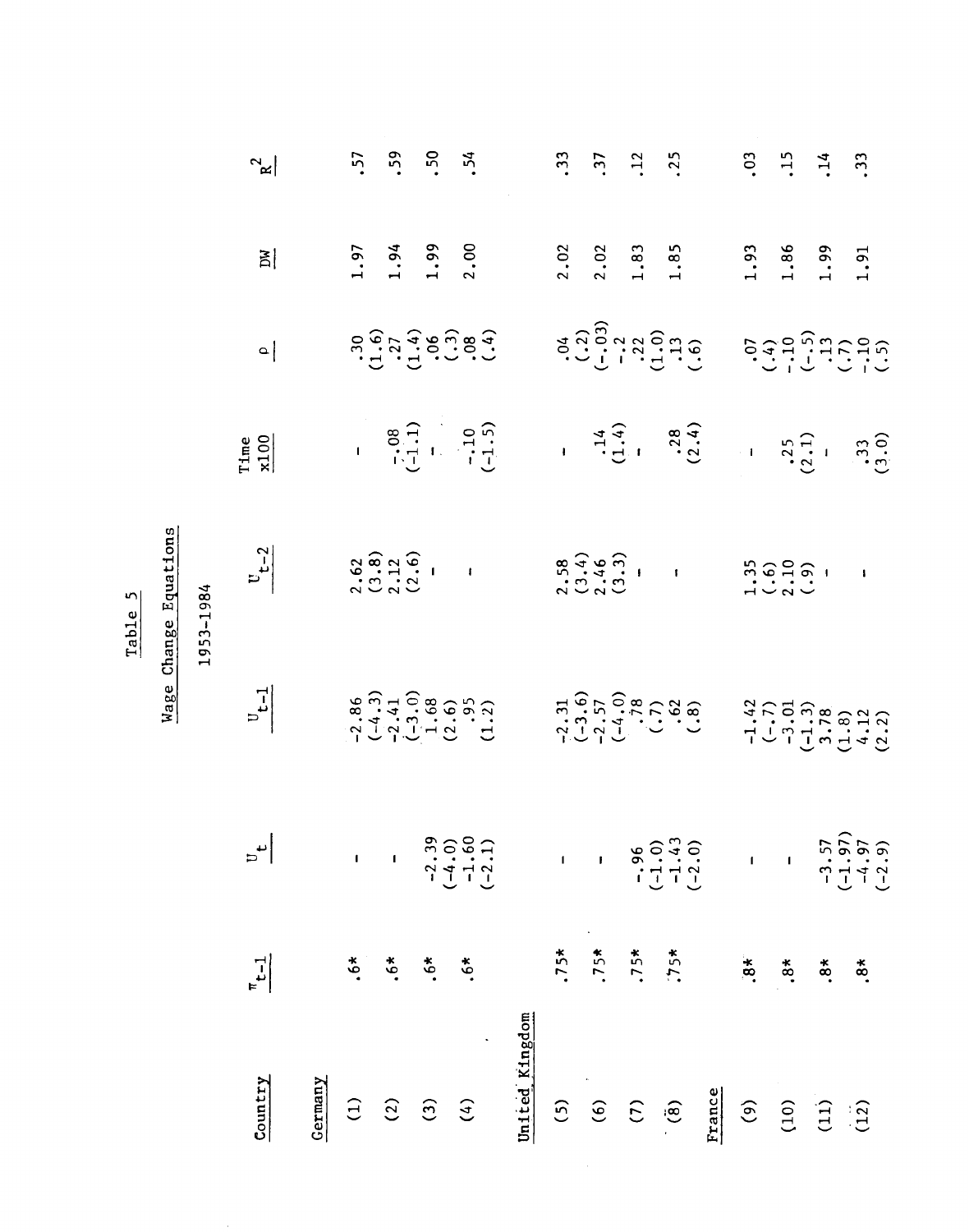In table 5, we perform the same set of estimations, but using unemployment rather than employment as a right hand side variable. We do this because unemployment is the variable used In standard Phillips curve specifications. Some theories of hysteresis such as the idea that the long term unemployed exert less pressure on wages than those recently laid off also suggest that unemployment is more appropriate than employment in the Phillips curve.

Tables 6 and 7 give the results of estimation of the employment and unemployment processes for each country for the period 1953 to 1984. Here again, while our theory has implications only for employment, we think it is useful to also report results for unemployment as well.

The results are fairly clear cut and indicate that there are substantial differences between the European countries and the United States. Starting with the wage equations, one can draw the following conclusions i

(1) Virtually all specifications for Germany, France and the United Kingdom in tables 4 and S suggest a substantial degree of hysteresis.

Let us denote by R the absolute value of the ratio of the coefficient on lagged employment —unemployment— to the coefficient on contemporaneous employment unemployment— (or of the coefficient on employment —unemployment— lagged twice to the coefficient on employment lagged once as the case may be). As we have seen, under strict hysteresis  $(a=1)$  this ratio should be equal to unity. R is indeed close to unity for nearly all specifications it is not affected by the inclusion of a time trend, or by the use of employment versus unemployment. There is little difference across countries : R is higher in the UK, sometimes exceeding unity, It is closer on average to .85 for Germany and France<sup>39</sup>.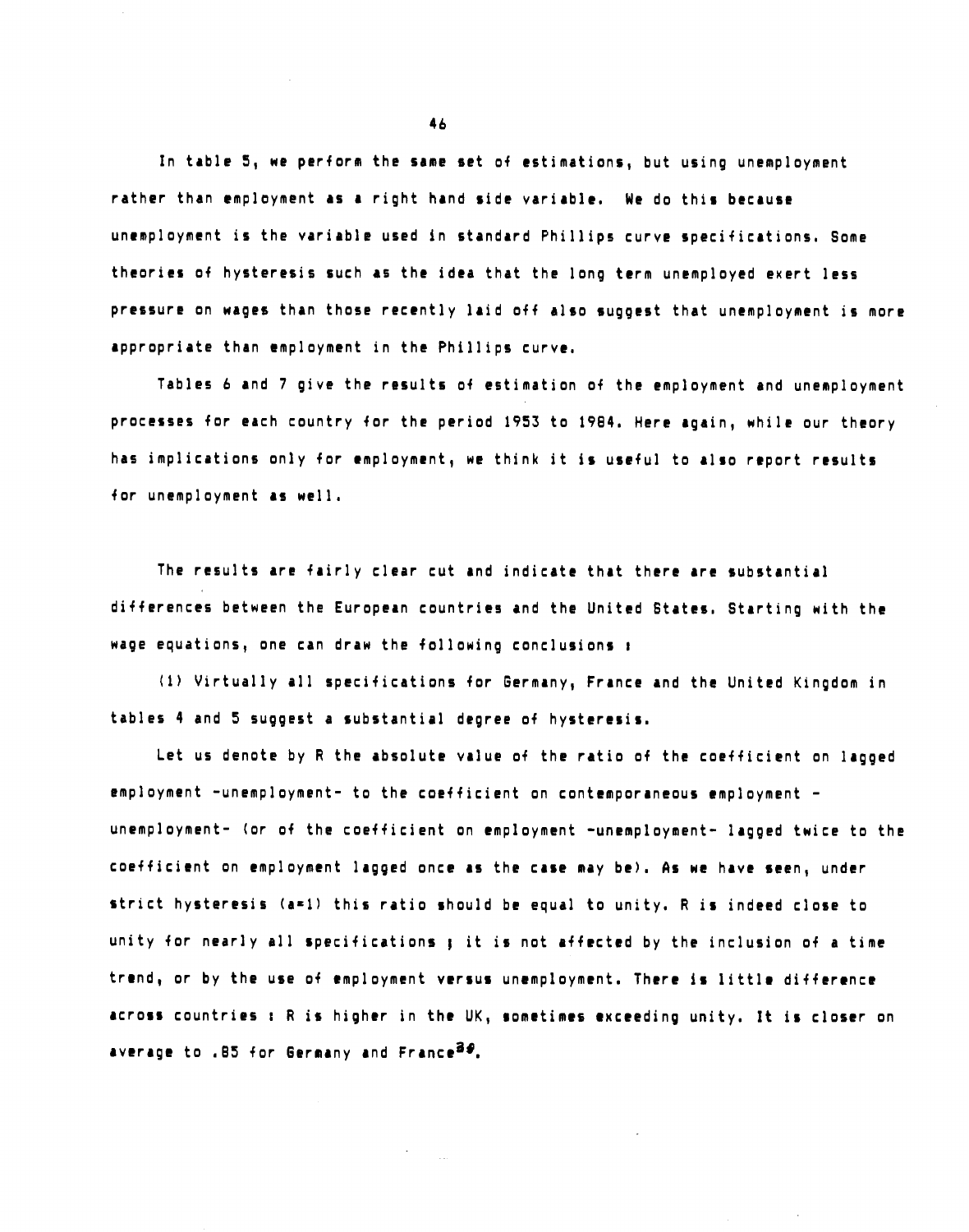### Table 4b

### Wage Equation Residuals

### 1953—1984

 $\ddot{\phantom{0}}$ 

 $\hat{\mathcal{A}}$ 

| Year            | Germany         | United Kingdom | France         | United States  |
|-----------------|-----------------|----------------|----------------|----------------|
| 1980            | $-1.91$         | 1.7            | 1.6            | $-1.2$         |
| 1981            | $-.32$          | $-4.1$         | 1.4            | $-.8$          |
| 1982            | $-.75$          | 3.9            | $- .0$         | $-.1$          |
| 1983            | .57             | $-2.7$         | $\cdot$        | $- .9$         |
| 1984            | $-.44$          | 1.1            | $-1.5$         | $\cdot$ 3      |
| $\sim 10^{-11}$ | $\sigma = 1.87$ | $\sigma = 3.2$ | $\sigma = 3.9$ | $\sigma = 1.5$ |

 $\bar{\mathcal{A}}$ 

Residuals from equations 3, 5, 11 and 15 in table 4.

 $\bar{\omega}$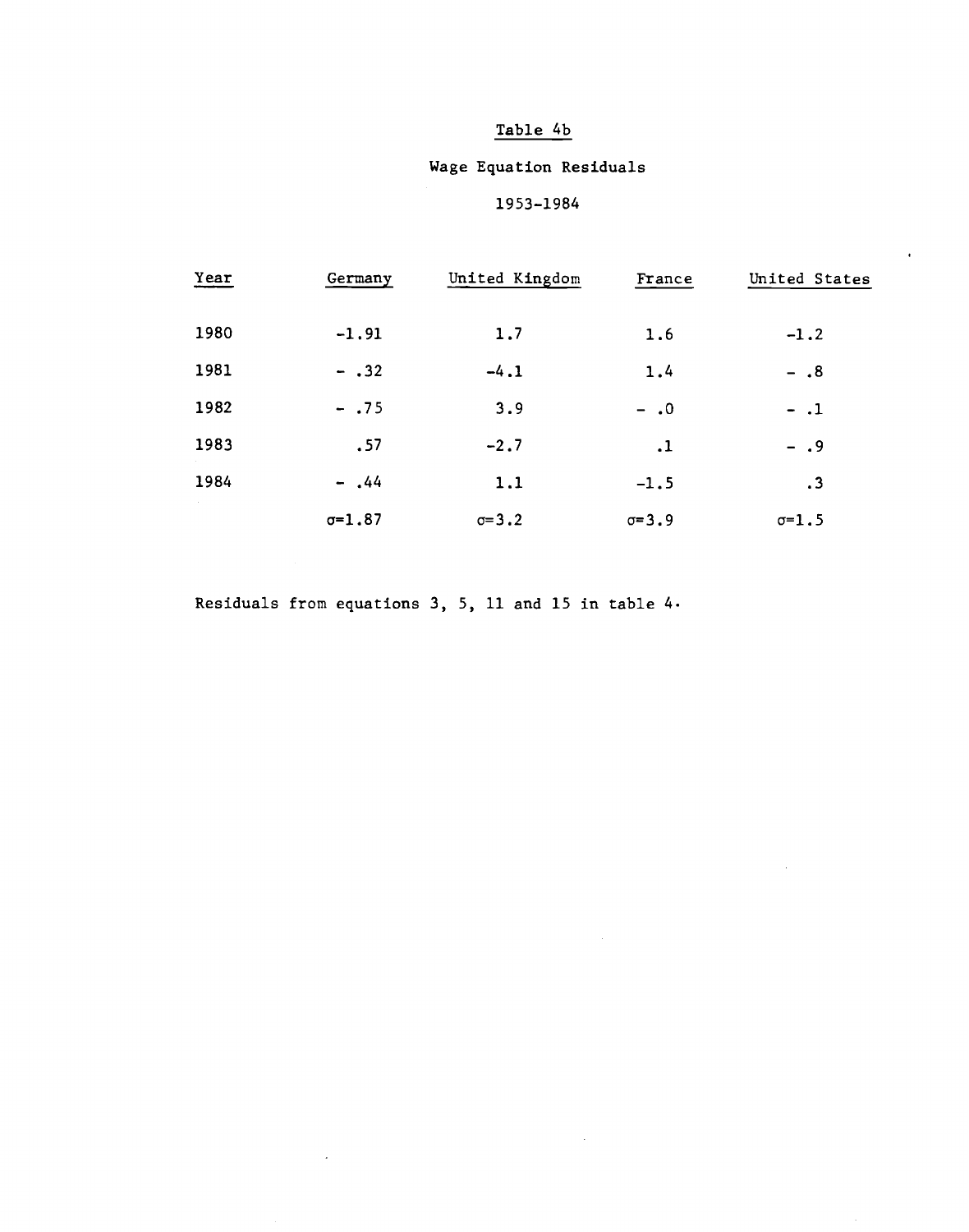l,

 $\ddot{\phantom{0}}$ 

 $\frac{1}{\sigma}$ 

Wage Change Equations Wage Change Equations

|               |                 |                                            |                                                                                                                                                                                                                                                                                                                                                                                      | 1953-1984<br>(cont'd.)           |                                                    |                                                                                                      |                            |                    |
|---------------|-----------------|--------------------------------------------|--------------------------------------------------------------------------------------------------------------------------------------------------------------------------------------------------------------------------------------------------------------------------------------------------------------------------------------------------------------------------------------|----------------------------------|----------------------------------------------------|------------------------------------------------------------------------------------------------------|----------------------------|--------------------|
| Country       | $\frac{1}{T-1}$ | ⊔ີ່                                        | $\frac{r-1}{n}$                                                                                                                                                                                                                                                                                                                                                                      | $\frac{U_{t-2}}{U}$              | $T1me$ $x100$                                      | $\alpha$                                                                                             | 릐                          | $\frac{1}{\alpha}$ |
| United States |                 |                                            |                                                                                                                                                                                                                                                                                                                                                                                      |                                  |                                                    |                                                                                                      |                            |                    |
| (13)          | $.7*$           | $\blacksquare$                             |                                                                                                                                                                                                                                                                                                                                                                                      |                                  | $\mathbf{E}$                                       |                                                                                                      |                            |                    |
| (14)          | $.7*$           | ł                                          |                                                                                                                                                                                                                                                                                                                                                                                      | $-32$<br>$-32$<br>$-32$<br>$-32$ |                                                    |                                                                                                      |                            |                    |
| (15)          | $.7*$           |                                            |                                                                                                                                                                                                                                                                                                                                                                                      |                                  |                                                    |                                                                                                      | $2.01$<br>$1.99$<br>$1.99$ | $.54$<br>$.62$     |
| (16)          | $,7*$           | $-1.02$<br>$(-6.0)$<br>$-1.05$<br>$(-5.8)$ | $\begin{array}{c} -0.07 \\ (-2.0) \\ (-1.1) \\ (-3.0) \\ (-4.0) \\ (-4.0) \\ (-4.0) \\ (-4.0) \\ (-4.0) \\ (-4.0) \\ (-4.0) \\ (-4.0) \\ (-4.0) \\ (-4.0) \\ (-4.0) \\ (-4.0) \\ (-4.0) \\ (-4.0) \\ (-4.0) \\ (-4.0) \\ (-4.0) \\ (-4.0) \\ (-4.0) \\ (-4.0) \\ (-4.0) \\ (-4.0) \\ (-4.0) \\ (-4.0) \\ (-4.0) \\ (-4.0) \\ (-4.0) \\ (-4.0) \\ (-4.0) \\ (-4.0) \\ (-4.0) \\ (-4.$ | $\mathcal{L}$                    | $-1.07$<br>$-1.7$<br>$-1.02$<br>$-1.02$<br>$-1.02$ | $\begin{array}{c} .40 \\ .1.3) \\ .47 \\ .41 \\ .42 \\ .42 \\ .43 \\ .42 \\ .42 \\ .2.3 \end{array}$ |                            |                    |
|               |                 |                                            |                                                                                                                                                                                                                                                                                                                                                                                      |                                  |                                                    |                                                                                                      |                            |                    |

Notes. See Table 4. Notes. See Table 4.

U : standardized unemployment rate. U : standardized unemployment rate.

Source. OECD and Grubb (1984). Source. OECD and Grubb (1984).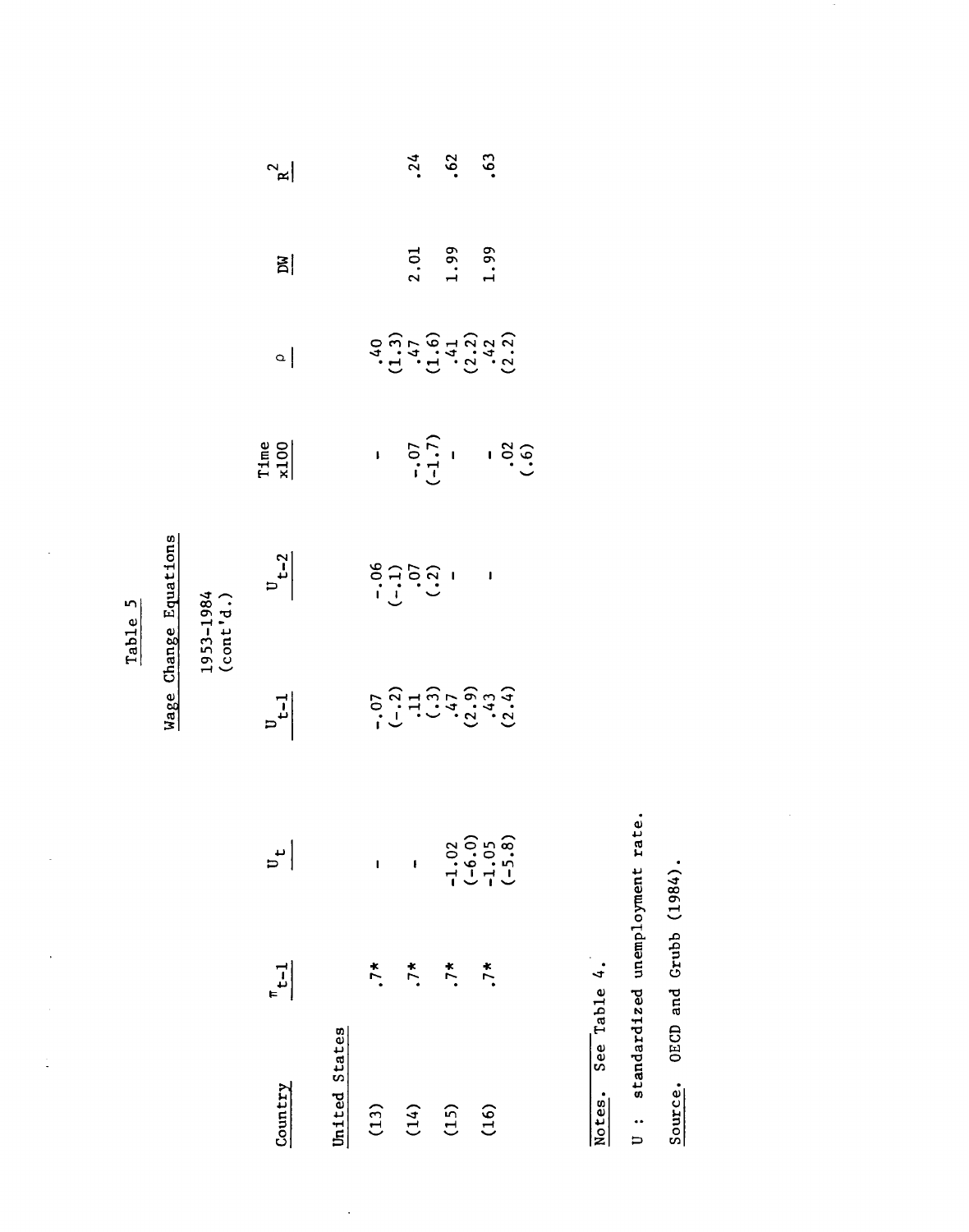### Employment Processes

### 1953—1984

| Country        | $\mathsf{p}$   | $\Theta$      | α<br>x100              | $R^2$ |
|----------------|----------------|---------------|------------------------|-------|
| Germany        |                |               |                        |       |
|                | .76<br>(22.3)  | 1.00<br>(5.3) |                        | .96   |
|                | .86<br>(26.7)  | .78<br>(3.9)  | $-1.9x10^{-2}$<br>(.0) | .97   |
| United Kingdom |                |               |                        |       |
|                | 1.07<br>(23.3) | .54<br>(2.6)  |                        | .96   |
|                | .95<br>(16.3)  | .41<br>(2.0)  | $-.20$<br>$(-3.8)$     | .94   |
| France         |                |               |                        |       |
|                | .94<br>(19.5)  | .81<br>(3.0)  |                        | .94   |
|                | 1.08<br>(19.5) | .48<br>(2.5)  | $-.13$<br>$(-4.0)$     | .94   |
| United States  |                |               |                        |       |
|                | .82<br>(7.5)   | .07<br>(.3)   |                        | .72   |
|                | .34<br>(1.5)   | .46<br>(1.6)  | .40<br>(2.5)           | .77   |

Note. Results of estimation of :

 $\mathcal{L}_{\mathcal{A}}$ 

 $\sim$ 

 $logE = plogE(-1) + \alpha(TIME) + \epsilon + \epsilon\Theta(-1)$ 

E : manufacturing employment.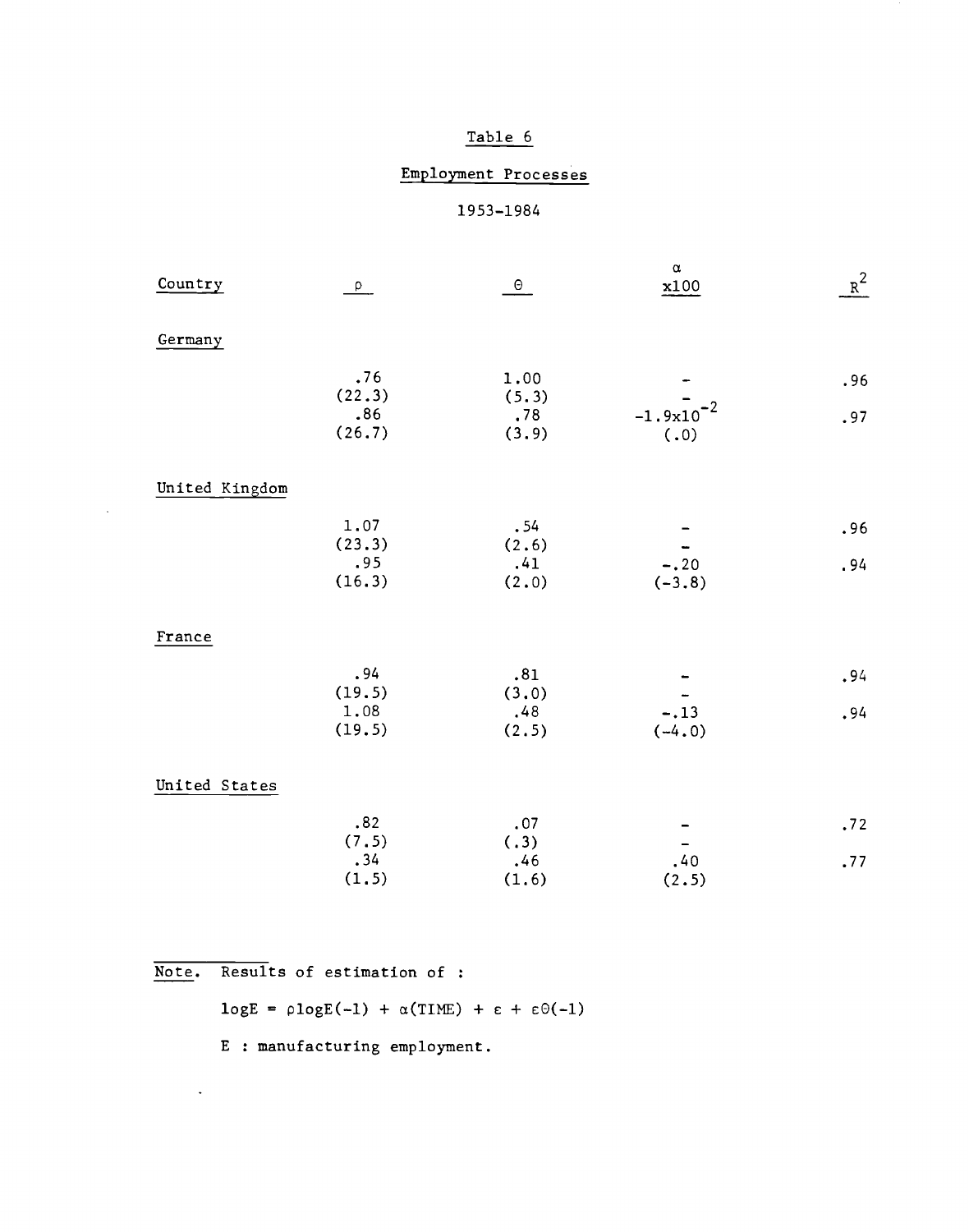### Unemployment Processes

### 1953—1984

| Country        | $\rho$        | $\Theta$     | $\pmb{\alpha}$<br>x100 | $\mathrm{R}^2$   |
|----------------|---------------|--------------|------------------------|------------------|
| Germany        |               |              |                        |                  |
|                | .92           | .65          |                        | .91              |
|                | (14.8)        | (3.4)<br>.39 | ${\bf .06}$            | .93              |
|                | .94<br>(17.5) | (1.9)        | (5.0)                  |                  |
| United Kingdom |               |              |                        |                  |
|                |               |              |                        |                  |
|                | 1.02          | .77          |                        | .95              |
|                | (20.9)<br>.81 | (3.9)<br>.82 | .09                    | .96              |
|                | (9.9)         | (3.9)        | (3.5)                  |                  |
| France         |               |              |                        |                  |
|                | 1.12          | $-.06$       |                        | .97              |
|                | (32.7)        | $(-.3)$      |                        |                  |
|                | 1.04          | $-.22$       | .02                    | .97              |
|                | (18.2)        | $(-1.1)$     | (1.4)                  |                  |
| United States  |               |              |                        |                  |
|                | .72           | .06          |                        | .58 <sub>1</sub> |
|                | (4.5)         | (.2)         |                        |                  |
|                | .36<br>(1.4)  | .31<br>(.9)  | .07<br>(1.9)           | .63              |
|                |               |              |                        |                  |

 $\mathcal{A}^{\mathcal{A}}$ 

Note. Results of estimation of :

 $\omega_{\rm c} = \omega_{\rm c}$ 

 $\sim$ 

 $U = \rho U(-1) + \alpha (TIME) + \epsilon + \theta \epsilon (-1)$ 

 $\mathcal{L}^{\text{max}}_{\text{max}}$  ,  $\mathcal{L}^{\text{max}}_{\text{max}}$ 

U standardized unemployment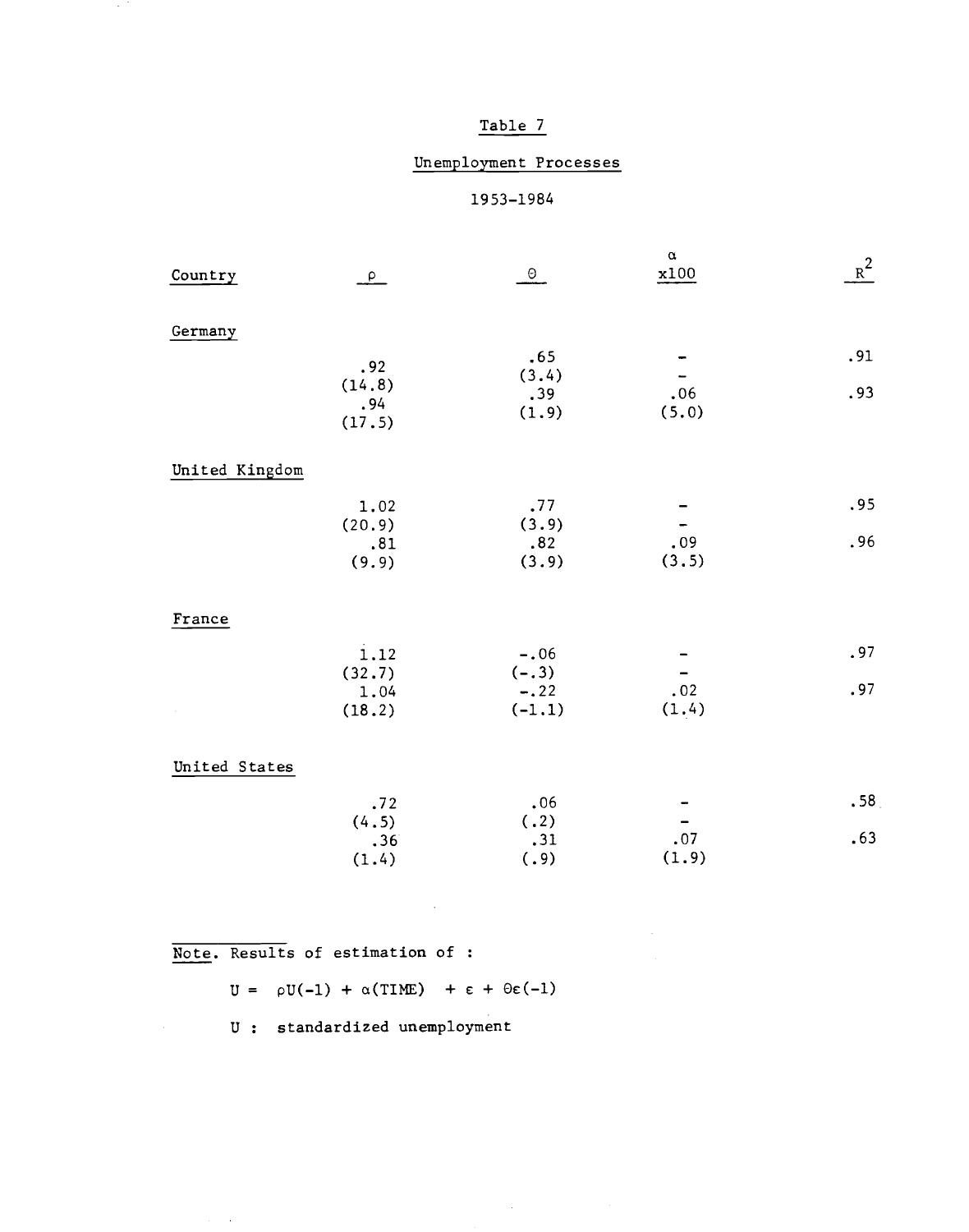The time trend itself contributes little. If the increase in unemployment was due to an autonomous increase in the natural rate over time, the coefficient on the time trend should be positive. Only in the UK when employment is used, and in the UK and France when unemployment is used is the time trend positive and either significant or marginally significant. Even then, Its quantitative contribution is small. In the case in which it is largest and most significant (equation 12 for France in table 5), it only explains a i.5X increase in the unemployment rate consistent with a given level of expected real wage growth over the sample period. Further evidence that the apparent increase in the natural rate through time is a consequence of rising unemployment and not autonomous comes from the absence of substantial serial correlation in our estimated Phillips curves. An upwards drift in the constant term would manifest itself in the form of serial correlation.

A final piece of evidence is given in table 4b which reports the residuals associated with the best fitting equations from table 4, not including a time trend, for each country, for 1980 to 19B4. There is little evidence of significant prediction errors in recent years. This is in sharp contrast to the performance of wage equations which do not allow lagged employment to enter.

(2) In contrast to the results for Europe, the results for the United States provide evidence of much less hysteresis. There is evidence of a significant effect of either lagged employment or lagged unemployment. But, with the exception of one specification using employment, the value of R for the US is smaller than for Europe, being in most cases around .5. There is also no evidence in favor of a time trend in the wage equation

(3) A comparison of the results of estimation in tables 4 and 5 does not give a clear answer as to whether employment or unemployment belongs in the wage equation. Using R2's gives a draw, with employment doing better for France, unemployment doing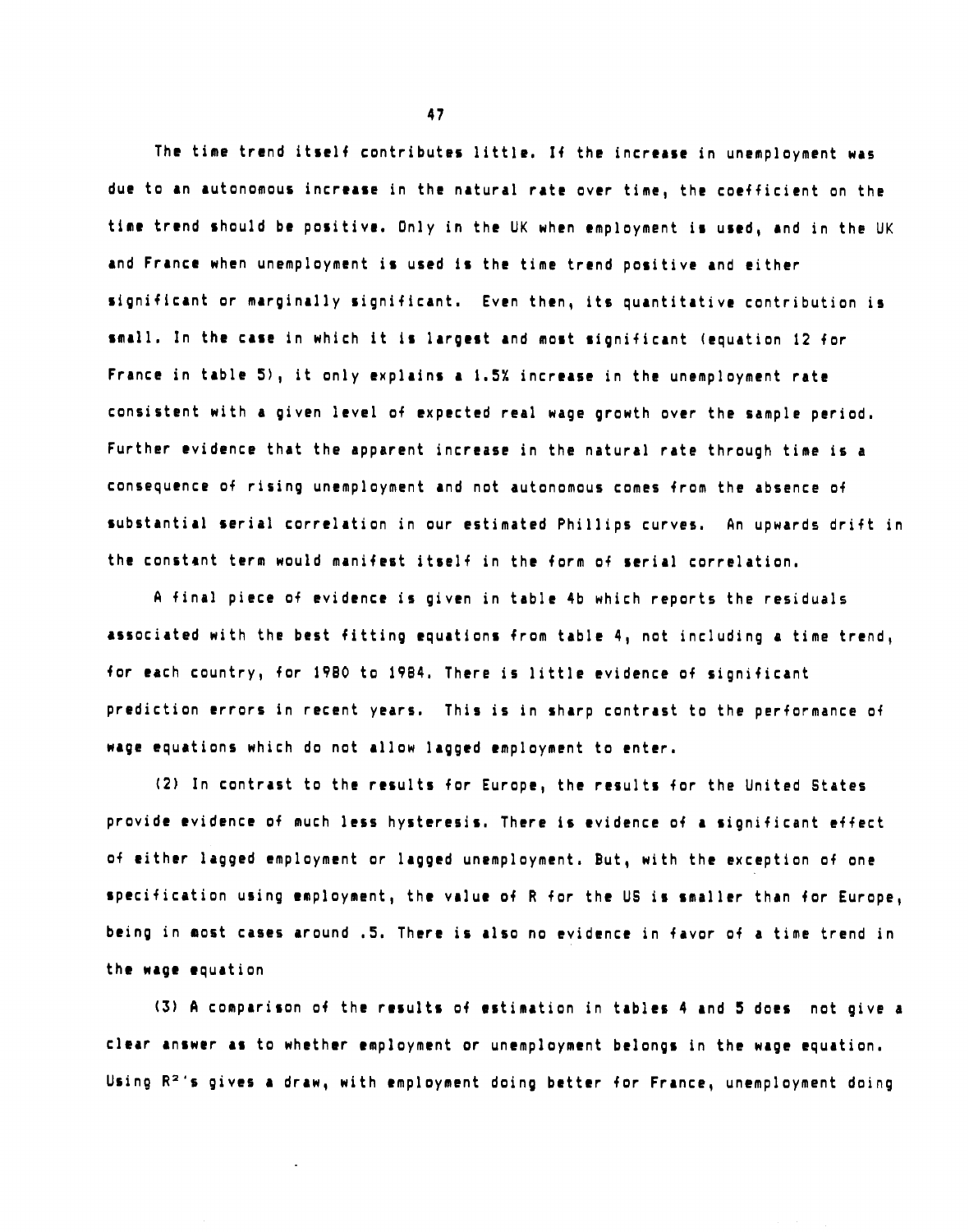better for the UK. We have also run regressions Including current and lagged values of both unemployment and employment -or equivalently, employment and the labor force-• They give the same ambiguous answer, with the labor force being significant in the UK, but not in France or Germany. We see the UK results however as presenting a problem for our model.

The employment and unemployment equations reported in table 6 and 7 confirm to a large extent the conclusions from the wage equations. Both unemployment and employment are more persistent in Europe than in the US. In particular, the process generating unemployment appears non stationary in all three European countries, whether or not a time trend is Included in the regressions. The US process is instead stationary. The data however strongly suggest that an ARMA(l,l) , rather than the AR(1) process implied by our theory, is needed to fit the employment and unemployment processes of all four countries. This may reflect a difference between the length of a period in the model and annual frequency of observation used in the estimation.

### 3.3 Patterns of Labor Market Turnover

A central element in our theory of hysteresis is the lack of concern of employed workers for the unemployed. It Is the fear of job loss for current workers and not the outstanding labor market pool that restrains wage demands. Indeed the formal model explains why firms hire at all only by assuming that wages which are set low enough to insure the jobs of current workers will sometimes make It profitable for firms to hire new workers. While this is clearly an oversimplification, the point remains that insider—outsider or union models of the type we have considered are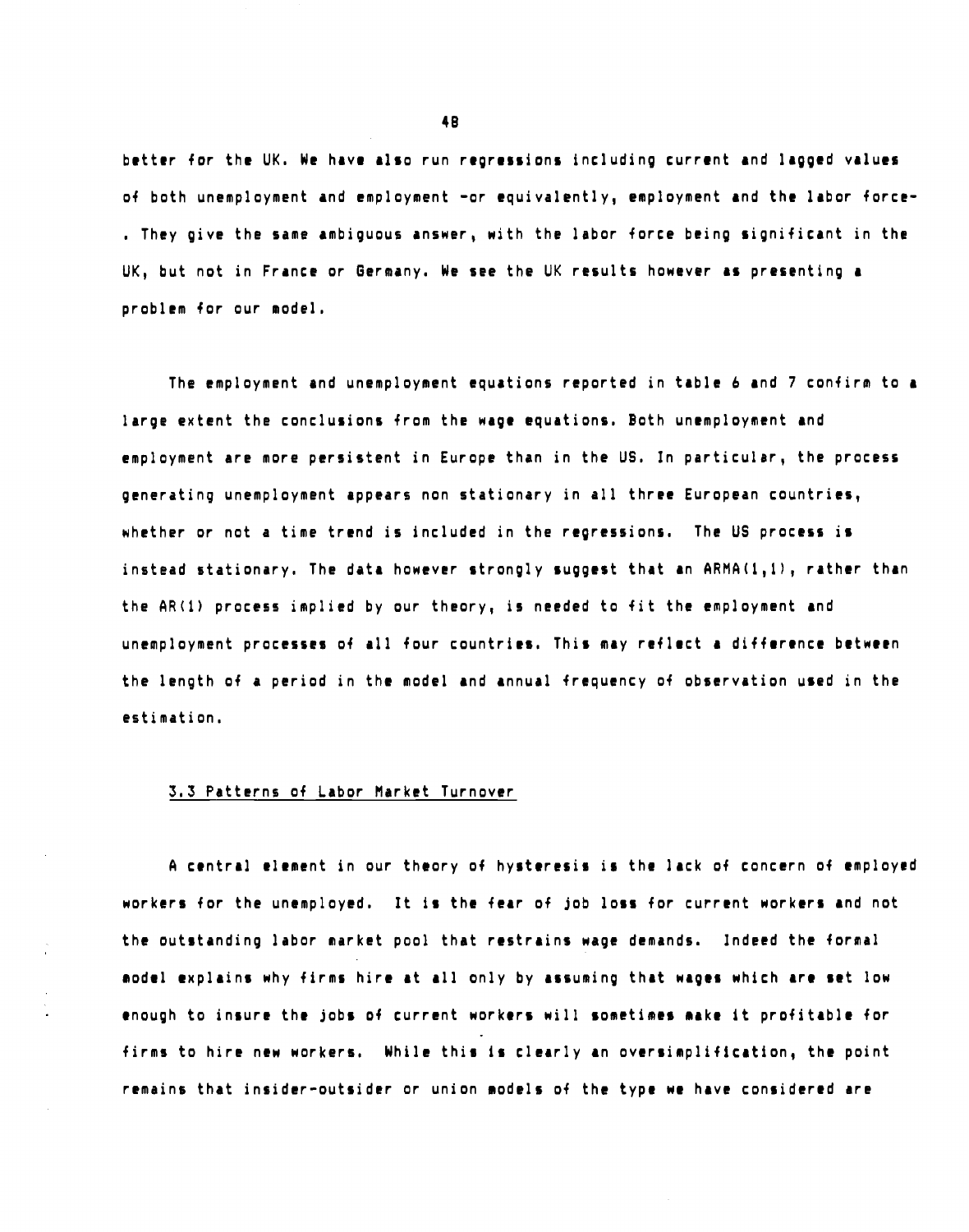really theories of why the unemployed are not hired, not theories of why layoffs take place. This suggests the utility of looking at data on labor market turnover. <sup>A</sup> finding of high turnover with many workers having short spells of unemployment and then being rehired would tend to cast doubt on the relevance of insider—outsider formulations, while a finding that the rate of flow into and out of employment was relatively low but that the unemployed remained out of work for a very long time would tend to support these theories.

Table 8 presents some evidence on the rate of flow into unemployment in the United States and United Kingdom over the past decade. The flow is measured as the number o4 persons becoming unemployed over a three month period. For the United States, this is estimated as the number of unemployed reporting durations of less than 14 weeks. For Britain it is the number of unemployment registants over a three month period.

Two conclusions emerge clearly from the table. First, despite the much higher rate of unemployment in the United Kingdom than in the United States, the rate of flow into unemployment is actually lower there. The implication is that the unemployment problem is not one of an excessive rate of job loss but of an insufficient rate of hiring of the unemployed. The second striking feature of the data is that the rate of flow into unemployment in Britain has increased surprisingly little as unemployment has soared. Between 1970 and 19B4 when the rate of unemployment in Britain rose more than 00 percent, the rate of flow into unemployment has risen by only about 75 percent. This pattern of rising unenployment with only a modest Increase in the rate of Inflow appears more pronounced in British than American labor markets. In the United States, the inflow rate has accounted for a significant part of the increase in unemployment during recession periods. For example, between 1979 and 1982, unemployment increased by 67 percent and the inflow rate rose by 44 percent.

÷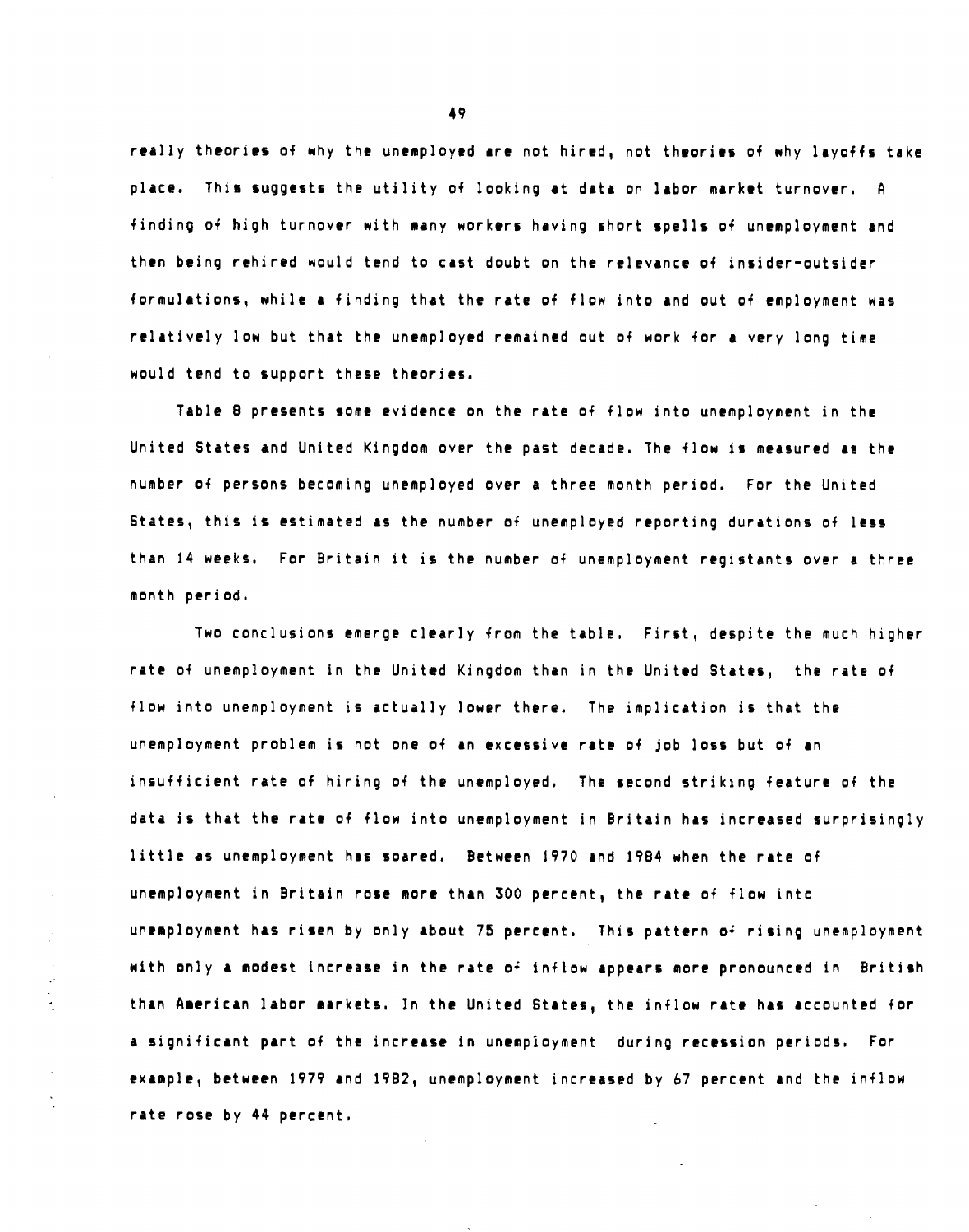| Number Unemployed less<br>than 14 weeks as a %<br>of Employment<br>4.4<br>4.8<br>4.5<br>4.8<br>4.2<br>5.8<br>6.3<br>5.5<br>5.0<br>5.0<br>6.0<br>5.7<br>6.5<br>7.2<br>Year<br>1970<br>1972<br>1973<br>1976<br>1971<br>1974<br>1975<br>1978<br>1979<br>1977<br>1980<br>1982<br>1983<br>1981 | United States                                                               | <b>Great Britain</b>                                               |
|-------------------------------------------------------------------------------------------------------------------------------------------------------------------------------------------------------------------------------------------------------------------------------------------|-----------------------------------------------------------------------------|--------------------------------------------------------------------|
|                                                                                                                                                                                                                                                                                           | 100<br>Employment x Average Dura-<br>$14 \times$ Unemployed<br>tion (weeks) | Employment*<br>of<br>×<br>$\mathfrak{a}$<br>as<br>Quarterly Inflow |
|                                                                                                                                                                                                                                                                                           | 8.4                                                                         | 3.3                                                                |
|                                                                                                                                                                                                                                                                                           | 7.8                                                                         | 3.6                                                                |
|                                                                                                                                                                                                                                                                                           | 6.9                                                                         | 3.6                                                                |
|                                                                                                                                                                                                                                                                                           | 7.2                                                                         | 2.9                                                                |
|                                                                                                                                                                                                                                                                                           | 8.5                                                                         | 3.2                                                                |
|                                                                                                                                                                                                                                                                                           | 9.2                                                                         | 4.2                                                                |
|                                                                                                                                                                                                                                                                                           | 7.4                                                                         | 4.9                                                                |
|                                                                                                                                                                                                                                                                                           | 7.5                                                                         | 4.7                                                                |
|                                                                                                                                                                                                                                                                                           | 7.6                                                                         | 4.5                                                                |
|                                                                                                                                                                                                                                                                                           | $\overline{8}$ .0                                                           | 4.2                                                                |
|                                                                                                                                                                                                                                                                                           | 9.0                                                                         | 4.9                                                                |
|                                                                                                                                                                                                                                                                                           | 8.4                                                                         | 5.2                                                                |
|                                                                                                                                                                                                                                                                                           | 9.6                                                                         | 5.5                                                                |
|                                                                                                                                                                                                                                                                                           | 7.4                                                                         | 5.6                                                                |
| 5.5<br>1984                                                                                                                                                                                                                                                                               | 6.2                                                                         |                                                                    |

 $\ddot{\phantom{0}}$ 

 $\mathcal{A}^{\mathcal{A}}$ 

Table 8

Patterns of Inflow to Unemployment

\* Average of quarterly values. Average of quarterly values.

 $\hat{\boldsymbol{\gamma}}$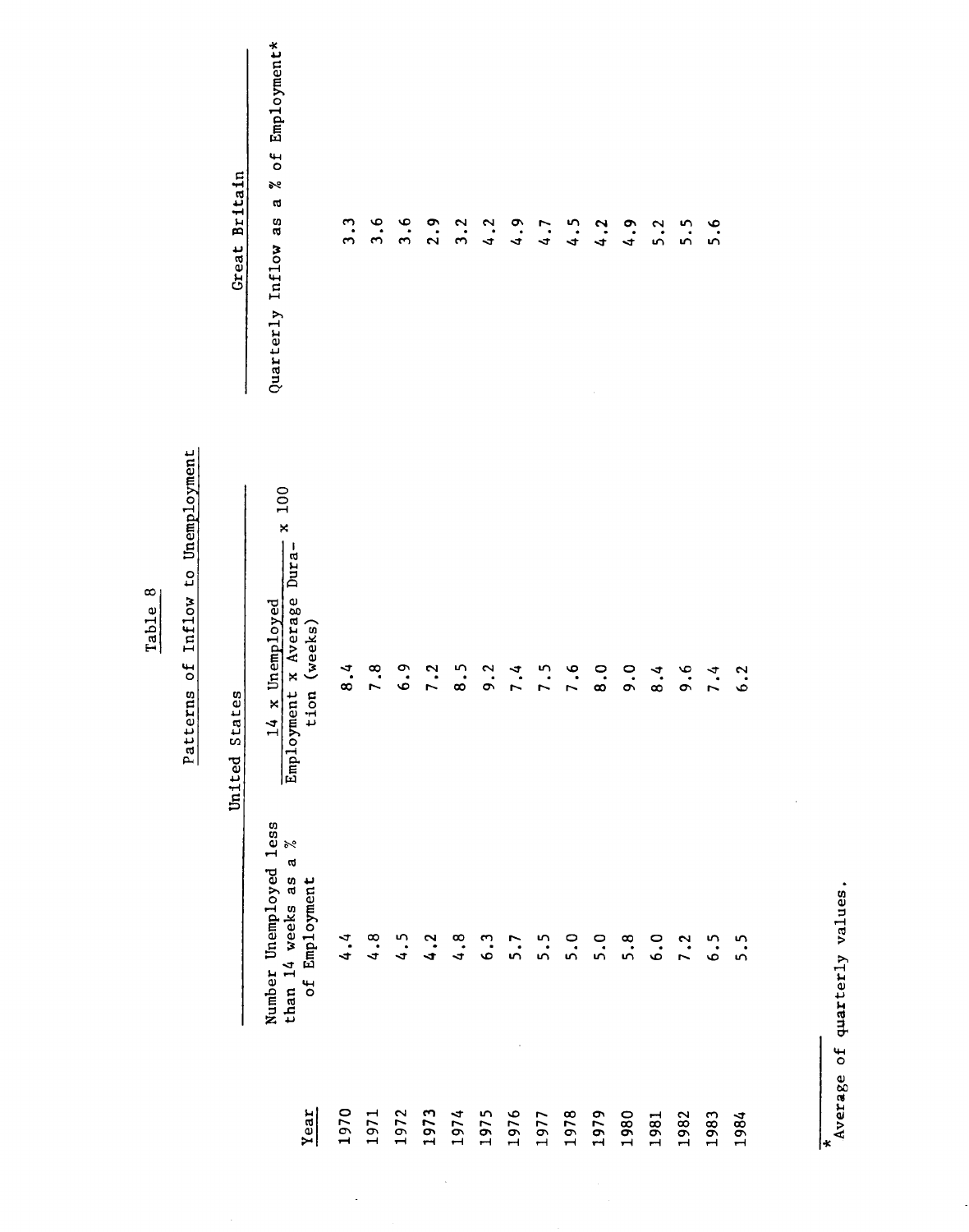The OECD (1995) summarizes the fragmentary information available on labor market turnover for other European nations. The data in general parallel our findings for Britain——suggesting relatively modest increases in the rate of flow into unemployment starting from a very low base. They do suggest however that the composition of the newly unemployed has changed over time as the unemployment rate has increased. Layoff rates have increased while quit rates have declined.

Given the magnitude of the increases in European unemployment rates and the relatively small increases in flow rates, it is inevitable that unemployment durations have increased substantially. Table 9 presents some information on the increasing importance of long term unemployment in Europe. Along with information on the average duration of unemployment, it presents estimates of the fraction of all unemployment due to persons whose complete spells will exceed various threshold lengths<sup>34</sup>. The table demonstrates that at the same level of unemployment, long term unemployment is much more important in Europe. In 1980, when the American unemployment rate was 7.2 percent, only an estimated 15 percent of all unemployment was due to persons out of work for more than a year. The corresponding percentages were 74 percent, 59 percent and 75 percent in the United Kingdom, Germany and France even though the unemployment rates were lower. The table also demonstrates that long term unemployment has increased in importance as overall unemployment rates have risen in Europe. Indeed, the increase in duration of unemployment is almost proportional to the increase in unemployment.

### Summary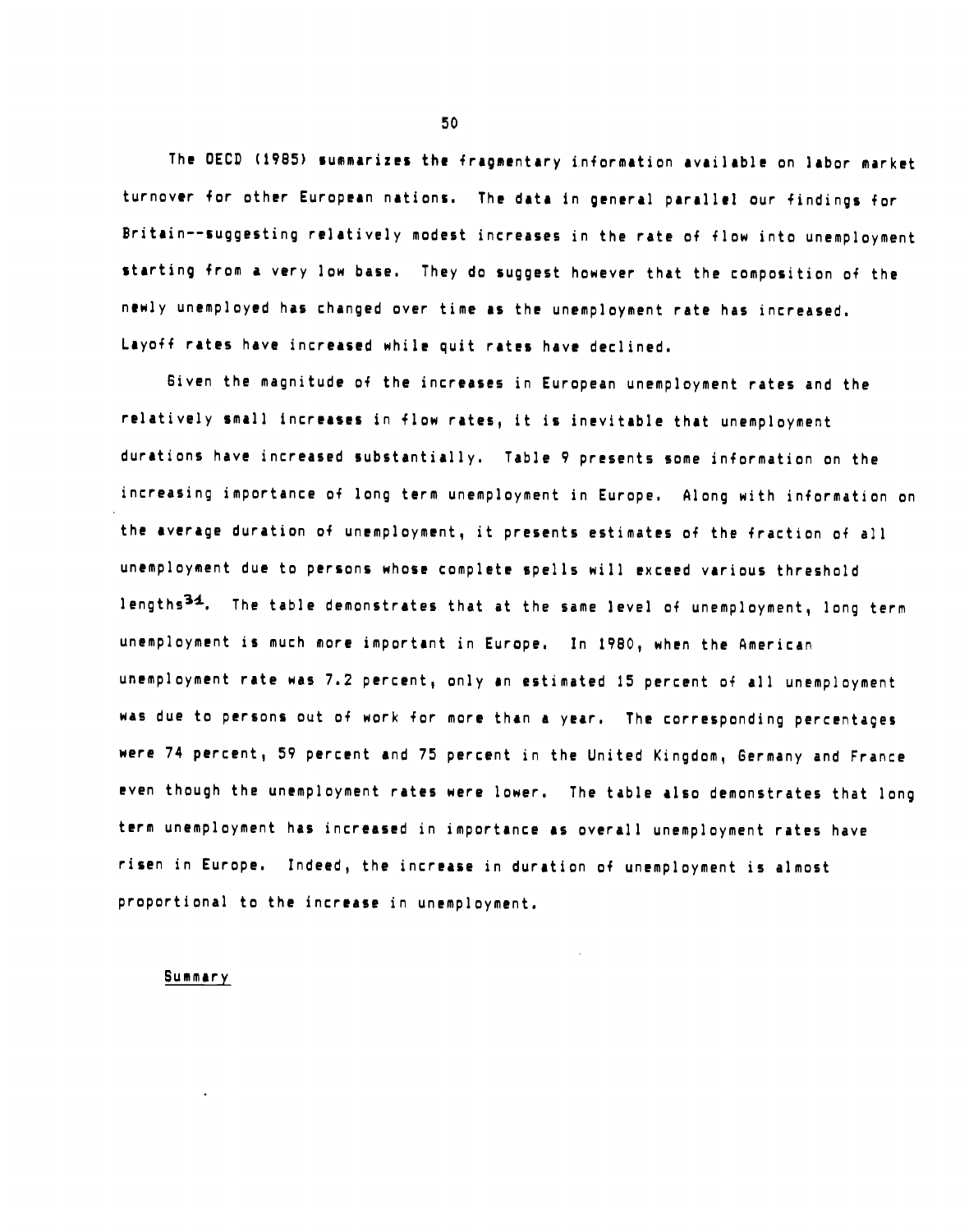$\tilde{\mathcal{A}}$ 

 $\ddot{\phantom{0}}$ 

 $\frac{1}{2}$ 

 $\frac{1}{\sqrt{2}}$ 

The Importance of Long Term Unemployment The Importance of Long Term Unemployment

|                                                                                              | United States<br>1980 | 1984     | $\frac{1980}{1}$ | FR of Germany<br>1984 | France<br>1980 | 1984      |
|----------------------------------------------------------------------------------------------|-----------------------|----------|------------------|-----------------------|----------------|-----------|
| unemployment rate                                                                            | 7.2                   |          | 3.4              | $\frac{1}{8}$         | ه.<br>ه        | 10.0      |
| adult men currently<br>average duration of<br>unemployment for<br>unemployed                 | 3, 6                  | 5.8      | $\frac{6}{8}$    | 12.6                  | 12.6           | 14.4      |
| percent contribution<br>to adult male<br>those unemployed<br>unemployment of<br>at least $-$ |                       |          |                  |                       |                |           |
| 6 months                                                                                     | SO                    | 72       | 85               | $\overline{9}$        | 92             | ვე        |
| 12 months                                                                                    | $\overline{15}$       | 39       | SQ               | 75                    | 75             | $\bf{80}$ |
| 18 months                                                                                    | ₹                     | 18       | 38               | 58                    | 58             | 54        |
| 24 months                                                                                    |                       | $\infty$ | 23               | $\mathbf{5}$          | $\frac{1}{4}$  | 56        |

 $\hat{\mathcal{A}}$ 

 $\ddot{\phantom{0}}$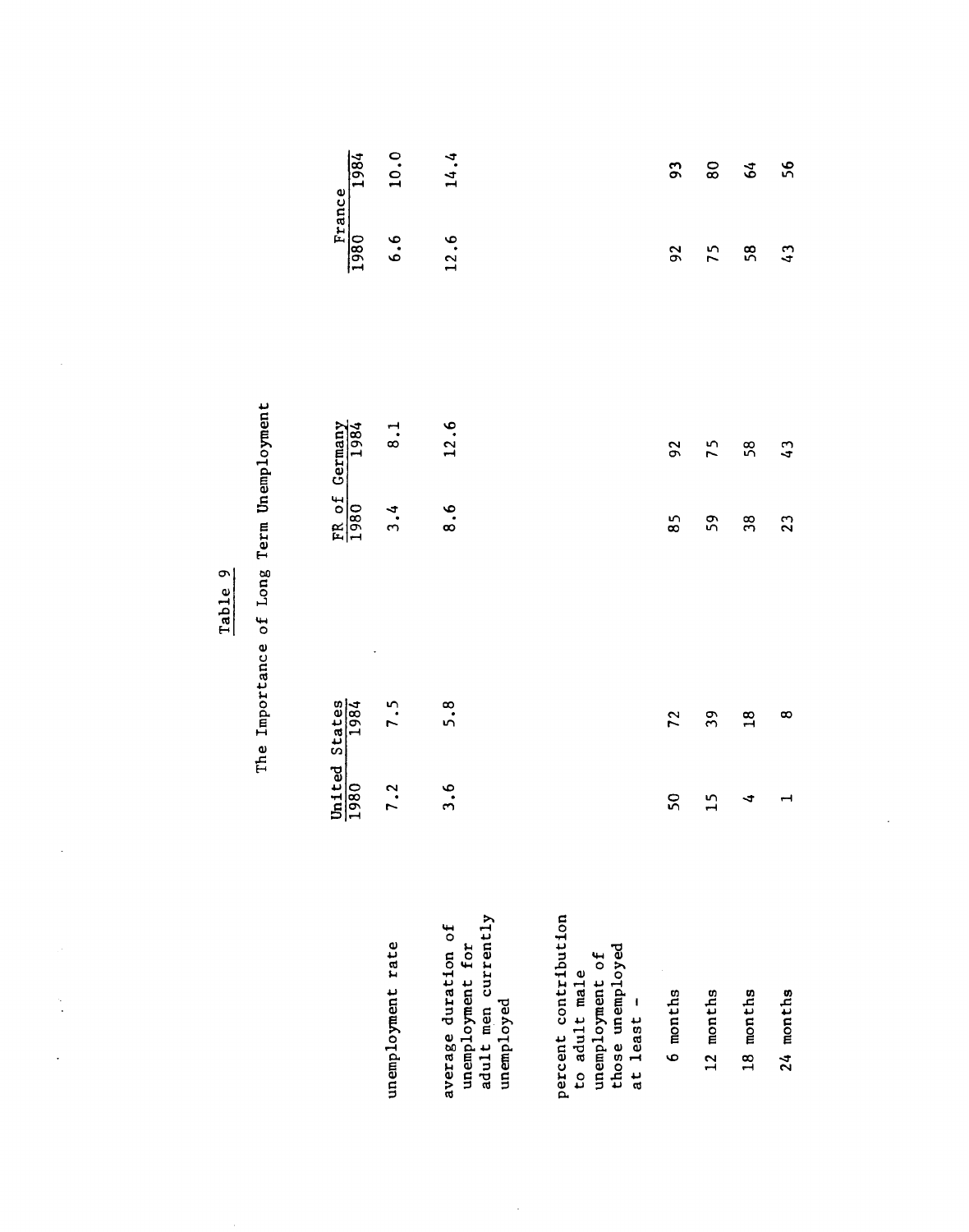| г  |  |
|----|--|
| C. |  |
|    |  |
| гa |  |
|    |  |

 $\ddot{\phantom{0}}$ 

# The Importance of Long Term Unemployment The Importance of Long Term Unemployment

 $\hat{\mathcal{A}}$ 

| 1984                        | 10.0              | 14.4                                                                         |                                                                                            | 50             | $80$      | 64            | 56             |
|-----------------------------|-------------------|------------------------------------------------------------------------------|--------------------------------------------------------------------------------------------|----------------|-----------|---------------|----------------|
| France<br>1980              | 6.6               | 12.6                                                                         |                                                                                            | $\overline{9}$ | 75        | 58            | $\frac{3}{4}$  |
| 1984<br>FR of Germany       | $\frac{1}{8}$     | 12.6                                                                         |                                                                                            | 92             | 75        | 58            | 43             |
| $\frac{1980}{1}$            | 3.4               | $\frac{6}{3}$                                                                |                                                                                            | 85             | 59        | 38            | 23             |
|                             |                   |                                                                              |                                                                                            |                |           |               |                |
| United Kingdom<br>1980 1984 | 12.7              | 19.4                                                                         |                                                                                            | 96             | 87        | 76            | 65             |
|                             | 6.5               | 12.2                                                                         |                                                                                            | 51             | 74        | 57            | $\overline{4}$ |
| 1984                        | 7.5               | $\frac{8}{2}$                                                                |                                                                                            | 72             | 39        | $\frac{8}{1}$ | $\infty$       |
| United States               |                   |                                                                              |                                                                                            |                |           |               |                |
| $\frac{1980}{1980}$         | 7.2               | .<br>ი<br>ო                                                                  |                                                                                            | 50             | 15        | 寸             |                |
|                             | unemployment rate | adult men currently<br>of unemployment for<br>average duration<br>unemployed | percent contribution<br>those unemployed<br>unemployment of<br>to adult male<br>at least - | 6 months       | 12 months | 18 months     | 24 months      |

Source. Based on authors calculation. Source. Based on authors calculation.

 $\hat{\boldsymbol{\beta}}$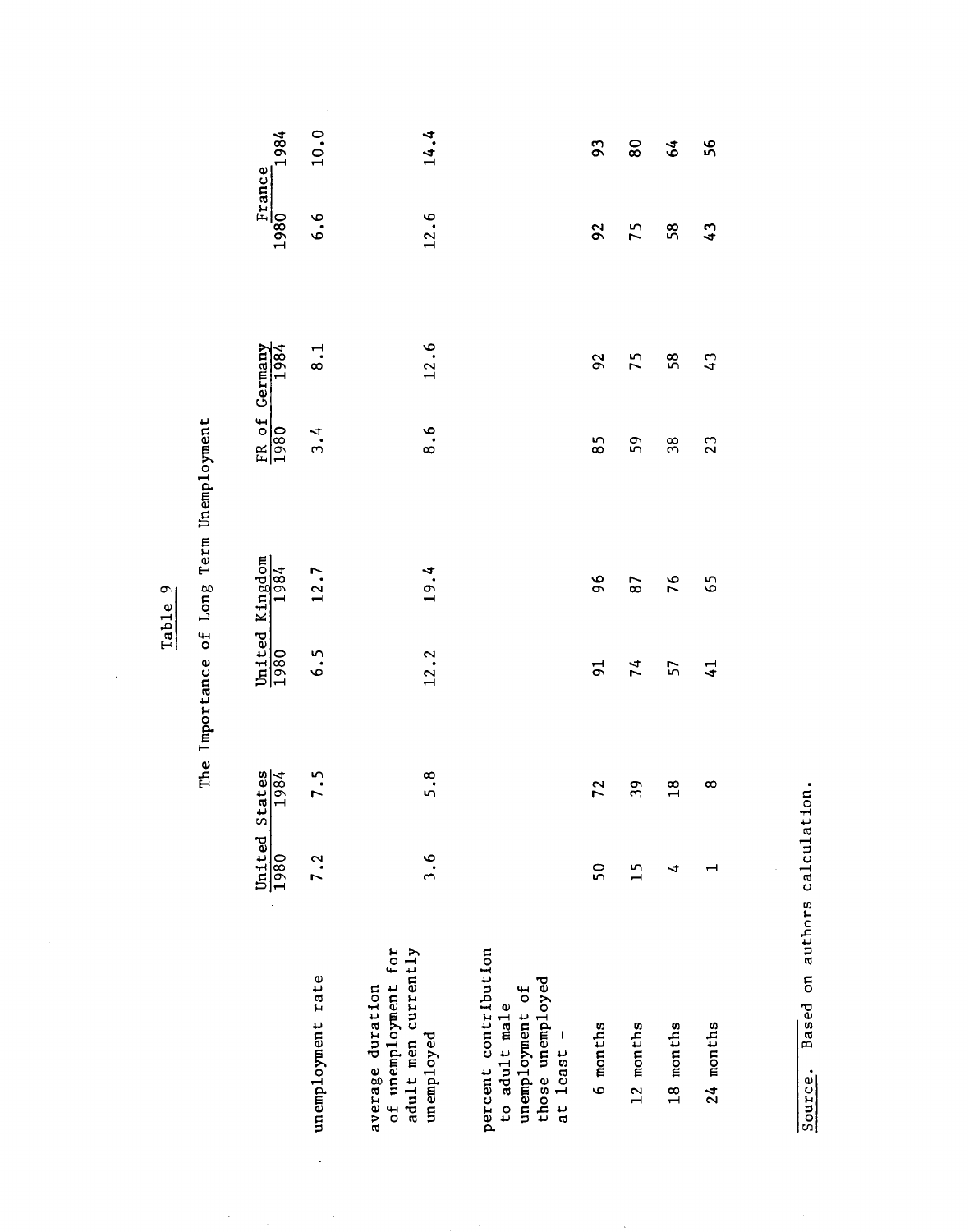In this section, we have shown that unions play an important role in Europe and that the behavior of European unemployment is consistent with our hypothesis about hysteresis. It is obviously tempting to conclude that unions are at the root of the European problem. But the temptation must be strongly resisted. First, even if unions create hysteresis, they just create a channel for persistence, which implies that both favorable and adverse shocks will both have long lasting effects. The sequence of unfavorable shocks at least some of which are the consequence of policy may equally well be said to be the cause of persistent high unemployment. Second, it is as yet unclear whether the cause of hysteresis in Europe is unions or the sequence of of adverse shocks which has caused high unemployment. We consider this issue in the next section.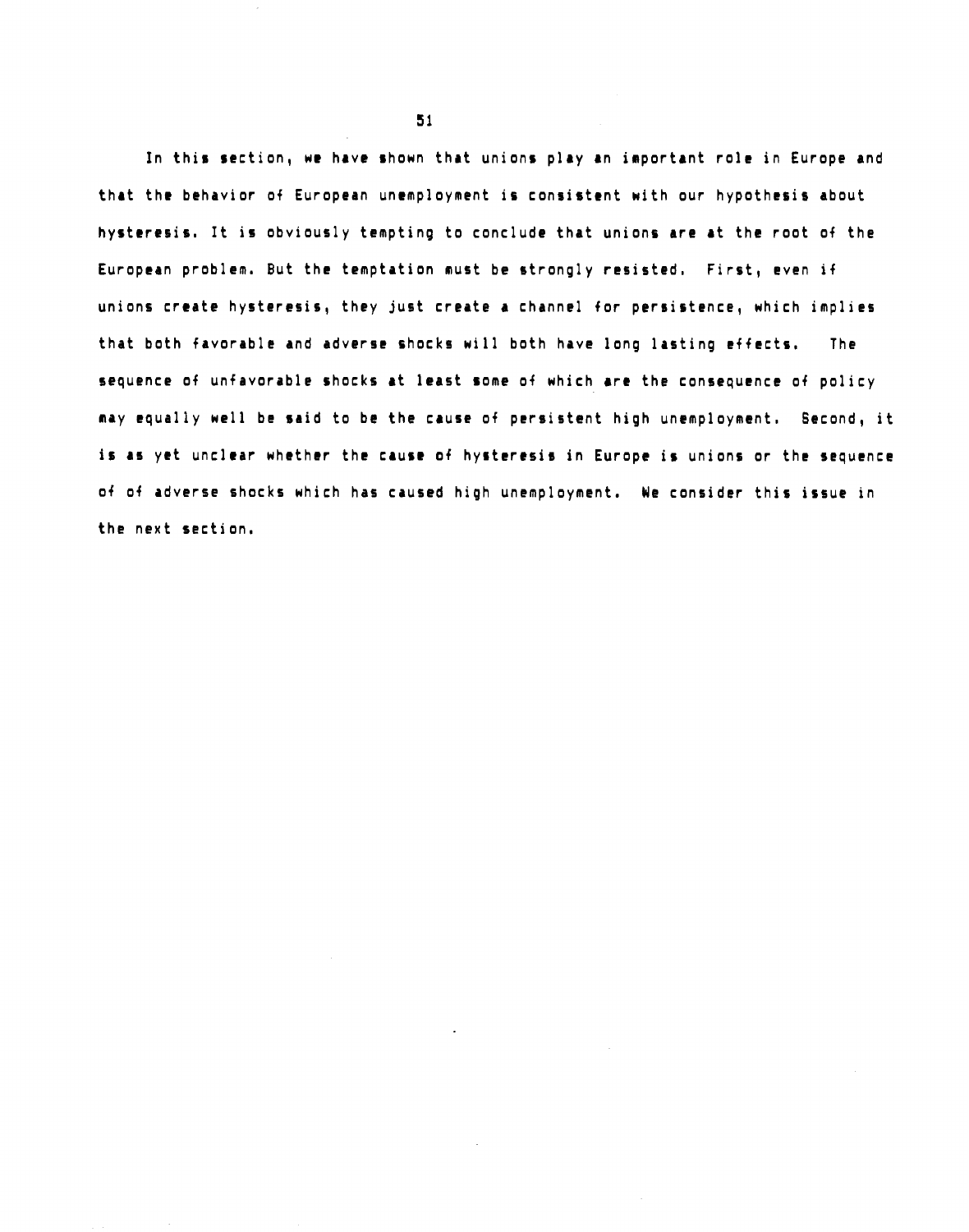### 4. Is Eurosclerosis Really the Problem?

The previous section has shown that our model of persistent unemployment may explain important aspects of the current European depression and the very different behavior of European and American labor markets. The evidence presented so far leaves open a crucial question however. Is the presence of hysteresis in European unemployment a consequence of the heavily regulated and unionized character of European labor markets? Alternatively, is hysteresis the result of a sequence of adverse shocks to employment? The case that major structural reforms are needed if full employment in Europe is to be restored depends on an affirmative answer to the first question, while the case for expansionary macroeconomic policies is more compelling if the second question can be given a positive answer.

Resolving whether the source of hysteresis lies ultimately in European institutions or in the sequence of adverse shocks that have buffetted European economies requires comparisons of the current situation with situations where only one of these elements is present. Comparison with the United States at present cannot resolve the issue because the American economy lacks institutions like those in Europe and has not suffered a sequence of contractionary aggregate demand shocks like those experienced by Europe in the 1980's. But we are able to make two comparisons which can shed some light on the sources of hysteresis. The first is a comparison of the behavior of European labor markets in the recent period with their behavior over the 1953—1968 period. Broadly speaking, labor market institutions were similar in the two periods but the pattern of shocks was very different<sup>33</sup>. The second comparison is between the current European depression and the US depression of the 1930's. At the time of the US depression, unions were weak, social programs and labor market regulations were a small factor, and there were few 14 any important

c..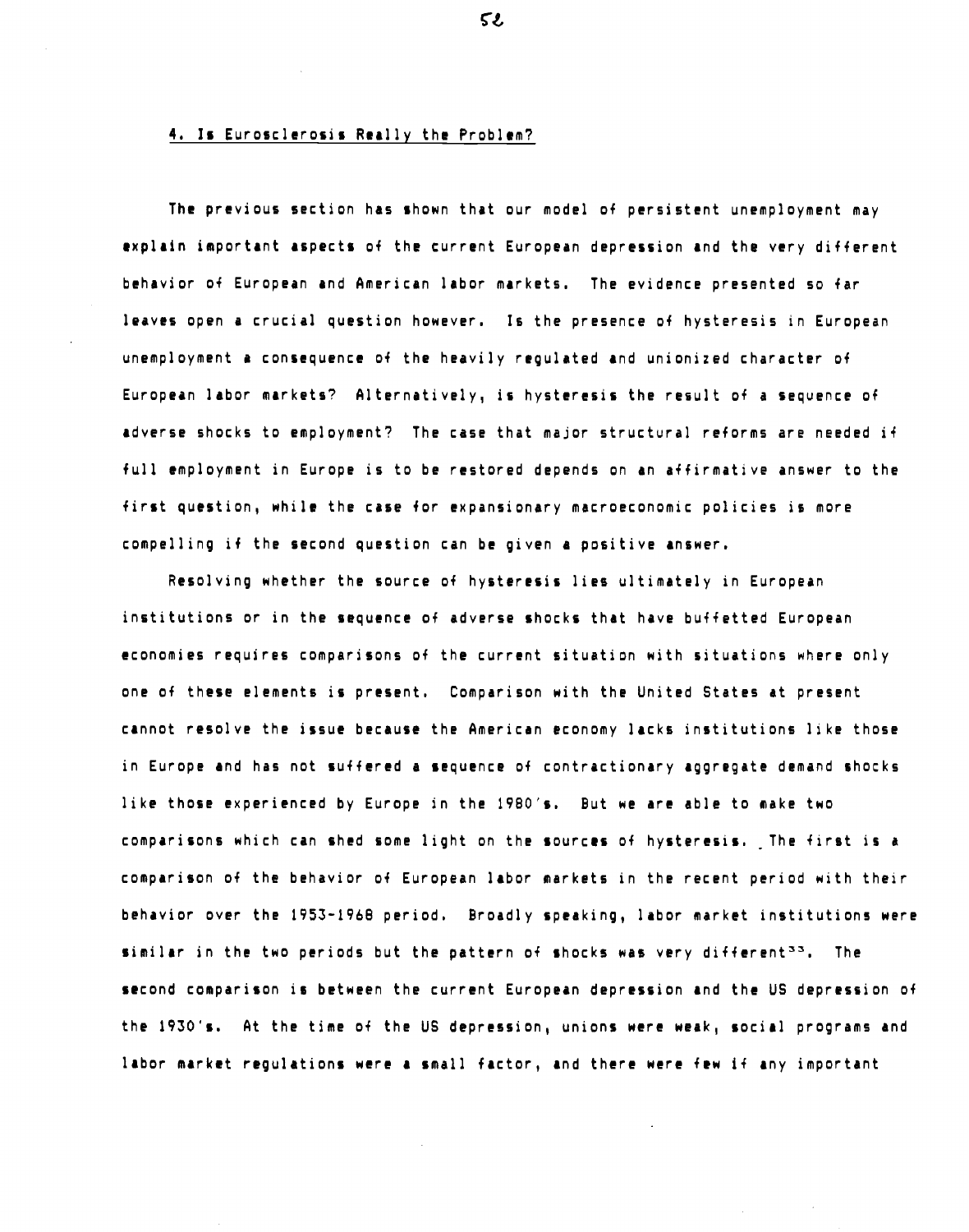adverse supply shocks. The US Depression may also shed light on the role of expansionary policies in alleviating persistent high unemployment. We consider these comparisons in turn.

### 4.1 European labor markets before the current depression

The previous section has examined the persistence of unemployment and the behavior of wages in Europe over the past 35 years. This long interval contains the current depression period and the period of unparallelled prosperity of the 1950's and 1960's. We examine the extent to which hysteresis is a product of bad times by considering labor market behavior separately over each of the two periods. Table 10 presents estimates of the stochastic process followed by unemployment separately for the 1952—1968 and 1969—19B4 periods54. The degree of persistence in unemployment in Europe is much higher in the latter period when unemployment was high. Similar but somewhat less dramatic results are obtained using employment rather than unemployment. For the earlier sample period, unemployment appears to be more persistent in the United States than in the United Kingdom or France. These results tend to suggest that hysteresis is a feature of bad times rather than a consequence of the structure of European labor markets.

Table 11 presents estimates of wage change equations paralleling those reported in Table 5, but now for the 1953—1967 period. Taken together the results suggest somewhat less hysteresis in the 1953-1967 period than is present over the whole sample period, with the difference being pronounced in the United Kingdom where the ratio R, which was close to one for the full sample Is now close to .5. However, the results for the 1953—1967 period like those for the entire period suggest a greater degree of hysteresis in Europe than in the United States. The fact that persistence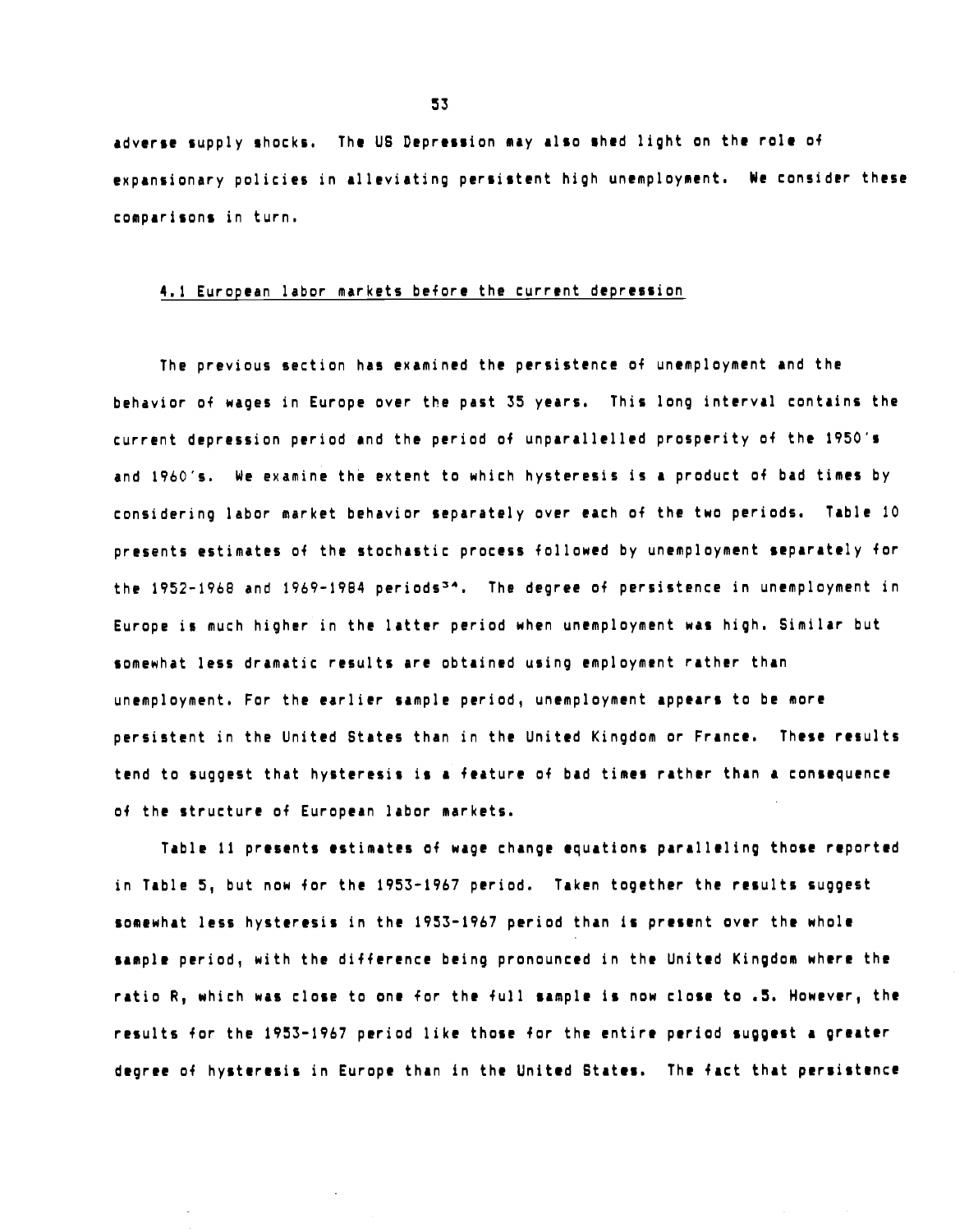| Country        | $\rho$        | $\theta$          | SE Regression          |
|----------------|---------------|-------------------|------------------------|
| France         |               |                   |                        |
| 1952-1968      | .41<br>(1.1)  | .81<br>(1.8)      | $\cdot$ 3              |
| 1968-1984      | 1.11<br>(5.0) | $-.48$<br>(1.4)   | $\cdot$ 4              |
| Germany        |               |                   |                        |
| 1952-1968      | .86<br>(12.3) | .22<br>(.9)       | .5                     |
| 1968-1984      | 1.07<br>(5.1) | .51<br>(1.4)      | $\boldsymbol{\cdot}$ 8 |
| United Kingdom |               |                   |                        |
| 1952-1968      | .01<br>(.0)   | .97<br>(2.5)      | .5                     |
| 1968-1984      | 1.0<br>(27.6) | .99<br>(3.8)      | .9                     |
| United States  |               |                   |                        |
| 1952-1968      | .75<br>(1.6)  | $-.37$<br>$(-.7)$ | 1.0                    |
| 1968-1984      | .59<br>(1.7)  | .50<br>(1.1)      | 1.1                    |

 $\mathbb{Z}^2$ 

 $\Delta \sim 10^4$ 

### The Persistence of Unemployment in Good and Bad Times

Note. The results represent estimates of ARNA (1,1) process for the unemployment rate.

### Table 10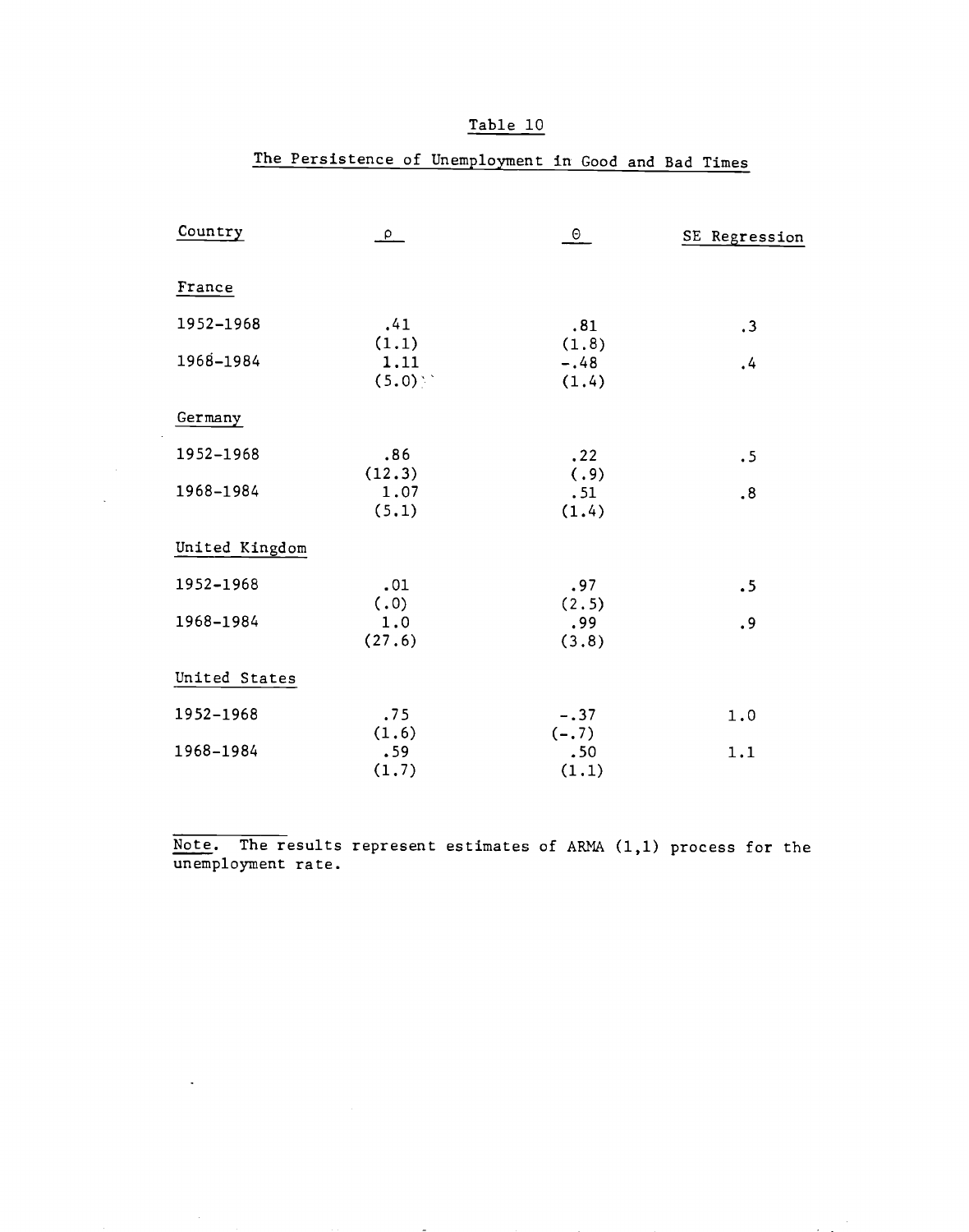| α                |  |
|------------------|--|
| $\overline{\Xi}$ |  |

المناسبة.<br>المناسبة المستوفية المناسبة المناسبة.

| с           |
|-------------|
| J           |
| с<br>١      |
| ᅯ<br>٠      |
|             |
| c<br>۱      |
| ι<br>۰<br>١ |
| ο<br>١      |
| ⊣           |

|                |                      |                                                                     | 1953-1967                                                     |                                                                                                                                                                                                                                          |                                                                           |                  |                    |
|----------------|----------------------|---------------------------------------------------------------------|---------------------------------------------------------------|------------------------------------------------------------------------------------------------------------------------------------------------------------------------------------------------------------------------------------------|---------------------------------------------------------------------------|------------------|--------------------|
|                | $T_{t-1}$            | $\frac{U_{t-1}}{U}$                                                 | $v_{t-2}$                                                     | $\frac{1}{2}$                                                                                                                                                                                                                            | $\mathsf{a}\big\vert$                                                     | 회                | $\frac{2}{\kappa}$ |
|                |                      |                                                                     |                                                               |                                                                                                                                                                                                                                          |                                                                           |                  |                    |
|                | $\ddot{\cdot}9$ .    |                                                                     |                                                               |                                                                                                                                                                                                                                          |                                                                           |                  |                    |
|                | $\ddot{\phantom{0}}$ | $\begin{array}{c} -6.48 \\ (-3.7) \\ -6.25 \end{array}$<br>$(-3.7)$ | $\begin{array}{c} 5.86 \\ (3.7) \\ 4.53 \\ (2.2) \end{array}$ | $\begin{bmatrix} -1.60 \\ -1.1 \end{bmatrix}$<br>$\begin{bmatrix} 1.6 \\ 1.4 \end{bmatrix}$<br>$\begin{bmatrix} 1.6 \\ -1.3 \end{bmatrix}$<br>$\begin{bmatrix} 0.9 \\ -1.1 \end{bmatrix}$<br>$\begin{bmatrix} 0.9 \\ -1.1 \end{bmatrix}$ | $-14$<br>$(-4)$<br>$-14$<br>$(-4)$                                        | $1.91$<br>$2.07$ | .55                |
| United Kingdom |                      |                                                                     |                                                               |                                                                                                                                                                                                                                          |                                                                           |                  |                    |
|                | $.75*$               |                                                                     |                                                               |                                                                                                                                                                                                                                          |                                                                           | $1.71$<br>$1.71$ | .50                |
|                | $75*$                | $-2.91$<br>$(-3.2)$<br>$(-3.49$<br>$(-3.8)$                         | $1.89$<br>(2.0)<br>$1.74$<br>(1.9)                            |                                                                                                                                                                                                                                          | $(1, 0)$<br>$(-1, 5)$<br>$(-1, 5)$<br>$(-1, 5)$<br>$(-1, 5)$<br>$(-1, 5)$ |                  |                    |
|                |                      |                                                                     |                                                               |                                                                                                                                                                                                                                          |                                                                           |                  |                    |
|                | $\frac{1}{2}$        |                                                                     |                                                               |                                                                                                                                                                                                                                          |                                                                           | $2.18$<br>$2.19$ | $-62$              |
|                | $\ddot{\circ}$       | $\begin{array}{c} -6.11 \\ (-3.8) \\ -6.25 \end{array}$<br>$(-3.8)$ | $\begin{array}{c} 4.53 \\ (2.8) \\ 4.12 \\ (2.3) \end{array}$ |                                                                                                                                                                                                                                          |                                                                           |                  |                    |
| United States  |                      |                                                                     |                                                               |                                                                                                                                                                                                                                          |                                                                           |                  |                    |
|                | $\tilde{z}$          |                                                                     |                                                               |                                                                                                                                                                                                                                          |                                                                           | $2.05$<br>1.90   | .66                |
|                | $.7*$                | $\begin{array}{c} -1.23 \\ (-5.2) \\ -1.25 \end{array}$             | $\begin{array}{c} .37 \\ .57 \\ .57 \end{array}$              |                                                                                                                                                                                                                                          | $.73$<br>$-04$<br>$(-.1)$                                                 |                  |                    |
|                |                      |                                                                     |                                                               |                                                                                                                                                                                                                                          |                                                                           |                  |                    |
|                |                      |                                                                     |                                                               |                                                                                                                                                                                                                                          |                                                                           |                  |                    |
|                |                      |                                                                     |                                                               |                                                                                                                                                                                                                                          |                                                                           |                  |                    |

 $\label{eq:2} \frac{1}{\sqrt{2}}\sum_{i=1}^n\frac{1}{\sqrt{2}}\sum_{j=1}^n\frac{1}{\sqrt{2}}\sum_{j=1}^n\frac{1}{\sqrt{2}}\sum_{j=1}^n\frac{1}{\sqrt{2}}\sum_{j=1}^n\frac{1}{\sqrt{2}}\sum_{j=1}^n\frac{1}{\sqrt{2}}\sum_{j=1}^n\frac{1}{\sqrt{2}}\sum_{j=1}^n\frac{1}{\sqrt{2}}\sum_{j=1}^n\frac{1}{\sqrt{2}}\sum_{j=1}^n\frac{1}{\sqrt{2}}\sum_{j=1}^n\frac{1$ 

3. 이 사이에 대한 기술을 받아 있는 것이 있다.

 $\sim$   $\sim$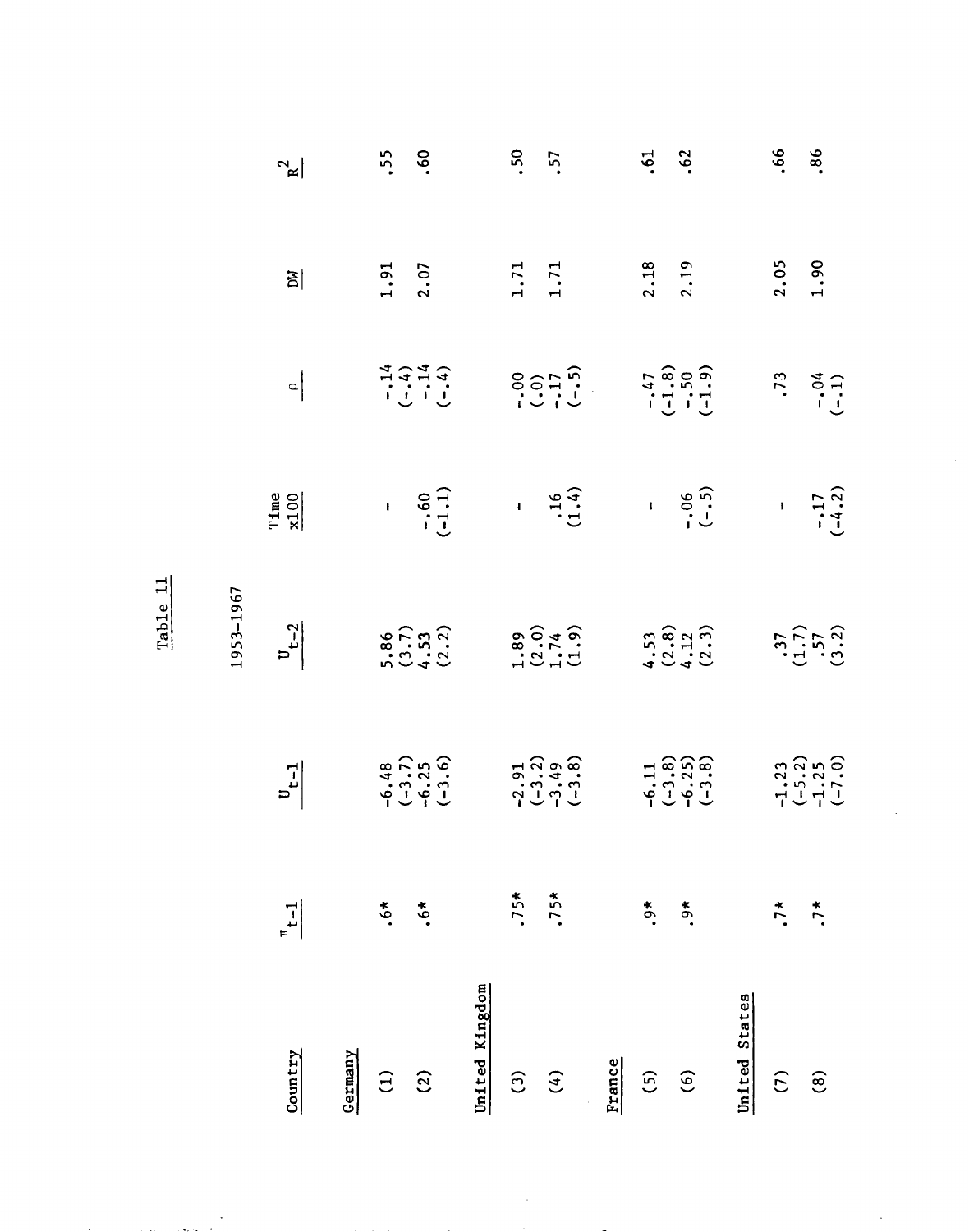is present in the early period in Europe to a greater degree than in the United States but that it becomes increasingly important as the unemployment rate increases makes it difficult to draw any firm conclusion about its causes.

On balance, evidence on the changing behavior of European labor markets suggests that bad times as well as unions account for findings of hysteresis. But this evidence is not sufficiently powerful to permit a judgement about their relative importance.

## 4.2 A Tale of Two Depressions

Salient features of many discussions of the current European depression include pessimistic forecasts that unemployment will never return to earlier levels, concern that reduced investment and lower capital stocks have made it impossible to employ the entire labor force, and fears that expansionary policies will lead directly into inflation with little or no favorable impact on output or employment. These pessimistic views are premised on the conviction that structural problems are central to high unemployment in Europe, and that the causes of persistent high unemployment go beyond a sequence of adverse shocks. Yet the American depression of the 1930's was ended by the expansion in aggregate demand associated with rearmarment. Unemployment recovered to pre—Depression levels. Recovery was not inhibited by an insufficient capital stock or by the overly rapid adjustment of wages and prices. Are this experience and the current European experience sufficiently comparable to permit the inference that hysteresis arises from a sequence of adverse shocks rather than from structural problems in the labor market? Dr do major differences in the character of the American and European depressions render the American experience irrelevant for thinking about current European problems?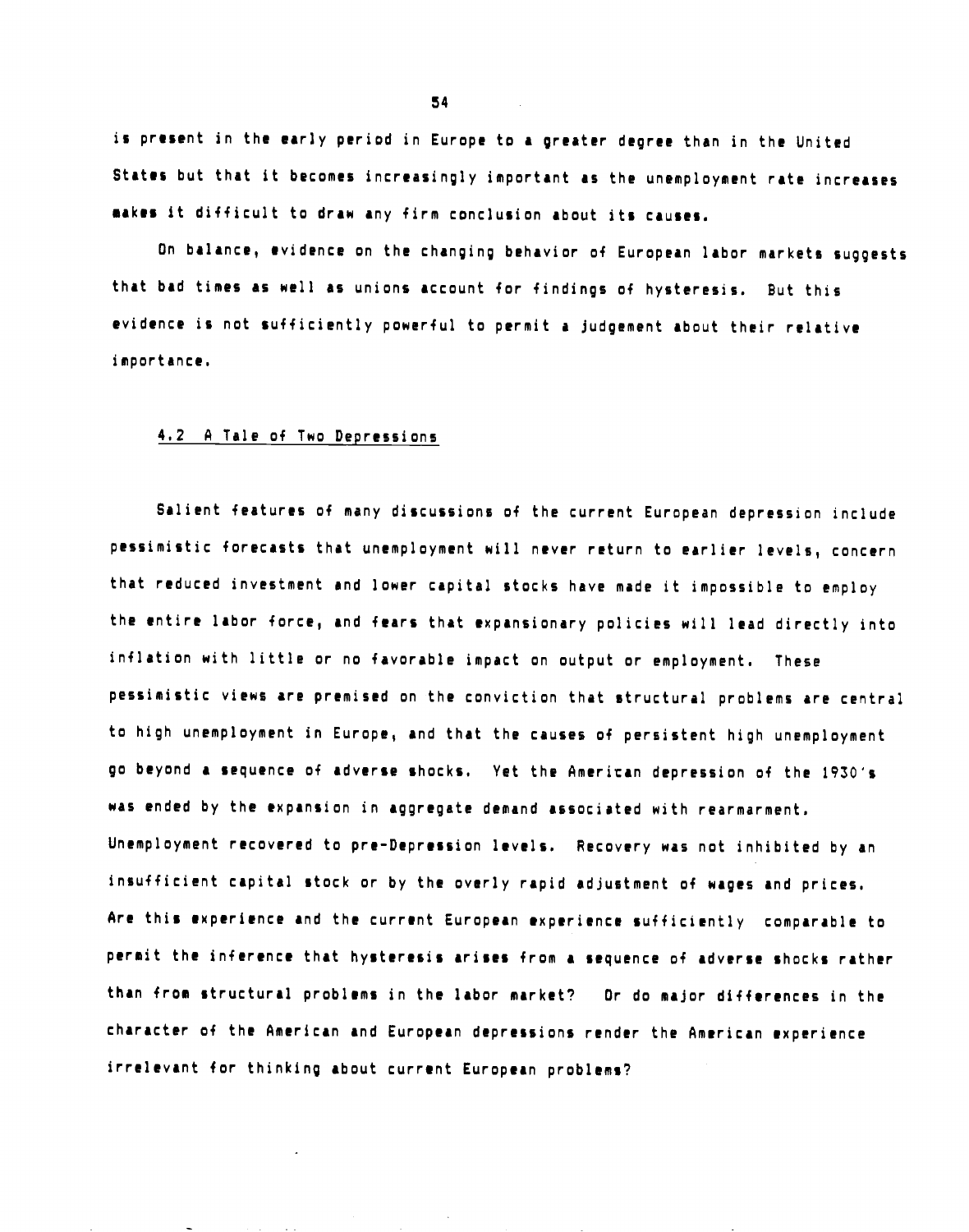We begin by briefly reviewing the record of the American economy over the 1925— 1945 period. A number of basic economic statistics are presented in Table 12. The outstanding feature of the period is of course the dramatic upsurge in unemployment that began in 1929. Unemployment rose from levels comparable to those experienced in Europe in the late 1960's and early 1970's to 25 percent in 1933 and remained above 14 percent until 1940. As in Europe today employment actually declined over a 10 year period despite a rapidly increasing population. Beginning in late 1939 with the declaration of War in Europe, unemployment began to decline rapidly as rearmarment stimulated the economy. The benefits of Increased defense spending spilled over widely into the rest of the economy. While there were only 822 thousand men in the Army in November of 1940 and 2.1 million a year later, non—agricultural employment increased by 16 percent or 6 million persons between 1939 and 1941. Production of a variety of non-defense goods increased rapidly. Mitchell (1947) reports that between 1939 and 1941 automobile sales rose by 35 percent, refrigerators by 69 percent and washing machines by 63 percent. Overall industrial production rose by 20 percent.

These rapid improvements in economic performance were unexpected. Indeed in the wake of the 1937 recession many observers had despaired of any eventual return to full employment. Paul Samuelson noted in 1944 that "in the years just prior to 1939 there were noticeable signs of dwindling interest in the problem of unemployment which took the form of ostrich—like attempts to think away the very fact of unemployment by recourse to bad arithmetic and doubtful statistical techniques. And even among economists there was increased emphasis on the recovery of production and income to 1929 levels." Such pessimism was pervasive even among those charged with alleviating the situation. Harry Hopkins a liberal confidante of Roosevelt wrote in 1937 that "it is reasonable to expect a probable minimum of 4 to S million unemployed even in future prosperity periods." (Leuchtenberg (1963) p.263). Similar sentiments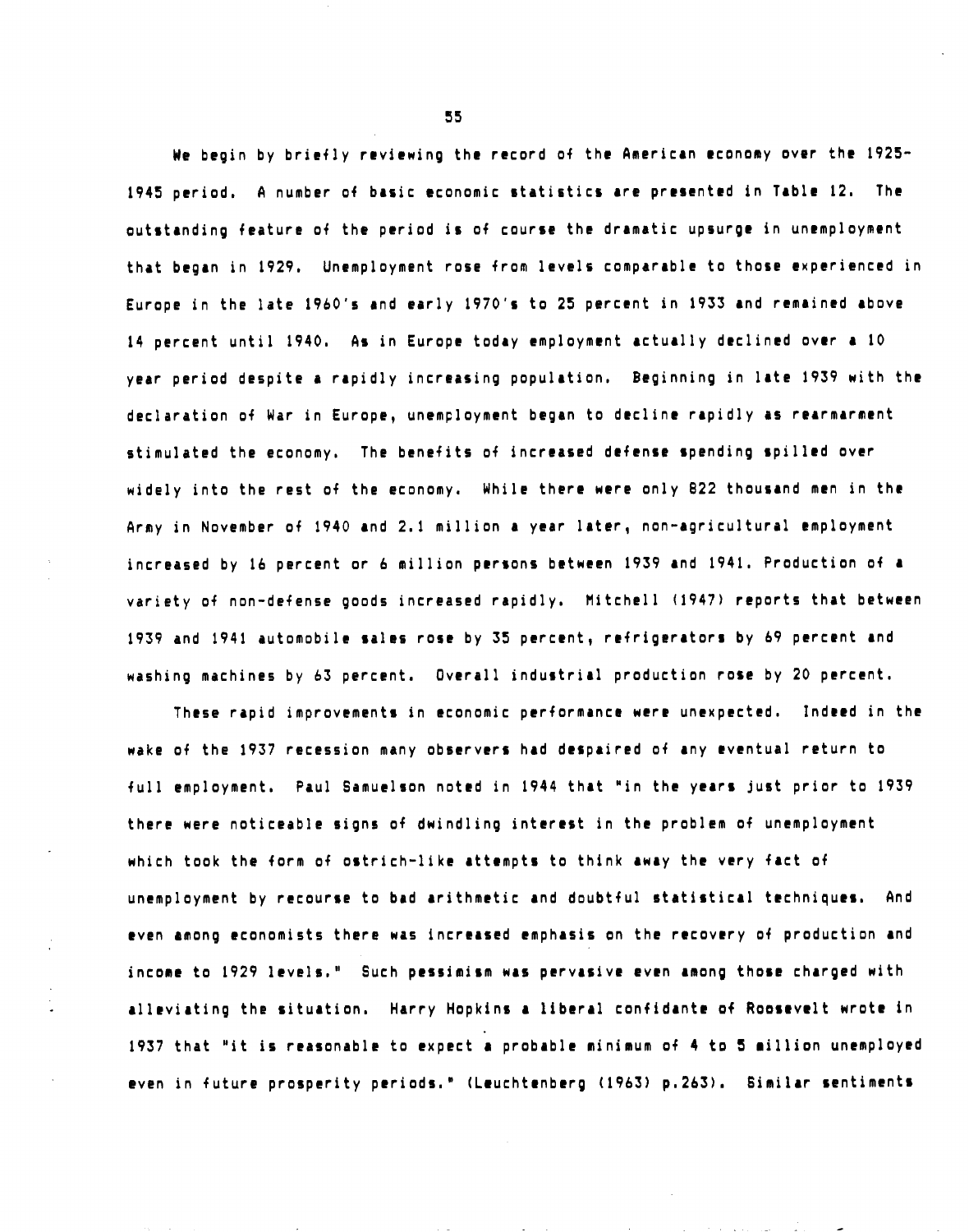# Table 12

 $\sim$   $\sim$ 

# The American Economy

192 5—194 5

| Year | $\frac{U}{\sqrt{2}}$ | ŵ<br>(all workers) | p(CPI) | Index of<br>Productivity | Non-Residential<br>Capital (1958\$) |
|------|----------------------|--------------------|--------|--------------------------|-------------------------------------|
| 1925 | 3.2                  | .9                 | 4.0    | 92.6                     | 211.0                               |
| 1926 | 1.8                  | 1.5                | 0.0    | 95.0                     | 218.7                               |
| 1927 | 3.3                  | 3.2                | $-6.0$ | 95.4                     | 223.9                               |
| 1928 | 4.2                  | $\cdot$ 3          | $-1.0$ | 96.1                     | 229.3                               |
| 1929 | 3.2                  | 3.5                | $-1.0$ | 100.0                    | 236.6                               |
| 1930 | 8.9                  | $-0.6$             | $-3.0$ | 97.0                     | 238.8                               |
| 1931 | 16.3                 | $-5.0$             | $-8.3$ | 98.5                     | 233.5                               |
| 1932 | 24.1                 | $-8.9$             | $-9.0$ | 95.4                     | 222.8                               |
| 1933 | 25.2                 | $-5.8$             | $-5.0$ | 93.2                     | 212.2                               |
| 1934 | 22.0                 | 12.0               | 2.6    | 103.3                    | 203.9                               |
| 1935 | 20.3                 | 2.3                | 2.6    | 106.7                    | 198.3                               |
| 1936 | 17.0                 | 1.9                | 1.2    | 111.3                    | 197.0                               |
| 1937 | 14.3                 | 5.9                | 3.7    | 110.4                    | 198.4                               |
| 1938 | 19.1                 | 1.8                | $-2.4$ | 113.5                    | 194.5                               |
| 1939 | 17.2                 | 1.2                | $-1.2$ | 117.6                    | 192.2                               |
| 1940 | 14.6                 | 2.4                | 1.2    | 122.2                    | 193.6                               |
| 1941 | 9.9                  | 9.7                | 4.9    | 124.2                    | 198.3                               |
| 1942 | 4.7                  | 26.9               | 10.5   | 123.3                    | 193.5                               |
| 1943 | 1.9                  | 10.6               | 6.3    | 124.6                    | 186.5                               |
| 1944 | 1.2                  | 7.8                | 2.0    | 134.4                    | 183.0                               |
| 1945 | 1.9                  | 9.0                | 1.9    | 142.0                    | 185.5                               |

 $\label{eq:2.1} \frac{1}{2} \int_{\mathbb{R}^3} \frac{1}{\sqrt{2}} \, \frac{1}{\sqrt{2}} \, \frac{1}{\sqrt{2}} \, \frac{1}{\sqrt{2}} \, \frac{1}{\sqrt{2}} \, \frac{1}{\sqrt{2}} \, \frac{1}{\sqrt{2}} \, \frac{1}{\sqrt{2}} \, \frac{1}{\sqrt{2}} \, \frac{1}{\sqrt{2}} \, \frac{1}{\sqrt{2}} \, \frac{1}{\sqrt{2}} \, \frac{1}{\sqrt{2}} \, \frac{1}{\sqrt{2}} \, \frac{1}{\sqrt{2}} \, \frac{1}{\sqrt{2}} \,$ 

Source. Baily (1983) and Historical Statistics.

 $\sim$ 

 $\hat{z}$  ,  $\hat{z}$  ,  $\hat{z}$ 

 $\label{eq:2.1} \frac{1}{\sqrt{2\pi}}\int_{\mathbb{R}^{2}}\left|\frac{d\mathbf{r}}{d\mathbf{r}}\right|^{2}d\mathbf{r}^{2}d\mathbf{r}^{2}d\mathbf{r}^{2}d\mathbf{r}^{2}d\mathbf{r}^{2}d\mathbf{r}^{2}d\mathbf{r}^{2}d\mathbf{r}^{2}d\mathbf{r}^{2}d\mathbf{r}^{2}d\mathbf{r}^{2}d\mathbf{r}^{2}d\mathbf{r}^{2}d\mathbf{r}^{2}d\mathbf{r}^{2}d\mathbf{r}^{2}d$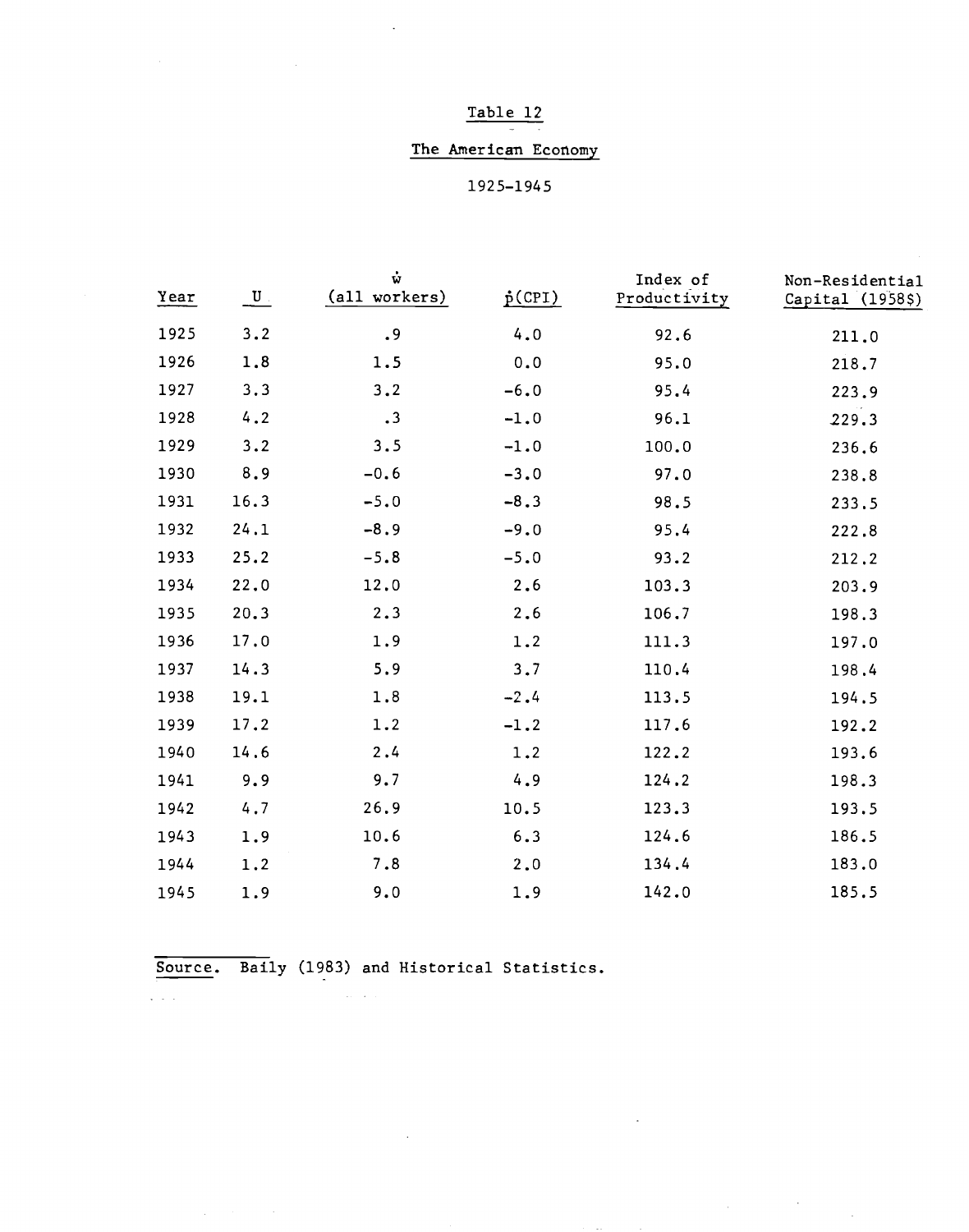were echoed by others including LaGuardia who concluded that the situation had passed from being an emergency to being the new norm.

Similar pessimism is often expressed in Europe today. The pessimism reflects the view that unlike the US depression's persistent unemployment, persistent unemployment in Europe is caused by structural problems not merely the residue of adverse shocks. H. Giersch has coined and popularized the word "euroscierosis" to denote these structural problems. Is there some important difference between the two situations which suggests that rapid expansionary policies would fail in Europe today even where they succeeded so spectacularly in the United States in 1940? There are surprisingly many similarities between the two experiences. The failure of inflation and real wages to recede more rapidly is an often noticed aspect of the current European experience. Indeed, it Is this observation that drives conclusions that problems are structural and that the equilibrium rate of unemployment has increased. In the latter half of the Depression, a similar pattern appears in the United States. Between 1936 and 1940 unemployment fluctuated around a very high mean but there was essentially no deceleration in inflation and real wages rose by about 10 percent, close to the normal rate of productivity growth. Previous to the 1930's periods of steady inflation had had much lower average unemployment rates.

Just as unemployment in Europe is highly persistent today, it appeared highly persistent during the American Depression. The autocorrelation of unemployment was .874 in the United States over the 1919—1941 period. To further examine the issue of hysteresis during the Depression, Table 13 presents some estimated wage equations for the 1920—1941 period. The War years are omitted because of the influence of controls. The results dramatically suggest hysteresis parallelling that found in Europe today. When only contemporaneous employment or unemployment is entered into the equation, it is insignificant, but the change in employment or unemployment is strongly associated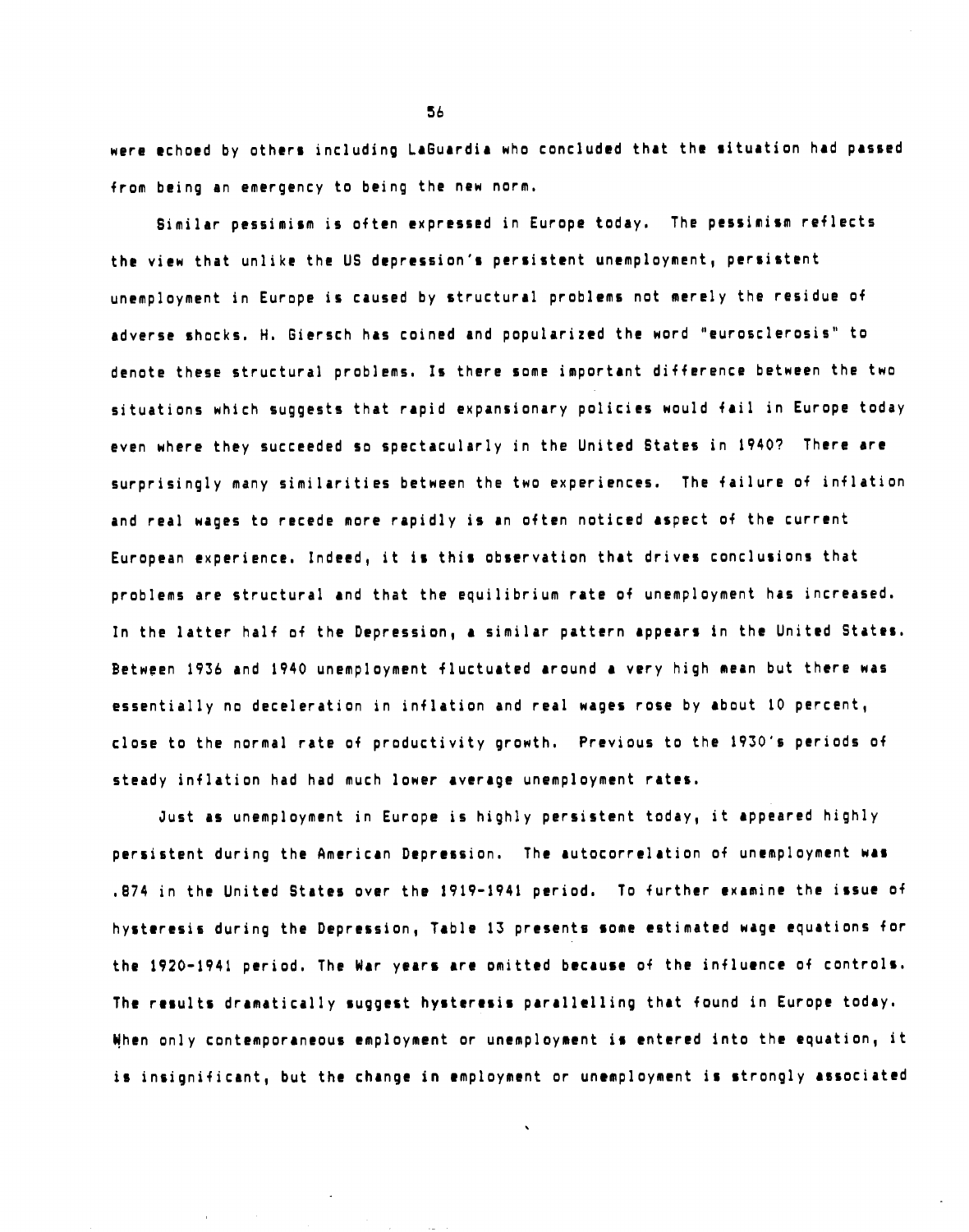|     | $\mathbf{u}_{\mathbf{t}}$ | $v_{t-1}$                   | $log E_t$     | $logE_{t-1}$             | $\mathrm{t}-1$ | $R^2$ | $\underline{\mathbf{D}}\underline{\mathbf{W}}$ |
|-----|---------------------------|-----------------------------|---------------|--------------------------|----------------|-------|------------------------------------------------|
| (1) | $-.06$<br>(.2)            |                             |               | $\overline{\phantom{a}}$ | .22<br>(.8)    | 0.0   | 1.71                                           |
| (2) | $-1.13$<br>(2.9)          | 1.26<br>(3.2)               |               |                          | .50<br>(2.1)   | .29   | 2.13                                           |
| (3) |                           | $\bullet$<br>$\blacksquare$ | .67<br>(.50)  | $\overline{\phantom{a}}$ | .24<br>(.9)    | .03   | 1.75                                           |
| (4) |                           |                             | 2.71<br>(.74) | $-2.72$<br>(3.2)         | .38<br>(1.7)   | .36   | 1.99                                           |

## Table 13

# Wage Equations and the American Depression

Note. The dependent variable is the rate of wage inflation. Data drawn from Historical Statistics of the United States.

 $\ddot{\phantom{a}}$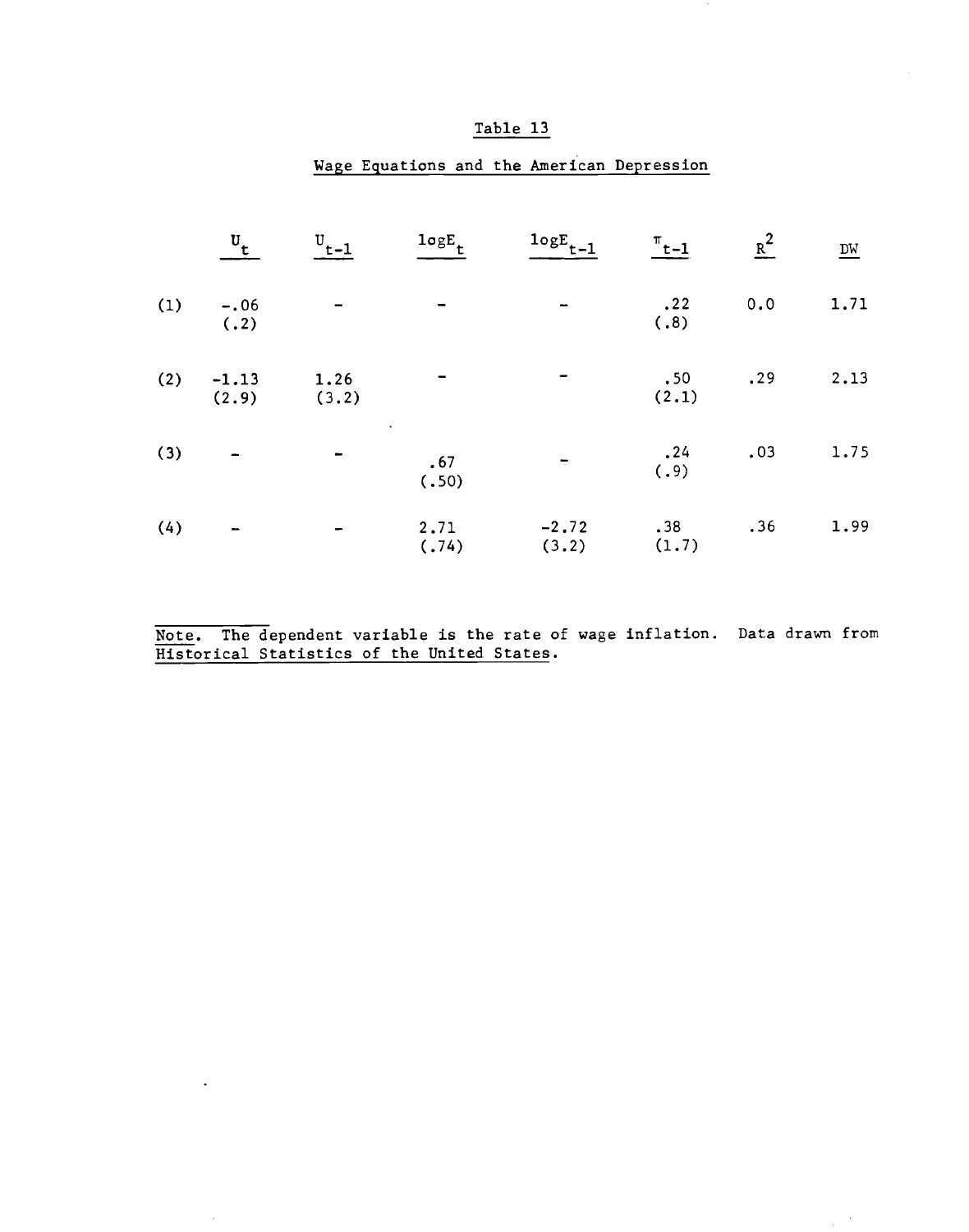with changes in the rate of wage inflation<sup>35</sup>. These results are robust to a variety of ways of treating expected inflation. While parallelling our results for present day Europe, these results differ from our results using American data for the Post-War period. This may be taken as evidence that hysteresis is a phenomenon associated with bad times rather than with particular labor market institutions.

In considering contemporary European labor markets, we laid considerable stress on the importance of long term unemployment emphasizing that turnover rates were if anything lower in Europe than in the United States. Table thawn from Woytinsky (1942) presents some of the limited evidence available on patterns of labor market turnover during the American depression. Again, the results parallel Europe today. There is little evidence of an increase in the flow rate into unemployment, though quits decline and layoffs increase. As in Europe today the duration of unemployment appears to have increased substantially. Woytineky reports evidence from a 1937 Philadelphia survey which found that 61.7 percent of unemployed adult men had been out of work for more than a year. More generally, he concludes that the Depression era saw the emergence of a new group of hard core unemployed. Patterns in labor market turnover do not appear to provide a basis for distinguishing European labor markets and American labor markets during the Depression.

Hysteresis appears to be an important feature of American Depression. Earlier in the paper, we have suggested three possible sources of hysteresis. Of these physical capital accumulation appears an unlikely culprit. As Table 12 demonstrates, the real value of the non—residential capital stock actually declined between 1929 and 1939. This reduction did not represent an important bar to full employment during or after the War when demand for goods was strong. This makes us somewhat skeptical of claims that insufficient capital is holding up a European recovery. However, it should be noted that Mitchell (1947) claims that capacity utilization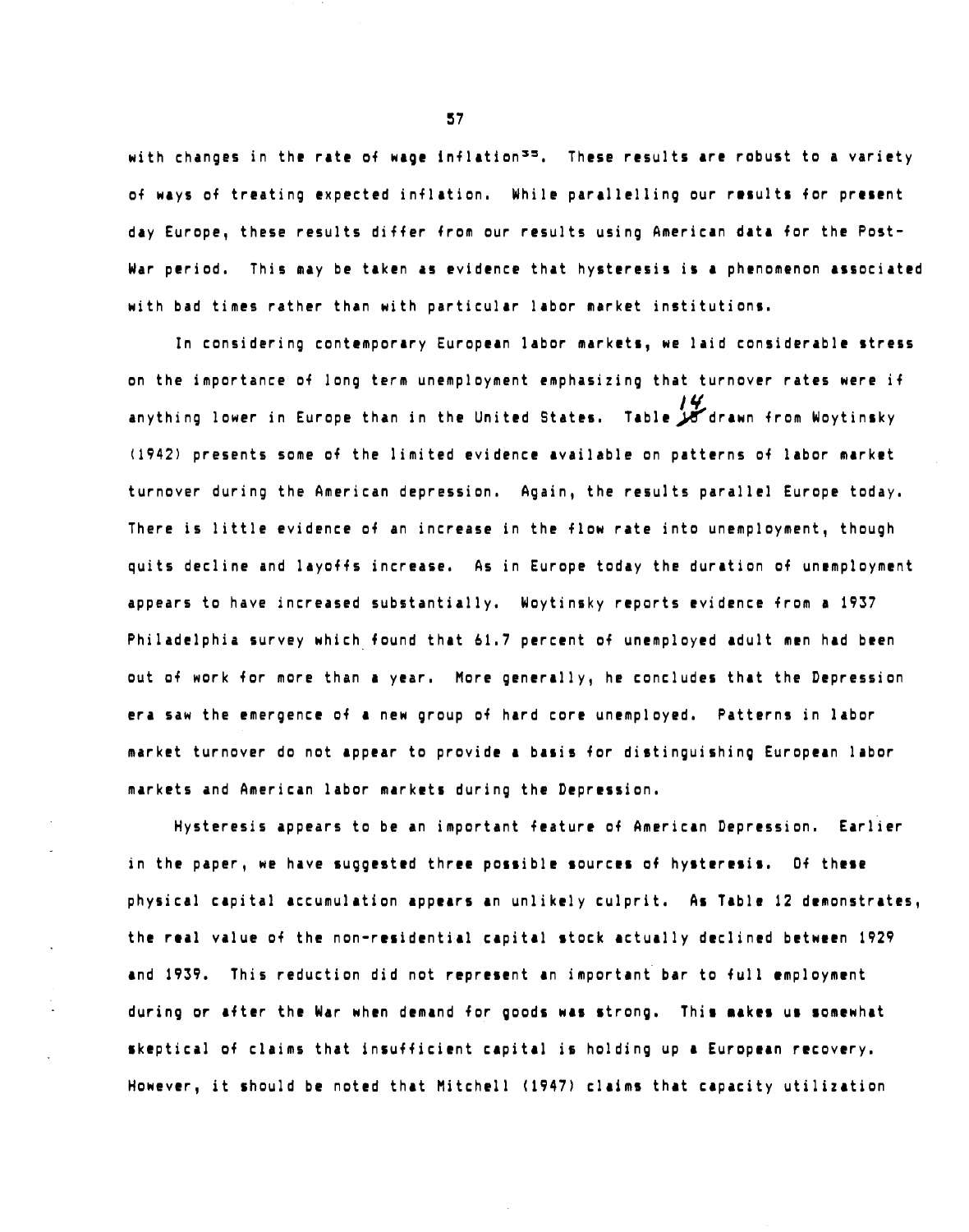Labor Market Turnover and the American Depression

| Year | Accessions | <b>Separations</b> |           |            |         |  |
|------|------------|--------------------|-----------|------------|---------|--|
|      |            | Total              | Quits     | Discharges | Layoffs |  |
| 1919 | 10.1       | 7. S               | 5.8       |            | 0.6     |  |
| 1920 | 10.1       | 10.3               | 8.4       |            | 0.8     |  |
| 1921 | 2.7        | 4.4                | 22        | 0.4        | . 8     |  |
| 1922 | 8.0        | 53                 |           | 0.7        | 0.4     |  |
| 1923 | 90         | 75                 | . 2<br>6. | 1.0        | 0.3     |  |
| 1924 | 3.3        | 38                 | 2.7       | 0.5        | 0.6     |  |
| 1925 | 5.2        | 40                 | 3.1       | 0.5        | 0.4     |  |
| 1926 | 4.6        | 3.9                | 2.9       | 0.5        | 0.5     |  |
| 1927 | 3.3        | 3.3                | 2.1       | 0.5        | 0.7     |  |
| 1928 | 3.7        | 3.1                | 2.2       | 0.4        | 0.5     |  |
| 1929 |            | 3.8                | 2.7       | 0.5        | 0.6     |  |

EXTENT OF LABOR TURNOVER FROM 1919 ro 1929 (Median monthly rates per 100 workers)

Source: Monthly Labor Review, July 1929, pp. 64, 65; February 1931, p. 105.

EXTENT OF LABOR TURNOVER FROM 1930 TO 1940, BY YEARS (Average monthly rates per 100 workers)

| Year | Accessions | Separations |                        |                   |                |  |
|------|------------|-------------|------------------------|-------------------|----------------|--|
|      |            | Total       | Quits.                 | <b>Discharges</b> | Layeffs        |  |
|      |            |             | Median rates           |                   |                |  |
| 1929 | 4.4        | 3.8         | 2.7                    | 0.5               | 0 <sub>6</sub> |  |
| 1930 | 1.6        | 2.4         | 1.1                    | 0.2               | 1.2            |  |
|      |            |             | Weighted average rates |                   |                |  |
| 1930 | 3.1        | 5.0         | 1.6                    | 0.4               | 3.0            |  |
| 1931 | 3.1        | 4.1         | 1.0                    | 0.2               | 2.9            |  |
| 1932 | 3.4        | 4.3         | 0.7                    | 0.2               | 3.4            |  |
| 1933 | 5.4        | 3.8         | 0.9                    | 0.2               | 2.7            |  |
| 1934 | 4.7        | 4.1         | 09                     | 0.2               | 3.0            |  |
| 1935 | 4.2        | 3.6         | 0.9                    | 0.2               | 2.5            |  |
| 1936 | 4.3        | 3.4         | 1.1                    | 0.2               | 2.1            |  |
| 1937 | 3.5        | 4.4         | 1.2                    | 0.2               | 3.0            |  |
| 1938 | 3.8        | 4.1         | 06                     | 0.1               | 3.4            |  |
| 1939 | 4.1        | 3.1         | 0.8                    | 0.1               | 2.2            |  |
| 1940 | 4.4        | 3<br>35     | 1.0                    | 0.15              | 2 <sub>2</sub> |  |

Including usisce!laneou reparations because of death, retirement on pension, etc.. reported separately since January 1940.

Source: Monthly Labor Review, 1930 to 1941. For a summary of labor turnover from<br>1931 to 1939, see ibid., September 1940, pp. 696-704.

Source. Woytinsky (1942).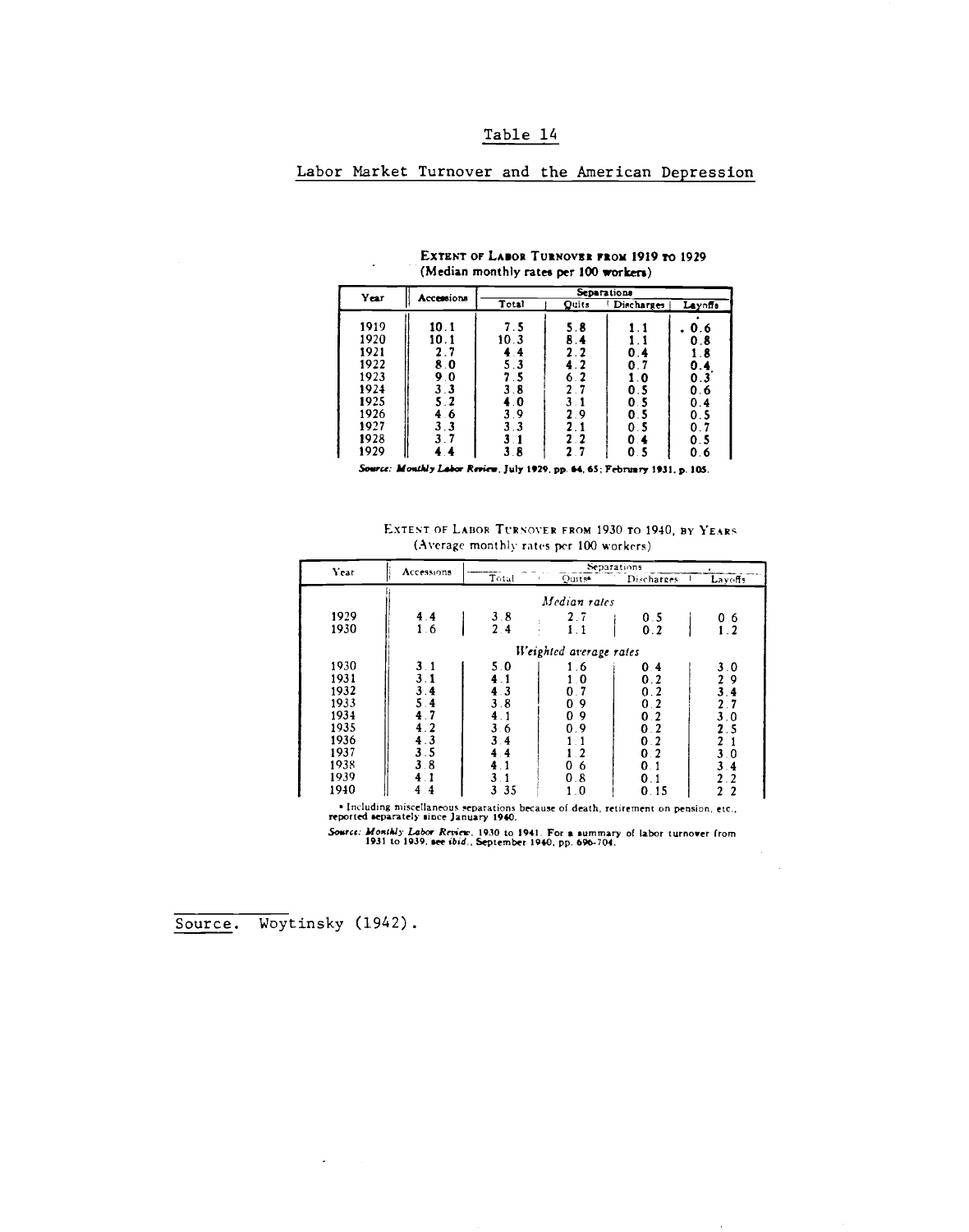rates were very low prior to the 1939 expansion. This is not true in Europe today. There is some evidence of human capital hysteresis in labor force participation. The labor force participation rate of men over 65 dropped from 54 to 42 percent between the 1930 and 1940 censuses.<sup>36</sup> This is considerably more rapid than its trend rate of decline. Between 1920 and 1930, it fell by only 1 percent, and it remained essentially constant between 1940 and 1950. It seems unlikely however that this could have much effect on unemployment. Indeed to the extent that marginal workers were induced to drop out of the labor force, bad times might have reduced subsequent unemployment.

This leaves our insider—outsider story of wage setting. Beyond documenting the importance of hysteresis, and confirming its implications for wage equations, it is difficult to test the story directly. But the judgement of Leuchtenberg (1963) is perhaps revealing, "By Roosevelt's second term, as it seemed the country might never wholly recover, the burden of the unemployed had become too exhausting a moral and economic weight to carry. Those who drew income from other sources could hardly help but feel that the Depression had been a judgement which divided the saved from the unsaved. Increasingly, the jobless seemed not merely worthless mendicants but a menacing Lumpenproletariat." While Leuchtenberg is referring primarily to public attitudes towards the unemployed, similar private attitudes are the driving force behind the hysteresis mechanism we have stressed.

The finding of so many parallels between the current European depression and the American depression suggests to us that hysteresis in Europe may be more the result of a long sequence of adverse shocks than the result of structural problems. Perhaps most telling is the observation that the apparent natural rate of unemployment drifted upwards following the actual unemployment rate during the American depression just as it has in Europe. Biven the absence of structural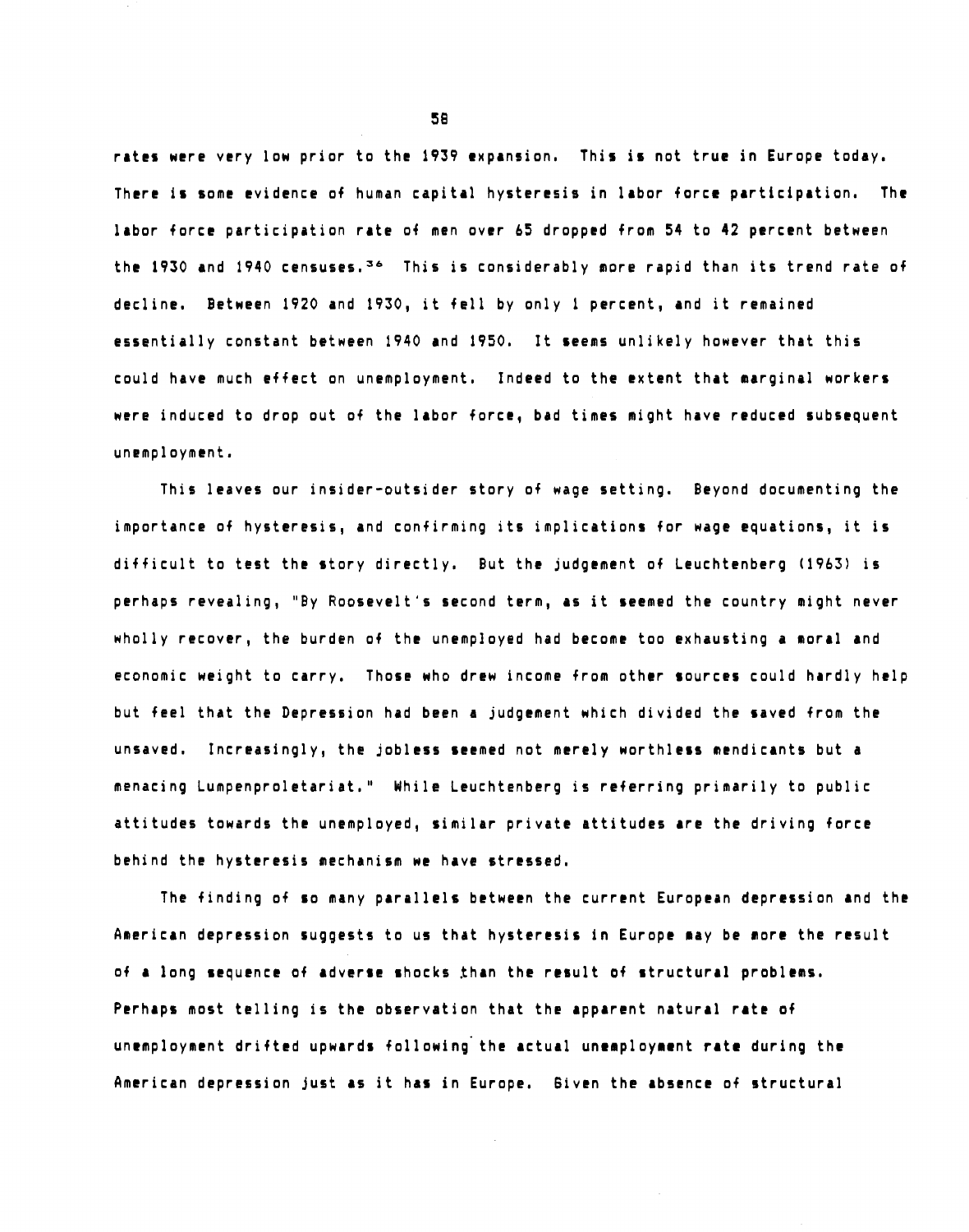explanations 4or this drift, the inference that it resulted from high past unemployment seems compelling. So too, the high apparent European natural rate of unemployment may be the result of hysteresis arising in the aftermath of a sequence of adverse shocks. As we discuss below, this implies that expansionary macroeconomic policies may well work in reducing unemployment in Europe.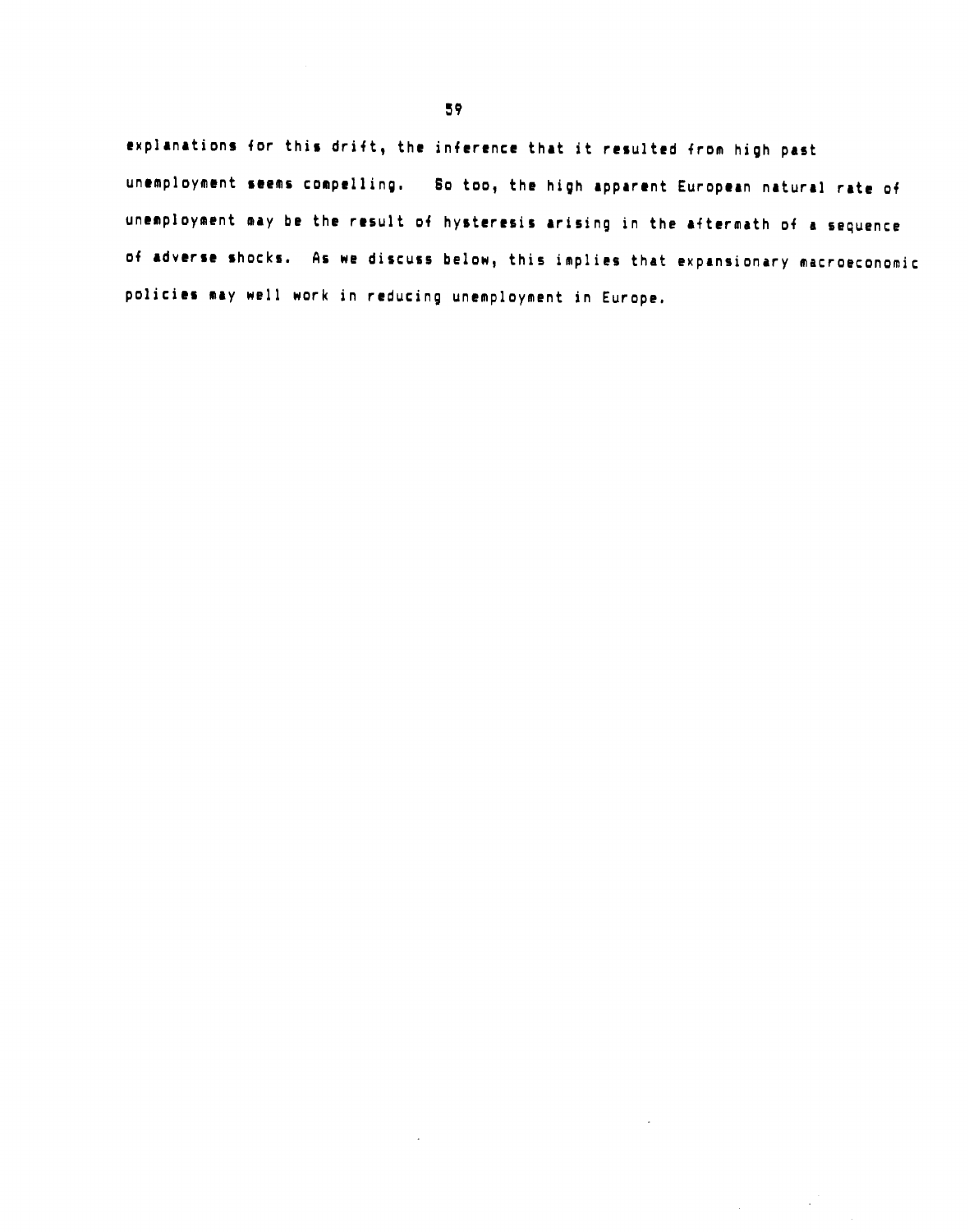## 5. Conclusions

Periods of persistently high unemployment are not uncommon events in broad historical context. Yet standard macroeconomic theories have a difficult time accounting 4cr them. We have argued that they can only be understood in terms of theories of hysteresis that make long run equilibrium depend on history. And we have argued that membership effects may well be important sources of hysteresis. Such effects appear to be an important source of persistence in unemployment in Europe today.

Nigh unemployment is not however always persistent. A crucial issue is identifying the circumstances under which persistence is likely to arise. The main issue is that of whether hysteresis is the result of specific labor market structures, of the presence of unions in particular, or whether It is itself the result of adverse shocks, which by increasing unemployment, trigger the insider outsider dynamics we have discussed in the paper. Our tentative conclusion, from the historical record, is that membership effects become important in bad times and are not crucially dependent on the presence of unions. We have not provided however a fully satisfactory theory of membership effects in non—union settings.

Our theory permits a broad brush account of the increase In unemployment In Europe over the past 15 years. In the 1970's European economies were hit with surprises in the form of rising oil prices, the productivity slowdown, and rapid increases in tax rates. With wages rigid in the short run each of these types of shocks created unemployment. Because of the membership considerations stressed here, the decrease in employment was validated by higher wage demands. As a result by the end of the 1970's the equilibrium level of unemployment had increased substantially. In the 1980's, the European economies unlike the US economy experienced a series of adverse aggregate demand shocks as European monetary policies followed US policies,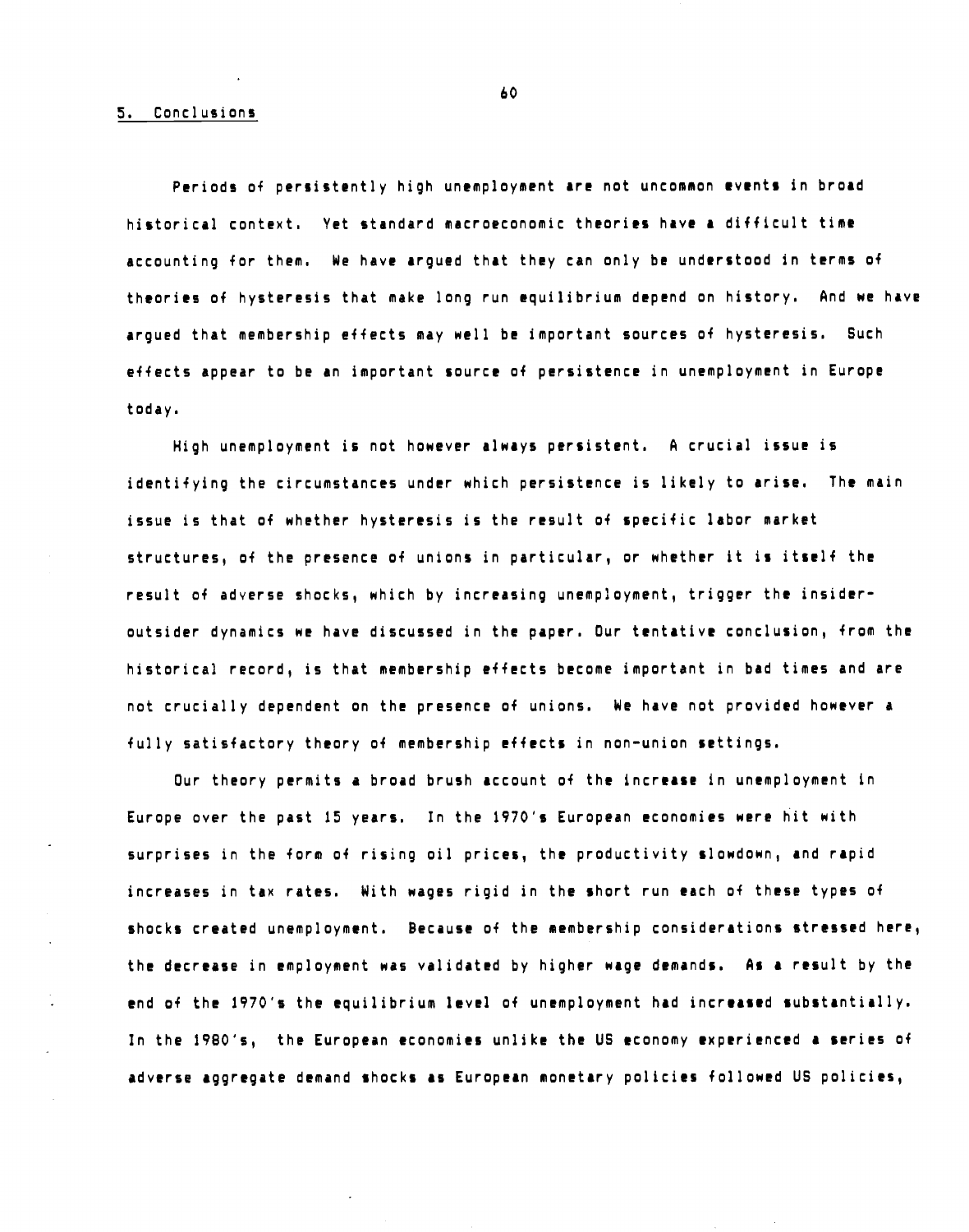adverse aggregate demand shocks as European monetary policies follows US policies, but fiscal policies turned contractionary. This led to further unemployment which was then validated by wage demands by those who remained employed. At this point, unemployment will remain high even if there are no more adverse shocks, because of the power of insider workers to set wages.

Our argument is that Europe has experienced a sequence of adverse shocks during the past 15 years each of which had a fairly permanent effect on the level of employment. Current high unemployment can equally be blamed on a propagation mechanism which leads the adverse shocks of the past to have a lasting impact, or on the shocks themselves. Unlike simple Keynesian explanations for the European depression which stress only aggregate demand, our theory explains increases in the apparent natural rate of unemployment. Unlike some classical explanations for European unemployment which deny any role for demand management policies, our theory explains how aggregate demand can have protracted effects even in the absence of any long lasting nominal rigidities.

This view of the European unemployment problem has a number of fairly direct policy implications. First, "enfranchising" additional workers may tend to increase employment. If worksharing programs cause more workers to be employed and therefore represented in wage setting decisions, they may lead to reduced wage demands and increased employment. Profit sharing plans such as those proposed by Weitzman (1985) may also raise employment by making it possible for employers to reduce the cost of labor by increasing hiring. On the other hand they would increase unions' resistance to hiring new workers and might thereby increase membership problems. An obvious alternative policy is measures to reduce the power of unions and thereby allow outsider workers to have a larger impact on wage bargains. Our findings regarding the US depression where unions were probably not of great

 $-61-$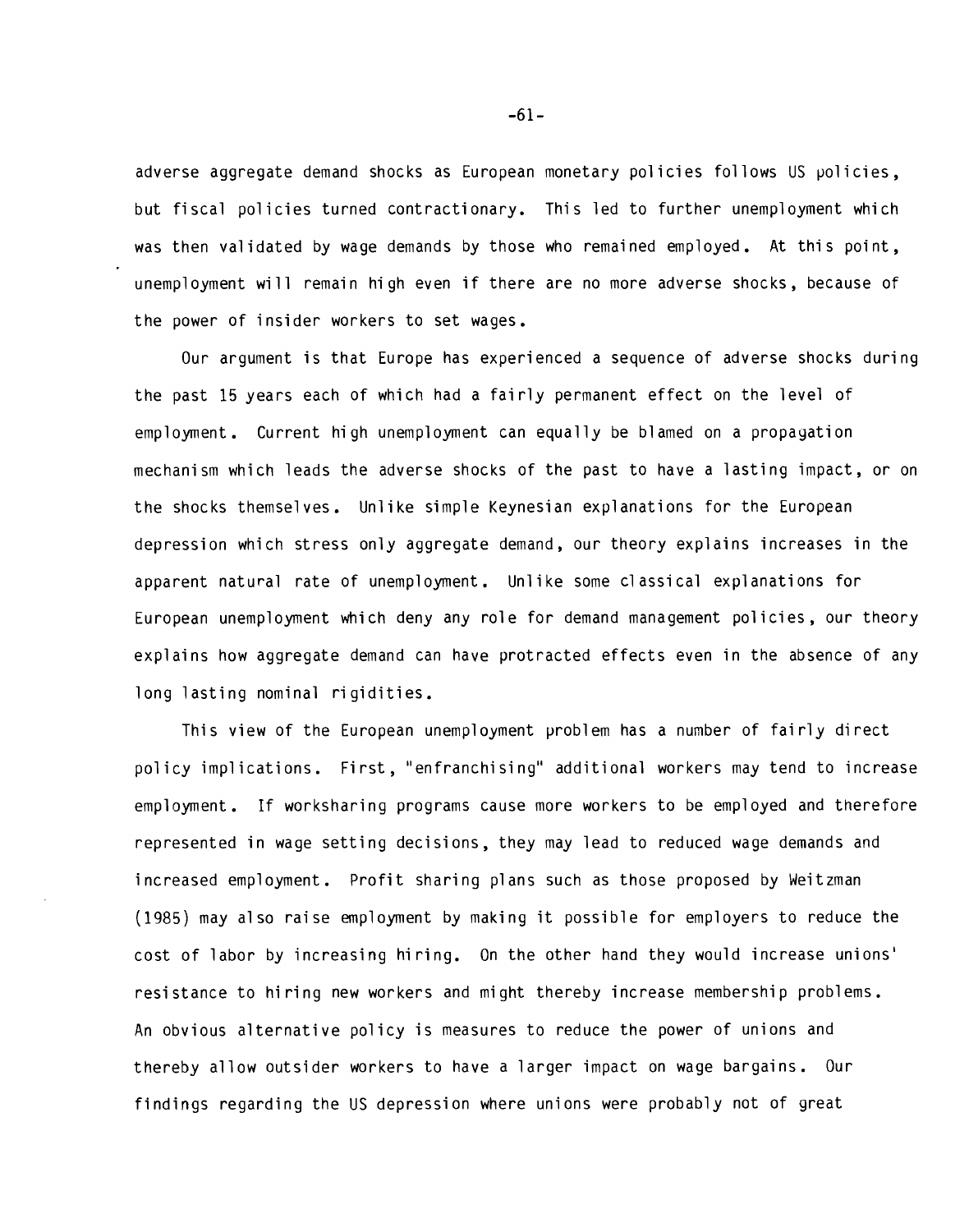importance lead us to be somewhat skeptical of the efficacy of such measures. Certainly it does not yet appear that efforts to reduce the power of unions in the United Kingdom have borne macroeconomic fruit.

Our model suggests that shocks, positive or negative, are in a sense self validating, if employment changes, wage setting practices adapt to a new level of employment. This means that positive shocks contrived through demand management policies can reduce unemployment regardless of the source of the shocks which caused it. Even if unemployment initially originated from adverse productivity shocks, expansionary policies, if they succeed in raising the level of employment will yield permanent benefits. Symmetrically, even if most of the increase in unemployment in the 1980's is due to demand, the large decrease in the price of oil may well decrease it permanently. At the same time the model suggests that only policies or shocks which are in some sense surprises will be efficacious. This means that it may be difficult to increase employment a great deal with expansionary policies. The crucial question becomes the length of time over which expansionary policies can "surprise" wage setters. To whatever extent they can, very long lasting benefits will be derived.

Do the many parallels between the American and European depressions imply that a major expansion in aggregate demand would create the same miracles in Europe as it did in the United States? Unfortunately comparison of the two depressions cannot lead to a very definite answer. While it does dispose of the idea that the apparent increase in the natural rate of unemployment means that demand expansion cannot possibly succeed, and the idea that real wage growth must be restrained if expansion is to take place, an important problem remains. The likelihood of achieving a surprise for a protracted period through inflationary policies may well have been much greater in the United States after a decade including a major deflation than it

—62—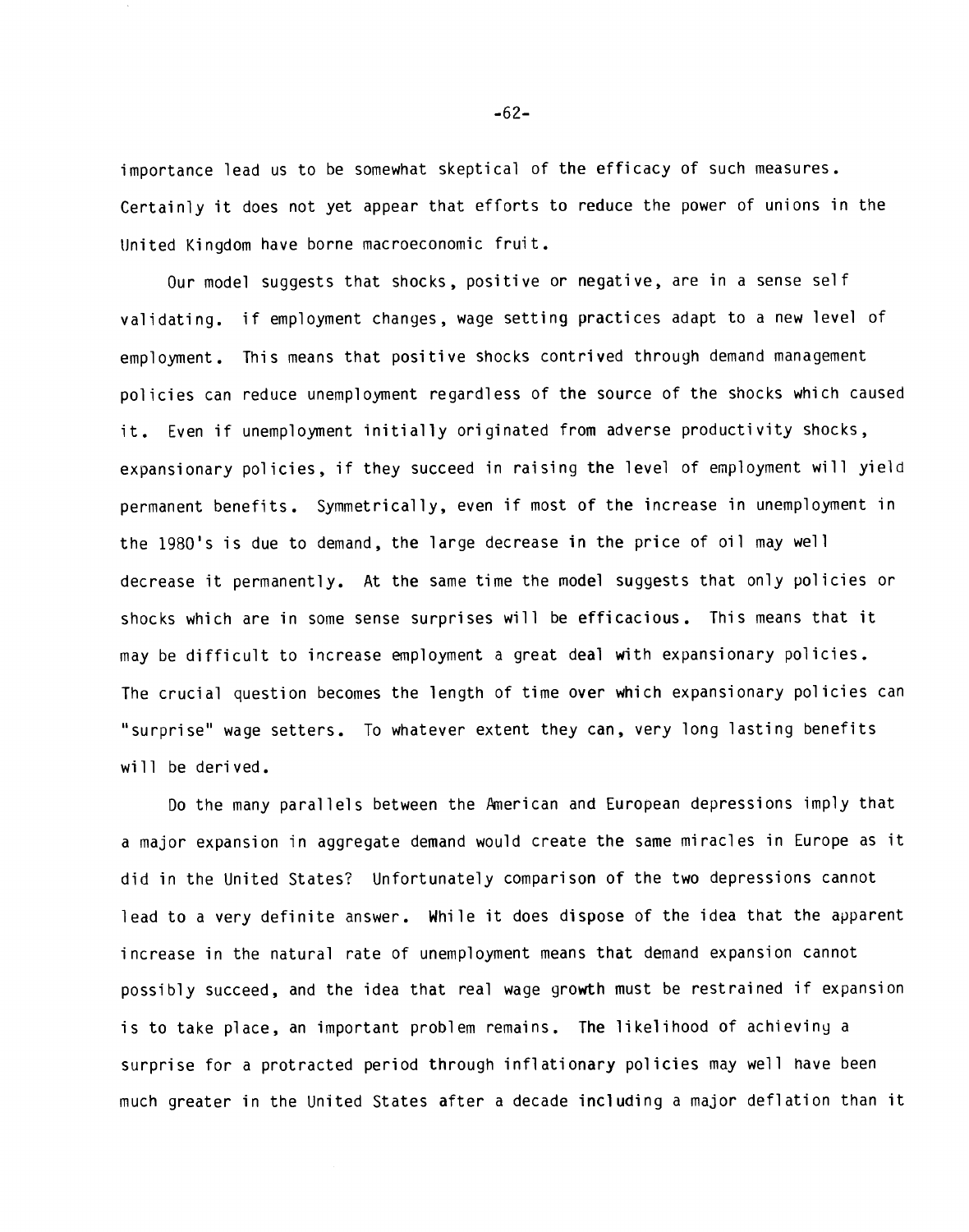is in Europe today after a decade of stagflation. On the other hand, the very political infeasibility of expansion in Europe suggests its possible efficacy. Certainly the protracted high unemployment caused by the deflationary policies of the recent past stands as a testament to the potent effects of macroeconomic policies.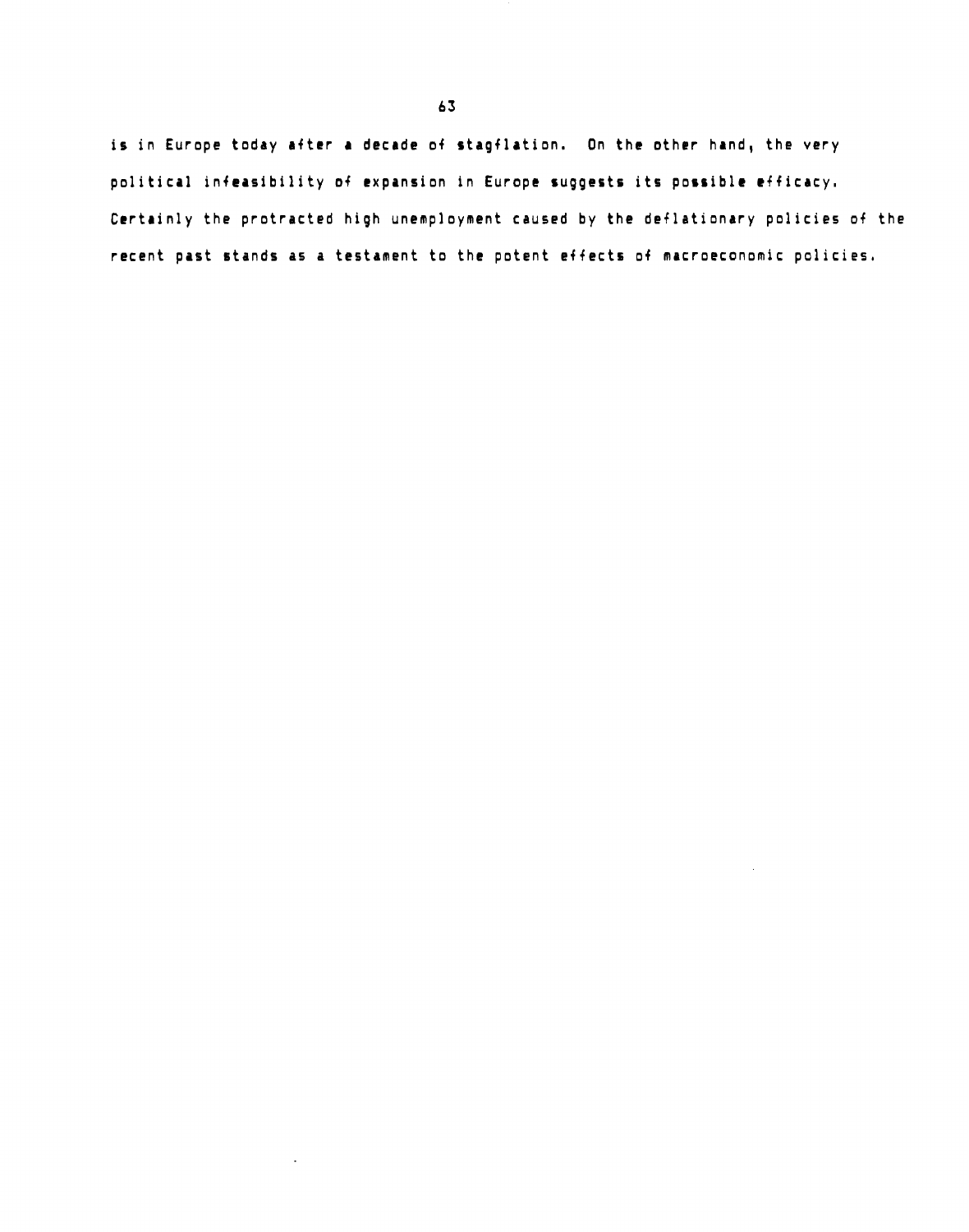### Footnotes

<sup>1</sup> Formally, a dynamic system is said to exhibit hysteresis 14 it has at least one eigenvalue equal to zero (unity, if specified in discrete time). In such a case, the steady state of the system will depend on the history of the shocks affecting the system. Thus, we should say that unemployment exhibits hysteresis when current unemployment depends on past values with coefficients summing to one. We shall instead use "hysteresis" more loosely to refer to the case where the degree of dependence on the past is very high, where the sum of coefficients is close but not necessarily equal to one.

2 For the United States we made use of the revised unemployment rates calculated by Romer (1986) for the 1890—1929 period.

 $\overline{3}$ This part relies heavily on the empirical work presented for individual European countries at the Chelwood Bate Conference on Unemployment, to be published in Economica, 1986. The reader is refered to individual country papers for further cvi dence.

4 We focus on the UK because detailed data are more easily available. Available data for France and Germany tell a very similar story.

5 The mismatch index by industry goes up however in 19B1 and 1982 ——which are the last two years for which it has been computed--.

6 Let a be the rate of growth of productivity and 6 be the change in the tax wedge. Then the rate of growth of the after tax real wage consistent with a given capital labor ratio Is approximately given by a—6.

7 When a time trend is added to the AR(1) specification of unemployment estimated above, its coefficient is both small and insignificant, for both countries.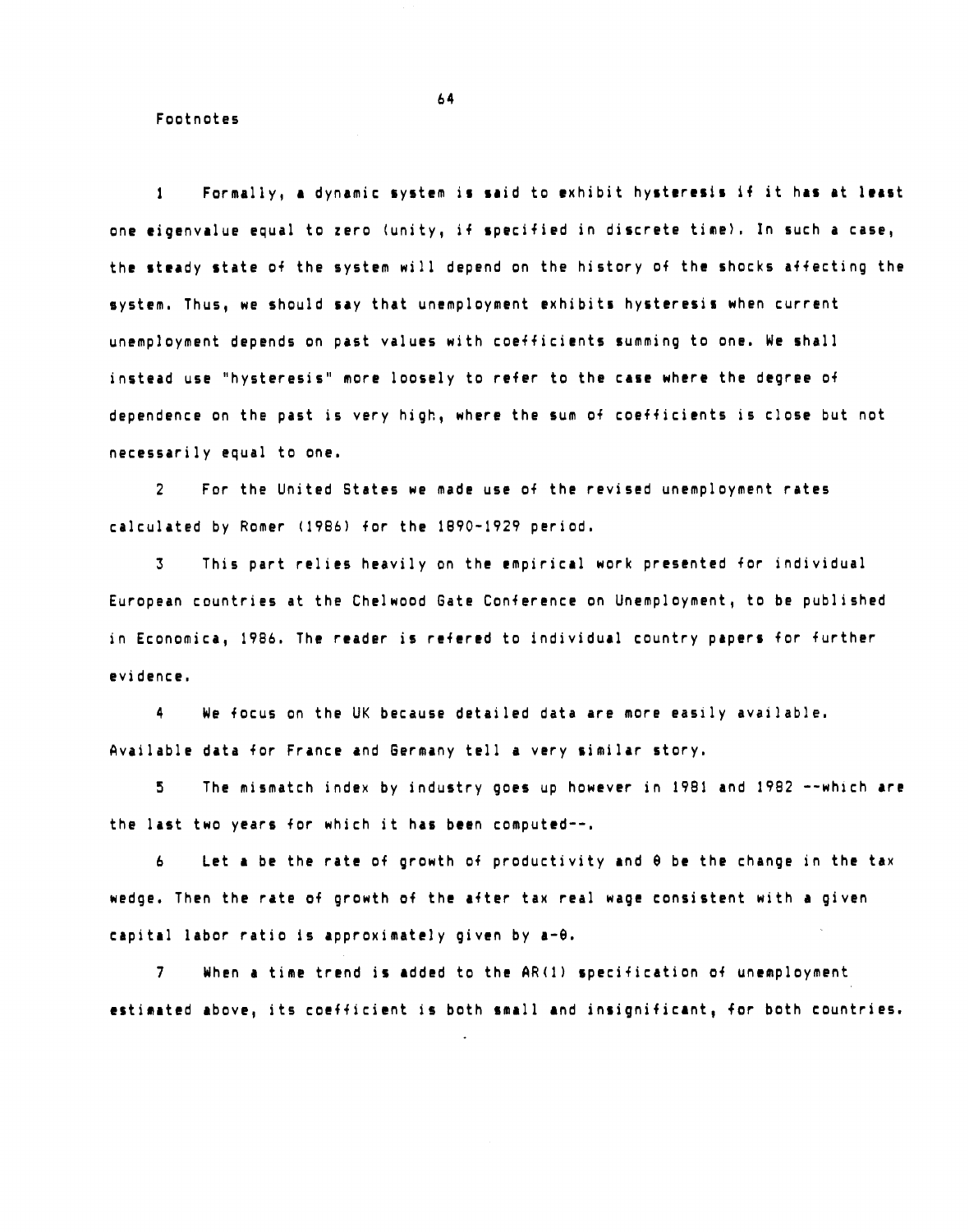B This is also the direction of research recently followed by Sachs (1985) to explain European unemployment.

9 Unemployment remained high ——around lOX——in Italy until 1960 approximately but other factors are thought to be at work in that case.

10 Drazen (1979) constructs a related model, based on learning by doing, which also generates hysteresis. HaIl (1976) explores the possibility that unemployment has long lasting effects on productivity, and its implications for economic policy.

11 The issue of membership and membership rules is clearly closely related to the issue of union size and union membership in the union literature. See Farber (19B4, section 6) for a survey. This literature has not however focused on the dynamic implications of membership rules.

12 Formalizing the firm as passive allows to concentrate on the effects of alternative membership rules on the decisions of the group of insiders. Allowing for wage bargaining between the firm and insiders as well as for some control of employment ex post by insiders introduces additional issues which we shall discuss later.

13 The assumption of stochastically inelastic labor supply maintained here is not realistic for a single firm. it is best to think of the firm under consideration as a representative firm, facing the same shocks as other firms.

14 Because we use a log linear approximation to define  $p$ ,  $p^*$  as defined can be negative. But the approximation is only acceptable for p close to one, that is for values of  $a(b/c)^2$  not too large.

15 We may also think of assymetric rules where it takes mi periods to acquire membership, and m2 periods to lose it. We shall briefly return to their likely implications later.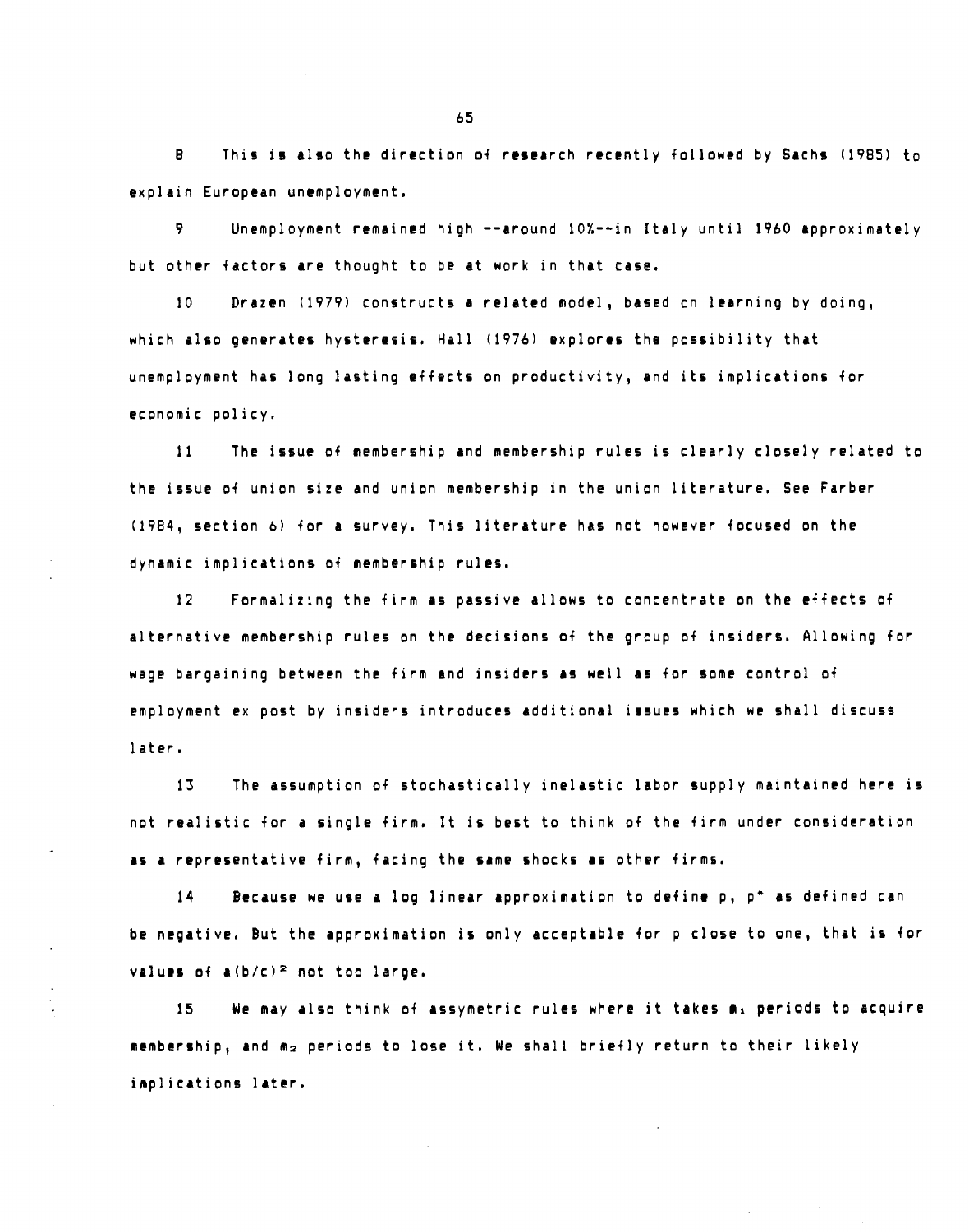16 There is another effect which works in the opposite direction. Choosing a high real wage leads to lower expected employment, thus lower membership and higher expected real wages in the future. This effect however turns out to be dominated by that emphasized in the text.

17 Farber (1984) reviews the research on union behavior when members have different seniority status, and thus conflicting interests.

18 Thus, we assume implicitly that the technological shock affects costs, but not the relation between output and employment. This is the case for example if output is produced with two inputs, labor and a non labor input, according to a Leontieff technology, and the the technological shock reflects changes in the relative price in the non labor input. A change in productivity growth would instead affect both the relation between output and employment, and between prices and wages. Allowing the technological shack to affect the relation betwen output and employment in the model is straightforward but introduces ambiguities in the effects of supply shocks on employment which are not central to our argument.

19 Like in other contracting models, staggering of wage decisions across unions would lead to effects of even anticipated nominal shocks. See Taylor [1979].

<sup>20</sup> There is some evidence that this has actually occurred in Britain. Despite the legal changes which have decreased the legal power of unions in the last decade, the size of the union wage differential appears to have risen sharply in recent years.

21 Consider a simple example. Suppose restaurant wages were rigid, and a big decline in the demand for restaurant meals took place so there were unemployed chefs. Would it pay to open a new restaurant with a low paid chef? Probably not if fixed costs were high. These considerations may have something to do with why in bad times employment growth may be concentrated in small establishments.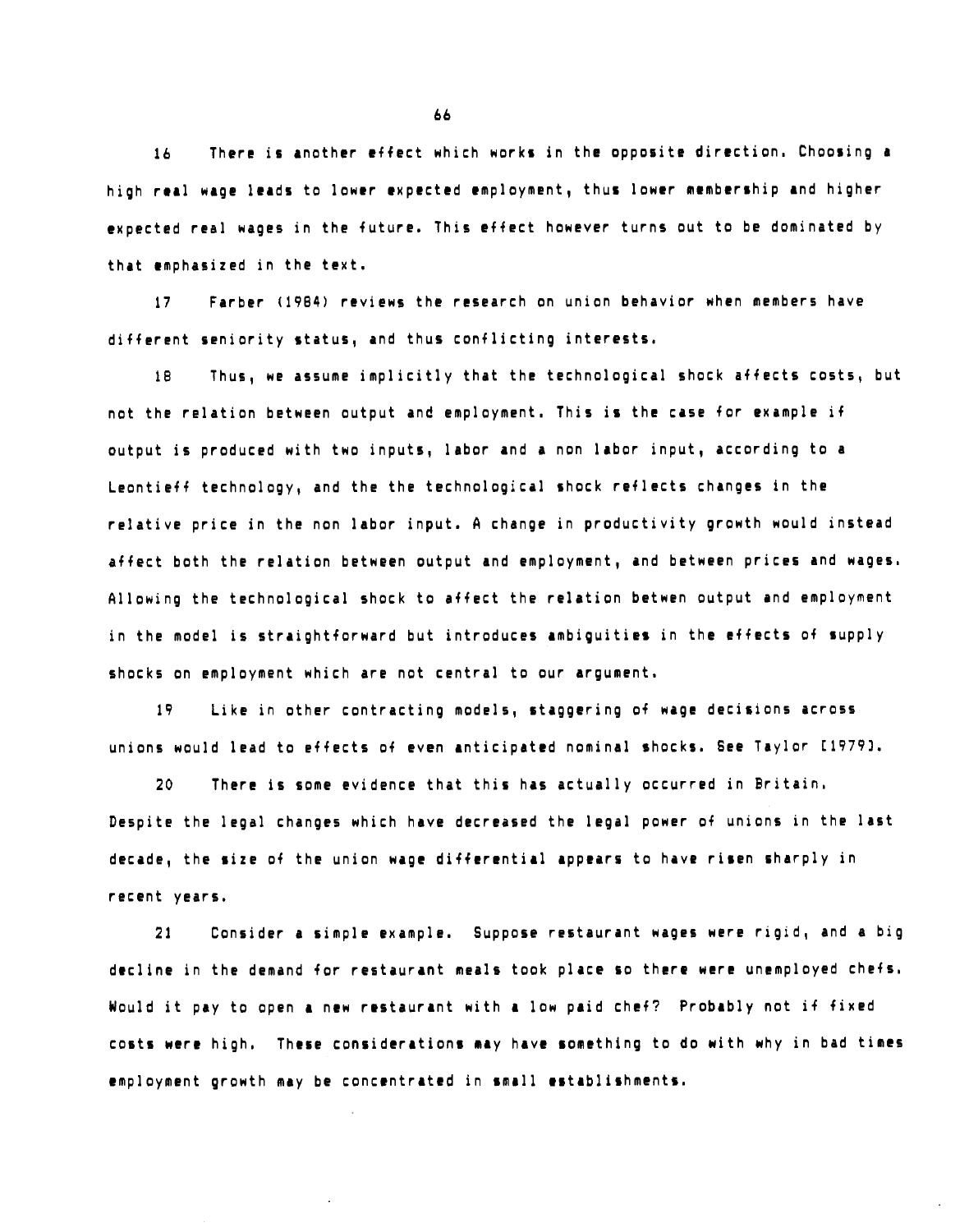22 Given that our paper is written for an American audience, we do not review the role of unions in the US in any detail. As will be clear from our description of Europe, unions in the US play a much more limited role than in Europe.

23 Actual extensions are rare but the threat of extension is considered to be very effective in making all firms respect the content of these agreements.

24 In future research, it would be valuable to study japanese labor market institutions with a view to evaluating the theories of persistent unemployment put forward here. There are a number of similarities between 3apaneese and European institutions including the importance of company level bargaining. There may however be important differences as well, particularly in the attitude of 3apanese unions towards outsiders.

25 Two recent cases have been in the news, that of British Petroleum which has gone non unon union for some of its shipping operations, and that of Robert Murdoch who has in effect gone to a more accomodating union.

26 The reason why unions encourage the unemployed to remain in the union appears to be due in part to their desire to increase membership figures, and through these, their role in the national union movement.

27 Allowing labor demand to depend on current and expected real wages, as it should under costs of adjustment, would complicate our task here. 3ohn Kennan takes up this issue in his comments on our paper.

28 Note that a between 0 and 1 does not correspond exactly to a between 1 and infinity. As we have argued before, m between 1 and  $\infty$  leads to a more complex, non linear, specification.

29 This is a plausible and convenient assumption. Suppose we assumed instead that productivity was the sum of a linear function of observable variables and a stationary or borderline stationary process, say an AR(1) process with coefficient p.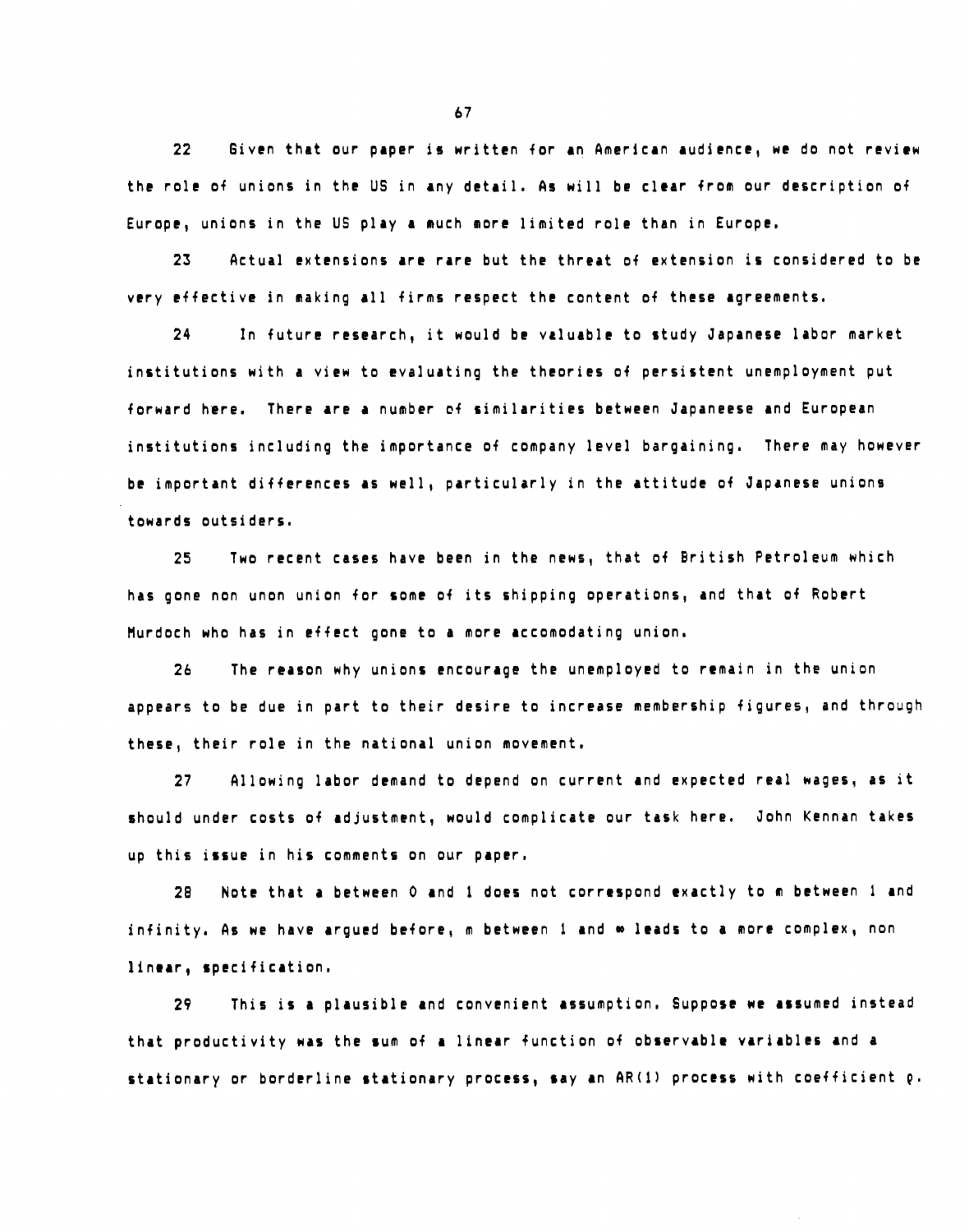The wage equation would then differ from that in the text in two ways. The first would be the presence of lagged real wages, with coefficient  $\rho -1$ . The second would be the presence of the  $\rho$  first differences of the observable variables affecting productivity. We have explored these more general specifications empirically for the UK and found our simple wage equation not to be misleading.

30 Because our wage data refers to manufacturing wages, we use manufacturing employment as the employment variable in the results reported here. Very similar results were obtained using total employment.

31 All these findings are quite robust. The value of R is substantively the same if, following the argument of the previous footnote, the lagged real wage, current and lagged values of the capital—labor ratio, the price of oil, and a proxy for productivity growth (when available) are added to the regressions. The results are also robust to changes in the coefficient on lagged inflation, say within .2 of the values used in the table.

32 The motivation for calculations of this type is laid out in Clark and Summers (1979). In performing the calculations, we have assumed that the exit rate from unemployment is not duration dependent. If more realistically, we allowed for it to decline, the estimated concentration of unemployment in long spells would show up even more clearly.

33 Some of the institutional rigidities of European labor markets date however from social policies introduced in the 1960's and 1970's.

34 It is clear that with such short samples, and such a drastic increase in unemployment in the second subsample, estimation cannot be very precise.

35 A similar finding is emphasized by Gordon and Wilcox (1979) who also provide evidence that it holds for Europe during the Depression period. Gordon (1983) emphasizes the importance of the rate of change effect In the Phillips curve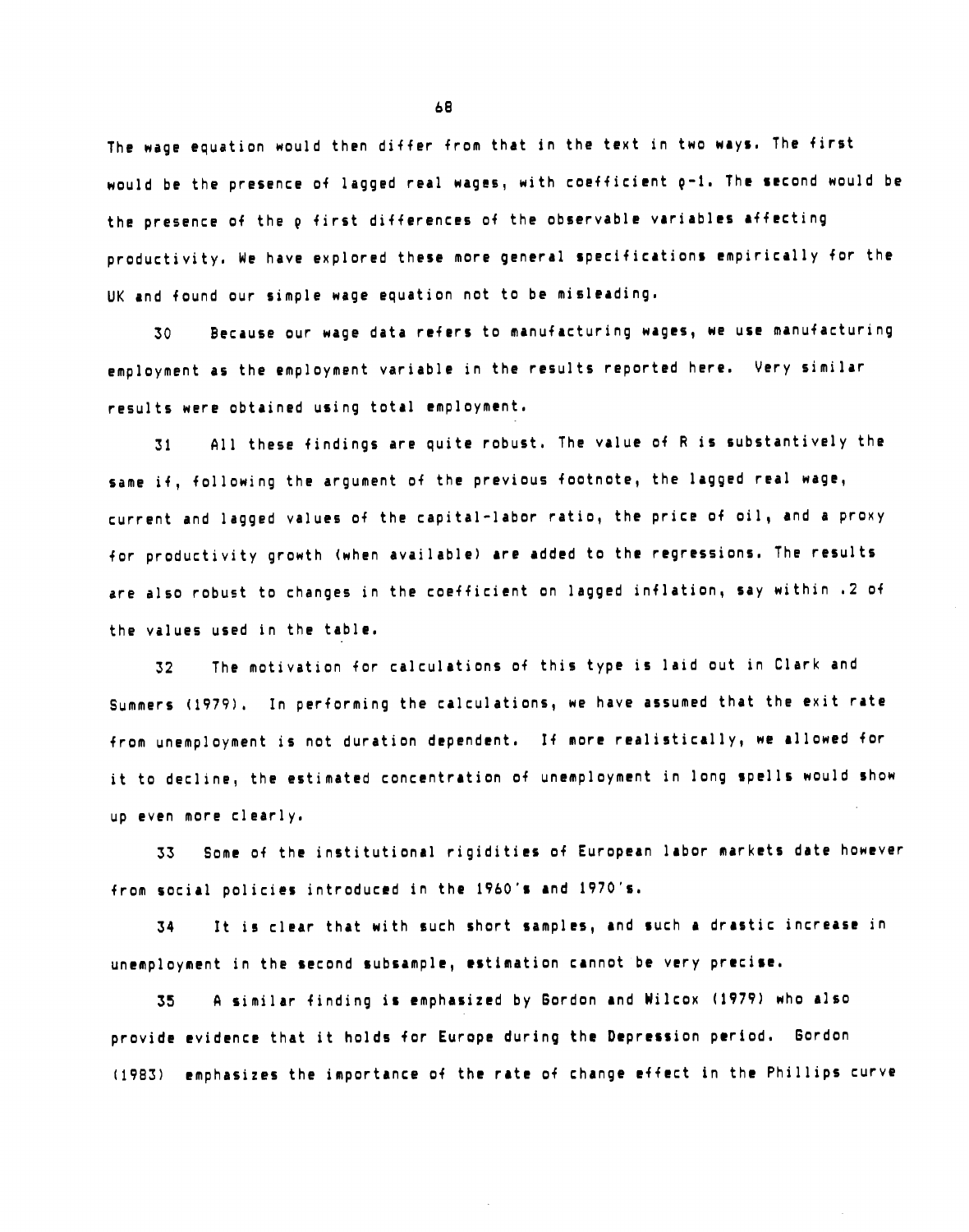during the Depression period in both the United States and UK but finds the level effect to be dominant outside of this interval.

36 This dropoff may reflect the effects of the introduction of Social Security to some extent. The program was sufficiently small in 1940, that this is unlikely to be the whole story. Moreover, the timing of its introduction surely had something to do with the fact of the Depression.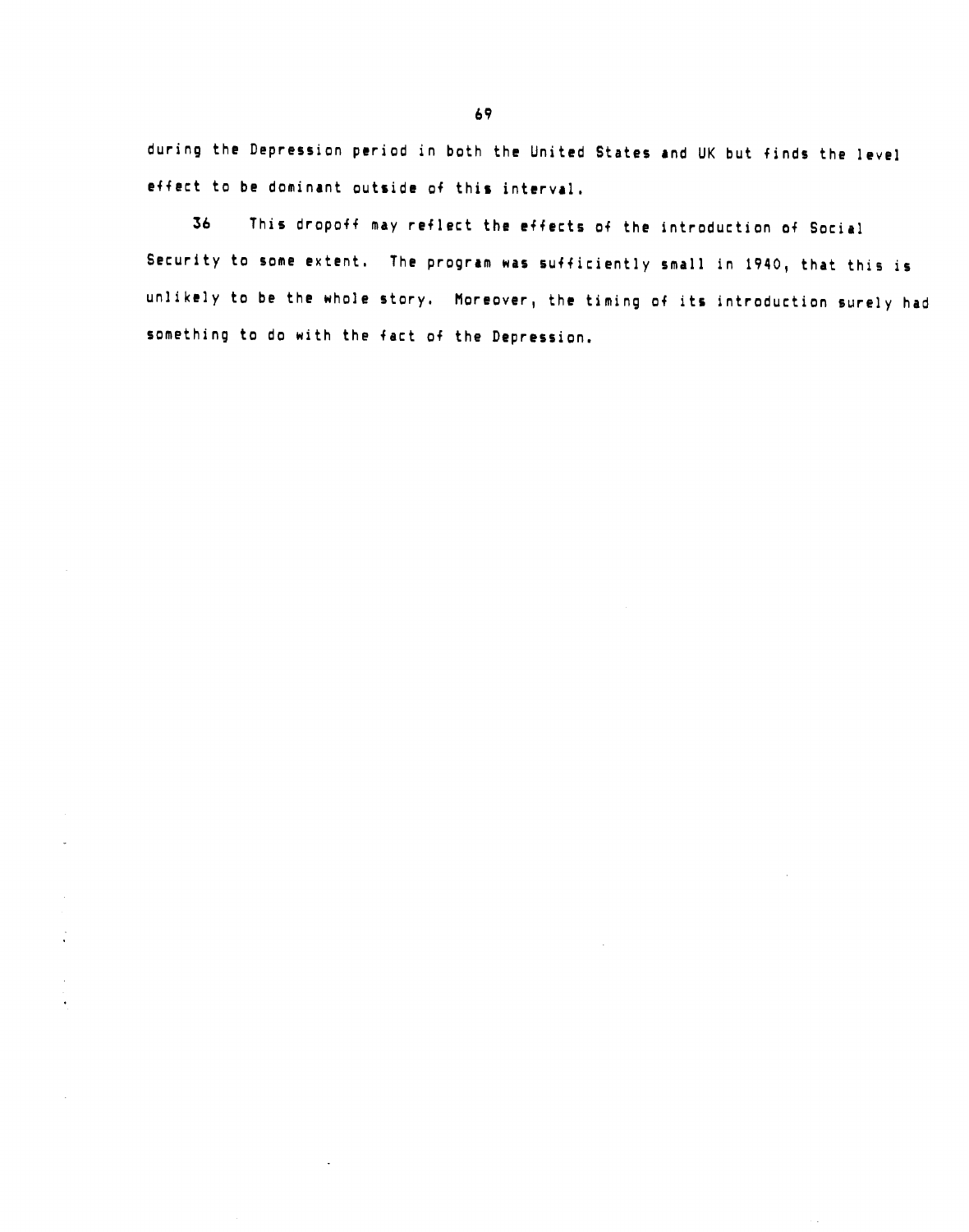Appendix to Section II

1)Derivation of the probability of being employed.

For a given realisation of e, thus for a given  $n = -c$ w + e, the probability of employment is given by

If  $n \ge n_0$ , or equivalently for e  $\ge n_0$ + cw, then  $p = 1$ If  $n \le n_0$ , or equivalently for e  $\le n_0$  + cw, then  $p = N/N_0 \div 1 - n_0 + n$ 

This implies that, for an arbitrary distribution of e, with density function  $f(e)$ , and support [e<sup>-e+</sup>], the probability is given by  $f$ 

flo+CW e  $p = f$  (1-no-cw+e)f(e)de +  $f$  1 f(e)de  $\bullet$   $$ no+cw If, as assumed in the text, e is uniform on  $[EE-a,EE+a]$ , p becomes : flo+CW  $p = (1/2a)$ ( [(1-no-cw+e/2)e] + (Ee +a-no-cw)) Ee—a  $= 1$ for  $n_0$ +cw  $\leq$  Ee-a  $= 1 - (1/4a) (\ln_0 + c w - Ee + a)^2$  for  $n_0 + c w \ge Ee - a$ 

2)Derivation of the solution in the case when m=1

We first derive the objective function maximised by the union at any point in time.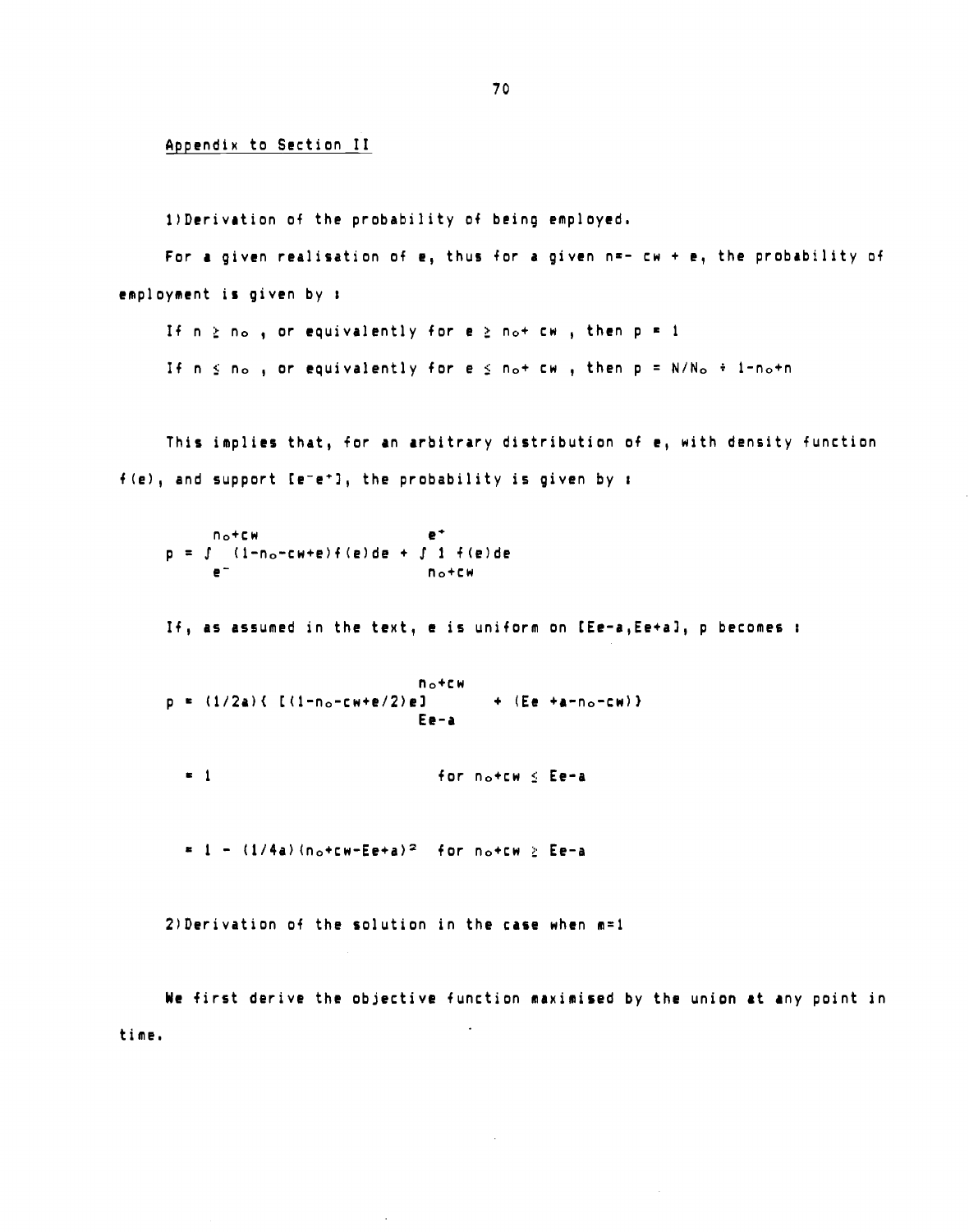We assume that, if laid off, the probability of being rehired by the firm is equal to zero. As in the text, we assume that the utility of being unemployed is equal to zero. Let  $p_4$  be, as in the text, the probability of being employed at time i for a member of the union at time i. Then, given the membership rule that membership depends on employment in the previous period, the probability for a union member at time zero to still be a union member in period i is given by  $E_{\circ}(p_{\circ}p_{1}...p_{1-1})$ . Thus, the utility of the union member as of period  $0$  is given by  $\boldsymbol{i}$ 

 $U_0 = E_0$ ( (po+bwo) +  $\theta p_0(p_1+bw_1) + \theta^2 p_0 p_1 (pU+bw_2) + ...$ 

or, in recursive form by

 $U_0 = p_0 + bw_0 + p_0E_0(\theta U_1)$ 

Even under the assumption that the shocks are independently distributed through time, the random variables within the expectation operator above are not in general independent, making the maximisation problem intractable. Thus, we solve instead the problem associated with the objective function linearized around some  $p'$ , w', This linearized objective function is given by the following recursion i

 $V_0 = (A + dp_0 + bw_0) + \theta p'E_0V_1$ 

where  $A \equiv -\theta p' (p' + bw)' / (1-\theta p')$  and d  $\mathbf{E}$  1 +  $\theta(p'+bw')$  (1 +  $\theta p'$  +  $\theta^2 p'^2$  +,,,)  $=$   $(1 + b\theta w')/(1-\theta v')$ 

The weight put on the probability of being employed,  $p_{\circ}$ , is now higher than in the previous case. This is because pa affects not only today's outcome but the probability of union membership and employment in the future.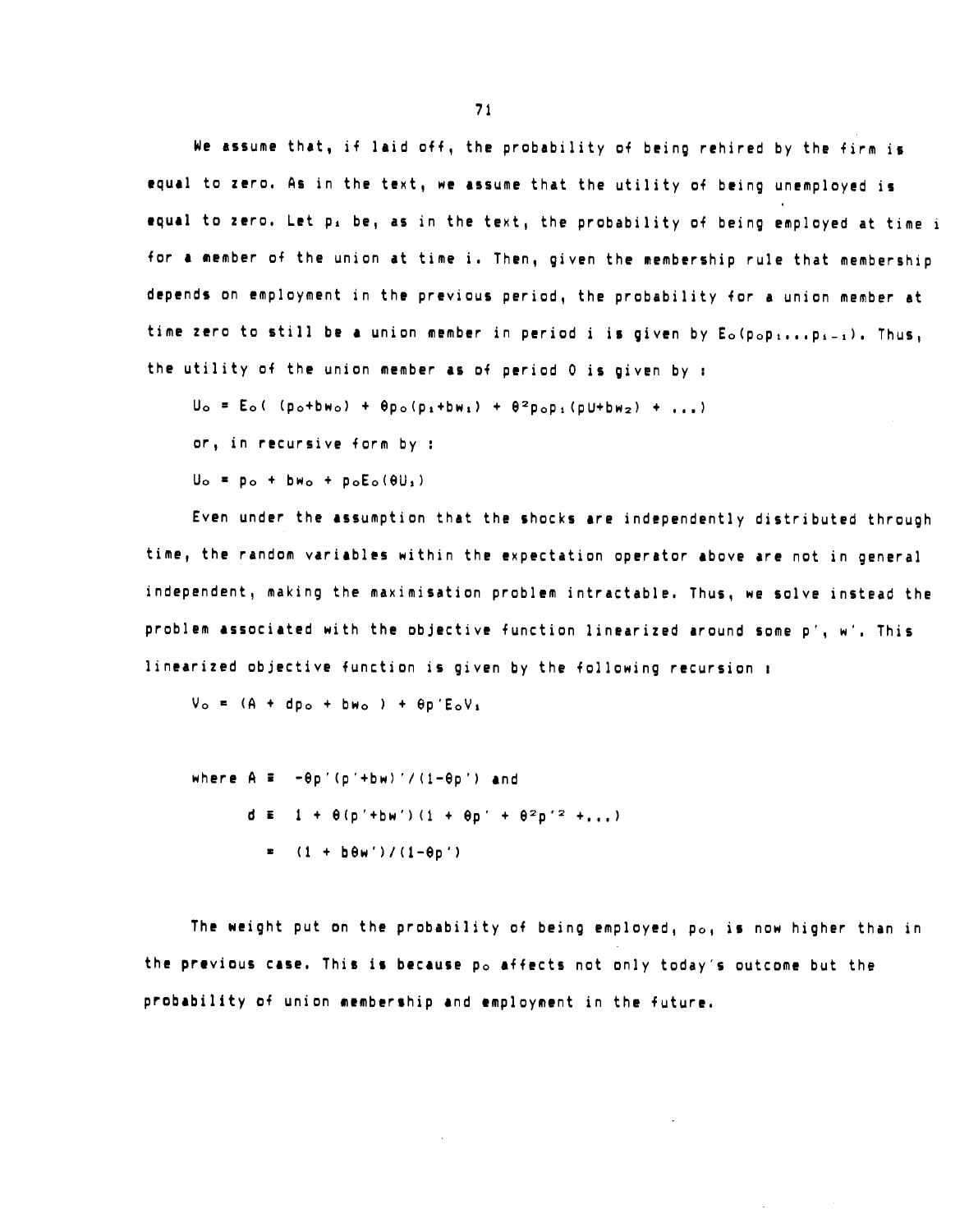We now derive the solution to the maximisation using the linearized objective function. Under the assumption that shocks to labor demand are independent and uniformly distributed on (—a,+aD, the solution to the linearized maximisation problem is derived as follows:

We first guess that the maximised value  $V<sub>o</sub>$  is of the form

 $x = \alpha - \beta n - i$  (al)

with coefficients  $\alpha$  and  $\beta$  to be determined. We then solve for optimal po and wo given  $\alpha$  and  $\beta$ , and finally solve for  $\alpha$  and  $\beta$ .

If  $V_{\circ} = \alpha - \beta n_{-1}$ , then  $E_{\circ}V_1 = \alpha - \beta E_{\circ}n_{\circ} = \alpha + \beta C w_{\circ}$ . Replacing in the recursive form which characterizes Uo gives

 $V_{\odot}$  =  $(A+\theta p^{\prime} \alpha)$  +  $(b+\theta p^{\prime} \beta c)w_{\odot}$  + dp<sub>o</sub> (a2)

The probability  $p_0$  is given by :  $p_0 = 1 - (1/4a) (n_0 + c w_0 + a)^2$ Replacing  $p_{\odot}$  in (a2) and solving for optimal wo gives :  $W_0 = (1/c)\,[-\rho_0 - a + 2a(b+\theta p' \beta c)/dc]$  (a3) This in turn gives :  $p_{\circ} = 1 - a((b + \theta p^{2} + b^{2})/d c)^{2}$ . (a4)

This gives us wo and  $p_{\circ}$  as functions of structural parameters and of  $\alpha$  and  $\beta$ . We now solve for the values of  $\alpha$  and  $\beta$ . Replacing wo and  $p_0$  in (a2) and comparing (a2) and (al) gives the values of  $\alpha$  and  $\beta$ . The value of  $\alpha$  is of no interest here. The value of  $\beta$  is given by :

 $\beta$  = (b/c)/(1- $\theta$ p').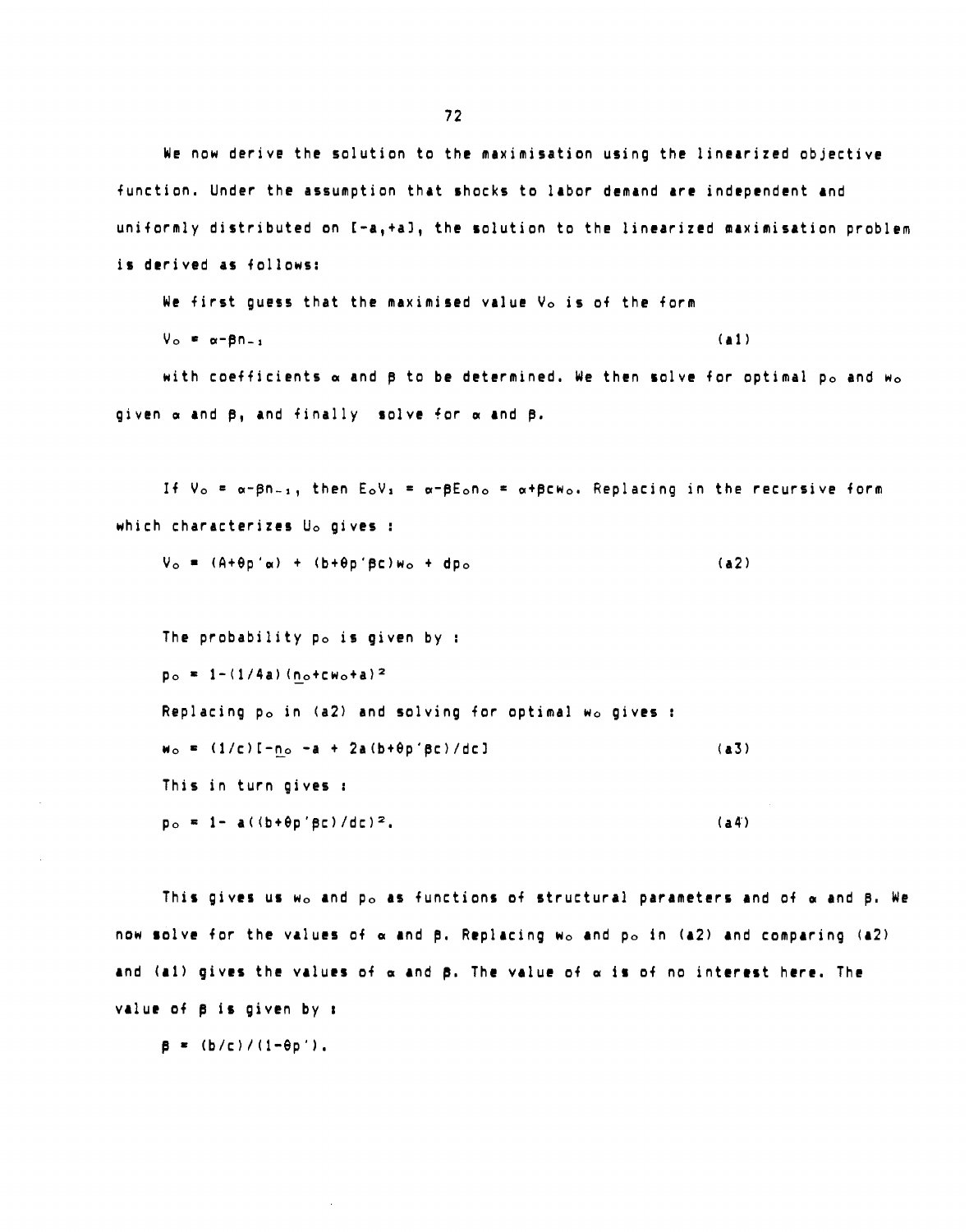#### References

Barker, A., P. Lewis and M. McCann, 1984, "Trades Unions and the Organisation of the Unemployed," British Journal of Industrial Relations, 3, 391—404

Blanchard, 0. and L. Summers, 1984, "Perspectives on High World Real Interest Rates," Brookings Papers on Economic Activity, 2, 273—334.

Bruno, P1. and J. Sachs, 1985, 'The Economics of Worldwide Stagflation,' Oxford, Basil Blackwell

Buiter, W. , 1985, "A Guide to Public Sector Debt and Deficits," Economic Policy, 1, November, 13—60

Bulow, 3. and L. Summers, 1986, "A Theory of Dual Labor Markets with Application to Industrial Policy, Discrimination and Keynesian Unemployment," forthcomina Journal of Labor Economics

Campbell, 3. and 8. Mankiw, 1985, "Are Output Fluctuations Transitory'", mimeo Harvard,

Clark, K. and L. Summers, 1979, " Labor Market Dynamics and Unemployment, A Reconsideration," Brookings Papers on Economic Activity, 1, 13—60.

Clark, K. and L. Summers, 1982, "Labour Force Participation: Timing and Persistence," Review of Economic Studies 49 (159), 825—844.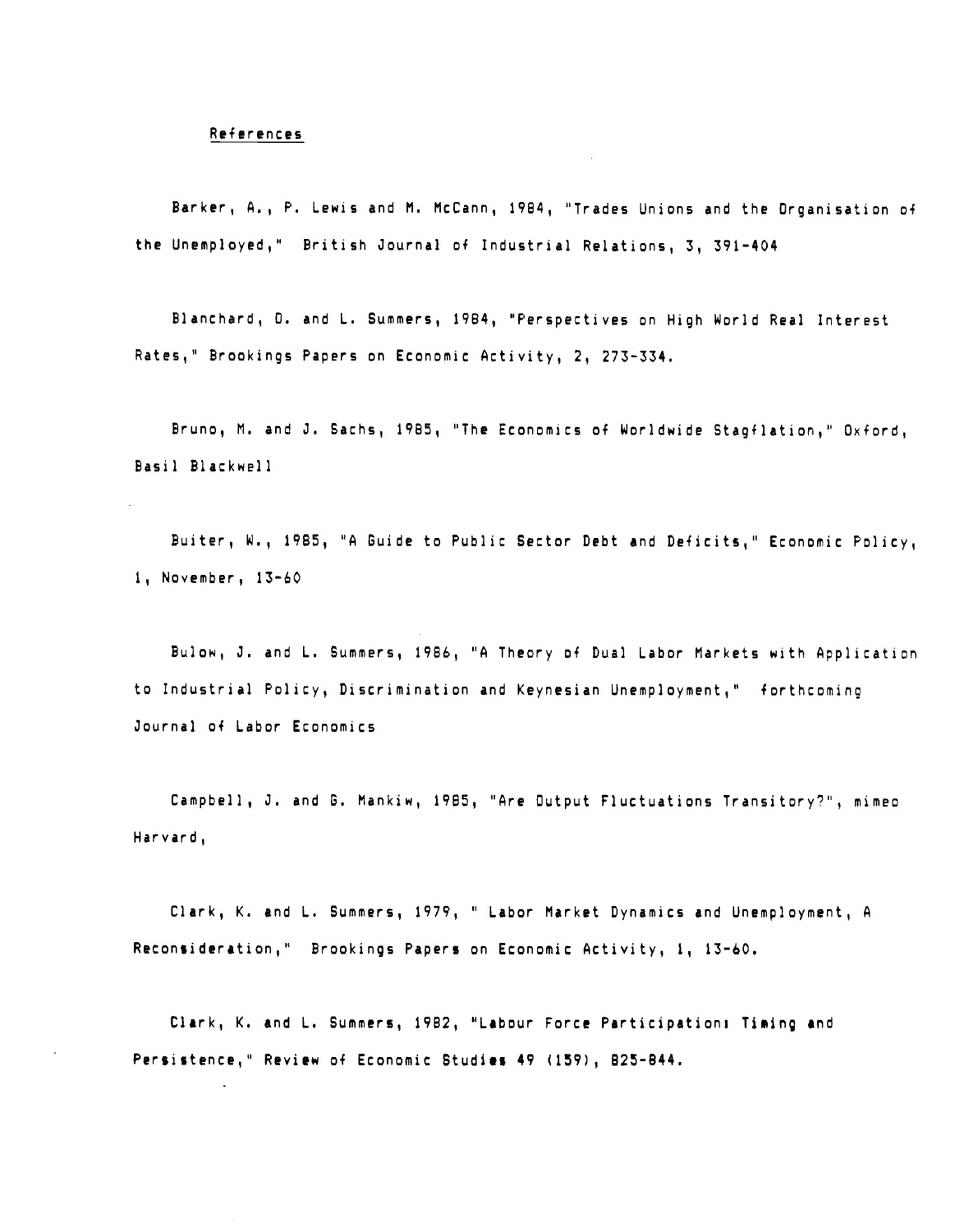Ccc, D. and F. Gagliardi, 1985, "Nominal Wage Determination in ten OECD Countries", OECD Economics and Statistics Department Working Paper 19, March

Dornbusch, R. et al, 1983, "Macroeconomic Prospects and Policies of the European Community", Center for European Policy Studies Discussion Paper 1, Bruxelles, reprinted in 'Restoring Europe's Prosperity", 0. Blanchard, R.Dornbusch and R, Layard eds, Cambridge MIT Press, 1986, 1—32

Drazen, A., 1979, "On Permanent Effects of Transitory Phenomena in a Simple Growth Model", Economics Letters 3 , 25—30

Ellwood, D., 1982, "Teenage Unemploymenti Permanent Scars or Temporary Blemishes'" in "The Youth Labor Market Problem i its Nature, Causes and Consequences", R. Freeman and D. Wise eds, Chicago Press—NBER

Farber, H.,1984, The Analysis of Union Behavior", MIT working paper 355, November

Fischer, S., 1977, 'Long Term Contracts, Rational Expectations, and the Optimal Money Supply Rule," Journal of Political Economy, 85—1, February, 191-205.

Gordon, R. , 1983, "A century of Evidence on Wage and Price Stickiness in the United States, the United Kingdom and Japan", in "Macroeconomics, Prices and Quantities", J. Tobin ed, Brookings Institution, 85—120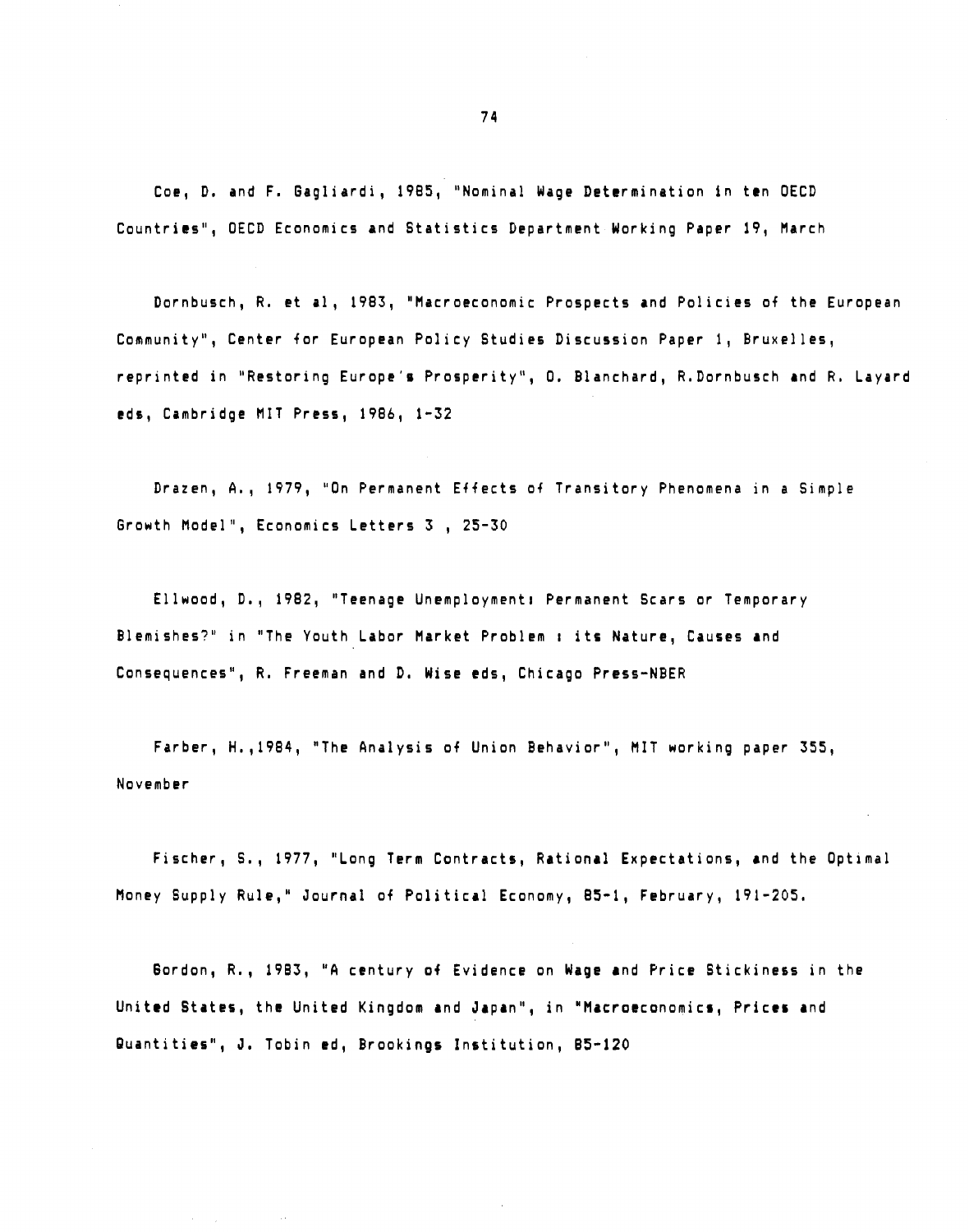Gordon, R. and J. Wilcox, 1981, "Monetarist Interpretations of the Great Depression, An Evaluation and a Critique", in "The Great Depression Revisited", K. Brunner ed, Martinus Nijhoff, 49-207

Gregory, R., 1985, "Wages Policy and Unemployment in Australia," presented at the Cheiwood Gate Conference on Unemployment, Cheiwood Gate

Grubb, D., 1984, "The OECD Data Set," LSE Center 4or Labour Economics working paper 615,

Hall, R., 1976, "The Phillips Curve and Macroeconomic Policy", Carnegie Rochester Con4erence an Economic Policy, Vol 1, 127—148

Hargraves Heap, S.P., 1980, "Choosing the Wrong Natural Rate, Accelerating Inflation or Decelerating Unemployment and Growth," Economic Journal, 90, September, 611—620

Harris, 3. and M. Todaro, 1970, "Migration, Unemployment and Development: A Two Sector Analysis," American Economic Review, March, 60—1, 126—143.

Kaufman, R., 1984, "Dn Britain's Competitive Sector" British Journal of Industrial Relations," March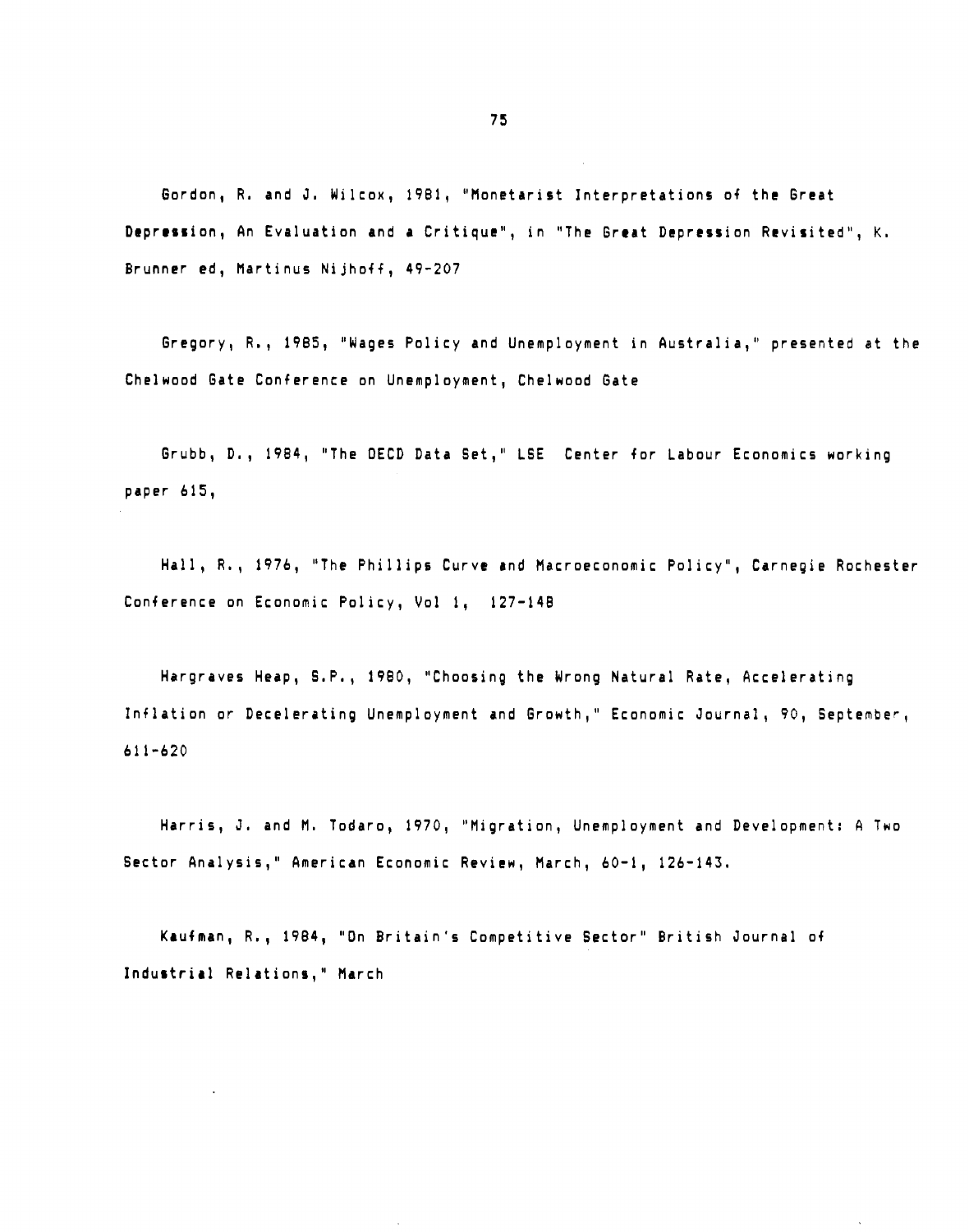Layard, R., S. Nickell and R. 3ackman, 1984, "On Vacancies," LSE Center for Labour Economics Discussion paper 165, August

Layard, R. and S. Nickell, 19B, "Unemployment in Britain," presented at the Chelwood Gate Conference on Unemployment,

Layard, R. et al, 1984, "Europe : the Case for Unsustainable Growth", Center for European Policy Studies,8/9, May, reprinted in "Restoring Europe's Prosperity", 0. Blanchard, R. Dornbusch and R. Layard eds, MIT Press, 1986, 33—94

Leuchtenburg, W., 1963, "Franklin D. Roosevelt and the new deal," Harper & Row, New York

Lindbeck A. and 0. Snower, 1985, "Wage setting, Unemployment and Insider—Outsider Relations" Institute for International Economic Studies, Stockholm, WP 344, December

McDonald, I. and R. Solow, 1981, "Wage Bargaining and Unemployment," American Economic Review, December, 71—5, 896—908.

Minford, P., 1982, "Unemployment : Cause and Cure", Oxford, Martin Robertson

Mitchell, 8., 1947, "Depression Decade: From New Era Through New Deal ," New York, Halt, Rinehart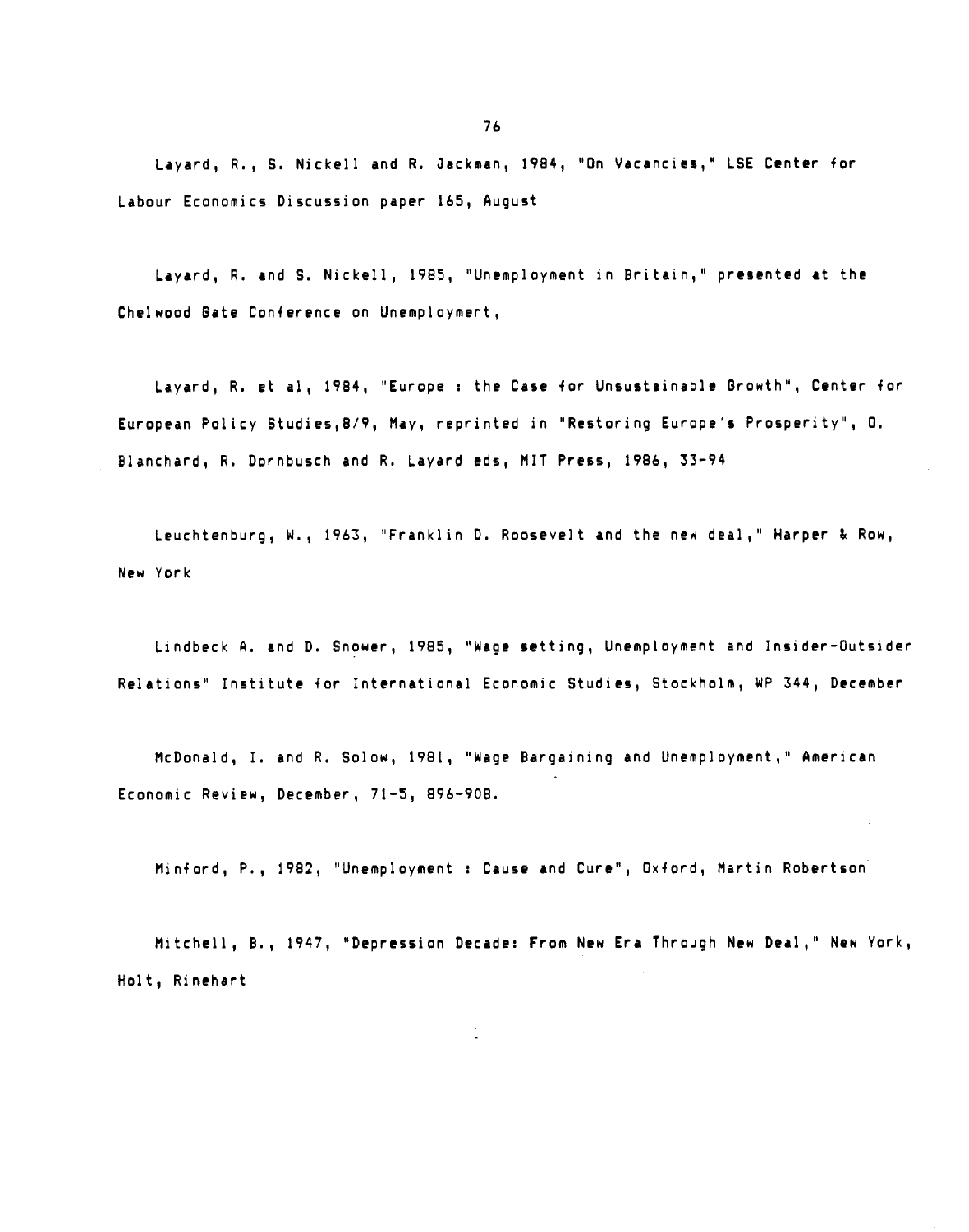Nelson, R. and C. Plosser, 1981, "Trends and Random Walks in Economic Time Series: Some Evidence and Implications", Journal of Monetary Economics, 10, September, 139—162

Nickell , 5., 1984, "A Review of "Unemployment : Cause and Cure" by Patrick Minford with David Davies, Michael Peel and Alison Prague", Discussion Paper 185, Centre for Labour Economics, London School of Economics

OECD, Employment Outlook, 1984

Oswald, A., 1985, "The Economic Theory of Trade Unions i An Introductory Survey,' Scandinavian Journal of Economics, forthcoming

Phelps, E., 1972, "Inflation Policy and Unemployment Theory," New York, Norton

Romer, C., 1986, "Spurious Volatility in Historical Unemployment Data", Journal of Political Economy, 94—1, February , 1—37

Sachs, 3., 1979, "Wages, Profits and Macroeconomic Adjustment: A Comparative Study," Brookings Papers on Economic Activity 2, 269—319

Sachs, 3,, 1983, "Real Wages and Unemployment in the DECD Countries," Brookings Papers on Economic Activity, 1, 255—289

Sachs, 3., 1985, High unemployment In Europe", mimeo Harvard